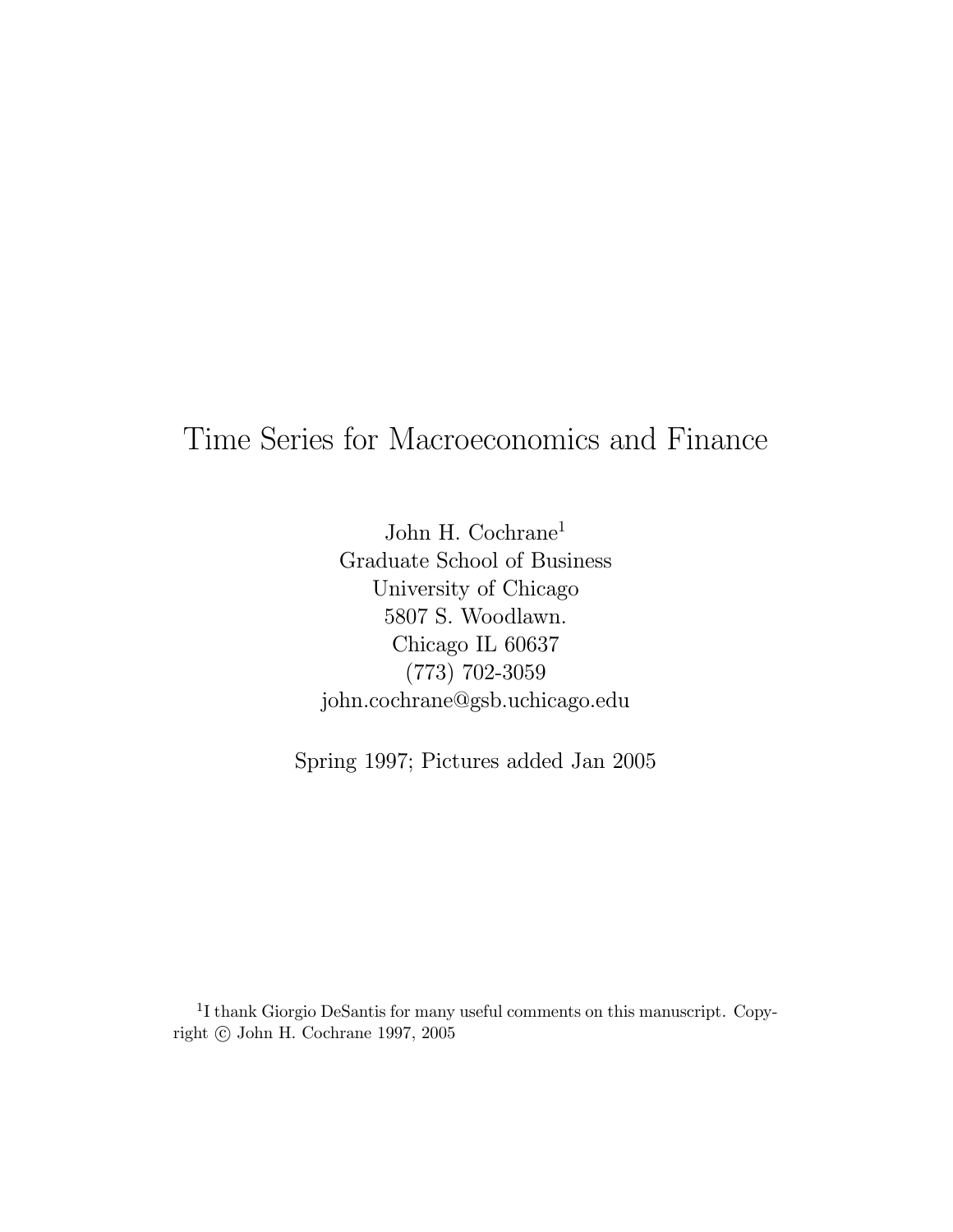# **Contents**

| $\mathbf{1}$   | Preface                |                    | 7                                                                                                     |    |
|----------------|------------------------|--------------------|-------------------------------------------------------------------------------------------------------|----|
| $\mathbf 2$    | What is a time series? |                    | 8                                                                                                     |    |
| 3              |                        | <b>ARMA</b> models |                                                                                                       | 10 |
|                | 3.1                    |                    |                                                                                                       | 10 |
|                | 3.2                    |                    |                                                                                                       | 11 |
|                | 3.3                    |                    | Lag operators and polynomials $\ldots \ldots \ldots \ldots \ldots$                                    | 11 |
|                |                        | 3.3.1              | Manipulating ARMAs with lag operators. $\ldots$                                                       | 12 |
|                |                        | 3.3.2              | $AR(1)$ to $MA(\infty)$ by recursive substitution                                                     | 13 |
|                |                        | 3.3.3              | $AR(1)$ to $MA(\infty)$ with lag operators.                                                           | 13 |
|                |                        | 3.3.4              | AR(p) to MA( $\infty$ ), MA(q) to AR( $\infty$ ), factoring lag<br>polynomials, and partial fractions | 14 |
|                |                        | 3.3.5              | Summary of allowed lag polynomial manipulations                                                       | 16 |
|                | 3.4                    |                    | Multivariate ARMA models                                                                              | 17 |
|                | 3.5                    |                    |                                                                                                       | 19 |
| $\overline{4}$ |                        |                    | The autocorrelation and autocovariance functions.                                                     | 21 |
|                | 4.1                    |                    |                                                                                                       | 21 |
|                | 4.2                    |                    | Autocovariance and autocorrelation of ARMA processes.                                                 | 22 |
|                |                        | 4.2.1              |                                                                                                       |    |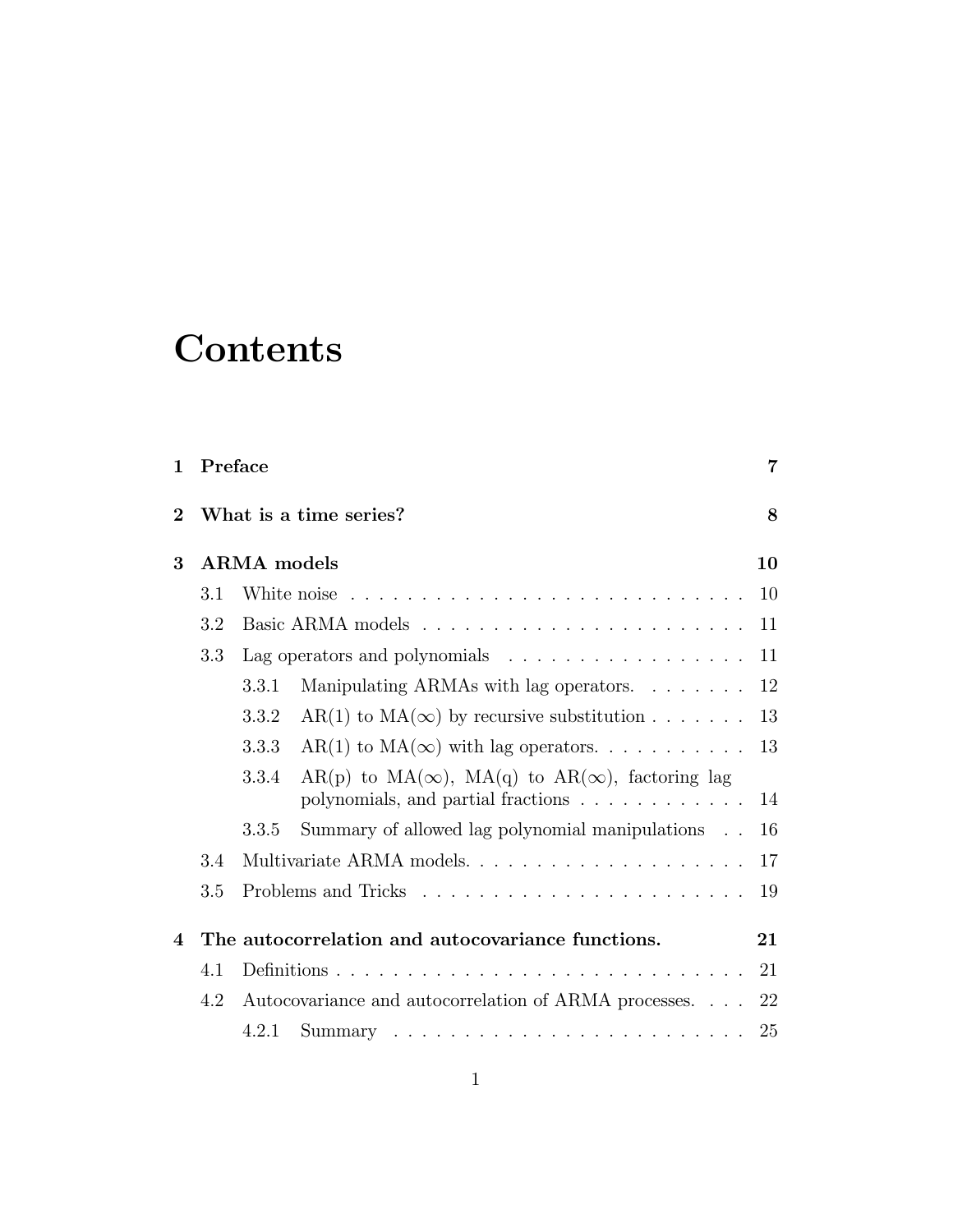|          | 4.3                                                      |           |                                                                               | 26     |
|----------|----------------------------------------------------------|-----------|-------------------------------------------------------------------------------|--------|
|          | 4.4                                                      |           | Admissible autocorrelation functions                                          | 27     |
|          | 4.5                                                      |           |                                                                               | 30     |
| $\bf{5}$ |                                                          |           | <b>Prediction and Impulse-Response Functions</b>                              | 31     |
|          | 5.1                                                      |           |                                                                               | 32     |
|          | 5.2                                                      |           | State space representation $\ldots \ldots \ldots \ldots \ldots \ldots \ldots$ | 34     |
|          |                                                          | 5.2.1     | ARMAs in vector $AR(1)$ representation $\ldots \ldots$                        | 35     |
|          |                                                          | 5.2.2     | Forecasts from vector $AR(1)$ representation $\ldots \ldots$                  | 35     |
|          |                                                          | 5.2.3     | VARs in vector $AR(1)$ representation                                         | 36     |
|          | 5.3                                                      |           |                                                                               | 37     |
|          |                                                          | 5.3.1     | Facts about impulse-responses                                                 | 38     |
| 6        |                                                          |           | Stationarity and Wold representation                                          | 40     |
|          | 6.1                                                      |           |                                                                               | 40     |
|          | 6.2                                                      |           | Conditions for stationary ARMA's                                              | 41     |
|          | 6.3                                                      |           |                                                                               | 43     |
|          |                                                          | 6.3.1     | What the Wold theorem does not say $\dots \dots \dots$                        | 45     |
|          | 6.4                                                      |           | The Wold $MA(\infty)$ as another fundamental representation                   | 46     |
| 7        | VARs: orthogonalization, variance decomposition, Granger |           |                                                                               |        |
|          |                                                          | causality |                                                                               | 48     |
|          | 7.1                                                      |           |                                                                               | 48     |
|          |                                                          | 7.1.1     | Ambiguity of impulse-response functions                                       | 48     |
|          |                                                          |           |                                                                               | 49     |
|          |                                                          | 7.1.3     | Sims orthogonalization—Specifying $C(0)$                                      | $50\,$ |
|          |                                                          | 7.1.4     | Blanchard-Quah orthogonalization-restrictions on $C(1)$ .                     | $52\,$ |
|          | 7.2                                                      |           |                                                                               | 53     |
|          | 7.3                                                      |           | VAR's in state space notation $\ldots \ldots \ldots \ldots \ldots \ldots$     | 54     |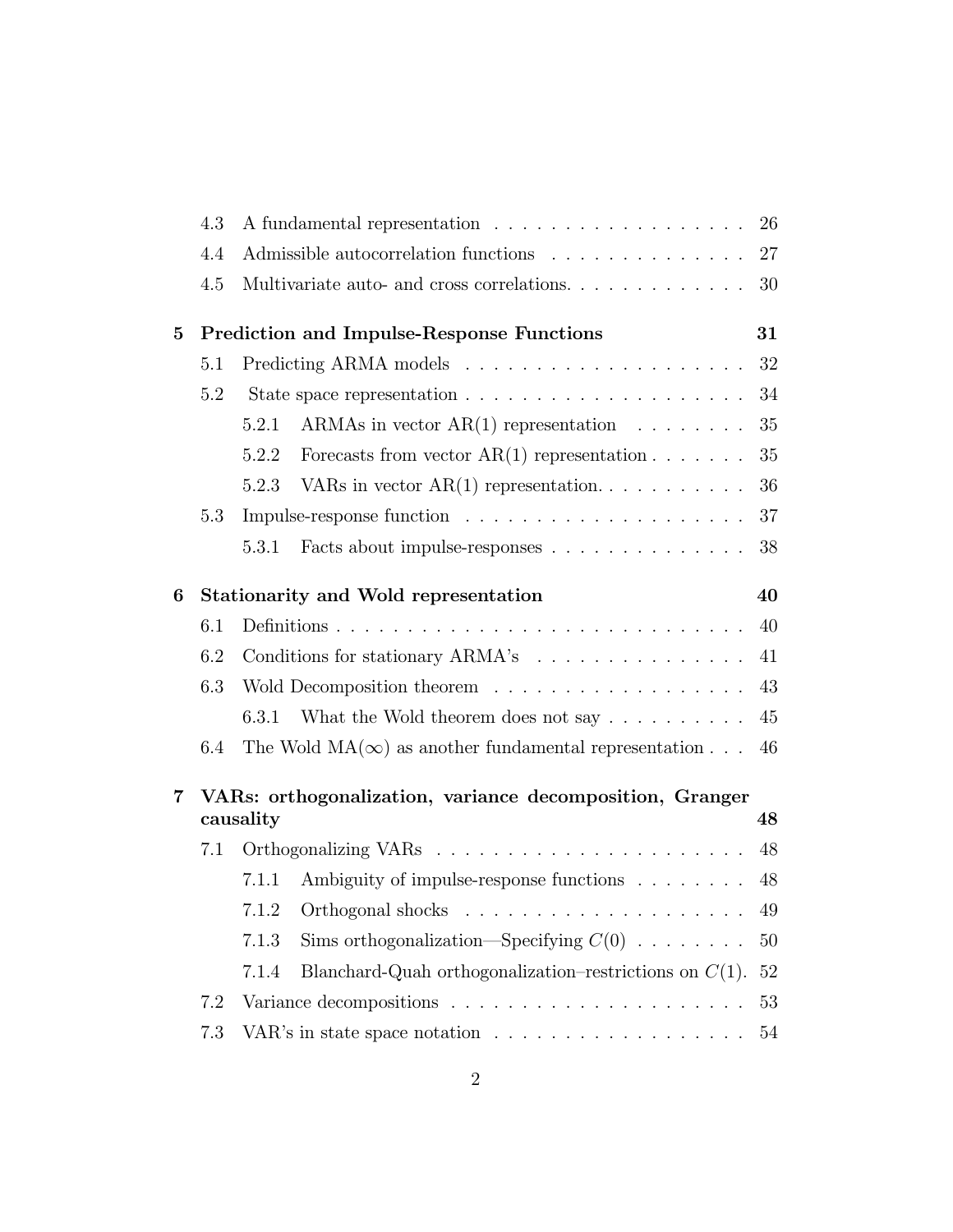|   | 7.4 |                                | Tricks and problems: $\dots \dots \dots \dots \dots \dots \dots \dots \dots$      | 55     |
|---|-----|--------------------------------|-----------------------------------------------------------------------------------|--------|
|   | 7.5 |                                |                                                                                   | 57     |
|   |     | 7.5.1                          |                                                                                   | 57     |
|   |     | 7.5.2                          | Definition, autoregressive representation                                         | 58     |
|   |     | 7.5.3                          | Moving average representation                                                     | 59     |
|   |     | 7.5.4                          | Univariate representations                                                        | 60     |
|   |     | 7.5.5                          |                                                                                   | 61     |
|   |     | 7.5.6                          |                                                                                   | 62     |
|   |     | 7.5.7                          |                                                                                   | 63     |
|   |     | 7.5.8                          | A warning: why "Granger causality" is not "Causality"                             | 64     |
|   |     | 7.5.9                          | Contemporaneous correlation                                                       | 65     |
| 8 |     |                                |                                                                                   | 67     |
|   |     | <b>Spectral Representation</b> |                                                                                   |        |
|   | 8.1 |                                | Facts about complex numbers and trigonometry $\ldots \ldots \ldots$               | 67     |
|   |     | 8.1.1                          |                                                                                   | 67     |
|   |     | 8.1.2                          | Addition, multiplication, and conjugation                                         | 68     |
|   |     | 8.1.3                          | Trigonometric identities                                                          | 69     |
|   |     | 8.1.4                          | Frequency, period and phase                                                       | 69     |
|   |     | 8.1.5                          |                                                                                   | 70     |
|   |     | 8.1.6                          | Why complex numbers? $\dots \dots \dots \dots \dots \dots$                        | 72     |
|   | 8.2 |                                | Spectral density $\ldots \ldots \ldots \ldots \ldots \ldots \ldots \ldots \ldots$ | 73     |
|   |     | 8.2.1                          | Spectral densities of some processes $\dots \dots \dots$                          | $75\,$ |
|   |     | 8.2.2                          | Spectral density matrix, cross spectral density $\dots$ .                         | 75     |
|   |     | 8.2.3                          | Spectral density of a sum $\ldots \ldots \ldots \ldots \ldots$                    | 77     |
|   | 8.3 |                                |                                                                                   | 78     |
|   |     | 8.3.1                          | Spectrum of filtered series                                                       | 78     |
|   |     | 8.3.2                          | Multivariate filtering formula                                                    | 79     |
|   |     |                                |                                                                                   |        |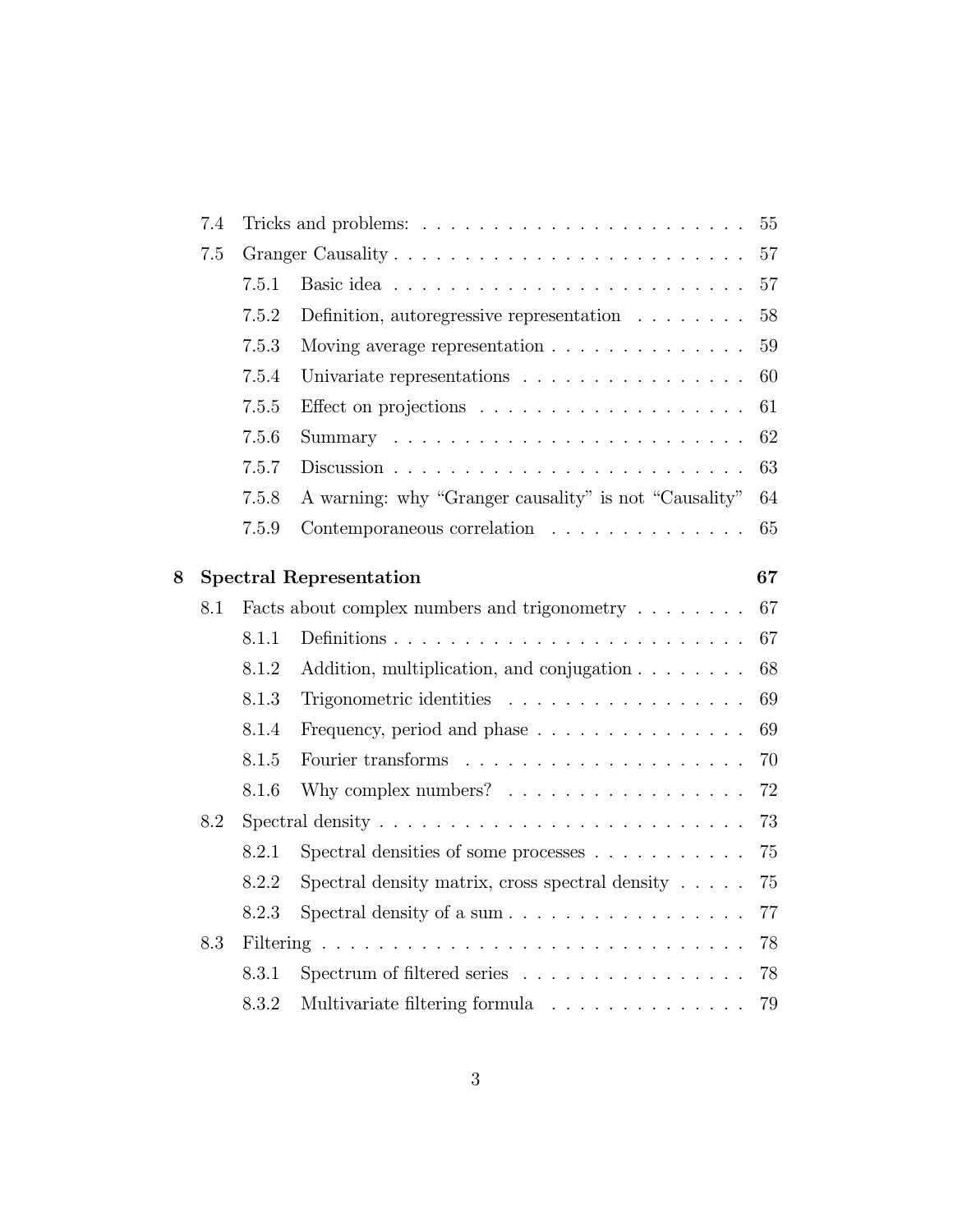|   |     | 8.3.3 | Spectral density of arbitrary $MA(\infty)$                                                                                                              | 80 |
|---|-----|-------|---------------------------------------------------------------------------------------------------------------------------------------------------------|----|
|   |     | 8.3.4 |                                                                                                                                                         | 80 |
|   |     | 8.3.5 |                                                                                                                                                         | 82 |
|   |     | 8.3.6 | Cross spectral density of two filters, and an interpre-<br>tation of spectral density $\dots \dots \dots \dots \dots \dots$                             | 82 |
|   |     | 8.3.7 |                                                                                                                                                         | 84 |
|   |     | 8.3.8 | Sims approximation formula $\ldots \ldots \ldots \ldots \ldots$                                                                                         | 86 |
|   | 8.4 |       | Relation between Spectral, Wold, and Autocovariance repre-<br>sentations $\ldots \ldots \ldots \ldots \ldots \ldots \ldots \ldots \ldots \ldots \ldots$ | 87 |
| 9 |     |       | Spectral analysis in finite samples                                                                                                                     | 89 |
|   | 9.1 |       |                                                                                                                                                         | 89 |
|   |     | 9.1.1 |                                                                                                                                                         | 89 |
|   | 9.2 |       |                                                                                                                                                         | 90 |
|   |     | 9.2.1 |                                                                                                                                                         | 90 |
|   |     | 9.2.2 | Band spectrum procedure                                                                                                                                 | 93 |
|   | 9.3 |       | Cramér or Spectral representation                                                                                                                       | 96 |
|   | 9.4 |       |                                                                                                                                                         |    |
|   |     | 9.4.1 | Fourier transform sample covariances                                                                                                                    | 98 |
|   |     | 9.4.2 | Sample spectral density $\dots \dots \dots \dots \dots \dots$                                                                                           | 98 |
|   |     | 9.4.3 | Relation between transformed autocovariances and sam-                                                                                                   | 99 |
|   |     | 9.4.4 | Asymptotic distribution of sample spectral density 101                                                                                                  |    |
|   |     | 9.4.5 | Smoothed periodogram estimates 101                                                                                                                      |    |
|   |     | 9.4.6 | Weighted covariance estimates $\ldots \ldots \ldots \ldots \ldots 102$                                                                                  |    |
|   |     | 9.4.7 | Relation between weighted covariance and smoothed<br>periodogram estimates $\ldots \ldots \ldots \ldots \ldots \ldots \ldots 103$                       |    |
|   |     | 9.4.8 | Variance of filtered data estimates 104                                                                                                                 |    |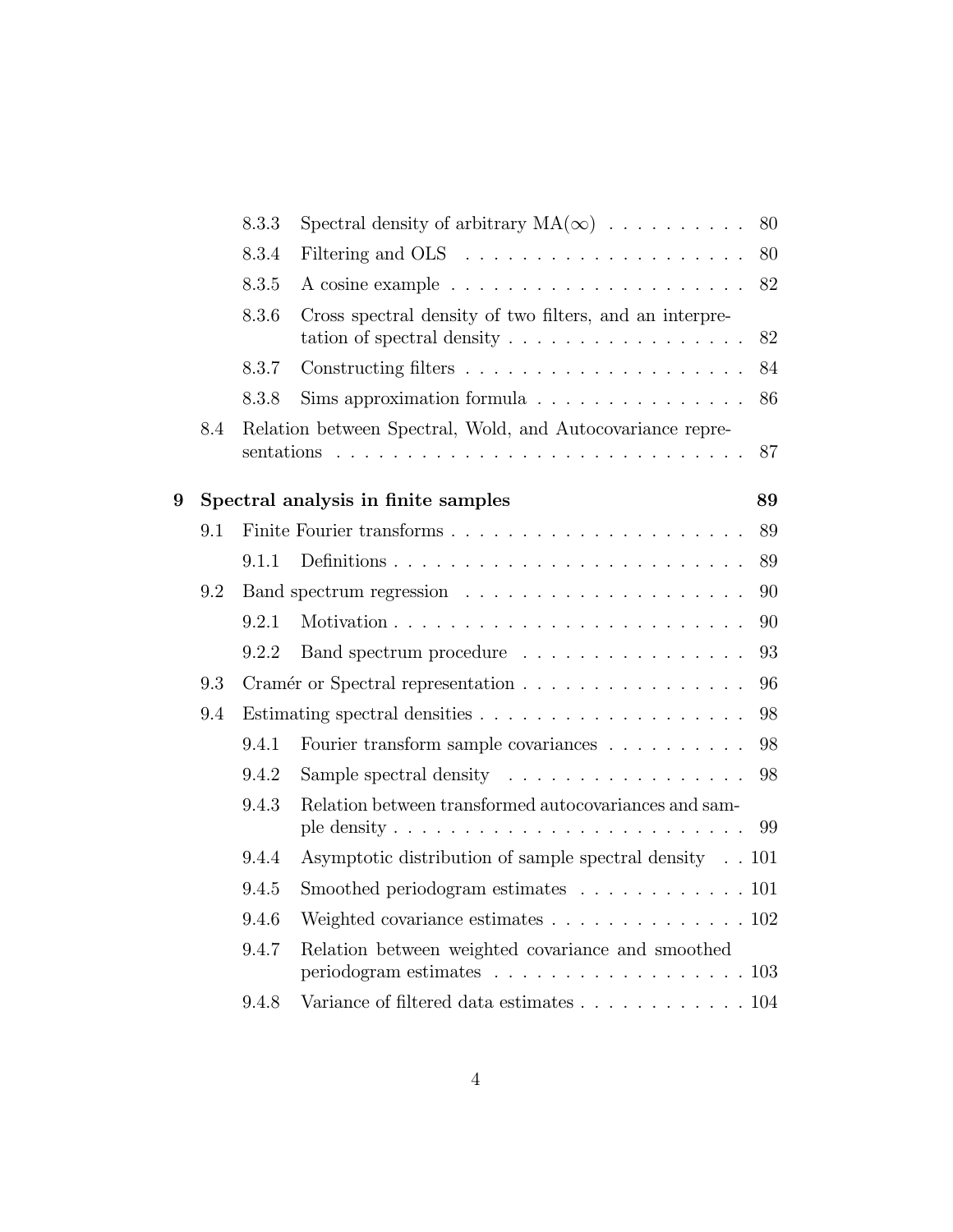|                      | 9.4.9  | Spectral density implied by ARMA models $\ldots \ldots \ldots 105$                                                                            |  |  |
|----------------------|--------|-----------------------------------------------------------------------------------------------------------------------------------------------|--|--|
|                      | 9.4.10 | Asymptotic distribution of spectral estimates $\ldots \ldots \ldots 105$                                                                      |  |  |
| 10 Unit Roots<br>106 |        |                                                                                                                                               |  |  |
|                      |        |                                                                                                                                               |  |  |
|                      |        |                                                                                                                                               |  |  |
|                      |        | 10.2.1 Stochastic trends $\ldots \ldots \ldots \ldots \ldots \ldots \ldots \ldots 107$                                                        |  |  |
|                      |        |                                                                                                                                               |  |  |
|                      |        |                                                                                                                                               |  |  |
|                      |        | 10.3 Unit root and stationary processes 110                                                                                                   |  |  |
|                      |        | 10.3.1 Response to shocks $\ldots \ldots \ldots \ldots \ldots \ldots \ldots 111$                                                              |  |  |
|                      |        | 10.3.2 Spectral density $\ldots \ldots \ldots \ldots \ldots \ldots \ldots \ldots 113$                                                         |  |  |
|                      |        |                                                                                                                                               |  |  |
|                      |        | 10.3.4 Random walk components and stochastic trends 115                                                                                       |  |  |
|                      |        | 10.3.5 Forecast error variances 118                                                                                                           |  |  |
|                      |        |                                                                                                                                               |  |  |
|                      |        |                                                                                                                                               |  |  |
|                      |        | 10.4.1 Near-observational equivalence of unit roots and sta-<br>tionary processes in finite samples $\dots \dots \dots \dots \dots \dots$ 119 |  |  |
|                      |        | 10.4.2 Empirical work on unit roots/persistence $\dots \dots \dots 121$                                                                       |  |  |
| 11 Cointegration     |        | 122                                                                                                                                           |  |  |
|                      |        |                                                                                                                                               |  |  |
|                      |        |                                                                                                                                               |  |  |
|                      |        | 11.3 Representation of cointegrated system. 124                                                                                               |  |  |
|                      |        | 11.3.1 Definition of cointegration $\ldots \ldots \ldots \ldots \ldots 124$                                                                   |  |  |
|                      |        | 11.3.2 Multivariate Beveridge-Nelson decomposition 125                                                                                        |  |  |
|                      |        |                                                                                                                                               |  |  |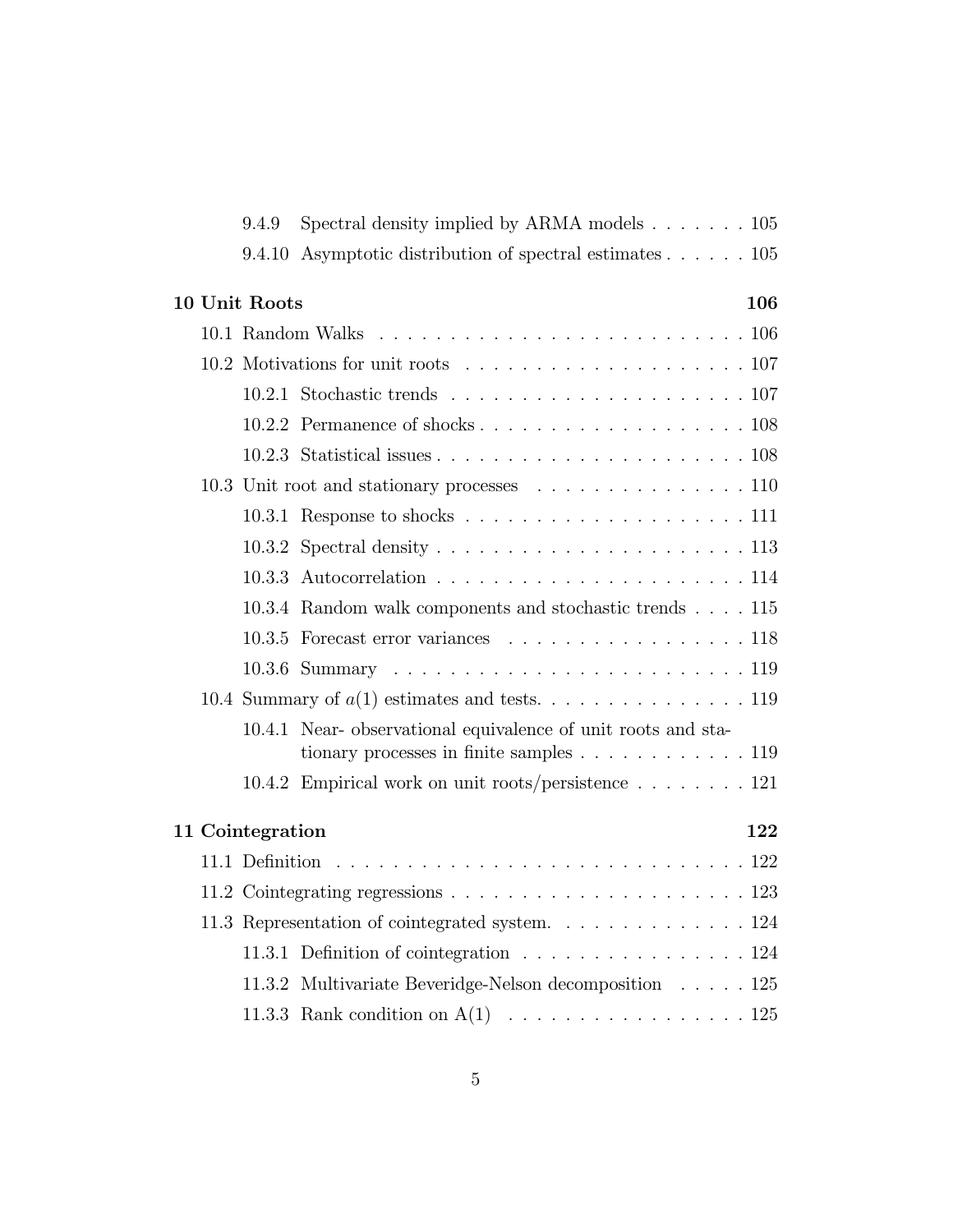| 11.3.4 Spectral density at zero $\dots \dots \dots \dots \dots \dots \dots \dots 126$  |  |  |  |
|----------------------------------------------------------------------------------------|--|--|--|
| 11.3.5 Common trends representation $\ldots \ldots \ldots \ldots 126$                  |  |  |  |
|                                                                                        |  |  |  |
| 11.4 Useful representations for running cointegrated VAR's 129                         |  |  |  |
| 11.4.1 Autoregressive Representations 129                                              |  |  |  |
| 11.4.2 Error Correction representation 130                                             |  |  |  |
|                                                                                        |  |  |  |
| $11.5$ An Example $\ldots \ldots \ldots \ldots \ldots \ldots \ldots \ldots \ldots 132$ |  |  |  |
|                                                                                        |  |  |  |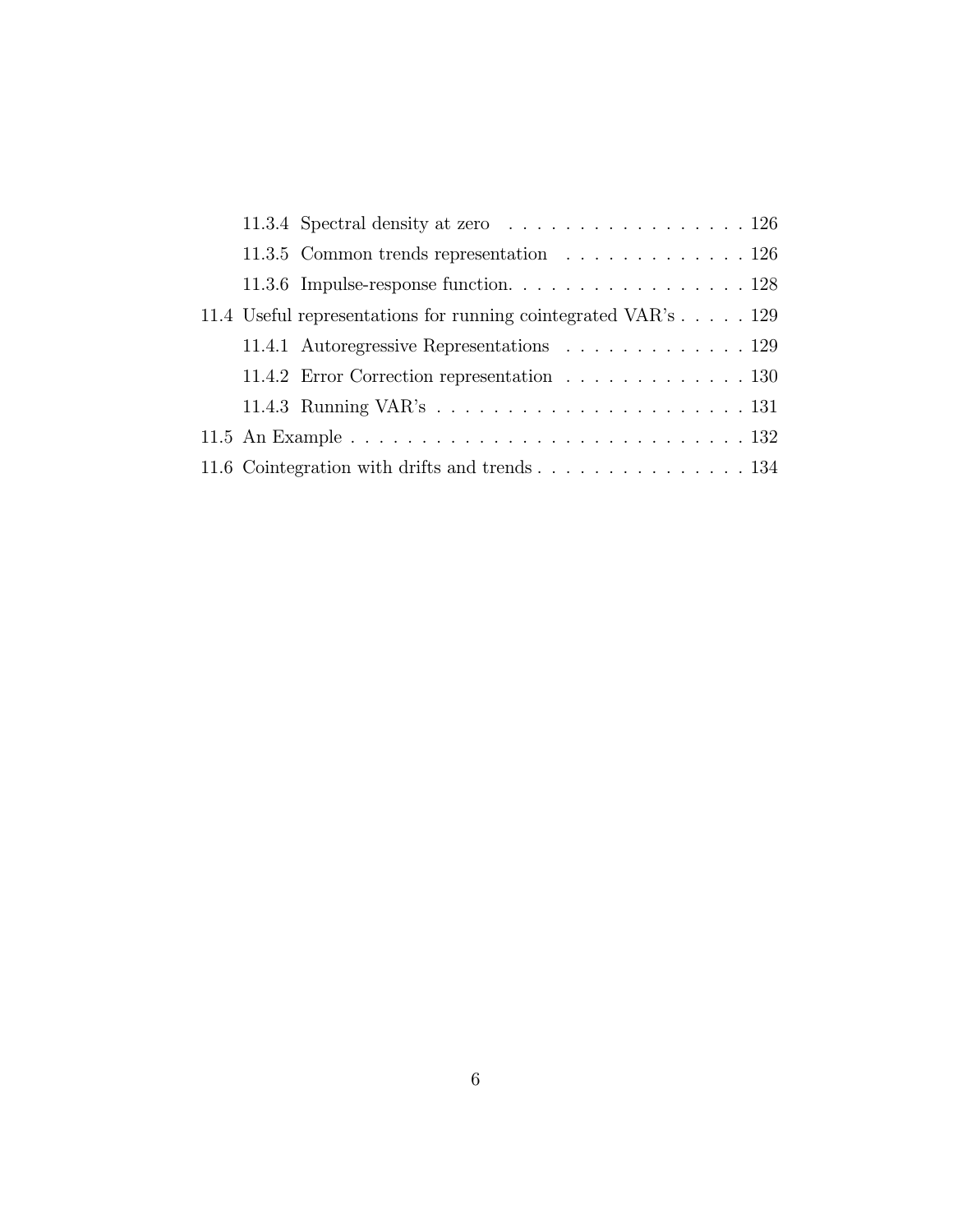# Chapter 1

# Preface

These notes are intended as a *text* rather than as a *reference*. A text is what you read in order to learn something. A reference is something you look back on after you know the outlines of a subject in order to get difficult theorems exactly right.

The organization is quite different from most books, which really are intended as references. Most books first state a general theorem or apparatus, and then show how applications are special cases of a grand general structure. That's how we organize things that we already know, but that's not how we learn things. We learn things by getting familiar with a bunch of examples, and then seeing how they fit together in a more general framework. And the point is the "examples"–knowing how to do something.

Thus, for example, I start with linear ARMA models constructed from normal iid errors. Once familiar with these models, I introduce the concept of stationarity and the Wold theorem that shows how such models are in fact much more general. But that means that the discussion of ARMA processes is not as general as it is in most books, and many propositions are stated in much less general contexts than is possible.

I make no effort to be encyclopedic. One function of a text (rather than a reference) is to decide what an average reader–in this case an average first year graduate student in economics–really needs to know about a subject, and what can be safely left out. So, if you want to know everything about a subject, consult a reference, such as Hamilton's (1993) excellent book.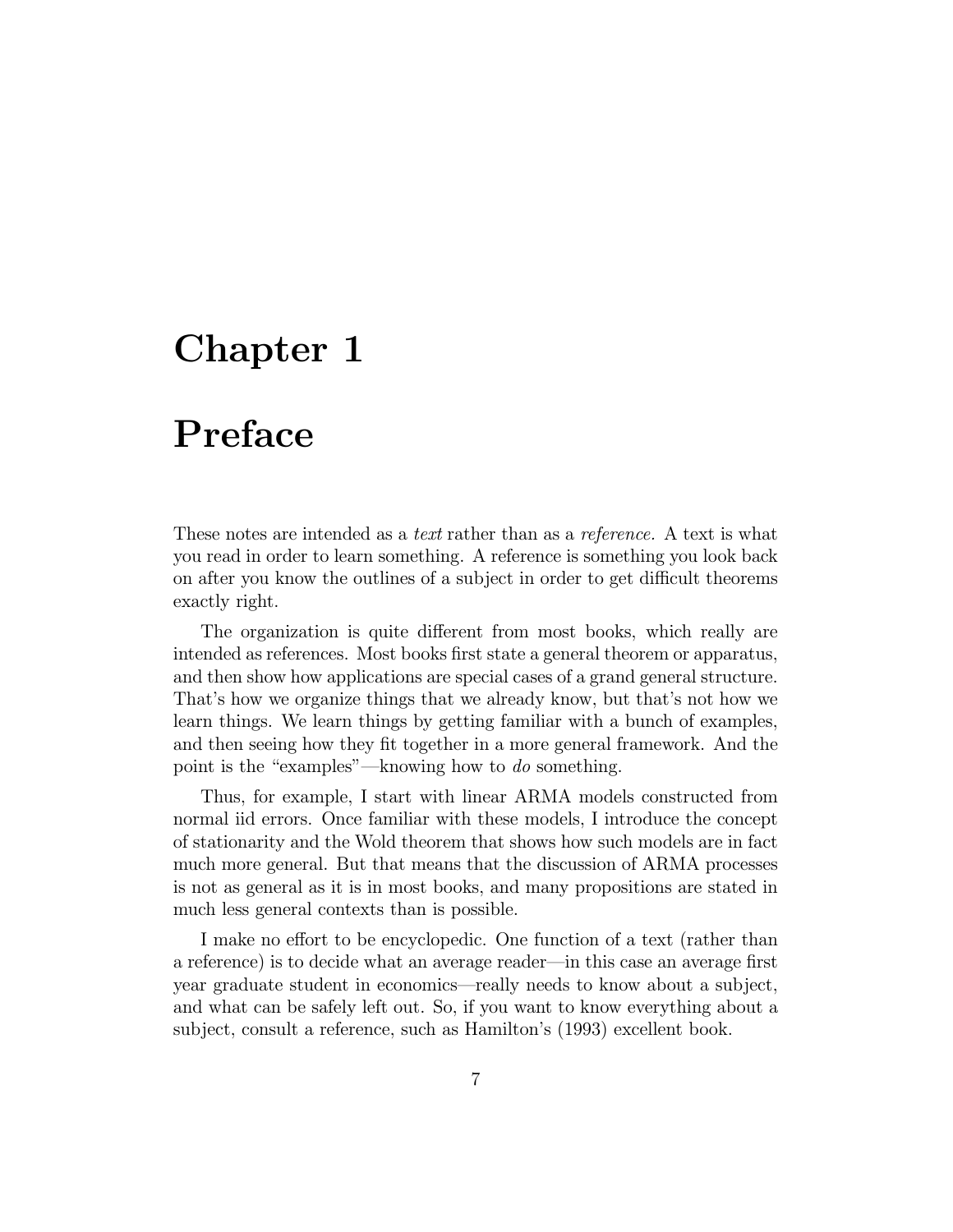## Chapter 2

# What is a time series?

Most data in macroeconomics and finance come in the form of time series–a set of repeated observations of the same variable, such as GNP or a stock return. We can write a time series as

$$
{x_1, x_2,... x_T}
$$
 or  ${x_t}, t = 1, 2,... T$ 

We will treat  $x_t$  as a *random variable*. In principle, there is nothing about time series that is arcane or different from the rest of econometrics. The only difference with standard econometrics is that the variables are subscripted t rather than i. For example, if  $y_t$  is generated by

$$
y_t = x_t \beta + \epsilon_t, \ E(\epsilon_t \mid x_t) = 0,
$$

then OLS provides a consistent estimate of  $\beta$ , just as if the subscript was "i" not  $"t"$ .

The word "time series" is used interchangeably to denote a *sample*  $\{x_t\}$ , such as GNP from 1947:1 to the present, and a probability model for that sample–a statement of the joint distribution of the random variables  $\{x_t\}$ .

A possible probability model for the joint distribution of a time series  ${x_t}$  is

$$
x_t = \epsilon_t, \ \epsilon_t \sim \text{i.i.d. } \mathcal{N}(0, \sigma_\epsilon^2)
$$

i.e,  $x_t$  normal and independent over time. However, time series are typically not iid, which is what makes them interesting. For example, if GNP today is unusually high, GNP tomorrow is also likely to be unusually high.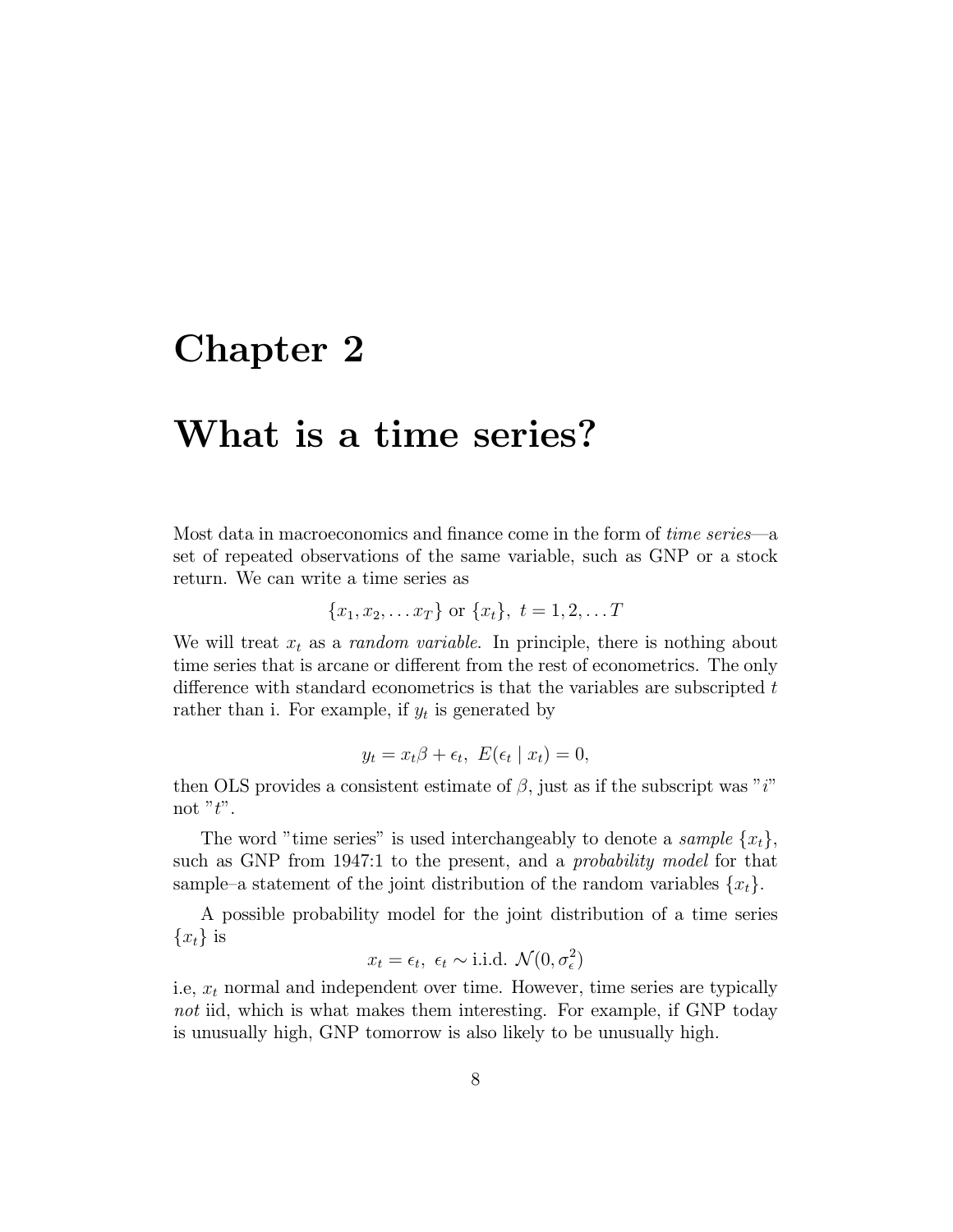It would be nice to use a nonparametric approach—just use histograms to characterize the joint density of  $\{.., x_{t-1}, x_t, x_{t+1}, ...\}$ . Unfortunately, we will not have enough data to follow this approach in macroeconomics for at least the next 2000 years or so. Hence, time-series consists of interesting parametric models for the joint distribution of  $\{x_t\}$ . The models impose structure, which you must evaluate to see if it captures the features you think are present in the data. In turn, they reduce the estimation problem to the estimation of a few parameters of the time-series model.

The first set of models we study are *linear ARMA models*. As you will see, these allow a convenient and flexible way of studying time series, and capturing the extent to which series can be forecast, i.e. variation over time in conditional means. However, they don't do much to help model variation in conditional variances. For that, we turn to ARCH models later on.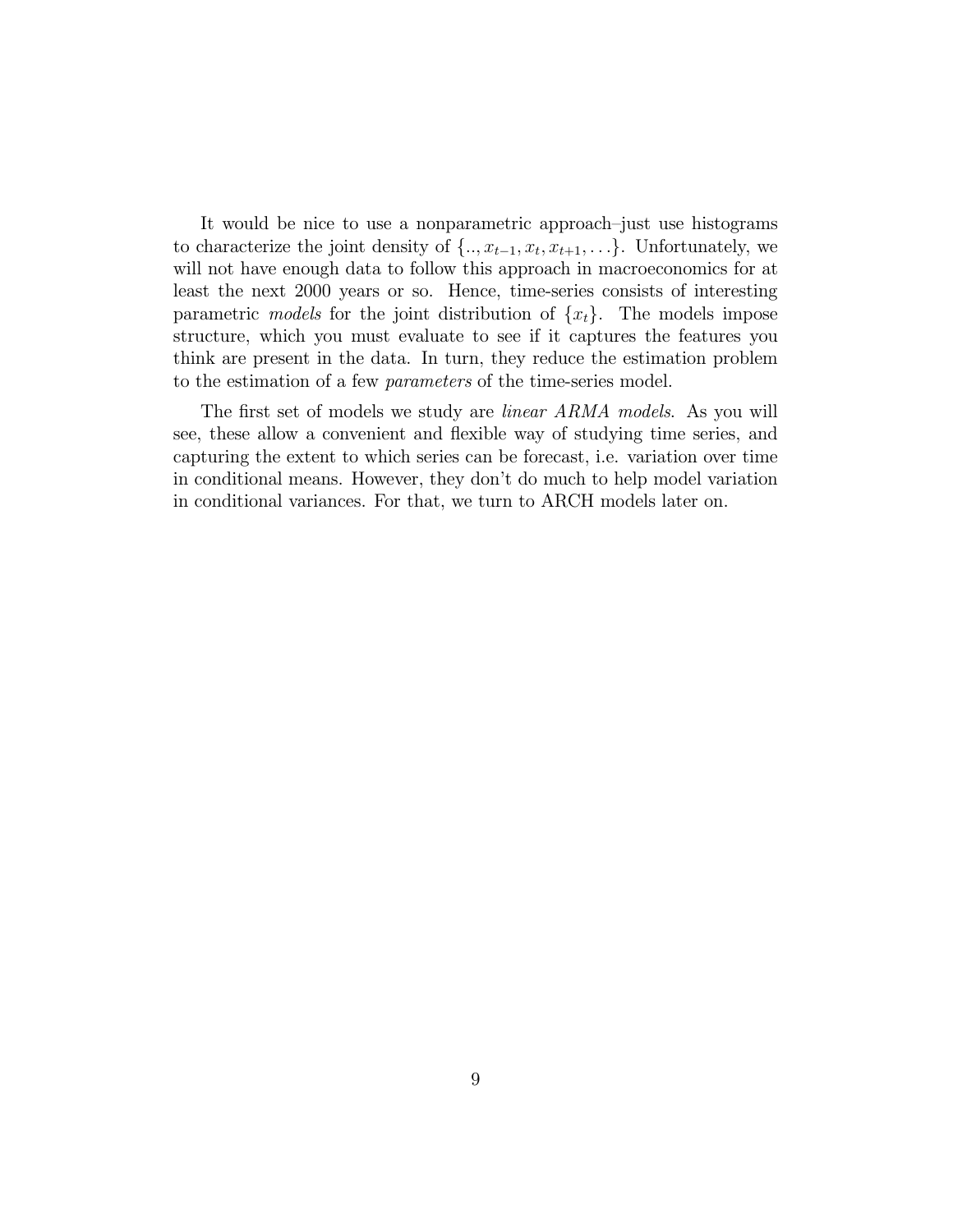# Chapter 3

# ARMA models

### 3.1 White noise

The building block for our time series models is the *white noise* process, which I'll denote  $\epsilon_t$ . In the least general case,

 $\epsilon_t \sim$  i.i.d.  $N(0, \sigma_{\epsilon}^2)$ 

Notice three implications of this assumption:

1.  $E(\epsilon_t) = E(\epsilon_t | \epsilon_{t-1}, \epsilon_{t-2} ...) = E(\epsilon_t | \text{all information at } t-1) = 0.$ 

2. 
$$
E(\epsilon_t \epsilon_{t-j}) = \text{cov}(\epsilon_t \epsilon_{t-j}) = 0
$$

3. var  $(\epsilon_t)$  =var  $(\epsilon_t | \epsilon_{t-1}, \epsilon_{t-2},...)$  =var  $(\epsilon_t |$ all information at  $t-1) = \sigma_{\epsilon}^2$ 

The first and second properties are the absence of any serial correlation or predictability. The third property is conditional homoskedasticity or a constant conditional variance.

Later, we will generalize the building block process. For example, we may assume property 2 and 3 without normality, in which case the  $\epsilon_t$  need not be independent. We may also assume the first property only, in which case  $\epsilon_t$  is a martingale difference sequence.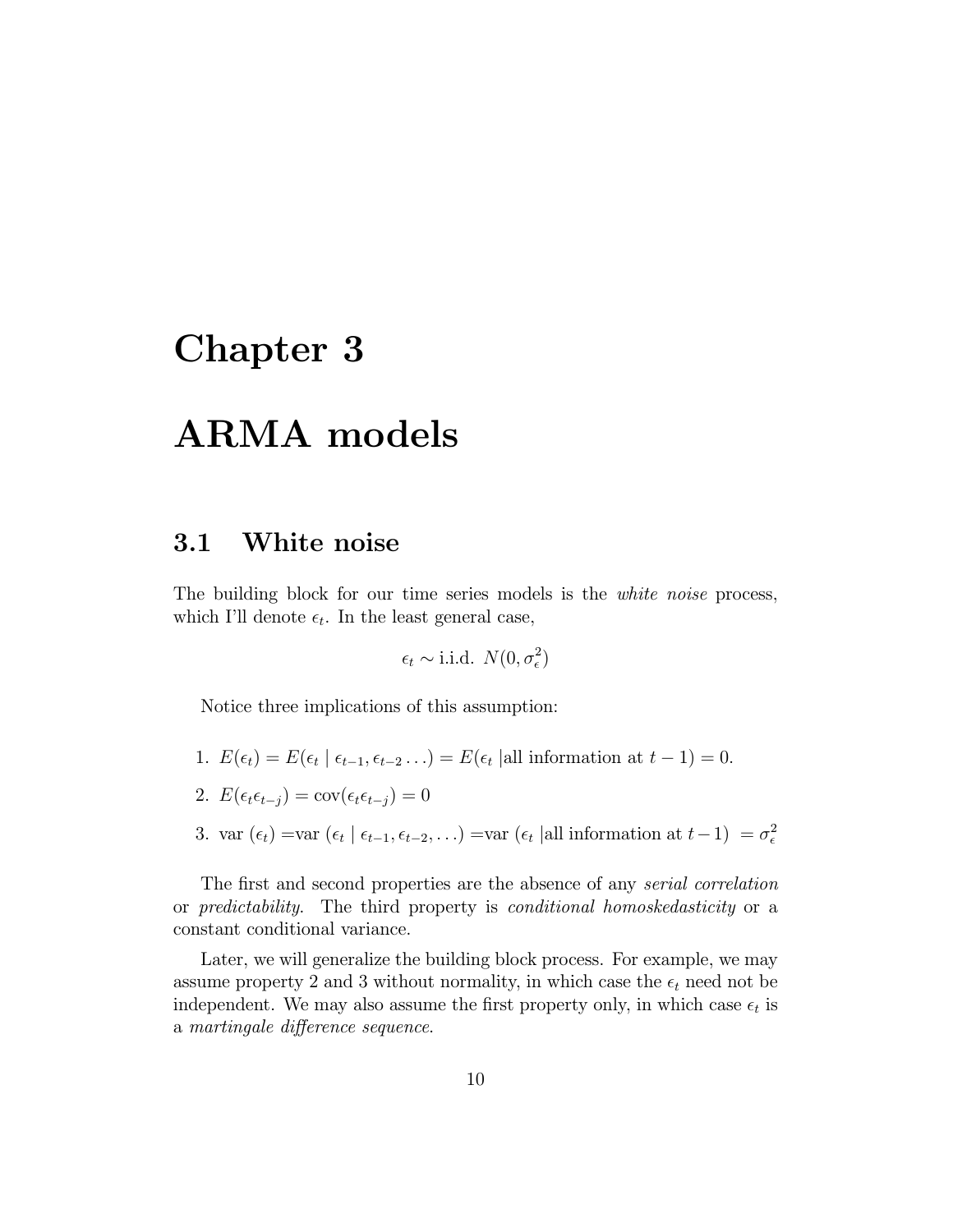By itself,  $\epsilon_t$  is a pretty boring process. If  $\epsilon_t$  is unusually high, there is no tendency for  $\epsilon_{t+1}$  to be unusually high or low, so it does not capture the interesting property of persistence that motivates the study of time series. More realistic models are constructed by taking combinations of  $\epsilon_t$ .

### 3.2 Basic ARMA models

Most of the time we will study a class of models created by taking linear combinations of white noise. For example,

| AR(1):     | $x_t = \phi x_{t-1} + \epsilon_t$                                              |
|------------|--------------------------------------------------------------------------------|
| MA(1):     | $x_t = \epsilon_t + \theta \epsilon_{t-1}$                                     |
| $AR(p)$ :  | $x_t = \phi_1 x_{t-1} + \phi_2 x_{t-2} + \ldots + \phi_p x_{t-p} + \epsilon_t$ |
| $MA(q)$ :  | $x_t = \epsilon_t + \theta_1 \epsilon_{t-1} + \ldots \theta_q \epsilon_{t-q}$  |
| ARMA(p,q): | $x_t = \phi_1 x_{t-1} +  + \epsilon_t + \theta \epsilon_{t-1+}$                |
|            |                                                                                |

As you can see, each case amounts to a recipe by which you can construct a sequence  $\{x_t\}$  given a sequence of realizations of the white noise process  $\{\epsilon_t\}$ , and a starting value for x.

All these models are mean zero, and are used to represent deviations of the series about a mean. For example, if a series has mean  $\bar{x}$  and follows an  $AR(1)$ 

$$
(x_t - \bar{x}) = \phi(x_{t-1} - \bar{x}) + \epsilon_t
$$

it is equivalent to

$$
x_t = (1 - \phi)\bar{x} + \phi x_{t-1} + \epsilon_t.
$$

Thus, constants absorb means. I will generally only work with the mean zero versions, since adding means and other deterministic trends is easy.

### 3.3 Lag operators and polynomials

It is easiest to represent and manipulate ARMA models in lag operator notation. The lag operator moves the index back one time unit, i.e.

$$
Lx_t = x_{t-1}
$$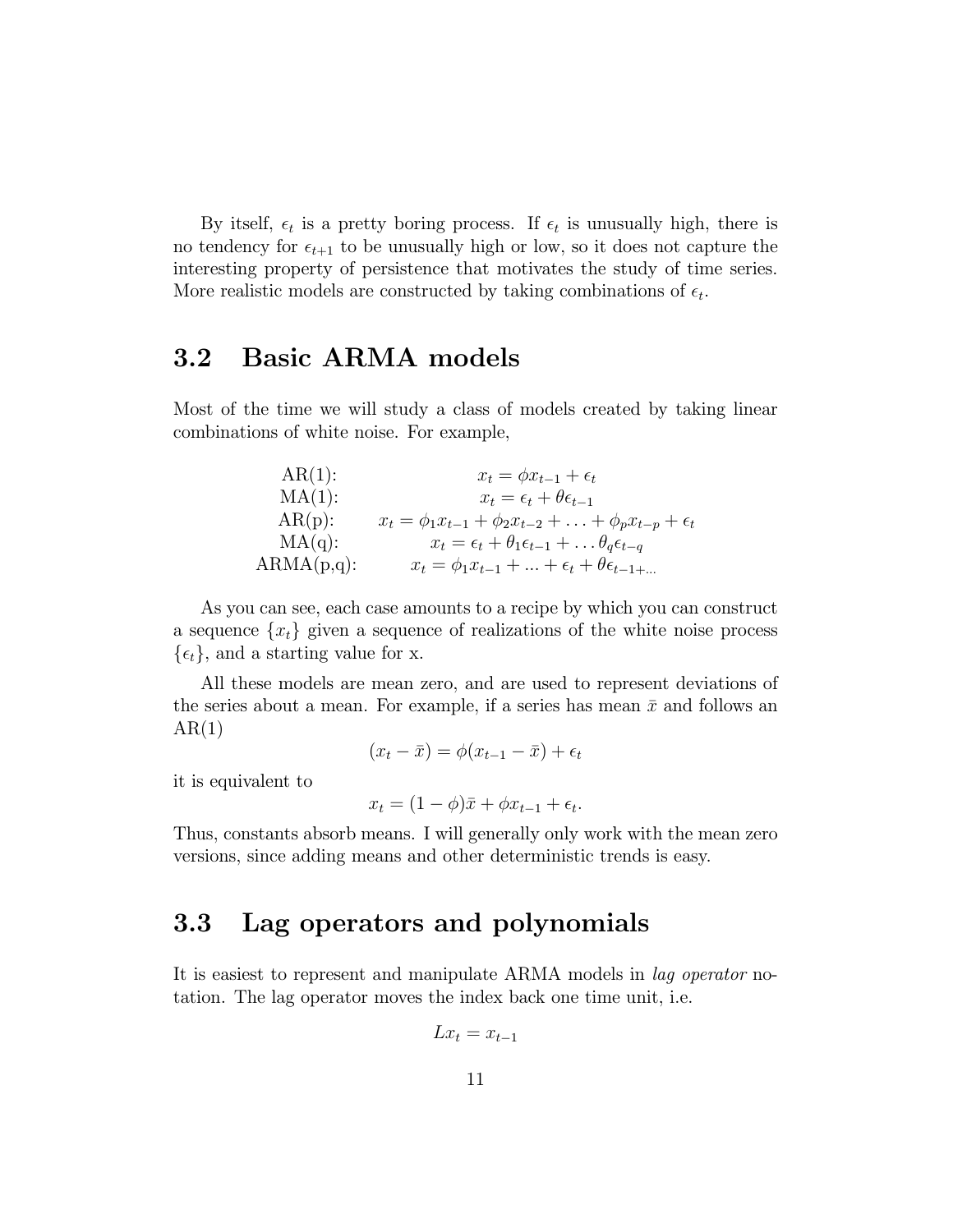More formally, L is an *operator* that takes one whole time series  $\{x_t\}$  and produces another; the second time series is the same as the first, but moved backwards one date. From the definition, you can do fancier things:

$$
L^{2}x_{t} = LLx_{t} = Lx_{t-1} = x_{t-2}
$$

$$
L^{j}x_{t} = x_{t-j}
$$

$$
L^{-j}x_{t} = x_{t+j}.
$$

We can also define *lag polynomials*, for example

$$
a(L)x_t = (a_0L^0 + a_1L^1 + a_2L^2)x_t = a_0x_t + a_1x_{t-1} + a_2x_{t-2}.
$$

Using this notation, we can rewrite the ARMA models as

AR(1): 
$$
(1 - \phi L)x_t = \epsilon_t
$$
  
MA(1): 
$$
x_t = (1 + \theta L)\epsilon_t
$$
  
AR(p): 
$$
(1 + \phi_1 L + \phi_2 L^2 + \ldots + \phi_p L^p)x_t = \epsilon_t
$$
  
MA(q): 
$$
x_t = (1 + \theta_1 L + \ldots \theta_q L^q)\epsilon_t
$$

or simply

AR: 
$$
a(L)x_t = \epsilon_t
$$
  
MA:  $x_t = b(L)\epsilon$   
ARMA:  $a(L)x_t = b(L)\epsilon_t$ 

#### 3.3.1 Manipulating ARMAs with lag operators.

ARMA models are not unique. A time series with a given joint distribution of  $\{x_0, x_1, \ldots x_T\}$  can usually be represented with a variety of ARMA models. It is often convenient to work with different representations. For example, 1) the shortest (or only finite length) polynomial representation is obviously the easiest one to work with in many cases; 2) AR forms are the easiest to estimate, since the OLS assumptions still apply; 3) moving average representations express  $x_t$  in terms of a linear combination of independent right hand variables. For many purposes, such as finding variances and covariances in sec. 4 below, this is the easiest representation to use.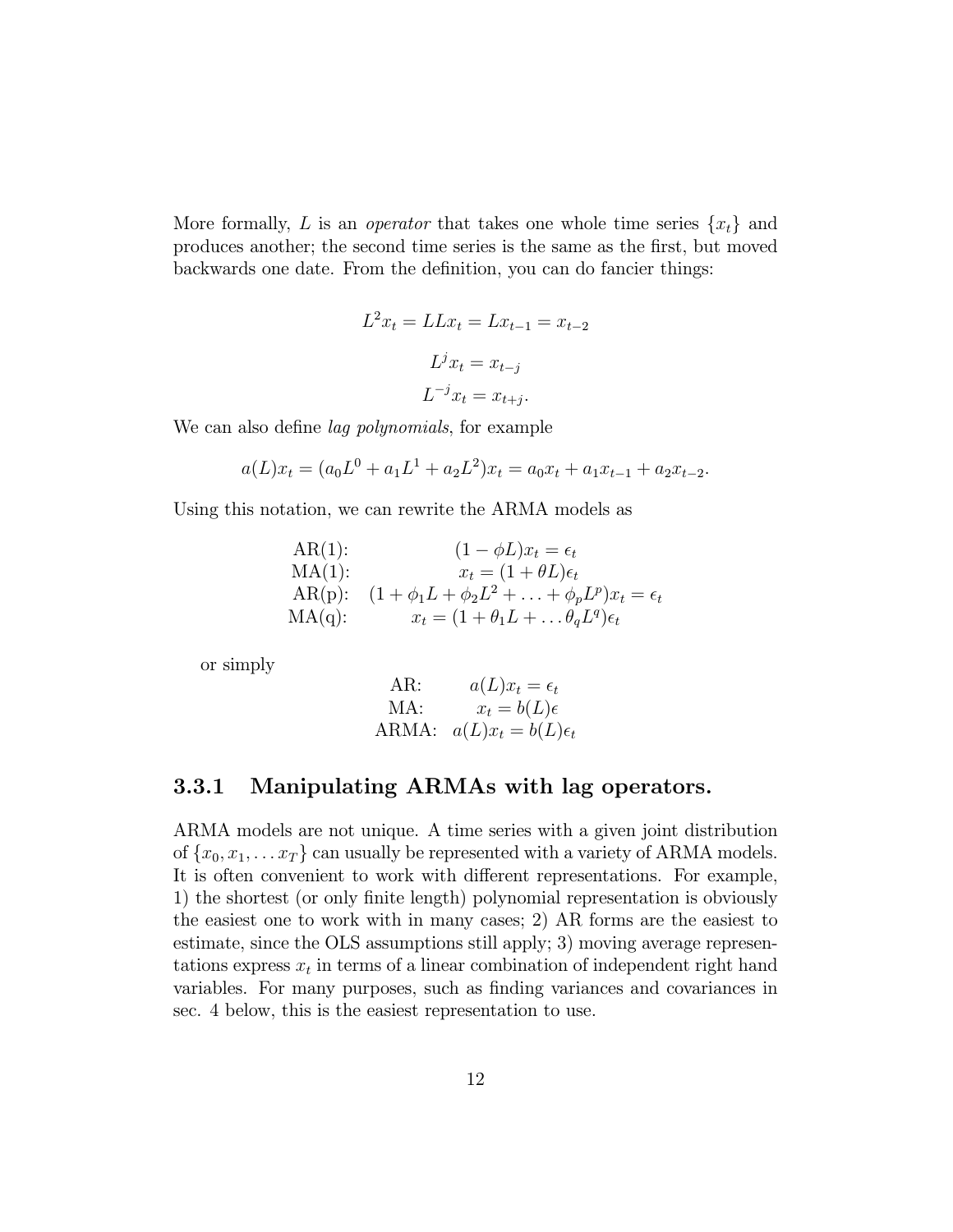#### 3.3.2 AR(1) to  $MA(\infty)$  by recursive substitution

Start with the AR(1)

$$
x_t = \phi x_{t-1} + \epsilon_t.
$$

Recursively substituting,

$$
x_t = \phi(\phi x_{t-2} + \epsilon_{t-1}) + \epsilon_t = \phi^2 x_{t-2} + \phi \epsilon_{t-1} + \epsilon_t
$$
  

$$
x_t = \phi^k x_{t-k} + \phi^{k-1} \epsilon_{t-k+1} + \ldots + \phi^2 \epsilon_{t-2} + \phi \epsilon_{t-1} + \epsilon_t
$$

Thus, an  $AR(1)$  can always be expressed as an  $ARMA(k, k-1)$ . More importantly, if  $| \phi |$  < 1 so that  $\lim_{k\to\infty} \phi^k x_{t-k} = 0$ , then

$$
x_t = \sum_{j=0}^{\infty} \phi^j \epsilon_{t-j}
$$

so the AR(1) can be expressed as an  $MA(\infty)$ .

#### 3.3.3 AR(1) to  $MA(\infty)$  with lag operators.

These kinds of manipulations are much easier using lag operators. To invert the  $AR(1)$ , write it as

$$
(1 - \phi L)x_t = \epsilon_t.
$$

A natural way to "invert" the  $AR(1)$  is to write

$$
x_t = (1 - \phi L)^{-1} \epsilon_t.
$$

What meaning can we attach to  $(1 - \phi L)^{-1}$ ? We have only defined polynomials in  $L$  so far. Let's try using the expression

$$
(1-z)^{-1} = 1 + z + z^2 + z^3 + \dots \text{ for } |z| < 1
$$

(you can prove this with a Taylor expansion). This expansion, with the hope that  $|\phi| < 1$  implies  $|\phi L| < 1$  in some sense, suggests

$$
x_t = (1 - \phi L)^{-1} \epsilon_t = (1 + \phi L + \phi^2 L^2 + \ldots) \epsilon_t = \sum_{j=0}^{\infty} \phi^j \epsilon_{t-j}
$$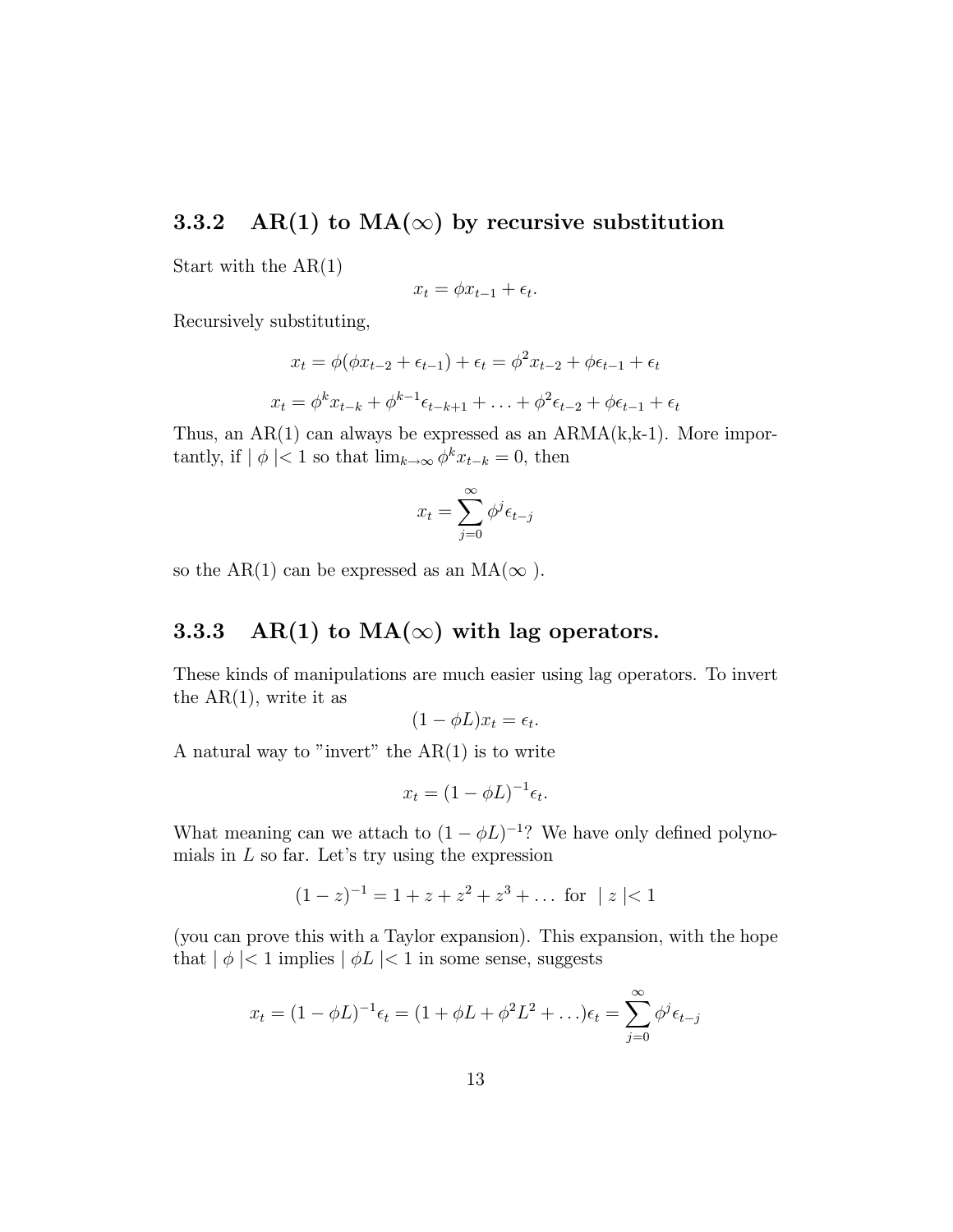which is the same answer we got before. (At this stage, treat the lag operator as a suggestive notation that delivers the right answer. We'll justify that the method works in a little more depth later.)

Note that we can't always perform this inversion. In this case, we required  $|\phi|$  < 1. Not all ARMA processes are *invertible* to a representation of  $x_t$  in terms of current and past  $\epsilon_t$ .

### 3.3.4 AR(p) to MA( $\infty$ ), MA(q) to AR( $\infty$ ), factoring lag polynomials, and partial fractions

The  $AR(1)$  example is about equally easy to solve using lag operators as using recursive substitution. Lag operators shine with more complicated models. For example, let's invert an  $AR(2)$ . I leave it as an exercise to try recursive substitution and show how hard it is.

To do it with lag operators, start with

$$
x_t = \phi_1 x_{t-1} + \phi_2 x_{t-2} + \epsilon_t.
$$

$$
(1 - \phi_1 L - \phi_2 L^2) x_t = \epsilon_t
$$

I don't know any expansion formulas to apply directly to  $(1-\phi_1L-\phi_2L^2)^{-1}$ , but we can use the  $1/(1-z)$  formula by *factoring the lag polynomial*. Thus, find  $\lambda_1$  and  $\lambda_2$  such that.

$$
(1 - \phi_1 L - \phi_2 L^2) = (1 - \lambda_1 L)(1 - \lambda_2 L)
$$

The required vales solve

$$
\lambda_1 \lambda_2 = -\phi_2
$$

$$
\lambda_1 + \lambda_2 = \phi_1.
$$

(Note  $\lambda_1$  and  $\lambda_2$  may be equal, and they may be complex.)

Now, we need to invert

$$
(1 - \lambda_1 L)(1 - \lambda_2 L)x_t = \epsilon_t.
$$

We do it by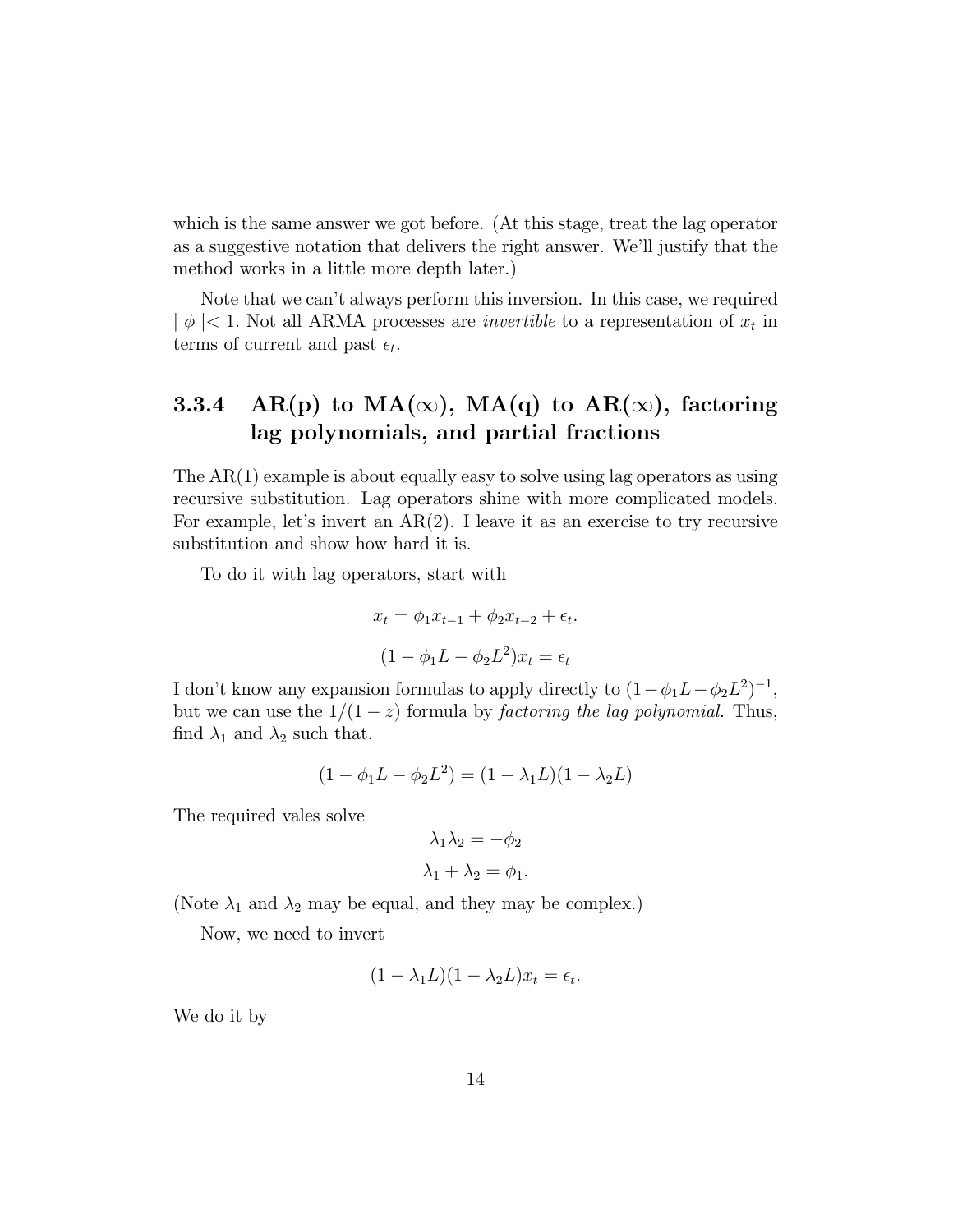$$
x_t = (1 - \lambda_1 L)^{-1} (1 - \lambda_2 L)^{-1} \epsilon_t
$$

$$
x_t = \left(\sum_{j=0}^{\infty} \lambda_1^j L^j\right) \left(\sum_{j=0}^{\infty} \lambda_2^j L^j\right) \epsilon_t.
$$

Multiplying out the polynomials is tedious, but straightforward.

$$
\left(\sum_{j=0}^{\infty} \lambda_1^j L^j\right)\left(\sum_{j=0}^{\infty} \lambda_2^j L^j\right) = \left(1 + \lambda_1 L + \lambda_1^2 L^2 + \ldots\right)\left(1 + \lambda_2 L + \lambda_2^2 L^2 + \ldots\right) =
$$
  

$$
1 + (\lambda_1 + \lambda_2)L + (\lambda_1^2 + \lambda_1 \lambda_2 + \lambda_2^2)L^2 + \ldots = \sum_{j=0}^{\infty} \left(\sum_{k=0}^j \lambda_1^k \lambda_2^{j-k}\right)L^j
$$

There is a prettier way to express the  $MA(\infty)$ . Here we use the *partial*  $fractions$  trick. We find  $a$  and  $b$  so that

$$
\frac{1}{(1-\lambda_1L)(1-\lambda_2L)} = \frac{a}{(1-\lambda_1L)} + \frac{b}{(1-\lambda_2L)} = \frac{a(1-\lambda_2L) + b(1-\lambda_1L)}{(1-\lambda_1L)(1-\lambda_2L)}.
$$

The numerator on the right hand side must be 1, so

$$
a + b = 1
$$

$$
\lambda_2 a + \lambda_1 b = 0
$$

Solving,

$$
b = \frac{\lambda_2}{\lambda_2 - \lambda_1}, a = \frac{\lambda_1}{\lambda_1 - \lambda_2},
$$

so

$$
\frac{1}{(1-\lambda_1L)(1-\lambda_2L)} = \frac{\lambda_1}{(\lambda_1-\lambda_2)}\frac{1}{(1-\lambda_1L)} + \frac{\lambda_2}{(\lambda_2-\lambda_1)}\frac{1}{(1-\lambda_2L)}.
$$

Thus, we can express  $\boldsymbol{x}_t$  as

$$
x_t = \frac{\lambda_1}{\lambda_1 - \lambda_2} \sum_{j=0}^{\infty} \lambda_1^j \epsilon_{t-j} + \frac{\lambda_2}{\lambda_2 - \lambda_1} \sum_{j=0}^{\infty} \lambda_2^j \epsilon_{t-j}.
$$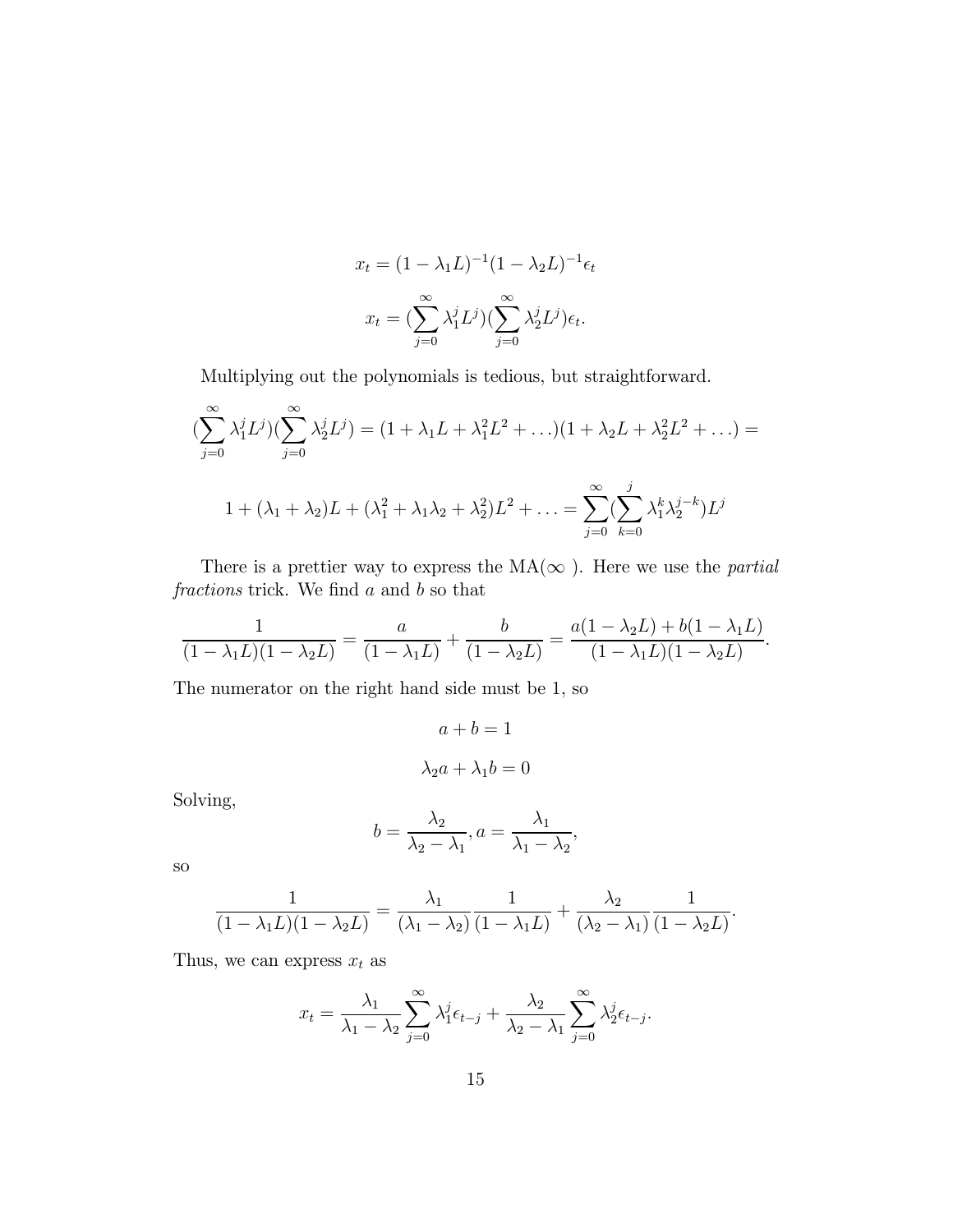$$
x_t = \sum_{j=0}^{\infty} \left(\frac{\lambda_1}{\lambda_1 - \lambda_2} \lambda_1^j + \frac{\lambda_2}{\lambda_2 - \lambda_1} \lambda_2^j\right) \epsilon_{t-j}
$$

This formula should remind you of the solution to a second-order difference or differential equation–the response of x to a shock  $\epsilon$  is a sum of two exponentials, or (if the  $\lambda$  are complex) a mixture of two damped sine and cosine waves.

AR(p)'s work exactly the same way. Computer programs exist to find roots of polynomials of arbitrary order. You can then multiply the lag polynomials together or find the partial fractions expansion. Below, we'll see a way of writing the  $AR(p)$  as a vector  $AR(1)$  that makes the process even easier.

Note again that not every  $AR(2)$  can be inverted. We require that the  $\lambda's$ satisfy  $|\lambda| < 1$ , and one can use their definition to find the implied allowed region of  $\phi_1$  and  $\phi_2$ . Again, until further notice, we will only use invertible ARMA models.

Going from MA to  $AR(\infty)$  is now obvious. Write the MA as

$$
x_t = b(L)\epsilon_t,
$$

and so it has an  $AR(\infty)$  representation

$$
b(L)^{-1}x_t = \epsilon_t.
$$

### 3.3.5 Summary of allowed lag polynomial manipulations

In summary. one can manipulate lag polynomials pretty much just like regular polynomials, as if  $L$  was a number. (We'll study the theory behind them later, and it is based on replacing  $L$  by  $z$  where  $z$  is a complex number.) Among other things,

1) We can multiply them

$$
a(L)b(L) = (a_0 + a_1L + ..)(b_0 + b_1L + ..) = a_0b_0 + (a_0b_1 + b_0a_1)L + ...
$$

2) They commute:

$$
a(L)b(L) = b(L)a(L)
$$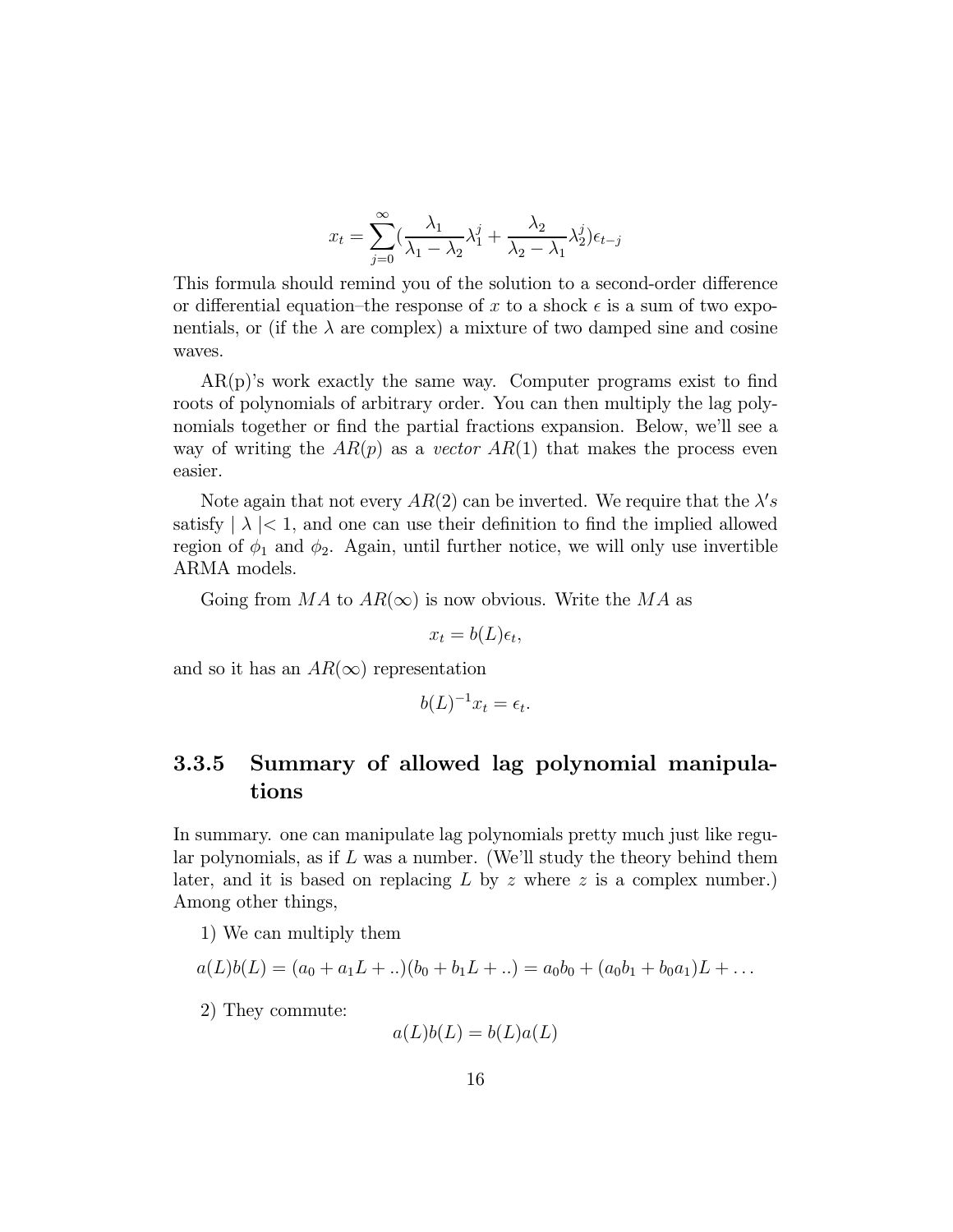(you should prove this to yourself).

3) We can raise them to positive integer powers

$$
a(L)^2 = a(L)a(L)
$$

4) We can invert them, by factoring them and inverting each term

$$
a(L) = (1 - \lambda_1 L)(1 - \lambda_2 L) \dots
$$

$$
a(L)^{-1} = (1 - \lambda_1 L)^{-1} (1 - \lambda_2 L)^{-1} \dots = \sum_{j=0}^{\infty} \lambda_1^j L^j \sum_{j=0}^{\infty} \lambda_2^j L^j \dots =
$$

$$
= c_1(1 - \lambda_1 L)^{-1} + c_2(1 - \lambda_2 L)^{-1}...
$$

We'll consider roots greater than and/or equal to one, fractional powers, and non-polynomial functions of lag operators later.

### 3.4 Multivariate ARMA models.

As in the rest of econometrics, multivariate models look just like univariate models, with the letters reinterpreted as vectors and matrices. Thus, consider a multivariate time series  $\mathbf{r}$  $\overline{\phantom{a}}$ 

$$
x_t = \left[ \begin{array}{c} y_t \\ z_t \end{array} \right].
$$

The building block is a multivariate white noise process,  $\epsilon_t$   $\tilde{\ }$  iid N(0,  $\Sigma$ ), by which we mean

$$
\epsilon_t = \begin{bmatrix} \delta_t \\ \nu_t \end{bmatrix}; \ E(\epsilon_t) = 0, \ E(\epsilon_t \epsilon'_t) = \Sigma = \begin{bmatrix} \sigma_\delta^2 & \sigma_{\delta \nu} \\ \sigma_{\delta \nu} & \sigma_\nu^2 \end{bmatrix}, \ E(\epsilon_t \epsilon'_{t-j}) = 0.
$$

(In the section on orthogonalizing VAR's we'll see how to start with an even simpler building block,  $\delta$  and  $\nu$  uncorrelated or  $\Sigma = I$ .)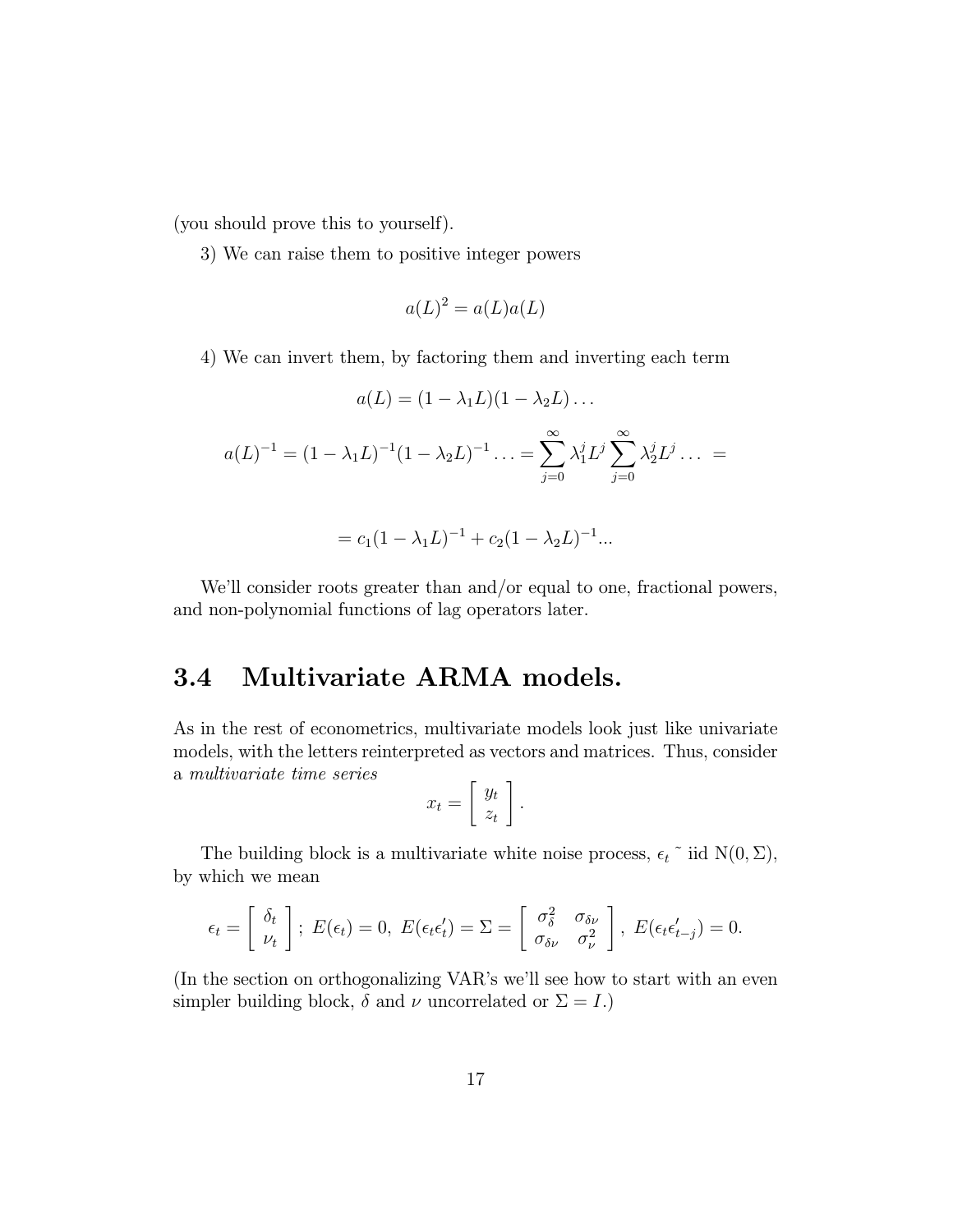The AR(1) is  $x_t = \phi x_{t-1} + \epsilon_t$ . Reinterpreting the letters as appropriately sized matrices and vectors,

$$
\begin{bmatrix} y_t \\ z_t \end{bmatrix} = \begin{bmatrix} \phi_{yy} & \phi_{yz} \\ \phi_{zy} & \phi_{zz} \end{bmatrix} \begin{bmatrix} y_{t-1} \\ z_{t-1} \end{bmatrix} + \begin{bmatrix} \delta_t \\ \nu_t \end{bmatrix}
$$

$$
y_t = \phi_{yy} y_{t-1} + \phi_{yz} z_{t-1} + \delta_t
$$

$$
z_t = \phi_{zy} y_{t-1} + \phi_{zz} z_{t-1} + \nu_t
$$

Notice that *both* lagged  $y$  and lagged  $z$  appear in each equation. Thus, the vector AR(1) captures cross-variable dynamics. For example, it could capture the fact that when M1 is higher in one quarter, GNP tends to be higher the following quarter, as well as the facts that if GNP is high in one quarter, GNP tends to be higher the following quarter.

We can write the vector AR(1) in lag operator notation,  $(I - \phi L)x_t = \epsilon_t$ or

$$
A(L)x_t = \epsilon_t.
$$

I'll use capital letters to denote such matrices of lag polynomials.

Given this notation, it's easy to see how to write multivariate ARMA models of arbitrary orders:

$$
A(L)x_t = B(L)\epsilon_t,
$$

where

$$
A(L) = I - \Phi_1 L - \Phi_2 L^2 \dots; \ B(L) = I + \Theta_1 L + \Theta_2 L^2 + \dots, \ \Phi_j = \left[ \begin{array}{cc} \phi_{j,yy} & \phi_{j,yz} \\ \phi_{j,zy} & \phi_{j,zz} \end{array} \right]
$$

,

and similarly for  $\Theta_j$ . The way we have written these polynomials, the first term is I, just as the scalar lag polynomials of the last section always start with 1. Another way of writing this fact is  $A(0) = I$ ,  $B(0) = I$ . As with  $\Sigma$ , there are other equivalent representations that do not have this feature, which we will study when we orthogonalize VARs.

We can invert and manipulate multivariate ARMA models in obvious ways. For example, the MA( $\infty$ )representation of the multivariate AR(1) must be

$$
(I - \Phi L)x_t = \epsilon_t \Leftrightarrow x_t = (I - \Phi L)^{-1} \epsilon_t = \sum_{j=0}^{\infty} \Phi^j \epsilon_{t-j}
$$

or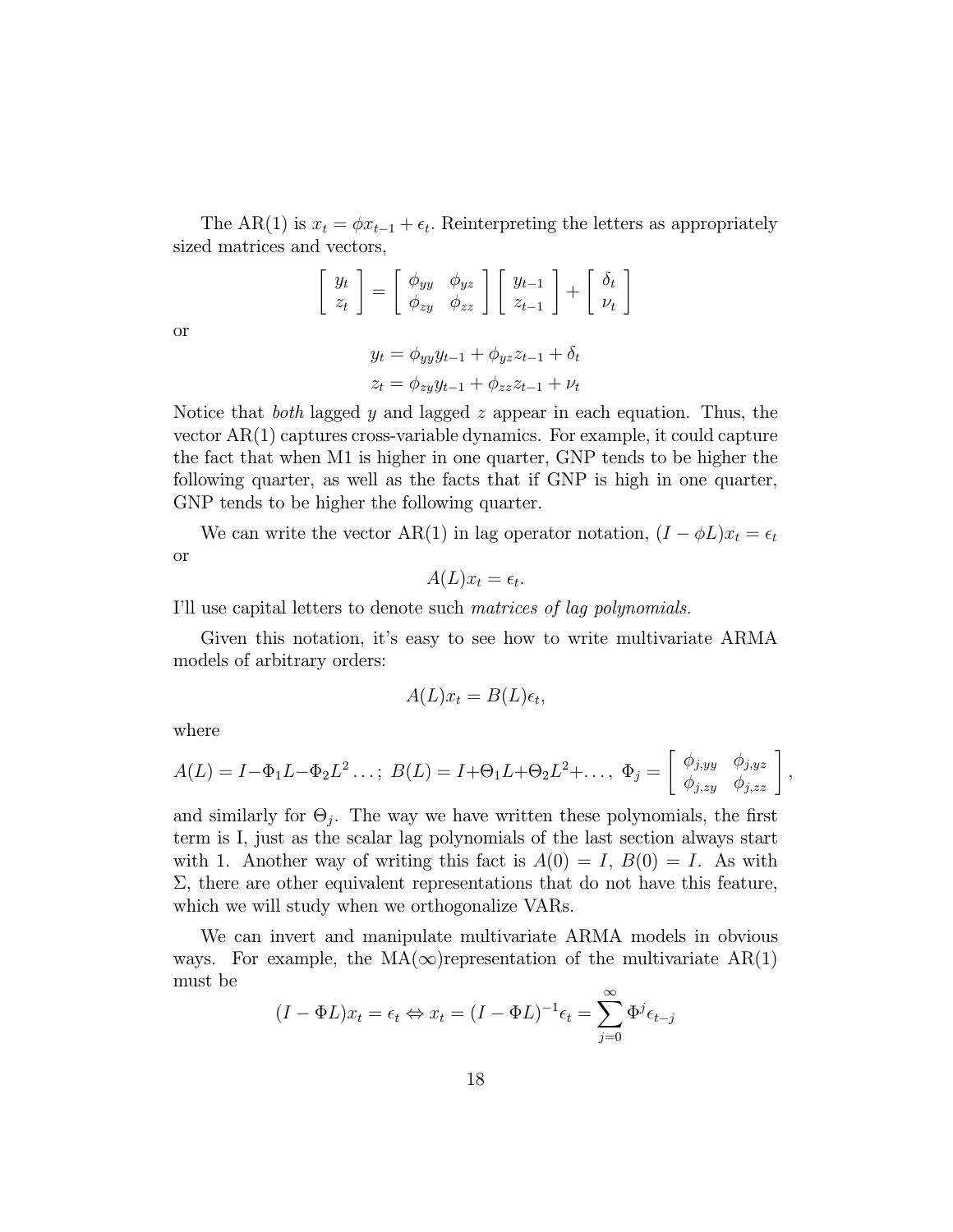More generally, consider inverting an arbitrary  $AR(p)$ ,

$$
A(L)x_t = \epsilon_t \Leftrightarrow x_t = A(L)^{-1}\epsilon_t.
$$

We can interpret the matrix inverse as a product of sums as above, or we can interpret it with the matrix inverse formula:

$$
\begin{bmatrix} a_{yy}(L) & a_{yz}(L) \ a_{zy}(L) & a_{zz}(L) \end{bmatrix} \begin{bmatrix} y_t \ z_t \end{bmatrix} = \begin{bmatrix} \delta_t \ \nu_t \end{bmatrix} \Rightarrow
$$

$$
\begin{bmatrix} y_t \ z_t \end{bmatrix} = (a_{yy}(L)a_{zz}(L) - a_{zy}(L)a_{yz}(L))^{-1} \begin{bmatrix} a_{zz}(L) & -a_{yz}(L) \ -a_{zy}(L) & a_{yy}(L) \end{bmatrix} \begin{bmatrix} \delta_t \ \nu_t \end{bmatrix}
$$

We take inverses of scalar lag polynomials as before, by factoring them into roots and inverting each root with the  $1/(1-z)$  formula.

Though the above are useful ways to think about what inverting a matrix of lag polynomials means, they are not particularly good algorithms for doing it. It is far simpler to simply simulate the response of  $x_t$  to shocks. We study this procedure below.

The name vector autoregression is usually used in the place of "vector ARMA" because it is very uncommon to estimate moving average terms. Autoregressions are easy to estimate since the OLS assumptions still apply, where MA terms have to be estimated by maximum likelihood. Since every MA has an  $AR(\infty)$  representation, pure autoregressions can approximate vector MA processes, if you allow enough lags.

### 3.5 Problems and Tricks

There is an enormous variety of clever tricks for manipulating lag polynomials beyond the factoring and partial fractions discussed above. Here are a few.

1. You can invert finite-order polynomials neatly by matching representations. For example, suppose  $a(L)x_t = b(L)\epsilon_t$ , and you want to find the moving average representation  $x_t = d(L)\epsilon_t$ . You could try to crank out  $a(L)^{-1}b(L)$  directly, but that's not much fun. Instead, you could find  $d(L)$ from  $b(L)\epsilon_t = a(L)x_t = a(L)d(L)\epsilon_t$ , hence

$$
b(L) = a(L)d(L),
$$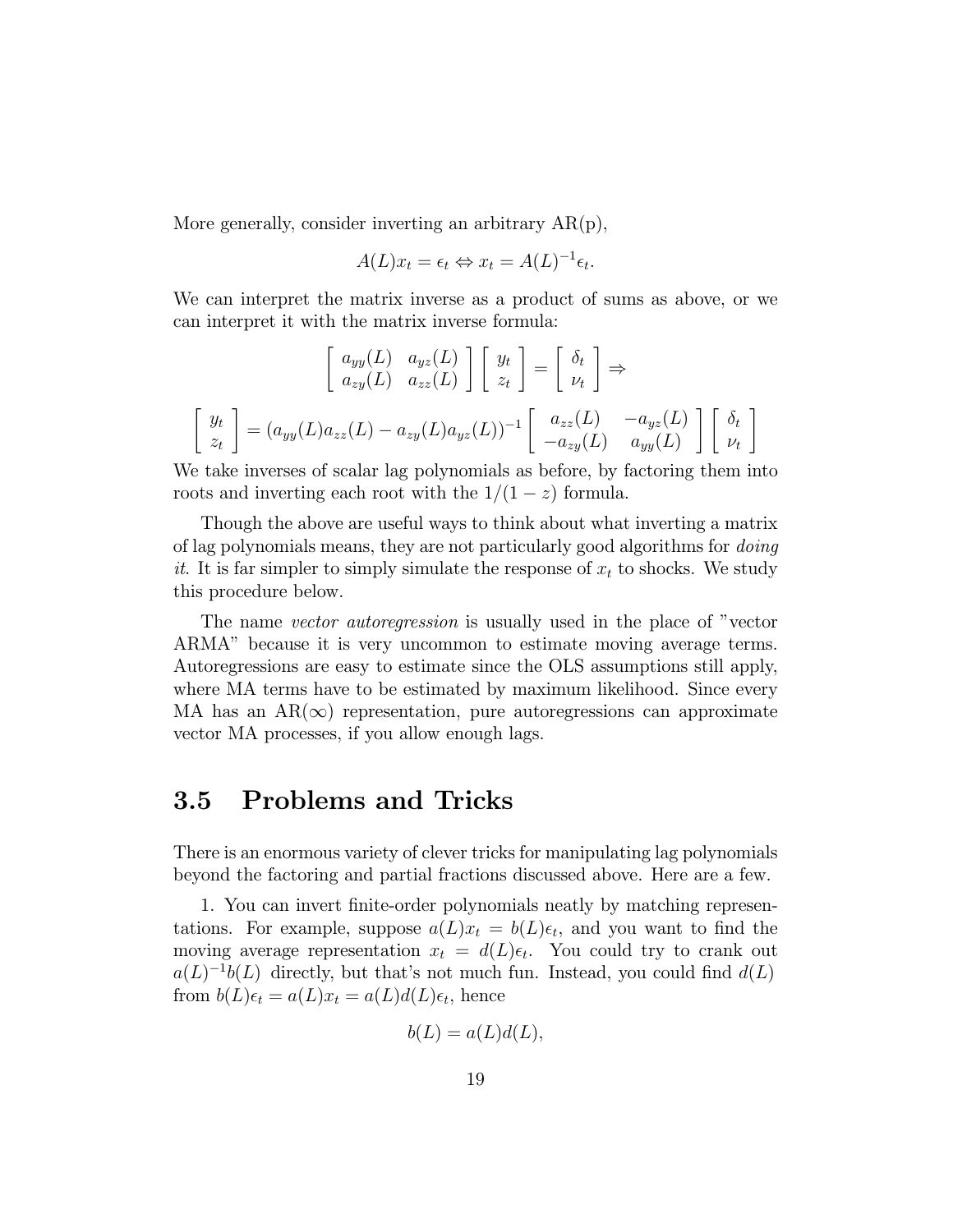and matching terms in  $L^j$  to make sure this works. For example, suppose  $a(L) = a_0 + a_1L, b(L) = b_0 + b_1L + b_2L^2$ . Multiplying out  $d(L) = (a_0 + a_1L, b(L))$  $a_1L$ )<sup>-1</sup>( $b_0 + b_1L + b_2L^2$ ) would be a pain. Instead, write

$$
b_0 + b_1 L + b_2 L^2 = (a_0 + a_1 L)(d_0 + d_1 L + d_2 L^2 + \dots).
$$

Matching powers of L,

$$
b_0 = a_0 d_0 \n b_1 = a_1 d_0 + a_0 d_1 \n b_2 = a_1 d_1 + a_0 d_2 \n 0 = a_1 d_{j+1} + a_0 d_j; \quad j \ge 3.
$$

which you can easily solve recursively for the  $d_j$ . (Try it.)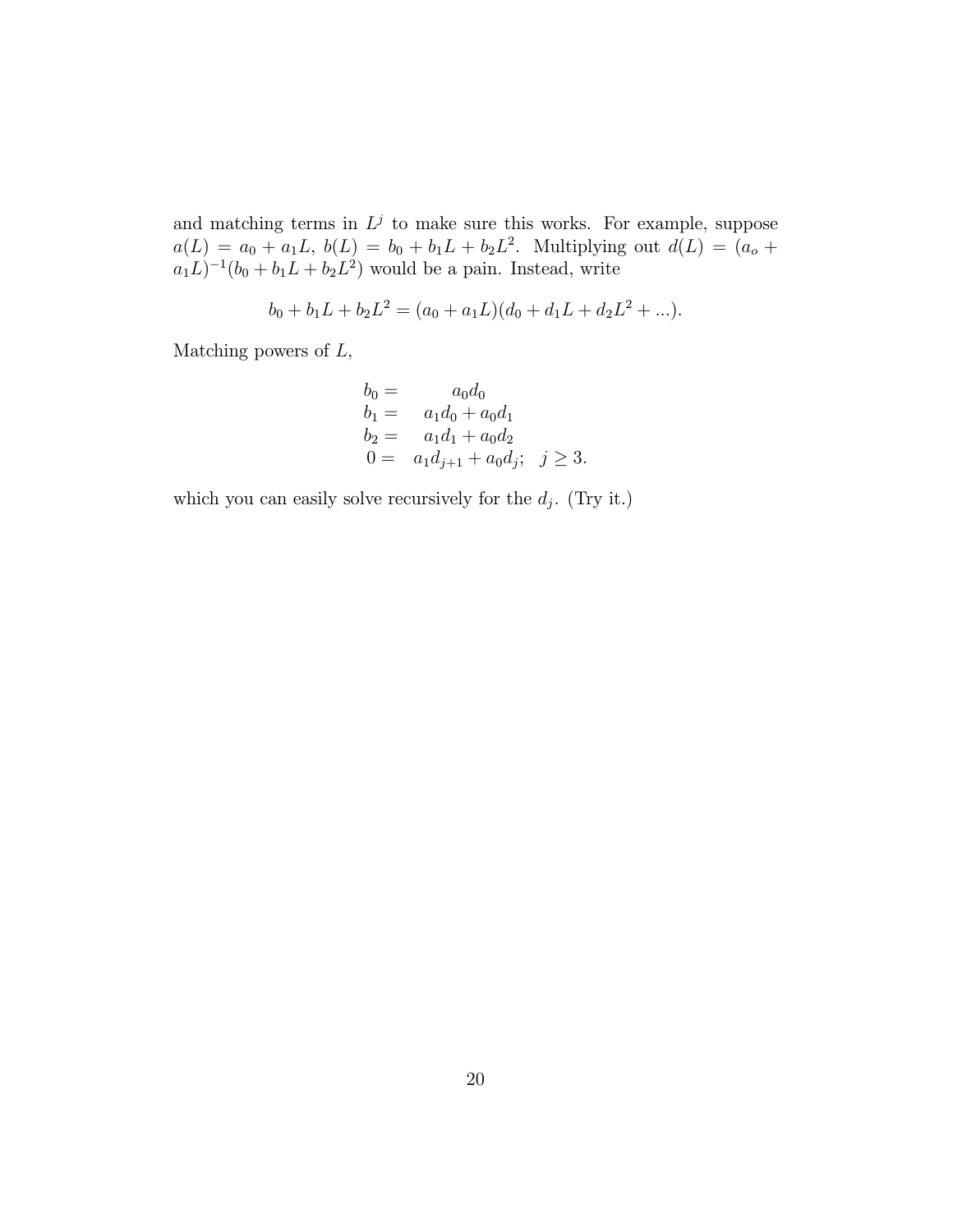# Chapter 4

# The autocorrelation and autocovariance functions.

### 4.1 Definitions

The *autocovariance* of a series  $x_t$  is defined as

$$
\gamma_j = \operatorname{cov}(x_t, x_{t-j})
$$

(Covariance is defined as cov  $(x_t, x_{t-j}) = E(x_t - E(x_t))(x_{t-j} - E(x_{t-j}))$ , in case you forgot.) Since we are specializing to ARMA models without constant terms,  $E(x_t) = 0$  for all our models. Hence

$$
\gamma_j = E(x_t x_{t-j})
$$

Note  $\gamma_0 = \text{var}(x_t)$ 

A related statistic is the correlation of  $x_t$  with  $x_{t-j}$  or *autocorrelation* 

$$
\rho_j = \gamma_j / \text{var}(x_t) = \gamma_j / \gamma_0.
$$

My notation presumes that the covariance of  $x_t$  and  $x_{t-j}$  is the same as that of  $x_{t-1}$  and  $x_{t-j-1}$ , etc., i.e. that it depends only on the separation between two  $xs$ ,  $j$ , and not on the absolute date t. You can easily verify that invertible ARMA models posses this property. It is also a deeper property called stationarity, that I'll discuss later.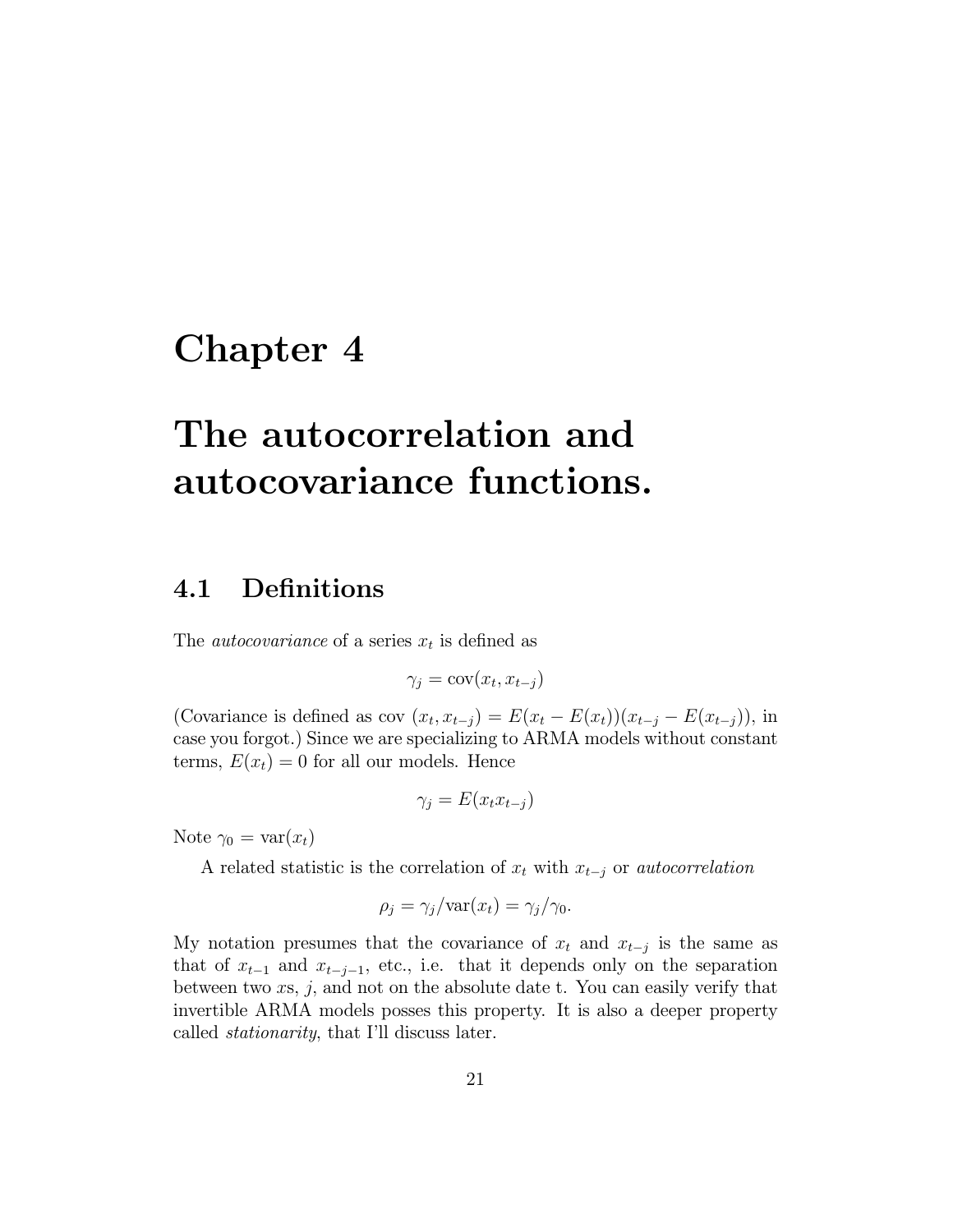We constructed ARMA models in order to produce interesting models of the joint distribution of a time series  $\{x_t\}$ . Autocovariances and autocorrelations are one obvious way of characterizing the joint distribution of a time series so produced. The correlation of  $x_t$  with  $x_{t+1}$  is an obvious measure of how persistent the time series is, or how strong is the tendency for a high observation today to be followed by a high observation tomorrow.

Next, we calculate the autocorrelations of common ARMA processes, both to characterize them, and to gain some familiarity with manipulating time series.

### 4.2 Autocovariance and autocorrelation of ARMA processes.

White Noise.

Since we assumed  $\epsilon_t \sim \text{iid } \mathcal{N}(0, \sigma_\epsilon^2)$ , it's pretty obvious that

$$
\gamma_0 = \sigma_{\epsilon}^2, \gamma_j = 0 \text{ for } j \neq 0
$$
  

$$
\rho_0 = 1, \rho_j = 0 \text{ for } j \neq 0.
$$

#### $MA(1)$

The model is:

$$
x_t = \epsilon_t + \theta \epsilon_{t-1}
$$

Autocovariance:

$$
\gamma_0 = var(x_t) = var(\epsilon_t + \theta \epsilon_{t-1}) = \sigma_{\epsilon}^2 + \theta^2 \sigma_{\epsilon}^2 = (1 + \theta^2) \sigma_{\epsilon}^2
$$
  

$$
\gamma_1 = E(x_t x_{t-1}) = E((\epsilon_t + \theta \epsilon_{t-1})(\epsilon_{t-1} + \theta \epsilon_{t-2}) = E(\theta \epsilon_{t-1}^2) = \theta \sigma_{\epsilon}^2
$$
  

$$
\gamma_2 = E(x_t x_{t-2}) = E((\epsilon_t + \theta \epsilon_{t-1})(\epsilon_{t-1} + \theta \epsilon_{t-2}) = 0
$$
  

$$
\gamma_3, \dots = 0
$$

Autocorrelation:

$$
\rho_1=\theta/(1+\theta^2);\ \ \rho_2,\ldots=0
$$

 $MA(2)$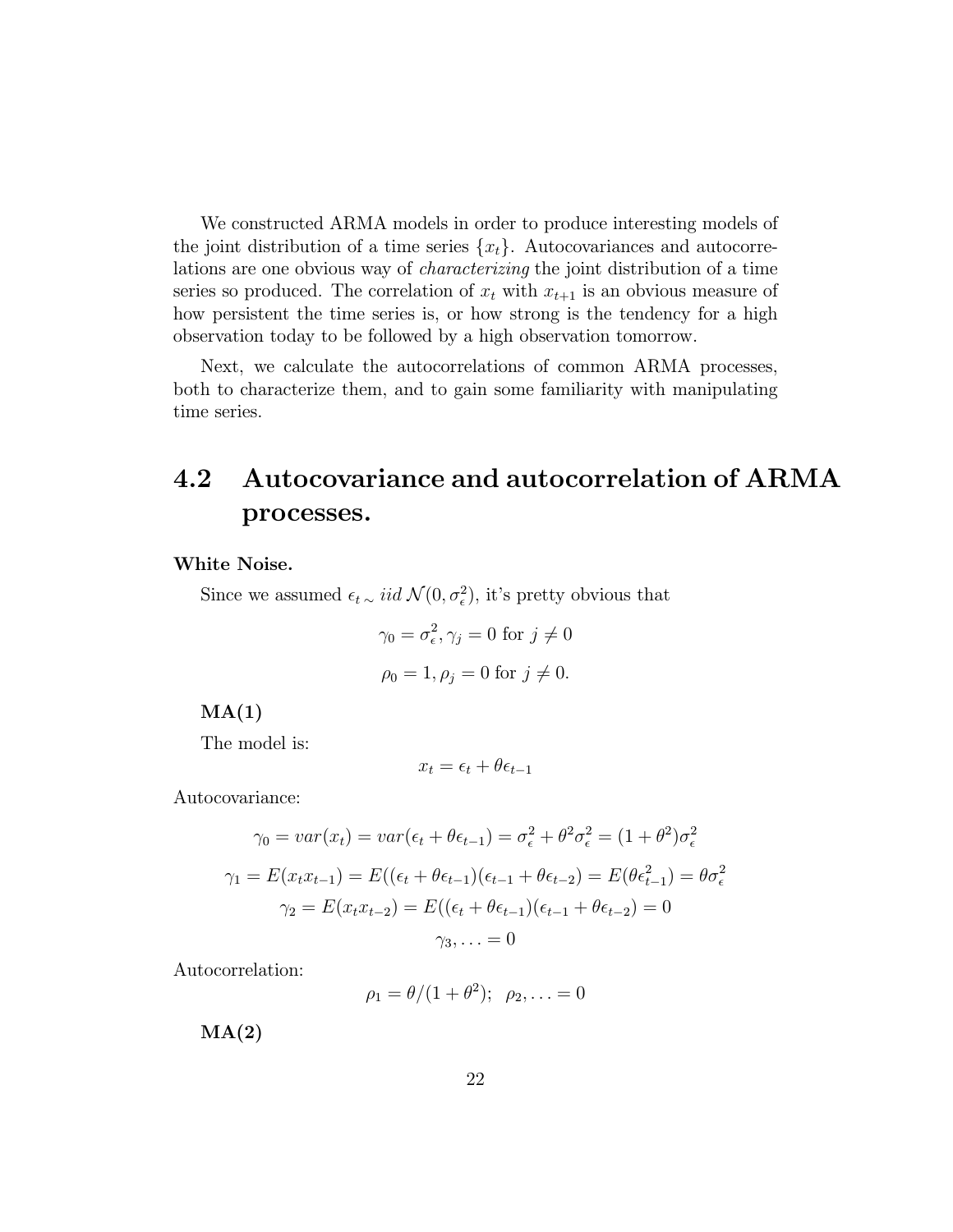Model:

$$
x_t = \epsilon_t + \theta_1 \epsilon_{t-1} + \theta_2 \epsilon_{t-2}
$$

Autocovariance:

$$
\gamma_0 = E[(\epsilon_t + \theta_1 \epsilon_{t-1} + \theta_2 \epsilon_{t-2})^2] = (1 + \theta_1^2 + \theta_2^2) \sigma_{\epsilon}^2
$$
  

$$
\gamma_1 = E[(\epsilon_t + \theta_1 \epsilon_{t-1} + \theta_2 \epsilon_{t-2})(\epsilon_{t-1} + \theta_1 \epsilon_{t-2} + \theta_2 \epsilon_{t-3})] = (\theta_1 + \theta_1 \theta_2) \sigma_{\epsilon}^2
$$
  

$$
\gamma_2 = E[(\epsilon_t + \theta_1 \epsilon_{t-1} + \theta_2 \epsilon_{t-2})(\epsilon_{t-2} + \theta_1 \epsilon_{t-3} + \theta_2 \epsilon_{t-4})] = \theta_2 \sigma_{\epsilon}^2
$$

 $\gamma_3, \gamma_4, \ldots = 0$ 

Autocorrelation:

$$
\rho_0 = 1
$$
  
\n
$$
\rho_1 = (\theta_1 + \theta_1 \theta_2)/(1 + \theta_1^2 + \theta_2^2)
$$
  
\n
$$
\rho_2 = \theta_2/(1 + \theta_1^2 + \theta_2^2)
$$
  
\n
$$
\rho_3, \rho_4, \ldots = 0
$$

#### $MA(q), MA(\infty)$

By now the pattern should be clear:  $MA(q)$  processes have q autocorrelations different from zero. Also, it should be obvious that if

$$
x_t = \theta(L)\epsilon_t = \sum_{j=0}^{\infty} (\theta_j L^j)\epsilon_t
$$

then

$$
\gamma_0 = \text{var}(x_t) = \left(\sum_{j=0}^{\infty} \theta_j^2\right) \sigma_\epsilon^2
$$

$$
\gamma_k = \sum_{j=0}^{\infty} \theta_j \theta_{j+k} \sigma_\epsilon^2
$$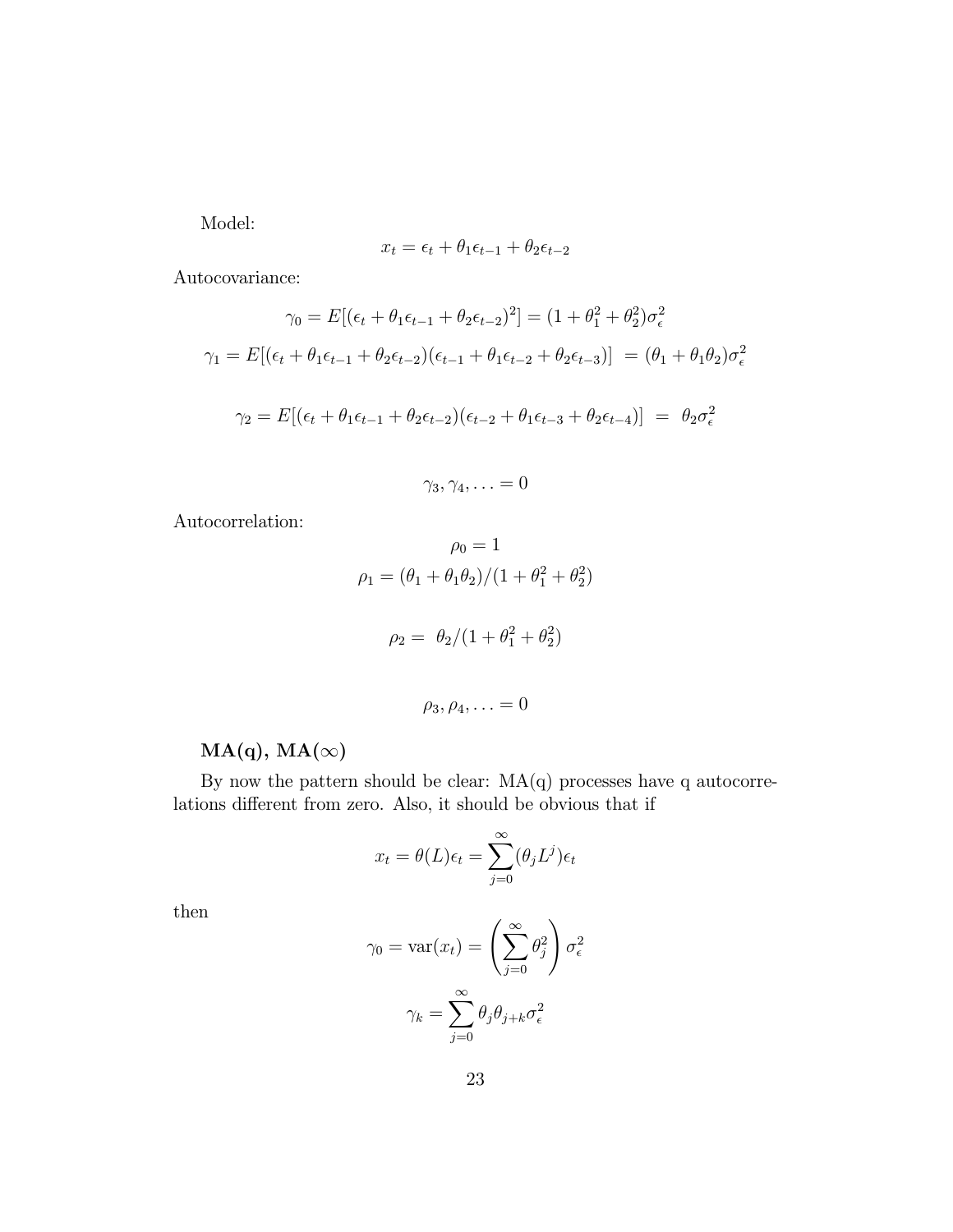and formulas for  $\rho_j$  follow immediately.

There is an important lesson in all this. Calculating second moment properties is easy for MA processes, since all the covariance terms  $(E(\epsilon_i \epsilon_k))$ drop out.

#### $AR(1)$

There are two ways to do this one. First, we might use the  $MA(\infty)$ representation of an  $AR(1)$ , and use the MA formulas given above. Thus, the model is

$$
(1 - \phi L)x_t = \epsilon_t \Rightarrow x_t = (1 - \phi L)^{-1} \epsilon_t = \sum_{j=0}^{\infty} \phi^j \epsilon_{t-j}
$$

so

$$
\gamma_0 = \left(\sum_{j=0}^{\infty} \phi^{2j}\right) \sigma_{\epsilon}^2 = \frac{1}{1 - \phi^2} \sigma_{\epsilon}^2; \ \rho_0 = 1
$$

$$
\gamma_1 = \left(\sum_{j=0}^{\infty} \phi^j \phi^{j+1}\right) \sigma_{\epsilon}^2 = \phi \left(\sum_{j=0}^{\infty} \phi^{2j}\right) \sigma_{\epsilon}^2 = \frac{\phi}{1 - \phi^2} \sigma_{\epsilon}^2; \ \rho_1 = \phi
$$

and continuing this way,

$$
\gamma_k = \frac{\phi^k}{1 - \phi^2} \sigma_\epsilon^2; \ \ \rho_k = \phi^k.
$$

There's another way to find the autocorrelations of an  $AR(1)$ , which is useful in its own right.

$$
\gamma_1 = E(x_t x_{t-1}) = E((\phi x_{t-1} + \epsilon_t)(x_{t-1})) = \phi \sigma_x^2; \ \rho_1 = \phi
$$
  

$$
\gamma_2 = E(x_t x_{t-2}) = E((\phi^2 x_{t-2} + \phi \epsilon_{t-1} + \epsilon_t)(x_{t-2})) = \phi^2 \sigma_x^2; \ \rho_2 = \phi^2
$$
  
...  

$$
\gamma_k = E(x_t x_{t-k}) = E((\phi^k x_{t-k} + \epsilon \ldots)(x_{t-k}) = \phi^k \sigma_x^2; \ \rho_k = \phi^k
$$

#### AR(p); Yule-Walker equations

This latter method turns out to be the easy way to do  $AR(p)$ 's. I'll do an AR(3), then the principle is clear for higher order AR's

$$
x_t = \phi_1 x_{t-1} + \phi_2 x_{t-2} + \phi_3 x_{t-3} + \epsilon_t
$$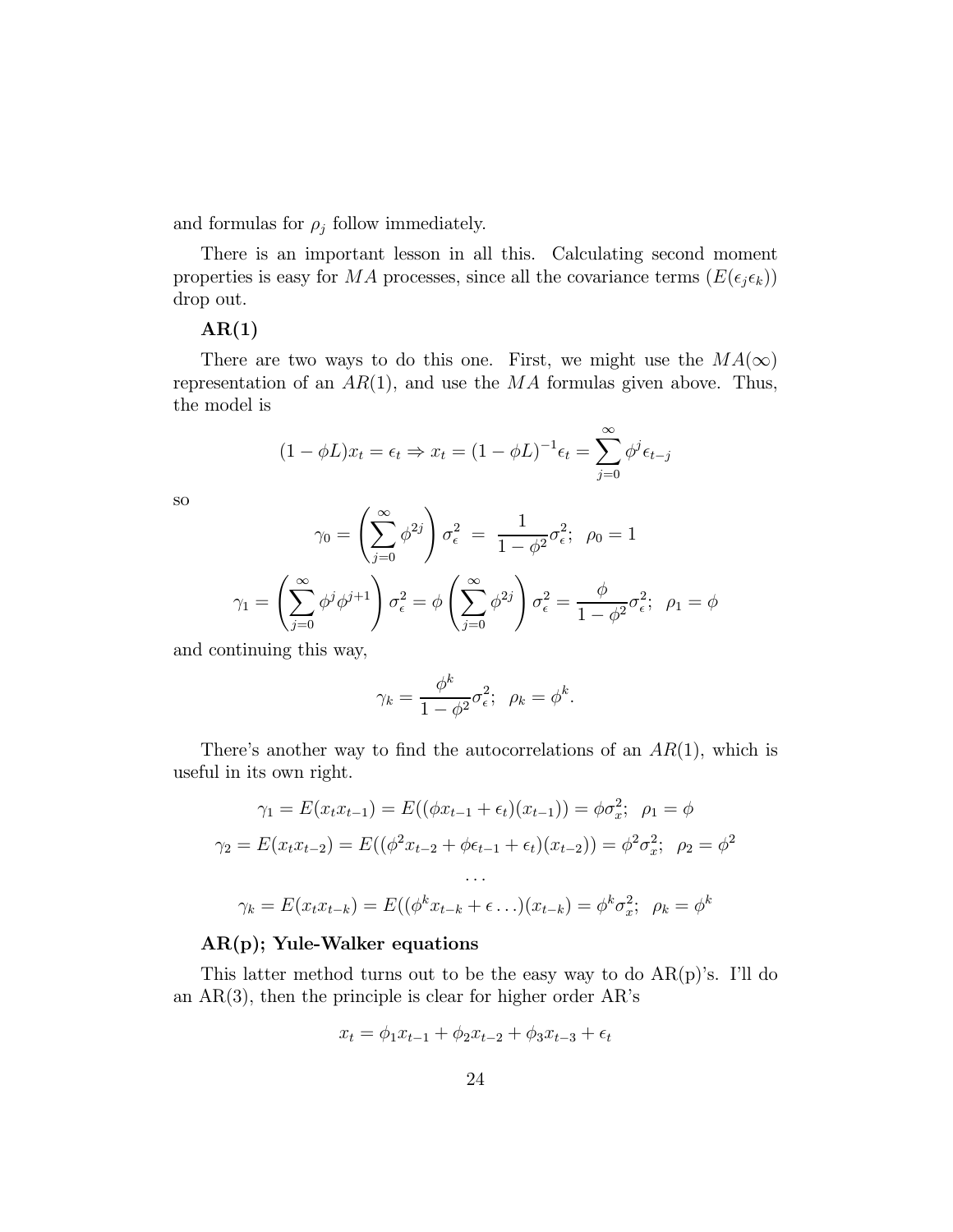multiplying both sides by  $x_t$ ,  $x_{t-1}$ , ..., taking expectations, and dividing by  $\gamma_0$ , we obtain

$$
1 = \phi_1 \rho_1 + \phi_2 \rho_2 + \phi_3 \rho_3 + \sigma_e^2 / \gamma_0
$$

$$
\rho_1 = \phi_1 + \phi_2 \rho_1 + \phi_3 \rho_2
$$

$$
\rho_2 = \phi_1 \rho_1 + \phi_2 + \phi_3 \rho_1
$$

$$
\rho_3 = \phi_1 \rho_2 + \phi_2 \rho_1 + \phi_3
$$

$$
\rho_k = \phi_1 \rho_{k-1} + \phi_2 \rho_{k-2} + \phi_3 \rho_{k-3}
$$

The second, third and fourth equations can be solved for  $\rho_1$ ,  $\rho_2$  and  $\rho_3$ . Then each remaining equation gives  $\rho_k$  in terms of  $\rho_{k-1}$  and  $\rho_{k-2}$ , so we can solve for all the  $\rho$ s. Notice that the  $\rho$ s follow the same difference equation as the original x's. Therefore, past  $\rho_3$ , the  $\rho$ 's follow a mixture of damped sines and exponentials.

The first equation can then be solved for the variance,

$$
\sigma_x^2 = \gamma_0 = \frac{\sigma_{\epsilon}^2}{1 - (\phi_1 \rho_1 + \phi_2 \rho_2 + \phi_3 \rho_3)}
$$

#### 4.2.1 Summary

The pattern of autocorrelations as a function of lag –  $\rho_j$  as a function of j is called the *autocorrelation function*. The  $MA(q)$  process has q (potentially) non-zero autocorrelations, and the rest are zero. The  $AR(p)$  process has p (potentially) non-zero autocorrelations with no particular pattern, and then the autocorrelation function dies off as a mixture of sines and exponentials.

One thing we learn from all this is that ARMA models are capable of capturing very complex patters of temporal correlation. Thus, they are a useful and interesting class of models. In fact, they can capture any valid autocorrelation! If all you care about is autocorrelation (and not, say, third moments, or nonlinear dynamics), then ARMAs are as general as you need to get!

Time series books (e.g. Box and Jenkins ()) also define a partial autocorrelation function. The j'th partial autocorrelation is related to the coefficient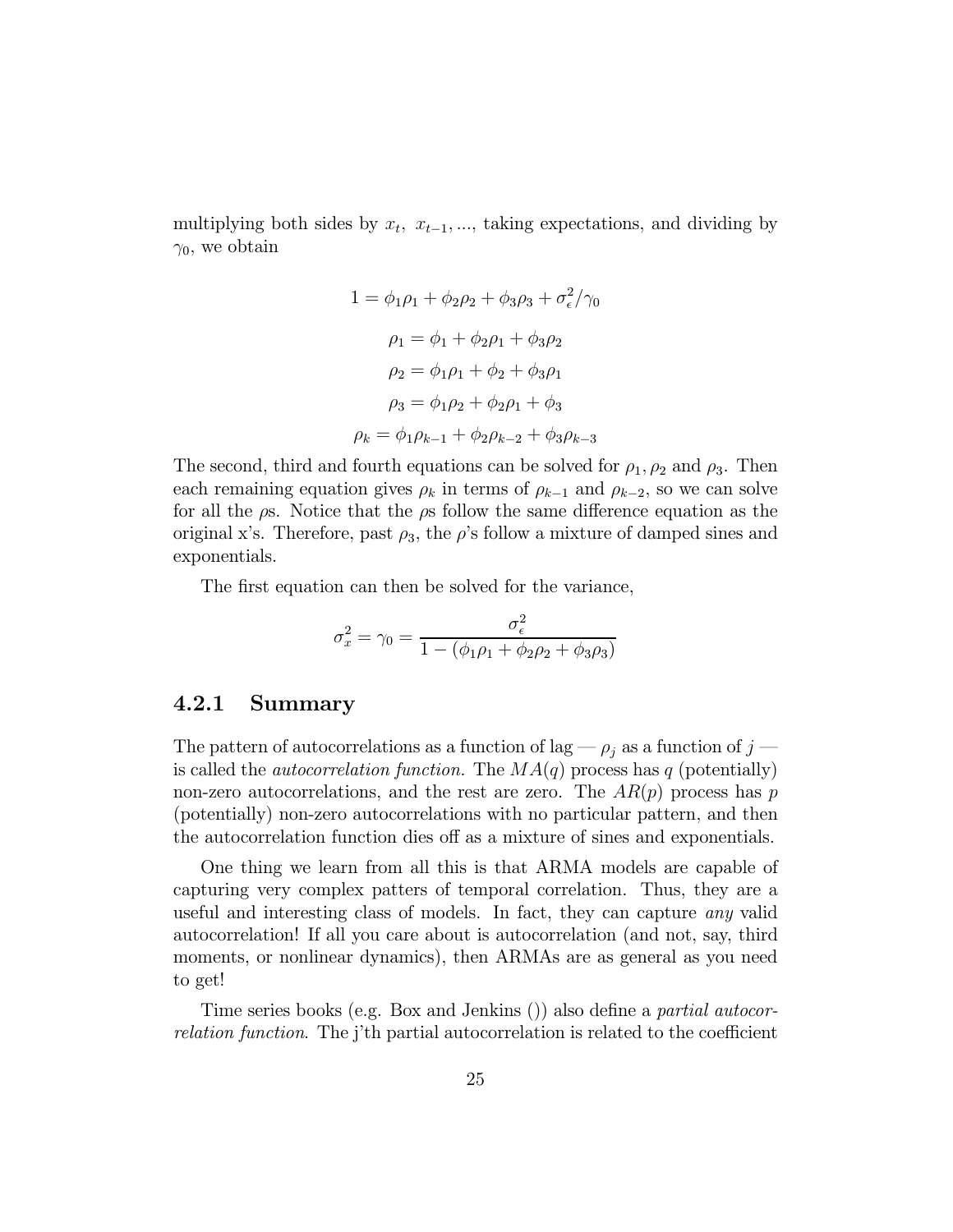on  $x_{t-i}$  of a regression of  $x_t$  on  $x_{t-1}, x_{t-2}, \ldots, x_{t-i}$ . Thus for an  $AR(p)$ , the  $p + 1$ th and higher *partial* autocorrelations are zero. In fact, the partial autocorrelation function behaves in an exactly symmetrical fashion to the autocorrelation function: the partial autocorrelation of an  $MA(q)$  is damped sines and exponentials after q.

Box and Jenkins () and subsequent books on time series aimed at forecasting advocate inspection of autocorrelation and partial autocorrelation functions to "identify" the appropriate "parsimonious" AR, MA or ARMA process. I'm not going to spend any time on this, since the procedure is not much followed in economics anymore. With rare exceptions (for example Rosen (), Hansen and Hodrick(1981)) economic theory doesn't say much about the orders of AR or MA terms. Thus, we use short order ARMAs to approximate a process which probably is "really" of infinite order (though with small coefficients). Rather than spend a lot of time on "identification" of the precise ARMA process, we tend to throw in a few extra lags just to be sure and leave it at that.

### 4.3 A fundamental representation

Autocovariances also turn out to be useful because they are the first of three fundamental representations for a time series. ARMA processes with normal iid errors are linear combinations of normals, so the resulting  $\{x_t\}$  are normally distributed. Thus the joint distribution of an ARMA time series is fully characterized by their mean (0) and covariances  $E(x_t x_{t-j})$ . (Using the usual formula for a multivariate normal, we can write the joint probability density of  $\{x_t\}$  using only the covariances.) In turn, all the statistical properties of a series are described by its joint distribution. Thus, once we know the autocovariances we know everything there is to know about the process. Put another way,

If two processes have the same autocovariance function, they are the same process.

This was not true of ARMA representations—an  $AR(1)$  is the same as a (particular) MA( $\infty$ ), etc.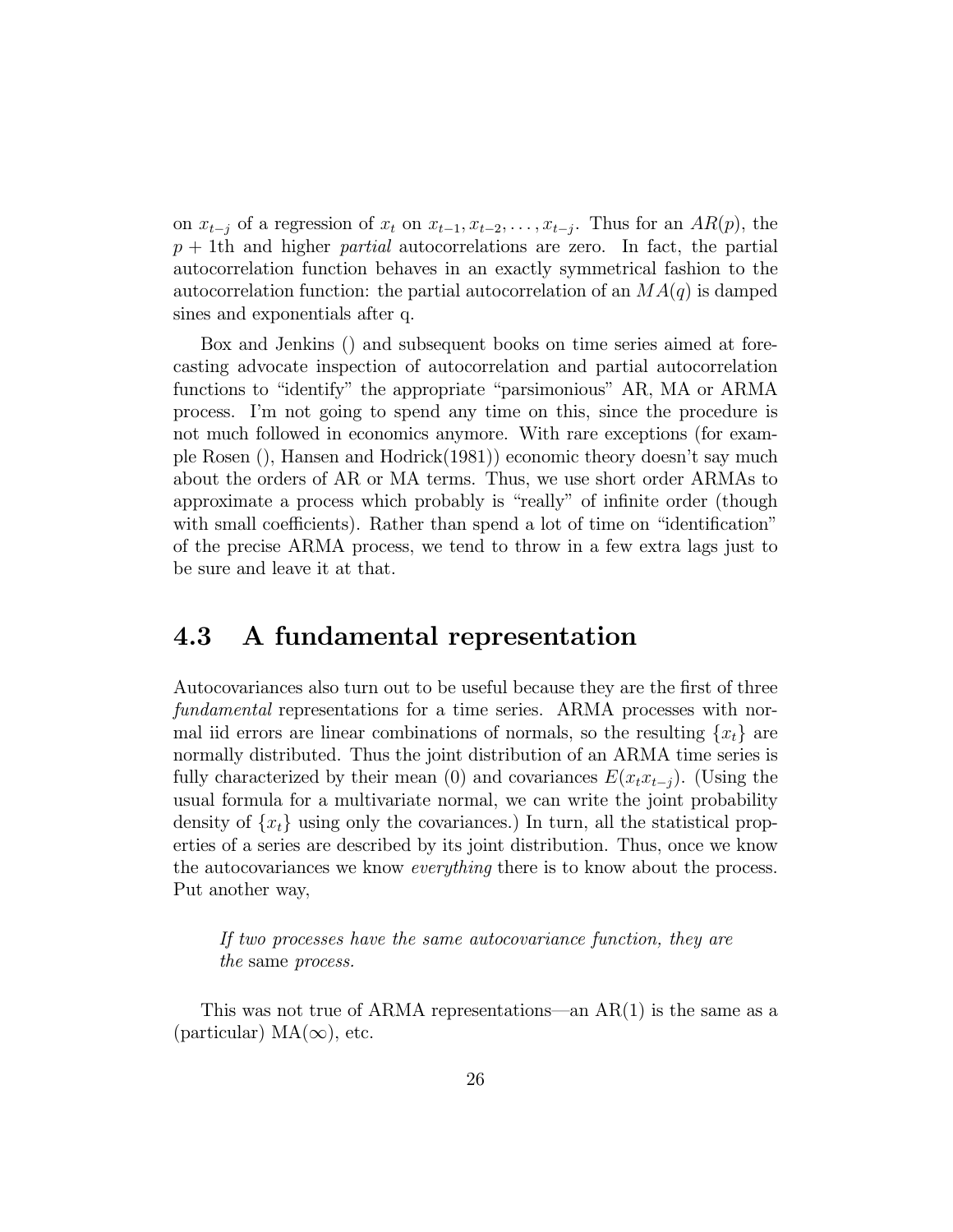This is a useful fact. Here's an example. Suppose  $x_t$  is composed of two unobserved components as follows:

$$
y_t = \nu_t + \alpha \nu_{t-1}; \quad z_t = \delta_t; \quad x_t = y_t + z_t
$$

 $\nu_t$ ,  $\delta_t$  iid, independent of each other. What ARMA process does  $x_t$  follow?

One way to solve this problem is to find the autocovariance function of  $x_t$ , then find an ARMA process with the same autocovariance function. Since the autocovariance function is fundamental, this must be an ARMA representation for  $x_t$ .

$$
\text{var}(x_t) = \text{var}(y_t) + \text{var}(z_t) = (1 + \alpha^2)\sigma_\nu^2 + \sigma_\delta^2
$$

$$
E(x_t x_{t-1}) = E[(\nu_t + \delta_t + \alpha \nu_{t-1})(\nu_{t-1} + \delta_{t-1} + \alpha \nu_{t-2})] = \alpha \sigma_\nu^2
$$

$$
E(x_t x_{t-k}) = 0, \quad k \ge 1.
$$

 $\gamma_0$  and  $\gamma_1$  nonzero and the rest zero is the autocorrelation function of an  $MA(1)$ , so we must be able to represent  $x_t$  as an  $MA(1)$ . Using the formula above for the autocorrelation of an MA(1),

$$
\gamma_0 = (1 + \theta^2)\sigma_{\epsilon}^2 = (1 + \alpha^2)\sigma_{\nu}^2 + \sigma_{\delta}^2
$$

$$
\gamma_1 = \theta \sigma_{\epsilon}^2 = \alpha \sigma_{\nu}^2.
$$

These are two equations in two unknowns, which we can solve for  $\theta$  and  $\sigma_{\epsilon}^2$ , the two parameters of the MA(1) representation  $x_t = (1 + \theta L)\epsilon_t$ .

Matching fundamental representations is one of the most common tricks in manipulating time series, and we'll see it again and again.

### 4.4 Admissible autocorrelation functions

Since the autocorrelation function is fundamental, it might be nice to generate time series processes by picking autocorrelations, rather than specifying (non-fundamental) ARMA parameters. But not every collection of numbers is the autocorrelation of a process. In this section, we answer the question,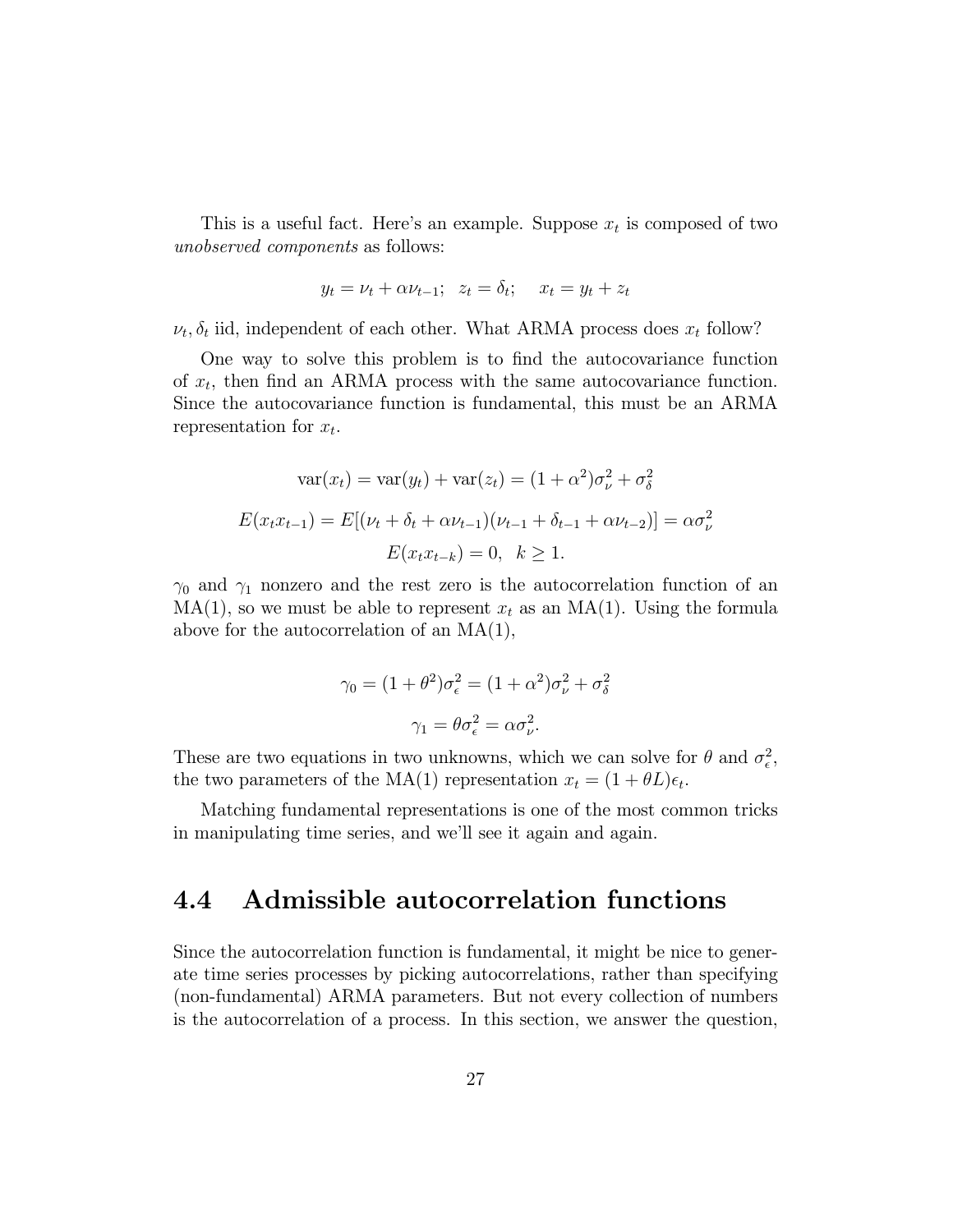when is a set of numbers  $\{1, \rho_1, \rho_2, \ldots\}$  the autocorrelation function of an ARMA process?

Obviously, correlation coefficients are less that one in absolute value, so choices like 2 or -4 are ruled out. But it turns out that  $| \rho_j | \leq 1$  though necessary, is not sufficient for  $\{\rho_1, \rho_2, \ldots\}$  to be the autocorrelation function of an ARMA process.

The extra condition we must impose is that the variance of any random variable is positive. Thus, it must be the case that

$$
\operatorname{var}(\alpha_0 x_t + \alpha_1 x_{t-1} + \ldots) \ge 0 \text{ for all } {\alpha_0, \alpha_1, \ldots}.
$$

Now, we can write

$$
\text{var}(\alpha_0 x_t + \alpha_1 x_{t-1}) = \gamma_0[\alpha_0 \ \alpha_1] \begin{bmatrix} 1 & \rho_1 \\ \rho_1 & 1 \end{bmatrix} \begin{bmatrix} \alpha_0 \\ \alpha_1 \end{bmatrix} \ge 0.
$$

Thus, the matrices

$$
\left[\begin{array}{cc} 1 & \rho_1 \\ \rho_1 & 1 \end{array}\right], \quad \left[\begin{array}{ccc} 1 & \rho_1 & \rho_2 \\ \rho_1 & 1 & \rho_1 \\ \rho_2 & \rho_1 & 1 \end{array}\right]
$$

etc. must all be positive semi-definite. This is a stronger requirement than  $| \rho | \leq 1$ . For example, the determinant of the second matrix must be positive (as well as the determinants of its principal minors, which implies  $| \rho_1 | \leq 1$ and  $| \rho_2 | \leq 1$ , so

$$
1 + 2\rho_1^2 \rho_2 - 2\rho_1^2 - \rho_2^2 \ge 0 \Rightarrow (\rho_2 - (2\rho_1^2 - 1))(\rho_2 - 1) \le 0
$$

We know  $\rho_2 \leq 1$  already so,

$$
\rho_2 - (2\rho_1^2 - 1) \ge 0 \implies \rho_2 \ge 2\rho_1^2 - 1 \implies -1 \le \frac{\rho_2 - \rho_1^2}{1 - \rho_1^2} \le 1
$$

Thus,  $\rho_1$  and  $\rho_2$  must lie<sup>1</sup> in the parabolic shaped region illustrated in figure 4.1.

$$
2\rho_1^2 - 1 \le \rho_2 \le 1 \Rightarrow -(1 - \rho_1^2) \le \rho_2 - \rho_1^2 \le 1 - \rho_1^2 \Rightarrow -1 \le \frac{\rho_2 - \rho_1^2}{1 - \rho_1^2} \le 1.
$$

<sup>&</sup>lt;sup>1</sup>To get the last implication,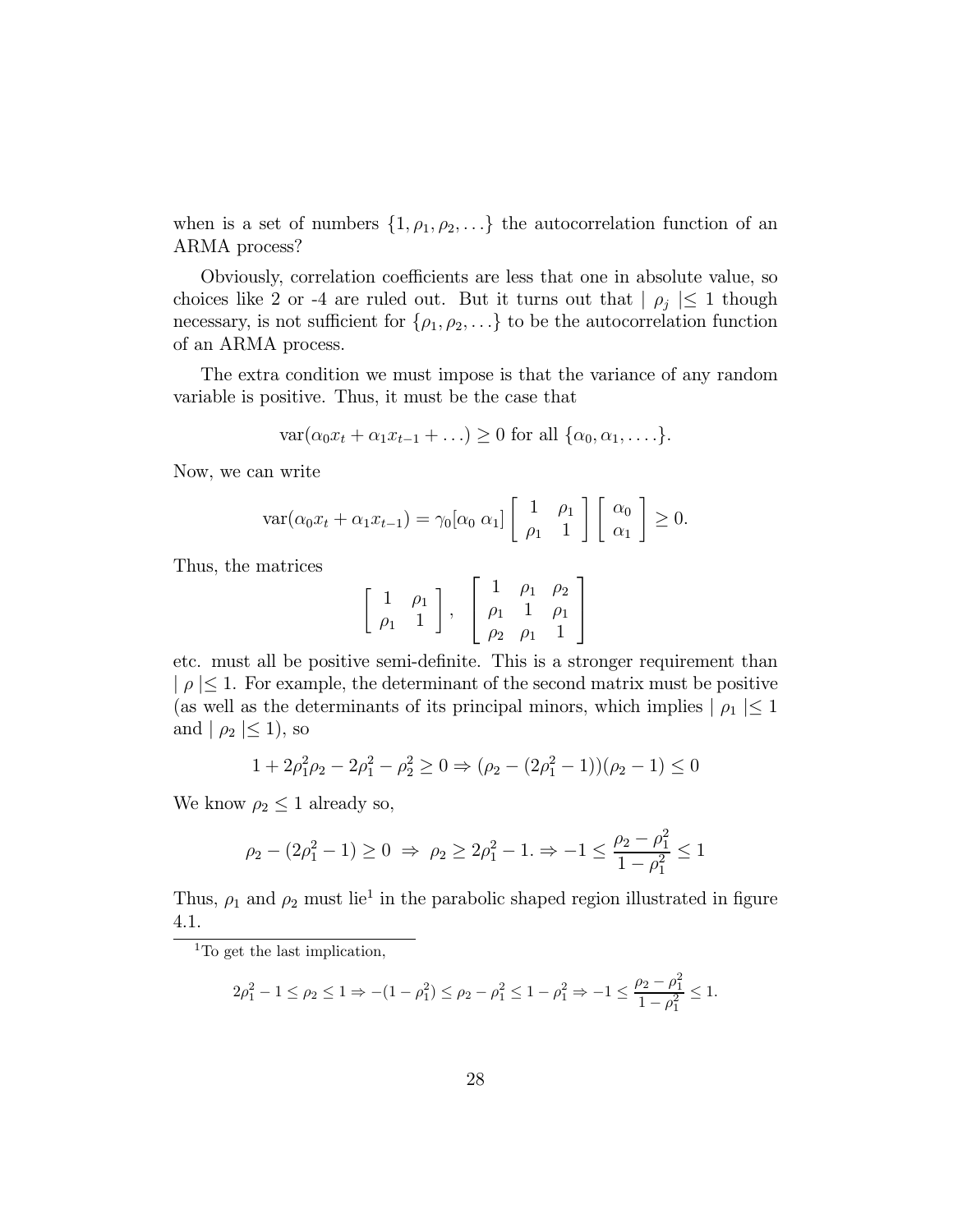

Figure 4.1:

For example, if  $\rho_1 = .9$ , then  $2(.81) - 1 = .62 \le \rho_2 \le 1$ .

Why go through all this algebra? There are two points: 1) it is *not* true that any choice of autocorrelations with  $| \rho_j | \leq 1$  (or even  $\lt 1$ ) is the autocorrelation function of an ARMA process. 2) The restrictions on  $\rho$  are very complicated. This gives a reason to want to pay the set-up costs for learning the spectral representation, in which we can build a time series by arbitrarily choosing quantities like  $\rho$ .

There are two limiting properties of autocorrelations and autocovariances as well. Recall from the Yule-Walker equations that autocorrelations eventually die out exponentially.

1) Autocorrelations are bounded by an exponential.  $\exists \lambda > 0 \text{ s.t. } |\gamma_j|$  $\lambda^j$ 

Since exponentials are square summable, this implies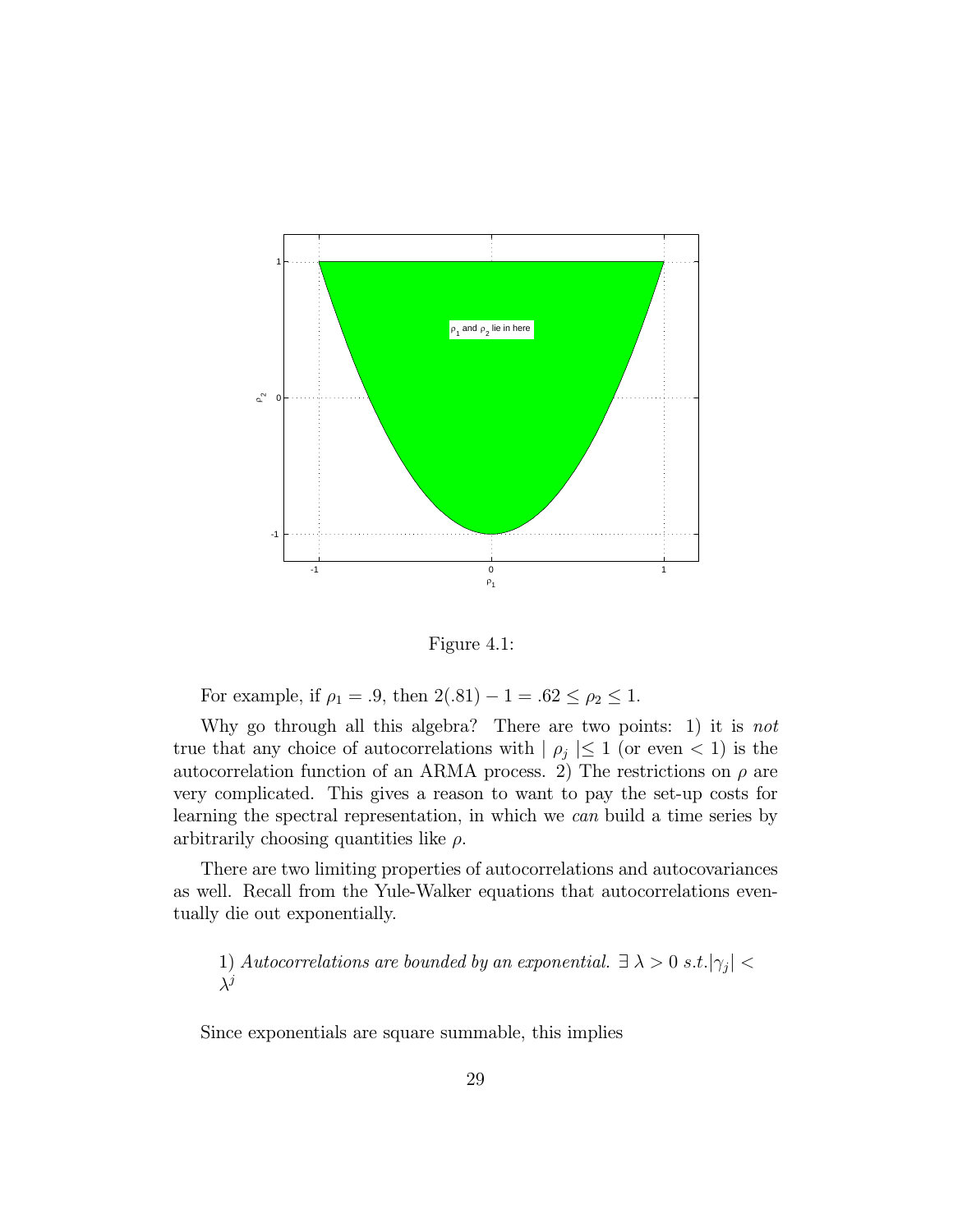2) Autocorrelations are square summable,  $\sum_{j=0}^{\infty} \gamma_j^2 < \infty$ .

We will discuss these properties later.

### 4.5 Multivariate auto- and cross correlations.

As usual, you can remember the multivariate extension by reinterpreting the same letters as appropriate vectors and matrices.

With a vector time series

$$
x_t = \left[ \begin{array}{c} y_t \\ z_t \end{array} \right]
$$

we define the autocovariance function as

$$
\Gamma_j = E(x_t x'_{t-j}) = \begin{bmatrix} E(y_t y_{t-j}) & E(y_t z_{t-j}) \\ E(z_t y_{t-j}) & E(z_t z_{t-j}) \end{bmatrix}
$$

The terms  $E(y_t z_{t-j})$  are called *cross-covariances*. Notice that  $\Gamma_j$  does not  $=\Gamma_{-j}$ . Rather,  $\Gamma_j = \Gamma'_j$  or  $E(x_t x'_{t-j}) = [E(x_t x'_{t+j})]'$ . (You should stop and verify this fact from the definition, and the fact that  $E(y_t z_{t-j}) = E(z_t y_{t+j}).$ 

Correlations are similarly defined as

$$
\begin{bmatrix} E(y_t y_{t-j})/\sigma_y^2 & E(y_t z_{t-j})/\sigma_y \sigma_z \ E(z_t y_{t-j})/\sigma_y \sigma_z & E(z_t z_{t-j})/\sigma_z^2 \end{bmatrix},
$$

i.e., we keep track of autocorrelations and cross-correlations.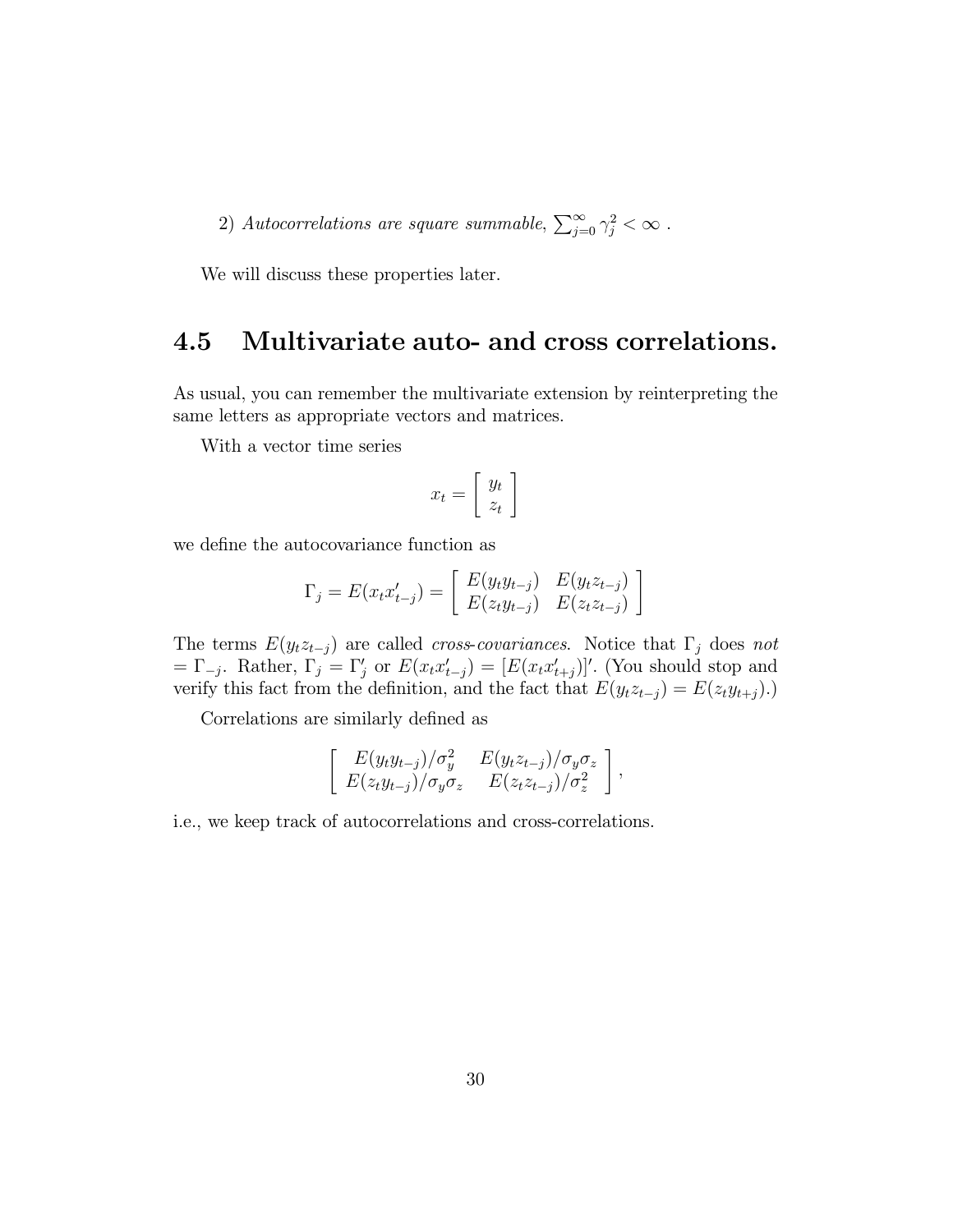# Chapter 5

# Prediction and Impulse-Response Functions

One of the most interesting things to do with an ARMA model is form predictions of the variable given its past. I.e., we want to know what is  $E(x_{t+j} | \text{all}$ information available at time  $t$ ). For the moment, "all information" will be all past values of the variable, and all past values of the shocks. I'll get more picky about what is in the information set later. For now, the question is to find

$$
E_t(x_{t+j}) \equiv E(x_{t+j} \mid x_t, x_{t-1}, x_{t-2}, \dots \epsilon_t, \epsilon_{t-1}, \epsilon_{t-2}, \dots)
$$

We might also want to know how certain we are about the prediction, which we can quantify with

$$
var_t(x_{t+j}) \equiv var(x_{t+j} \mid x_t, x_{t-1}, x_{t-2}, \dots \epsilon_t, \epsilon_{t-1}, \epsilon_{t-2}, \dots).
$$

The left hand side introduces a short (but increasingly unfashionable) notation for conditional moments.

Prediction is interesting for a variety of reasons. First, it is one of the few rationalizations for time-series to be a subject of its own, divorced from economics. Atheoretical forecasts of time series are often useful. One can simply construct ARMA or VAR models of time series and crank out such forecasts. The pattern of forecasts is also, like the autocorrelation function, an interesting characterization of the behavior of a time series.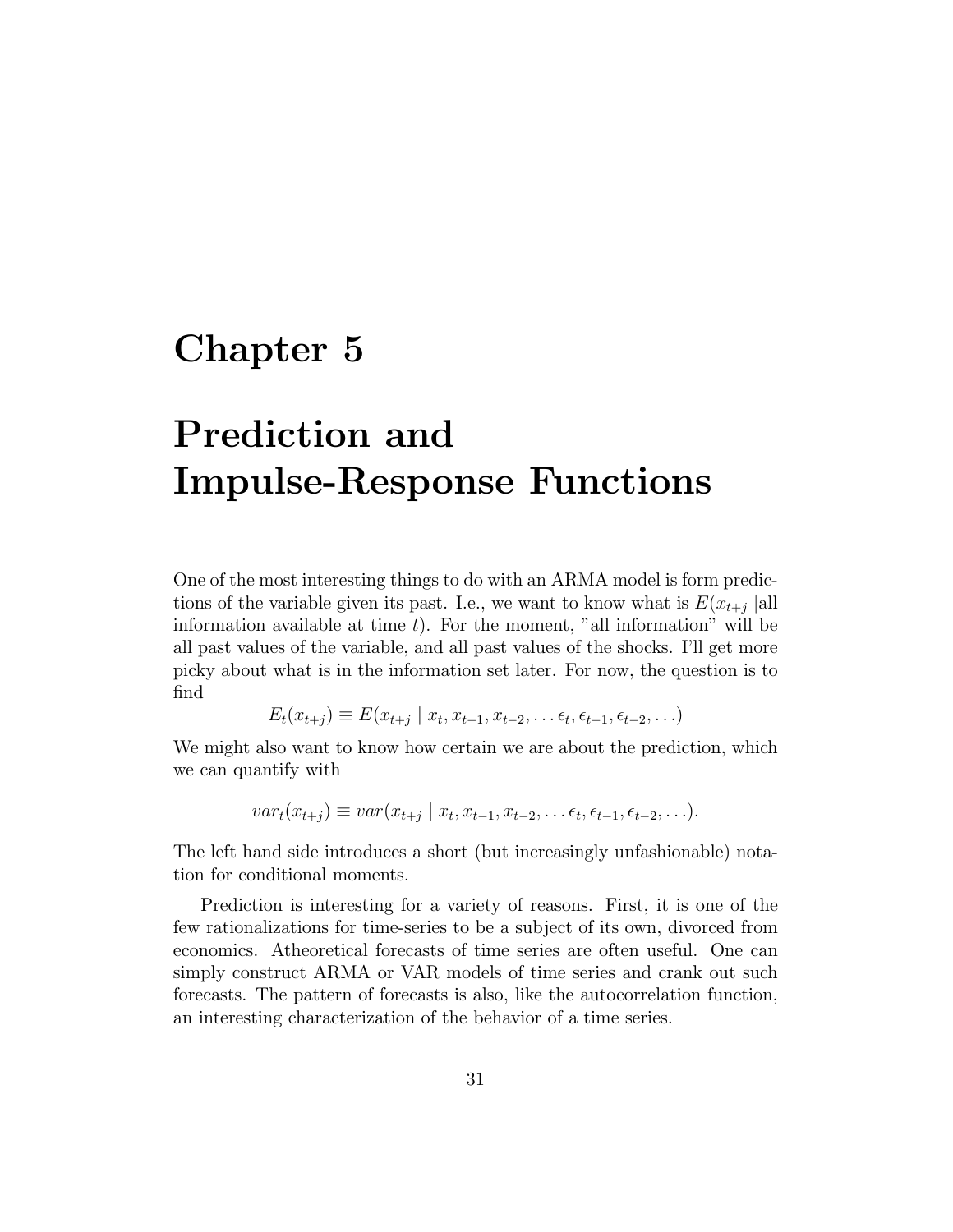### 5.1 Predicting ARMA models

As usual, we'll do a few examples and then see what general principles underlie them.

#### $AR(1)$

For the  $AR(1)$ ,  $x_{t+1} = \phi x_t + \epsilon_{t+1}$ , we have

$$
E_t(x_{t+1}) = E_t(\phi x_t + \epsilon_{t+1}) = \phi x_t \nE_t(x_{t+2}) = E_t(\phi^2 x_t + \phi \epsilon_{t+1} + \epsilon_{t+2}) = \phi^2 x_t \nE_t(x_{t+k}) = \phi^k x_t.
$$

Similarly,

$$
\begin{array}{rcl}\n\text{var}_t(x_{t+1}) & = & \text{var}_t(\phi x_t + \epsilon_{t+1}) & = & \sigma_\epsilon^2 \\
\text{var}_t(x_{t+2}) & = & \text{var}_t(\phi^2 x_t + \phi \epsilon_{t+1} + \epsilon_{t+2}) & = & (1 + \phi^2)\sigma_\epsilon^2 \\
\text{var}_t(x_{t+k}) & = & \dots & = & (1 + \phi^2 + \phi^4 + \dots + \phi^{2(k-1)})\sigma_\epsilon^2\n\end{array}
$$

These means and variances are plotted in figure 5.1.

Notice that

$$
\lim_{k \to \infty} E_t(x_{t+k}) = 0 = E(x_t)
$$
  

$$
\lim_{k \to \infty} \text{var}_t(x_{t+k}) = \sum_{j=0}^{\infty} \phi^{2j} \sigma_{\epsilon}^2 = \frac{1}{1 - \phi^2} \sigma_{\epsilon}^2 = \text{var}(x_t).
$$

The unconditional moments are limits of the conditional moments. In this way, we can think of the unconditional moments as the limit of conditional moments of  $x_t$  as of time  $t \to -\infty$ , or the limit of conditional moments of  $x_{t+j}$  as the horizon  $j \to \infty$ .

#### MA

Forecasting MA models is similarly easy. Since

$$
x_t = \epsilon_t + \theta_1 \epsilon_{t-1} + \theta_2 \epsilon_{t-2} + \dots,
$$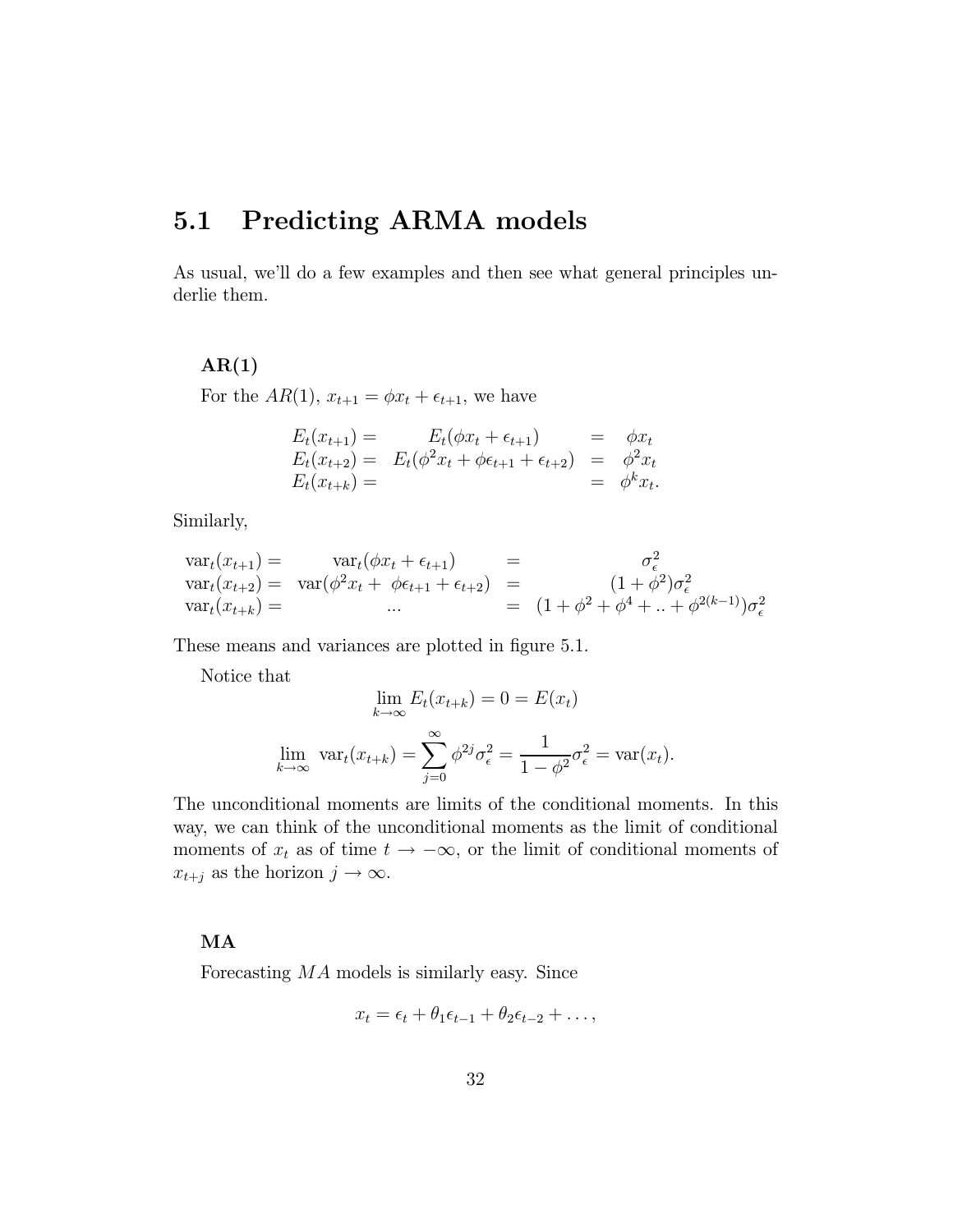

Figure 5.1: AR(1) forecast and standard deviation

we have

$$
E_t(x_{t+1}) = E_t(\epsilon_{t+1} + \theta_1 \epsilon_t + \theta_2 \epsilon_{t-1} + \dots) = \theta_1 \epsilon_t + \theta_2 \epsilon_{t-1} + \dots
$$

$$
E_t(x_{t+k}) = E_t(\epsilon_{t+k} + \theta_1 \epsilon_{t+k-1} + \dots + \theta_k \epsilon_t + \theta_{k+1} \epsilon_{t-1} + \dots) = \theta_k \epsilon_t + \theta_{k+1} \epsilon_{t-1} + \dots
$$

$$
var_t(x_{t+1}) = \sigma_\epsilon^2
$$

$$
var_t(x_{t+k}) = (1 + \theta_1^2 + \theta_2^2 + \dots + \theta_{k-1}^2) \sigma_\epsilon^2
$$

#### AR's and ARMA's

The general principle in cranking out forecasts is to exploit the facts that  $E_t(\epsilon_{t+j}) = 0$  and  $\text{var}_t(\epsilon_{t+j}) = \sigma_{\epsilon}^2$  for  $j > 0$ . You express  $x_{t+j}$  as a sum of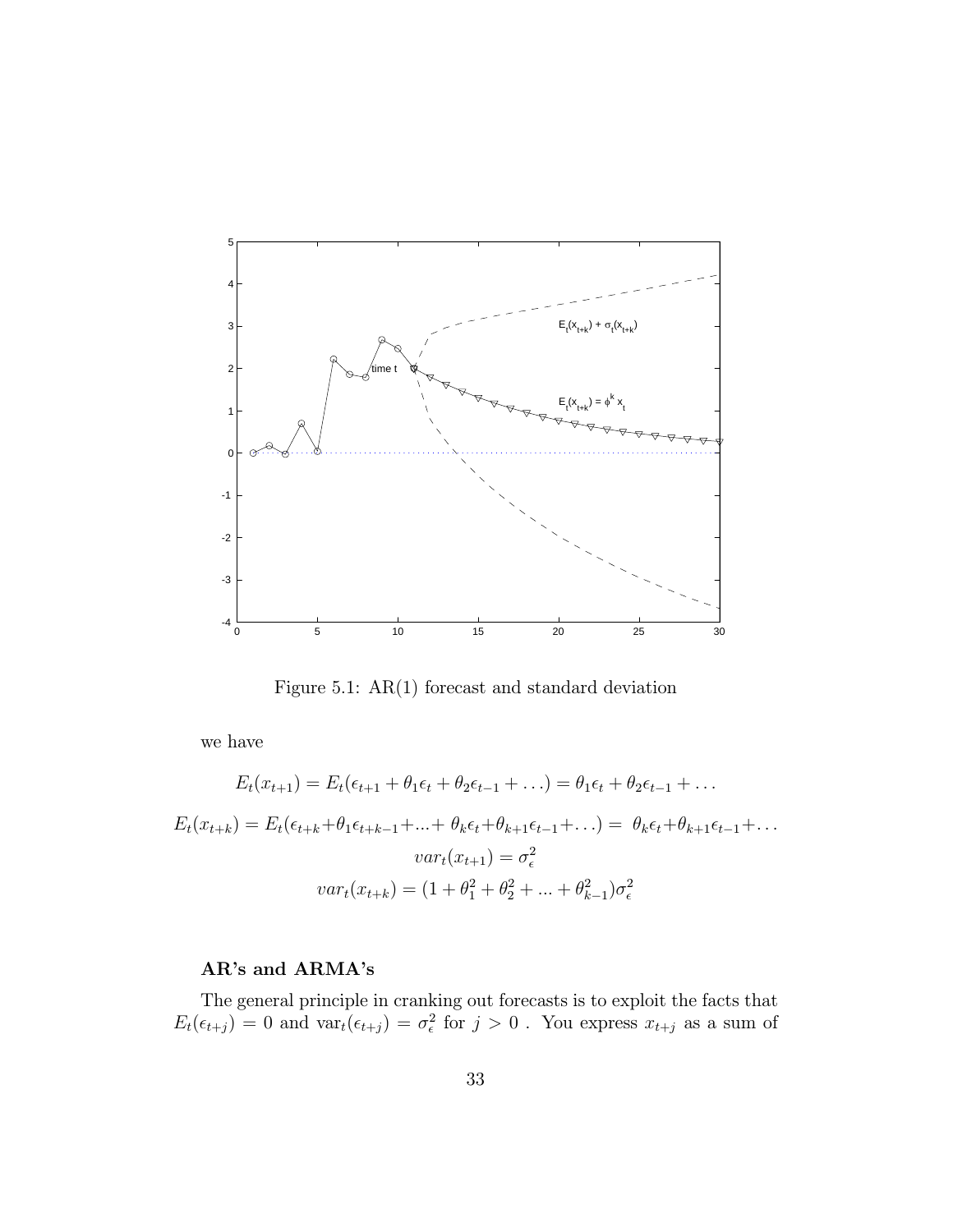things known at time t and shocks between t and  $t + j$ .

 $x_{t+j} = \{\text{function of } \epsilon_{t+j}, \epsilon_{t+j-1}, ..., \epsilon_{t+1}\} + \{\text{function of } \epsilon_t, \epsilon_{t-1}, ..., x_t, x_{t-1}, ...\}$ 

The things known at time t define the conditional mean or forecast and the shocks between t and t+j define the conditional variance or forecast error. Whether you express the part that is known at time t in terms of  $x$ 's or in terms of  $\epsilon$ 's is a matter of convenience. For example, in the AR(1) case, we could have written  $E_t(x_{t+j}) = \phi^j x_t$  or  $E_t(x_{t+j}) = \phi^j \epsilon_t + \phi^{j+1} \epsilon_{t-1} + ...$ Since  $x_t = \epsilon_t + \phi \epsilon_{t-1} + \dots$ , the two ways of expressing  $E_t(x_{t+j})$  are obviously identical.

It's easiest to express forecasts of AR's and ARMA's analytically (i.e. derive a formula with  $E_t(x_{t+j})$  on the left hand side and a closed-form expression on the right) by inverting to their  $MA(\infty)$  representations. To find forecasts numerically, it's easier to use the state space representation described later to recursively generate them.

#### Multivariate ARMAs

Multivariate prediction is again exactly the same idea as univariate prediction, where all the letters are reinterpreted as vectors and matrices. As usual, you have to be a little bit careful about transposes and such.

For example, if we start with a vector  $MA(\infty)$ ,  $x_t = B(L)$ , we have

$$
E_t(x_{t+j}) = B_j \epsilon_t + B_{j+1} \epsilon_{t-1} + \dots
$$
  

$$
var_t(x_{t+j}) = \Sigma + B_1 \Sigma B'_1 + \dots + B_{j-1} \Sigma B'_{j-1}.
$$

### 5.2 State space representation

The AR(1) is particularly nice for computations because both forecasts and forecast error variances can be found recursively. This section explores a really nice trick by which any process can be mapped into a vector  $AR(1)$ , which leads to easy programming of forecasts (and lots of other things too.)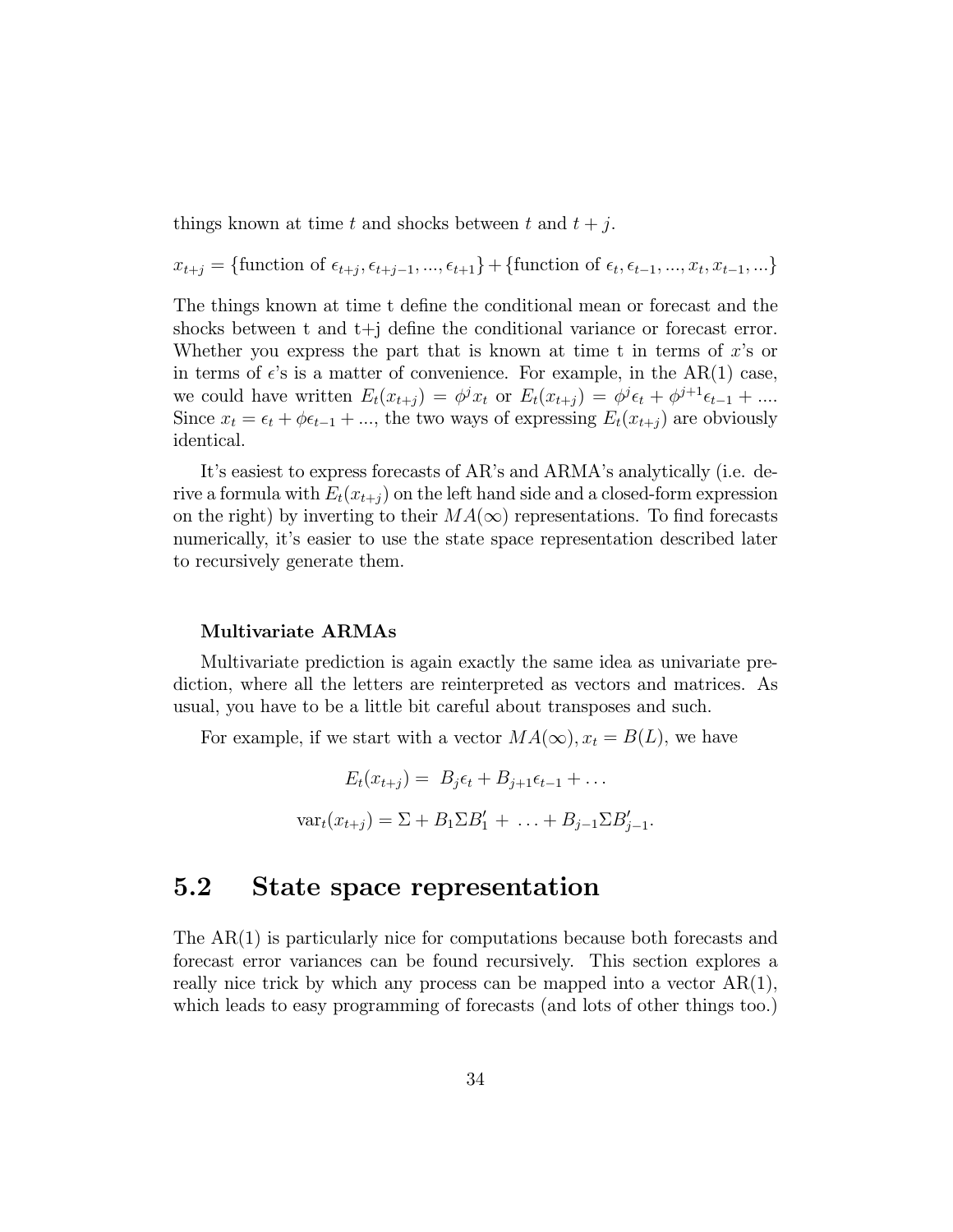#### 5.2.1 ARMAs in vector AR(1) representation

For example, start with an  $ARMA(2,1)$ 

$$
y_t = \phi_1 y_{t-1} + \phi_2 y_{t-2} + \epsilon_t + \theta_1 \epsilon_{t-1}.
$$

We map this into

$$
\begin{bmatrix} y_t \\ y_{t-1} \\ \epsilon_t \end{bmatrix} = \begin{bmatrix} \phi_1 & \phi_2 & \theta_1 \\ 1 & 0 & 0 \\ 0 & 0 & 0 \end{bmatrix} \begin{bmatrix} y_{t-1} \\ y_{t-2} \\ \epsilon_{t-1} \end{bmatrix} + \begin{bmatrix} 1 \\ 0 \\ 1 \end{bmatrix} [\epsilon_t]
$$

which we write in  $AR(1)$  form as

$$
x_t = Ax_{t-1} + Cw_t.
$$

It is sometimes convenient to redefine the  $C$  matrix so the variancecovariance matrix of the shocks is the identity matrix. To to this, we modify the above as  $\blacksquare$ 

$$
C = \begin{bmatrix} \sigma_{\epsilon} \\ 0 \\ \sigma_{\epsilon} \end{bmatrix} \quad E(w_t w'_t) = I.
$$

#### 5.2.2 Forecasts from vector AR(1) representation

With this vector  $AR(1)$  representation, we can find the forecasts, forecast error variances and the impulse response function either directly or with the corresponding vector  $MA(\infty)$  representation  $x_t = \sum_{j=0}^{\infty} A^j C w_{t-j}$ . Either way, forecasts are

$$
E_t(x_{t+k}) = A^k x_t
$$

and the forecast error variances are<sup>1</sup>

$$
x_{t+1} - E_t(x_{t+1}) = Cw_{t+1} \Rightarrow \text{var}_t(x_{t+1}) = CC'
$$
  

$$
x_{t+2} - E_t(x_{t+2}) = Cw_{t+2} + ACw_{t+1} \Rightarrow \text{var}_t(x_{t+2}) = CC' + ACC'A'
$$

<sup>&</sup>lt;sup>1</sup>In case you forgot, if x is a vector with covariance matrix  $\Sigma$  and A is a matrix, then  $var(Ax) = A\Sigma A'.$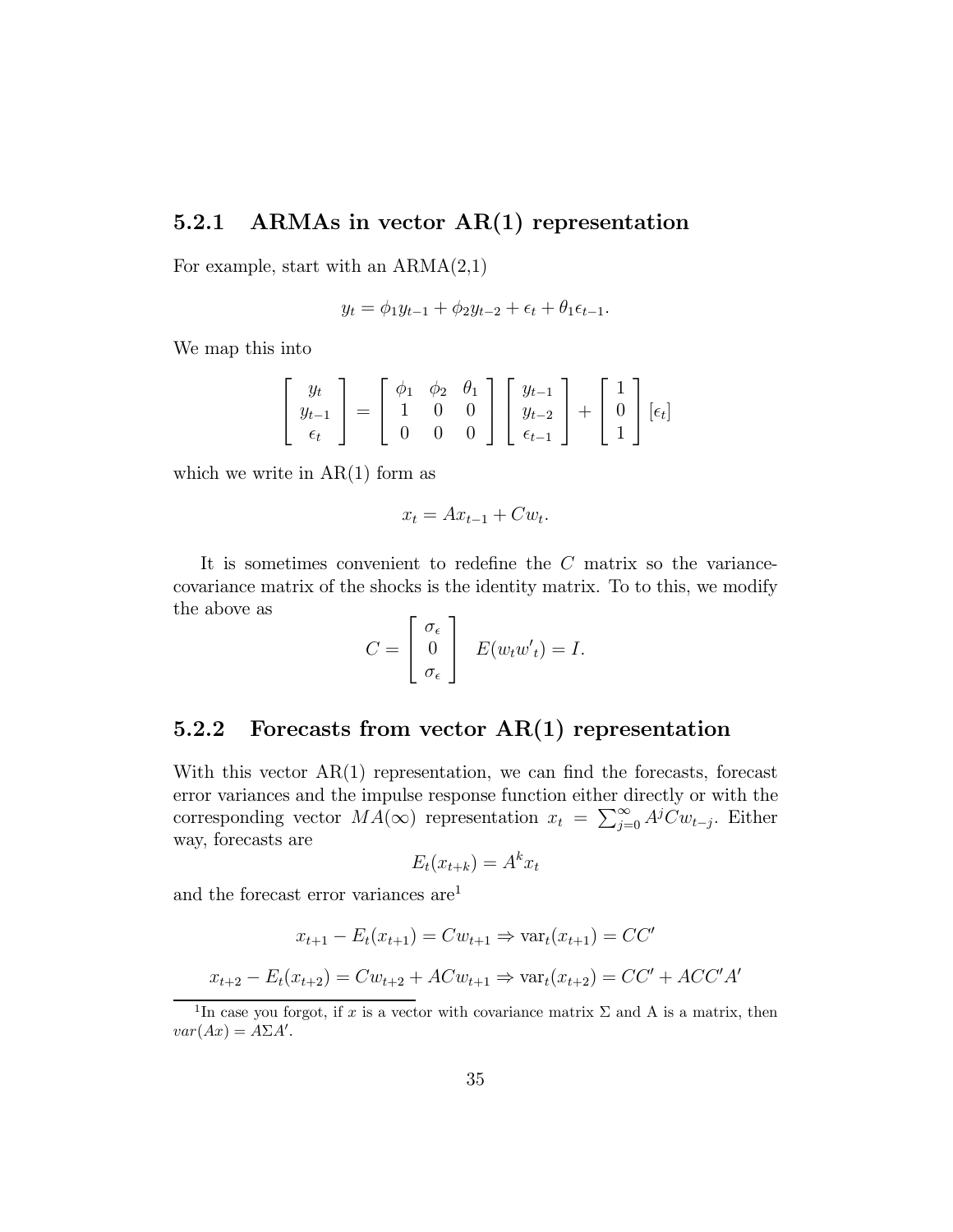$$
\text{var}_t(x_{t+k}) = \sum_{j=0}^{k-1} A^j C C' A^{j'}
$$

These formulas are particularly nice, because they can be computed recursively,  $\mathbf{A} \mathbf{E}$ 

$$
E_t(x_{t+k}) = AE_t(x_{t+k-1})
$$
  

$$
var_t(x_{t+k}) = CC' + Avar_t(x_{t+k-1})A'.
$$

Thus, you can program up a string of forecasts in a simple do loop.

## 5.2.3 VARs in vector AR(1) representation.

The multivariate forecast formulas given above probably didn't look very appetizing. The easy way to do computations with VARs is to map them into a vector  $AR(1)$  as well. Conceptually, this is simple—just interpret  $x_t$  above as a vector  $[y_t z_t]'$ . Here is a concrete example. Start with the prototype VAR,

$$
y_t = \phi_{yy1}y_{t-1} + \phi_{yy2}y_{t-2} + \ldots + \phi_{yz1}z_{t-1} + \phi_{yz2}z_{t-2} + \ldots + \epsilon_{yt}
$$
  

$$
z_t = \phi_{zy1}y_{t-1} + \phi_{zy2}y_{t-2} + \ldots + \phi_{zz1}z_{t-1} + \phi_{zz2}z_{t-2} + \ldots + \epsilon_{zt}
$$

We map this into an  $AR(1)$  as follows.

$$
\begin{bmatrix} y_t \\ z_t \\ y_{t-1} \\ z_{t-1} \\ \vdots \end{bmatrix} = \begin{bmatrix} \phi_{yy1} & \phi_{yz1} & \phi_{yy2} & \phi_{yz2} \\ \phi_{zy1} & \phi_{zz1} & \phi_{zy2} & \phi_{zz2} \\ 1 & 0 & 0 & 0 & \dots \\ 0 & 1 & 0 & 0 & \dots \\ \vdots & \vdots & \ddots & \ddots \end{bmatrix} \begin{bmatrix} y_{t-1} \\ z_{t-1} \\ y_{t-2} \\ z_{t-2} \\ \vdots \end{bmatrix} + \begin{bmatrix} 1 & 0 \\ 0 & 1 \\ 0 & 0 \\ 0 & 0 \\ \vdots \end{bmatrix} \begin{bmatrix} \epsilon_{yt} \\ \epsilon_{zt} \end{bmatrix}
$$

i.e.,

$$
x_t = Ax_{t-1} + \epsilon_t, \ E(\epsilon_t \epsilon'_t) = \Sigma,
$$

Or, starting with the vector form of the VAR,

$$
x_t = \Phi_1 x_{t-1} + \Phi_2 x_{t-2} + \dots + \epsilon_t,
$$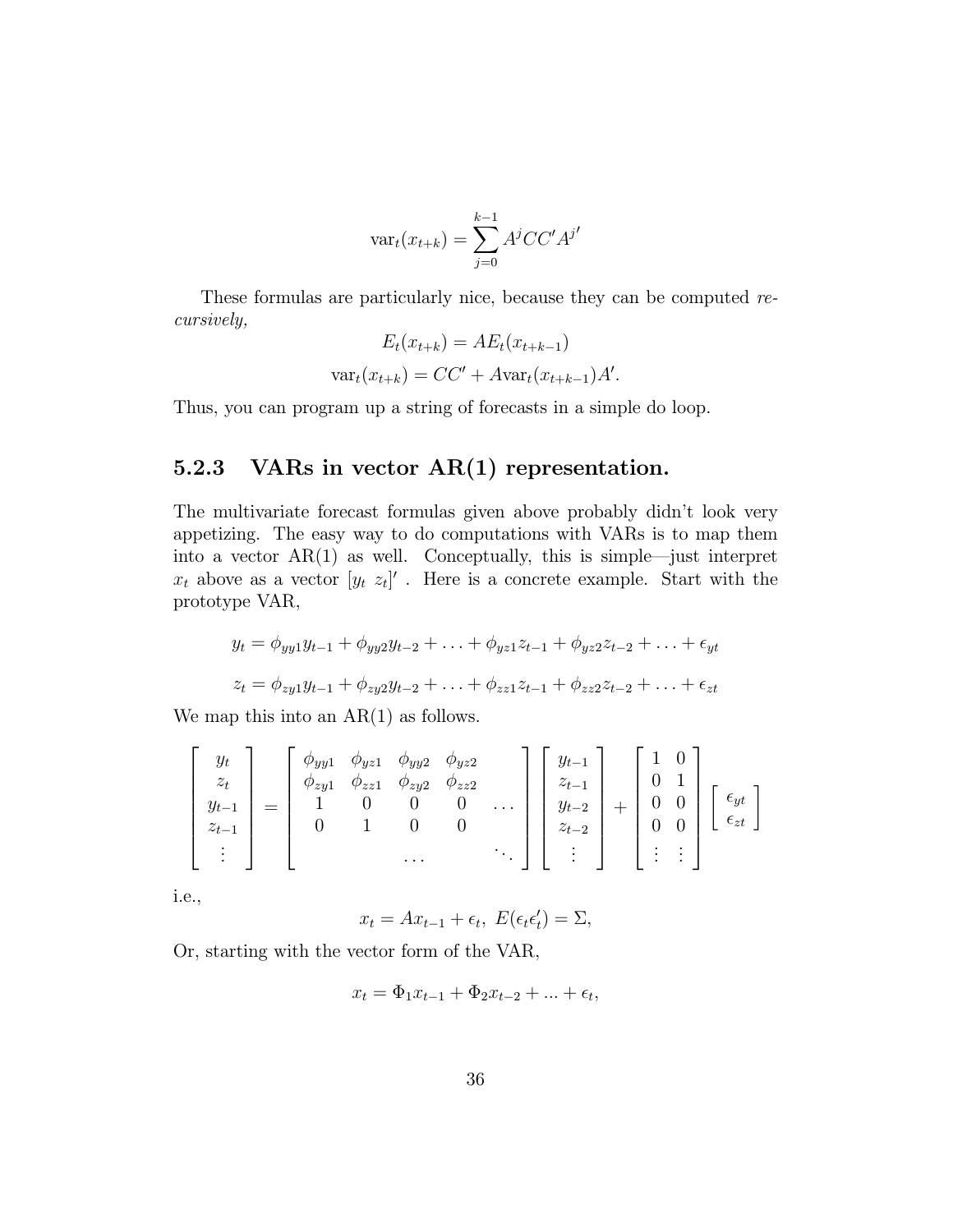| $x_t$<br>$\begin{array}{c}   \ x_{t-1} \\ x_{t-2} \end{array}$ |  |  | $\left[\begin{array}{ccc} \Phi_1 & \Phi_2 & \ldots \\ I & 0 & \ldots \\ 0 & I & \ldots \end{array}\right] \left[\begin{array}{c} x_{t-1} \\ x_{t-2} \\ x_{t-3} \end{array}\right] + \left[\begin{array}{c} I \\ 0 \\ 0 \end{array}\right] [\epsilon_t]$ |  |  |
|----------------------------------------------------------------|--|--|---------------------------------------------------------------------------------------------------------------------------------------------------------------------------------------------------------------------------------------------------------|--|--|
|                                                                |  |  | *.                                                                                                                                                                                                                                                      |  |  |

Given this AR(1) representation, we can forecast both y and z as above. Below, we add a small refinement by choosing the C matrix so that the shocks are orthogonal,  $E(\epsilon \epsilon') = I$ .

Mapping a process into a vector  $AR(1)$  is a very convenient trick, for other calculations as well as forecasting. For example, Campbell and Shiller (199x) study present values, i.e.  $E_t(\sum_{j=1}^{\infty} \lambda^j x_{t+j})$  where  $x =$  dividends, and hence the present value should be the price. To compute such present values from a VAR with  $x_t$  as its first element, they map the VAR into a vector AR(1). Then, the computation is easy:  $E_t(\sum_{j=1}^{\infty} \lambda^j x_{t+j}) = (\sum_{j=1}^{\infty} \lambda^j A^j) x_t =$  $(I - \lambda A)^{-1}x_t$ . Hansen and Sargent (1992) show how an unbelievable variety of models beyond the simple ARMA and VAR I study here can be mapped into the vector AR(1).

## 5.3 Impulse-response function

The impulse response function is the path that  $x$  follows if it is kicked by a single unit shock  $\epsilon_t$ , i.e.,  $\epsilon_{t-j} = 0$ ,  $\epsilon_t = 1$ ,  $\epsilon_{t+j} = 0$ . This function is interesting for several reasons. First, it is another characterization of the behavior of our models. Second, and more importantly, it allows us to start thinking about "causes" and "effects". For example, you might compute the response of GNP to a shock to money in a GNP-M1 VAR and interpret the result as the "effect" on GNP of monetary policy. I will study the cautions on this interpretation extensively, but it's clear that it's interesting to learn how to calculate the impulse-response.

For an AR(1), recall the model is  $x_t = \phi x_{t-1} + \epsilon_t$  or  $x_t = \sum_{j=0}^{\infty} \phi^j \epsilon_{t-j}$ . Looking at the  $MA(\infty)$  representation, we see that the impulse-response is

$$
\begin{array}{ccccccccc}\n\epsilon_t: & 0 & 0 & 1 & 0 & 0 & 0 & 0 \\
x_t: & 0 & 0 & 1 & \phi & \phi^2 & \phi^3 & \dots\n\end{array}
$$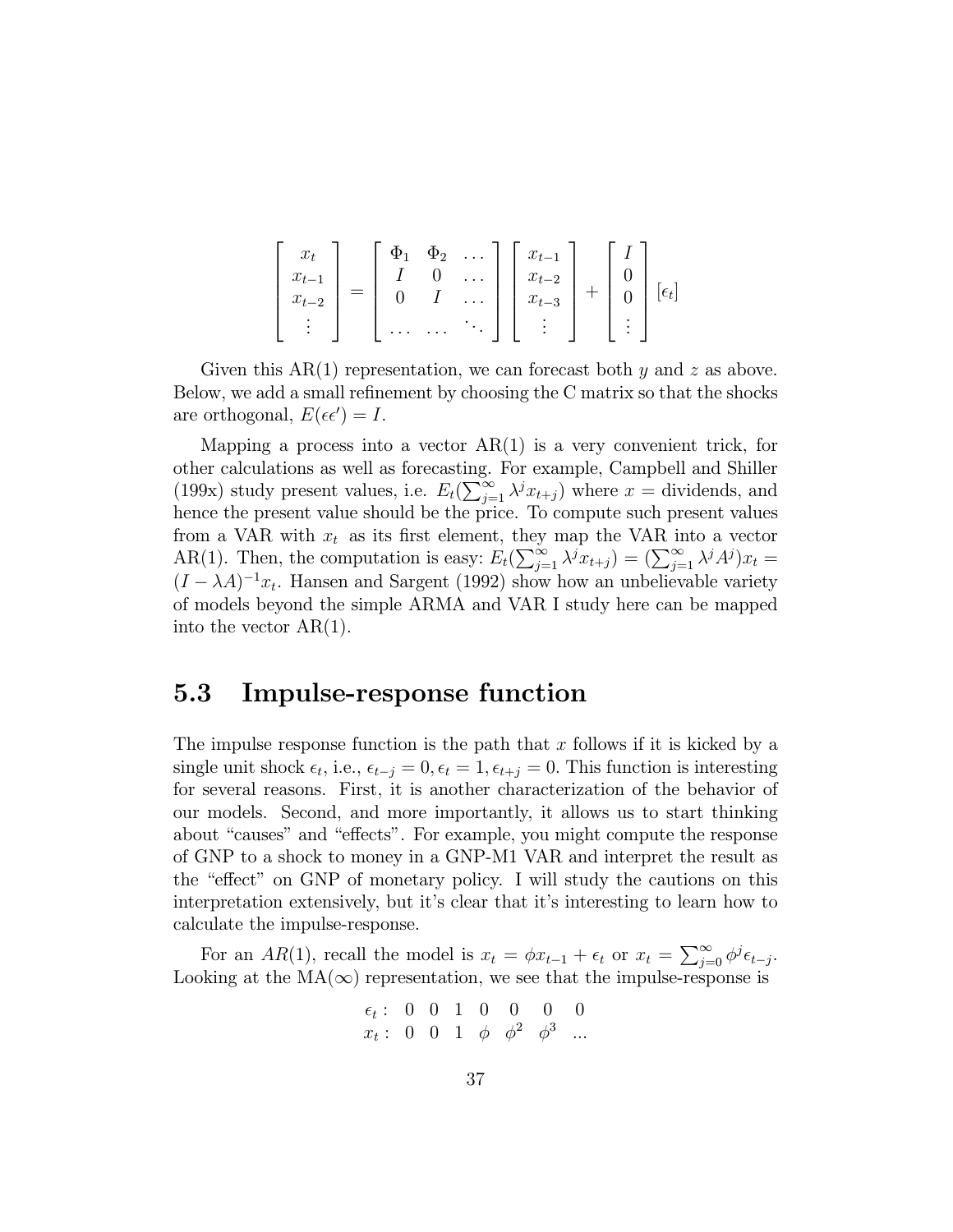Similarly, for an  $MA(\infty)$ ,  $x_t = \sum_{j=0}^{\infty} \theta_j \epsilon_{t-j}$ ,

 $\begin{array}{cccccccccccccccccc} \epsilon_t: & 0 & 0 & 1 & 0 & 0 & 0 & 0 \\ x_t: & 0 & 0 & 1 & \theta & \theta_2 & \theta_3 & \dots \end{array}.$ 

As usual, vector processes work the same way. If we write a vector  $MA(\infty)$  representation as  $x_t = B(L)\epsilon_t$ , where  $\epsilon_t \equiv [\epsilon_{yt} \epsilon_{zt}]'$  and  $B(L) \equiv$  $B_0 + B_1L + \dots$ , then  $\{B_0, B_1, \dots\}$  define the impulse-response function. Precisely,  $B(L)$  means

$$
B(L) = \left[ \begin{array}{cc} b_{yy}(L) & b_{yz}(L) \\ b_{zy}(L) & b_{zz}(L) \end{array} \right],
$$

so  $b_{yy}(L)$  gives the response of  $y_{t+k}$  to a unit y shock  $\epsilon_{yt}$ ,  $b_{yz}(L)$  gives the response of  $y_{t+k}$  to a unit z shock, etc.

As with forecasts,  $MA(\infty)$  representations are convenient for studying impulse-responses analytically, but mapping to a vector  $AR(1)$  representation gives the most convenient way to calculate them in practice. Impulseresponse functions for a vector  $AR(1)$  look just like the scalar  $AR(1)$  given above: for

$$
x_t = Ax_{t-1} + C\epsilon_t,
$$

the response function is

$$
C, AC, A2C, ..., AkC, ...
$$

Again, this can be calculated recursively: just keep multiplying by A. (If you want the response of  $y_t$ , and not the whole state vector, remember to multiply by  $[1\ 0\ 0\ \dots\ ]'$  to pull off  $y_t$ , the first element of the state vector.)

While this looks like the same kind of trivial response as the  $AR(1)$ , remember that A and C are matrices, so this simple formula can capture the complicated dynamics of any finite order ARMA model. For example, an  $AR(2)$  can have an impulse response with decaying sine waves.

#### 5.3.1 Facts about impulse-responses

Three important properties of impulse-responses follow from these examples: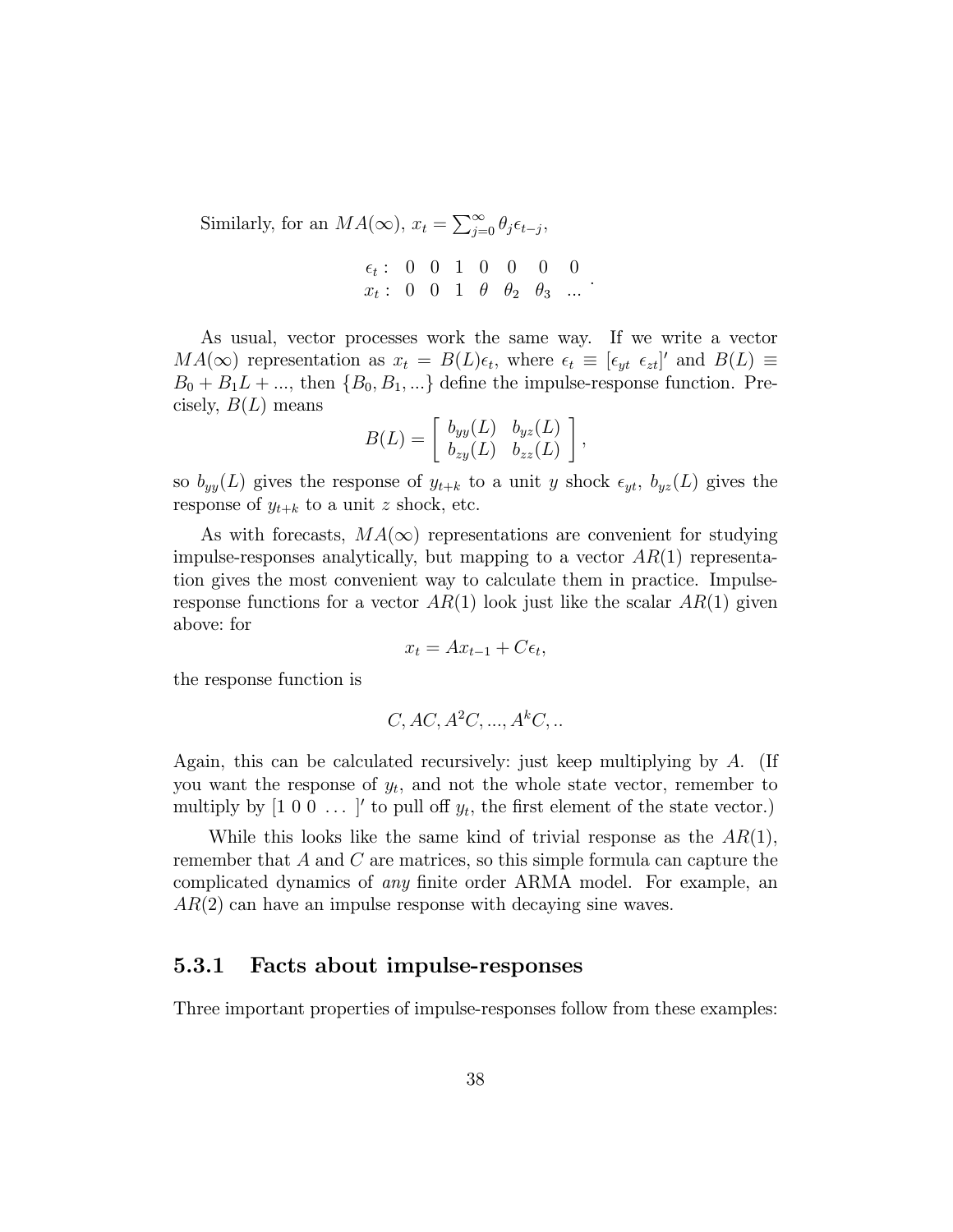1. The  $MA(\infty)$  representation is the *same thing* as the impulseresponse function.

This fact is very useful. To wit:

2. The easiest way to calculate an  $MA(\infty)$  representation is to simulate the impulse-response function.

Intuitively, one would think that impulse-responses have something to do with forecasts. The two are related by:

3. The impulse response function is the same as  $E_t(x_{t+j})$  –  $E_{t-1}(x_{t+j}).$ 

Since the ARMA models are linear, the response to a unit shock if the value of the series is zero is the same as the response to a unit shock on top of whatever other shocks have hit the system. This property is *not* true of nonlinear models!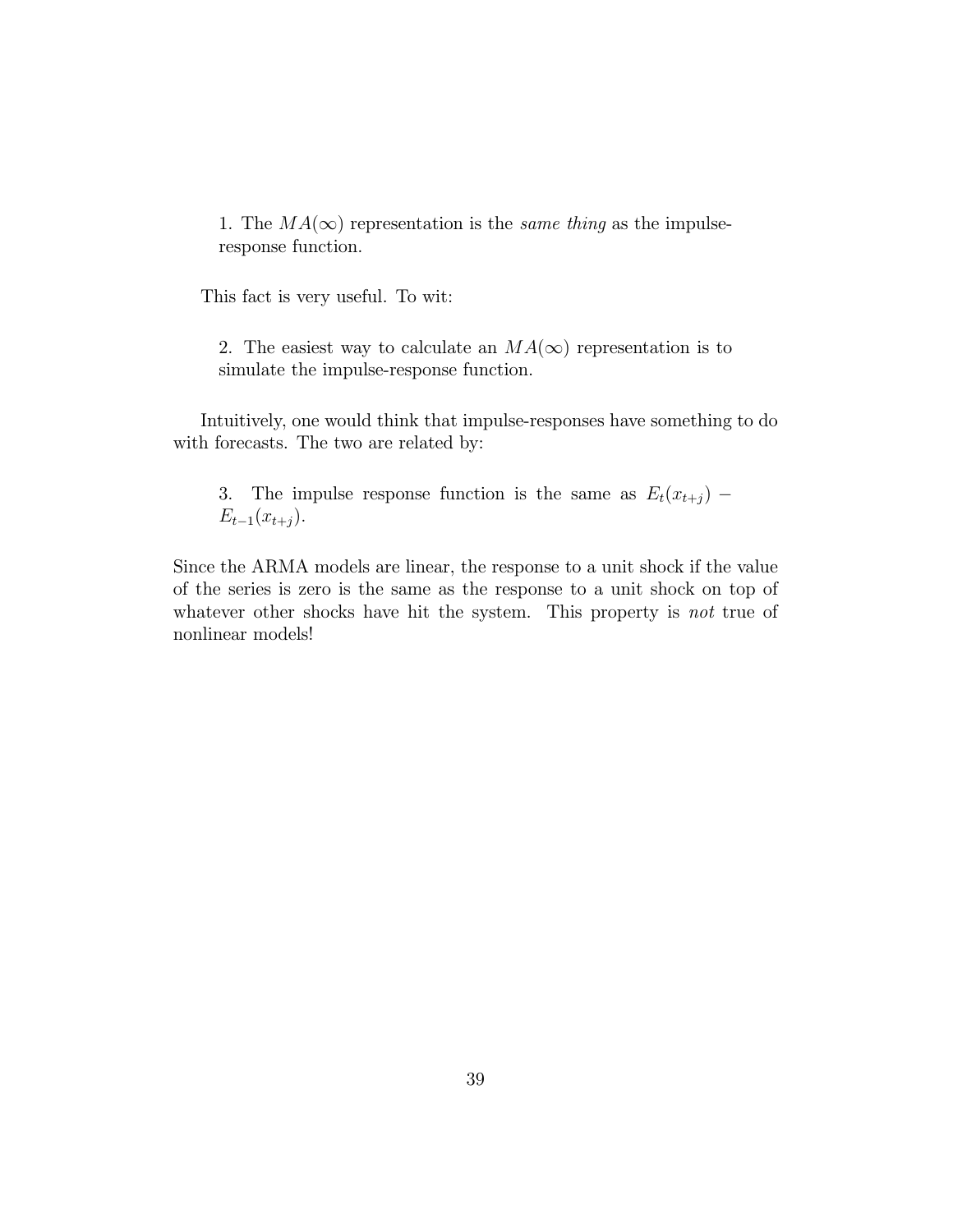# Chapter 6

# Stationarity and Wold representation

# 6.1 Definitions

In calculating the moments of ARMA processes, I used the fact that the moments do not depend on the calendar time:

> $E(x_t) = E(x_s)$  for all t and s  $E(x_t x_{t-j}) = E(x_s x_{s-j})$  for all t and s.

These properties are true for the invertible ARMA models, as you can show directly. But they reflect a much more important and general property, as we'll see shortly. Let's define it:

#### Definitions:

A process  $\{x_t\}$  is strongly stationary or strictly stationary if the joint probability distribution function of  $\{x_{t-s}, ..., x_t, ..., x_{t+s}\}\$ is independent of t for all s.

A process  $x_t$  is weakly stationary or covariance stationary if  $E(x_t)$ ,  $E(x_t^2)$ are finite and  $E(x_t x_{t-j})$  depends only on j and not on t.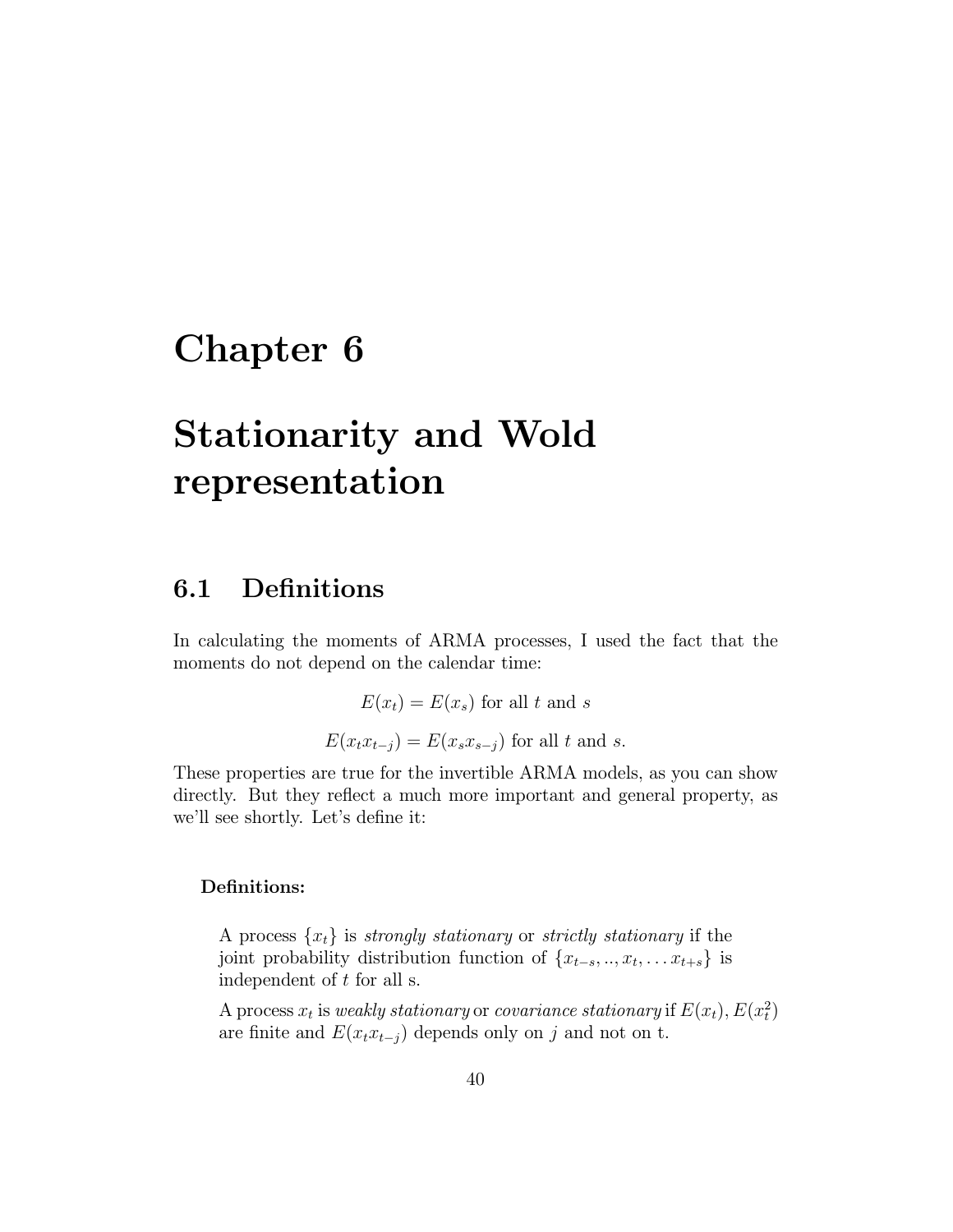#### Note that

- 1. Strong stationarity does  $not \Rightarrow$  weak stationarity.  $E(x_t^2)$  must be finite. For example, an iid Cauchy process is strongly, but not covariance, stationary.
- 2. Strong stationarity plus  $E(x_t)$ ,  $E(x_t x) < \infty \Rightarrow$  weak stationarity
- 3. Weak stationarity does  $not \Rightarrow$  strong stationarity. If the process is not normal, other moments  $(E(x_t x_{t-i} x_{t-k}))$  might depend on t, so the process might not be strongly stationary.
- 4. Weak stationarity *plus* normality  $\Rightarrow$  strong stationarity.

Strong stationarity is useful for proving some theorems. For example, a nonlinear (measurable) function of a strongly stationary variable is strongly stationary; this is not true of covariance stationarity. For most purposes, weak or covariance stationarity is enough, and that's the concept I will use through the rest of these notes.

Stationarity is often misunderstood. For example, if the conditional covariances of a series vary over time, as in ARCH models, the series can still be stationary. The definition merely requires that the unconditional covariances are not a function of time. Many people use "nonstationary" interchangeably with "has a unit root". That is one form of nonstationarity, but there are lots of others. Many people say a series is "nonstationary" if it has breaks in trends, or if one thinks that the time-series process changed over time. If we think that the trend-break or structural shift occurs at one point in time, no matter how history comes out, they are right. However, if a series is subject to occasional stochastic trend breaks or shifts in structure, then the unconditional covariances will no longer have a time index, and the series can be stationary.

### 6.2 Conditions for stationary ARMA's

Which ARMA processes are stationary? First consider the MA processes  $x_t = \sum_{j=0}^{\infty} \theta_j \epsilon_{t-j}$ . Recalling the formula for the variance,  $var(x_t) = \sum_{j=0}^{\infty} \theta_j^2 \sigma_{\epsilon}^2$ ,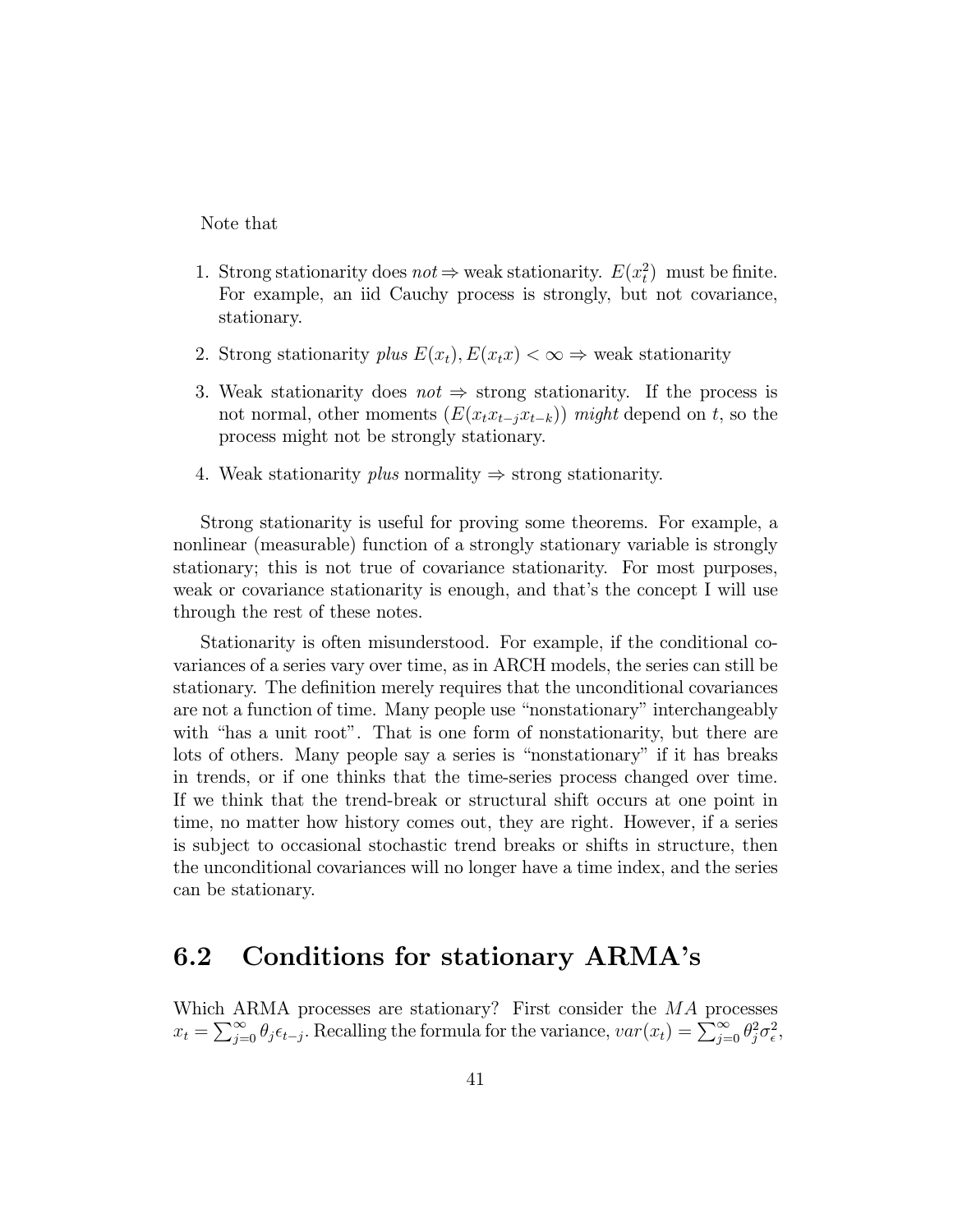we see that Second moments exist if and only if the MA coefficients are square summable,

Stationary MA 
$$
\Leftrightarrow \sum_{j=0}^{\infty} \theta_j^2 < \infty
$$
.

If second moments exist, it's easy to see that they are independent of the  $t$ index.

Consider the  $AR(1)$ . Inverting it to an  $MA$ , we get

$$
x_t = \sum_{j=0}^k \phi^j \epsilon_{t-j} + \phi^k x_{t-k}.
$$

Clearly, unless  $\vert \phi \vert < 1$ , we are not going to get square summable MA coefficients, and hence the variance of  $x$  will again not be finite.

More generally, consider factoring an AR

$$
A(L)x_t = \epsilon_t = (1 - \lambda_1 L)(1 - \lambda_2 L) \dots x_t = \epsilon_t.
$$

For the variance to be finite, The AR lag polynomial must be invertible or  $|\lambda_i|$  < 1 for all i. A more common way of saying this is to factor A(L) somewhat differently,

$$
A(L) = constant(L - \zeta_1)(L - \zeta_2) \dots
$$

the  $\zeta_i$  are the roots of the lag polynomial, since  $A(z) = 0$  when  $z = \zeta_i$ . We can rewrite the last equation as

$$
A(L) = constant(-\zeta_1)(1 - \frac{1}{\zeta_1}L)(-\zeta_2)(1 - \frac{1}{\zeta_2}L) \dots
$$

Thus the roots  $\zeta$  and the  $\lambda s$  must be related by

$$
\zeta_i = \frac{1}{\lambda_i}.
$$

Hence, the rule "all  $|\lambda| < 1$ " means "all  $|\zeta| > 1$ ", or since  $\lambda$  and  $\zeta$  can be complex,

AR's are stationary if all roots of the lag polynomial lie outside the unit circle, i.e. if the lag polynomial is invertible.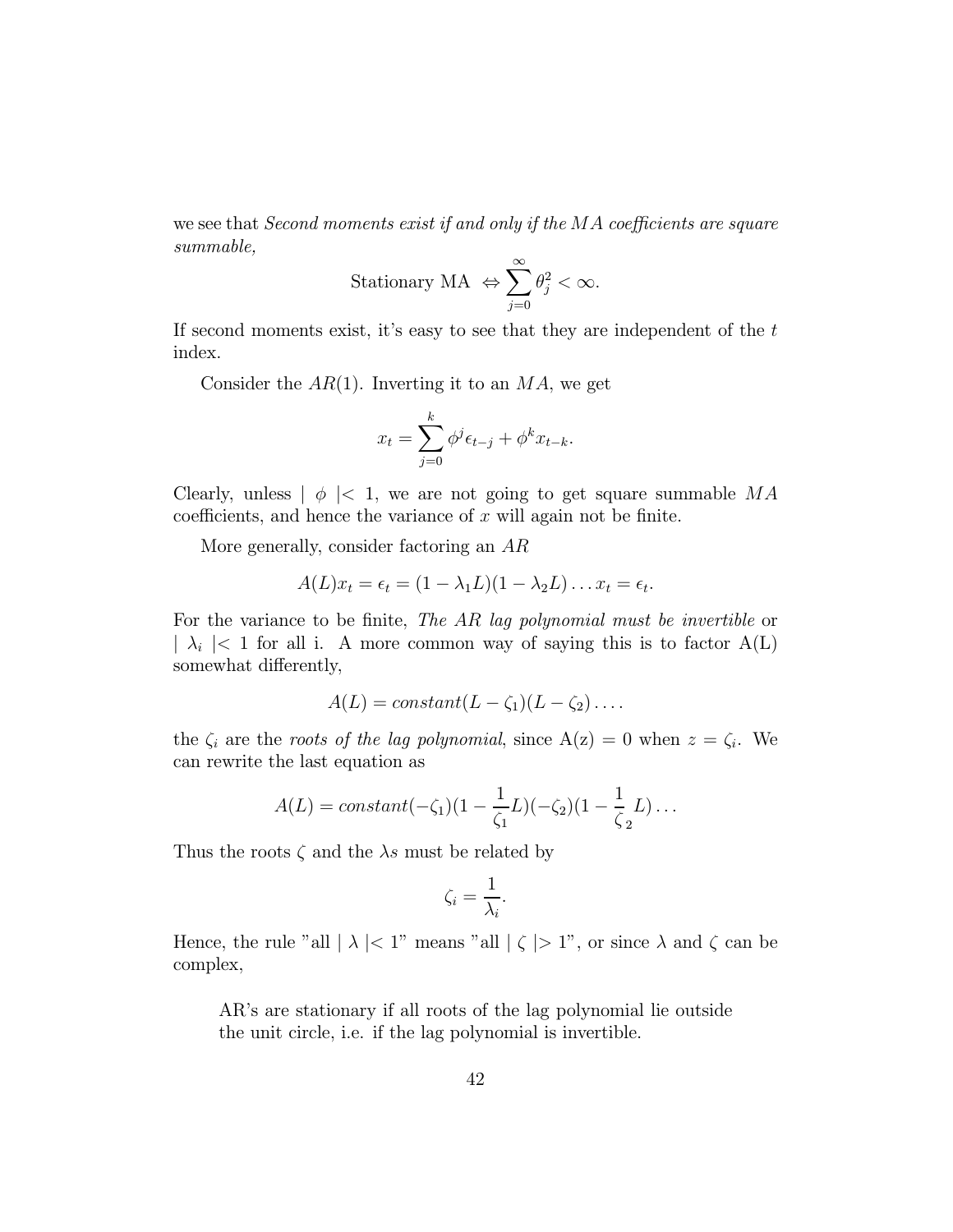Both statements of the requirement for stationarity are equvalent to

ARMAs are stationary if and only if the impluse-response function eventually decays exponentially.

Stationarity does not require the MA polynomial to be invertible. That means something else, described next.

# 6.3 Wold Decomposition theorem

The above definitions are important because they define the range of "sensible" ARMA processes (invertible  $AR$  lag polynomials, square summable MA lag polynomials). Much more importantly, they are useful to enlarge our discussion past ad-hoc linear combinations of iid Gaussian errors, as assumed so far. Imagine *any* stationary time series, for example a non-linear combination of serially correlated lognormal errors. It turns out that, so long as the time series is covariance stationary, it has a linear ARMA representation! Therefore, the ad-hoc ARMA models we have studied so far turn out to be a much more general class than you might have thought. This is an enormously important fact known as the

Wold Decomposition Theorem: Any mean zero covariance stationary process  $\{x_t\}$  can be represented in the form

$$
x_t = \sum_{j=0}^{\infty} \theta_j \epsilon_{t-j} + \eta_t
$$

where

- 1.  $\epsilon_t \equiv x_t P(x_t | x_{t-1}, x_{t-2}, \ldots).$
- 2.  $P(\epsilon_t | x_{t-1}, x_{t-2}, \ldots) = 0, E(\epsilon_t x_{t-j}) = 0, E(\epsilon_t) = 0, E(\epsilon_t^2) = \sigma_{\epsilon}^2$  (same for all t),  $E(\epsilon_t \epsilon_s) = 0$  for all  $t \neq s$ ,
- 3. All the roots of  $\theta(L)$  are on or outside the unit circle, i.e. (unless there is a unit root) the MA polynomial is invertible.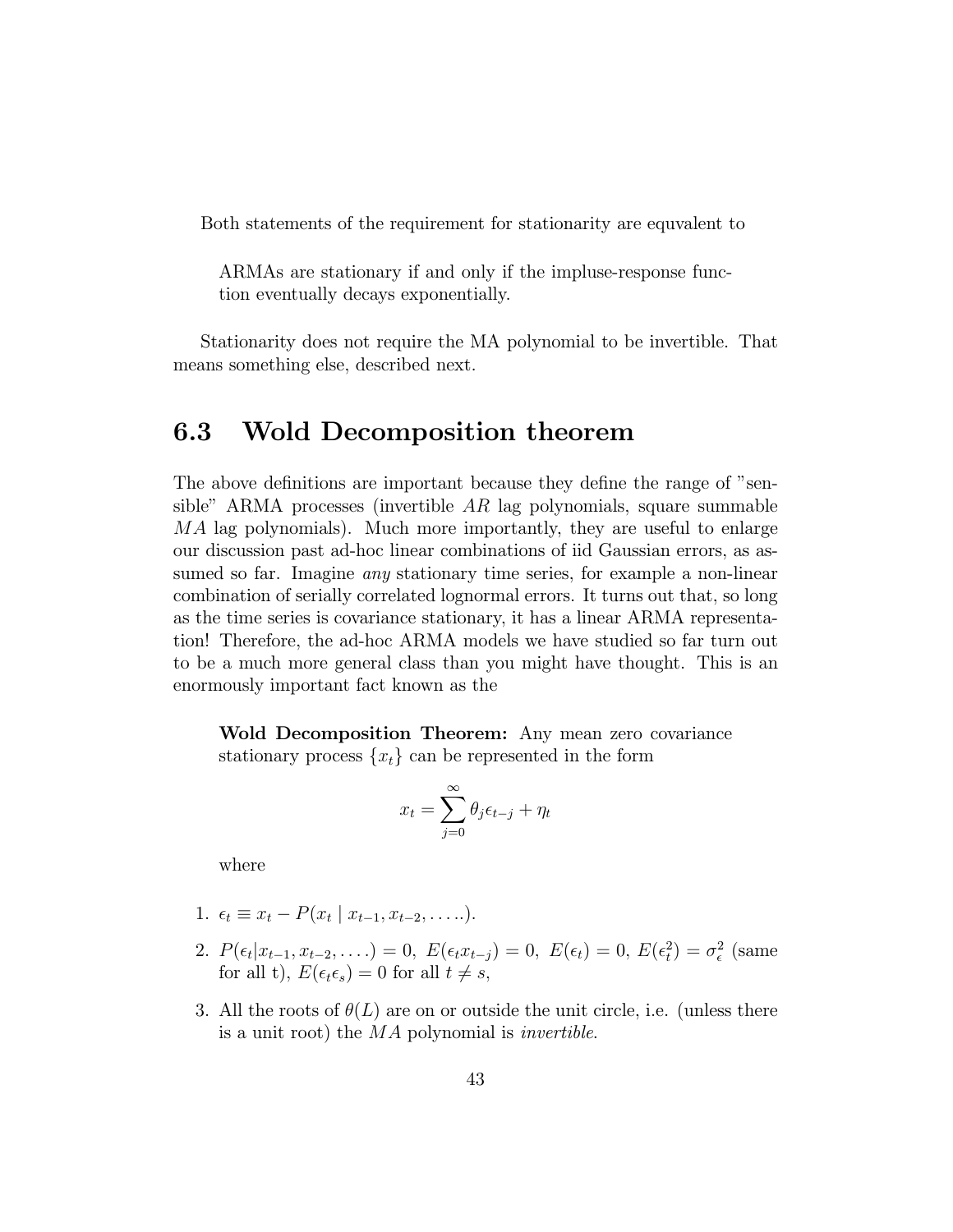- 4.  $\sum_{j=0}^{\infty} \theta_j^2 < \infty, \ \theta_0 = 1$
- 5.  $\{\theta_j\}$  and  $\{\epsilon_s\}$  are unique.
- 6.  $\eta_t$  is linearly deterministic, i.e. $\eta_t = P(\eta_t | x_{t-1}, \ldots)$ .

Property 1) just defines  $\epsilon_t$  as the linear forecast errors of  $x_t$ .  $P(\circ | \circ)$  denotes projection, i.e. the fitted value of a linear regression of the left hand variable on the right hand variables. Thus, if we start with such a regression, say  $x_t = \phi_1 x_{t-1} + \phi_2 x_{t-2} + ... + \epsilon_t$ , 1) merely solves this regression for  $\epsilon_t$ . Properties 2) result from the definition of  $\epsilon_t$  as regression errors, and the fact from 1) that we can recover the  $\epsilon_t$  from current and lagged x's, so  $\epsilon_t$  is orthogonal to lagged  $\epsilon$  as well as lagged x. Property 3) results from the fact that we can recover  $\epsilon_t$  from current and lagged x. If  $\theta(L)$  was not invertible, then we couldn't solve for  $\epsilon_t$  in terms of current and lagged x. Property 4) comes from stationarity. If the  $\theta$  were not square summable, the variance would be infinite. Suppose we start with an  $AR(1)$  plus a sine wave. The resulting series is covariance stationary. Property 6) allows for things like sine waves in the series. We usually specify that the process  $\{x_t\}$  is linearly regular, which just means that deterministic components  $\eta_t$  have been removed.

Sargent (1987), Hansen and Sargent (1991) and Anderson (1972) all contain proofs of the theorem. The proofs are very interesting, and introduce you to the Hilbert space machinery, which is the hot way to think about time series. The proof is not that mysterious. All the theorem says is that  $x_t$ can be written as a sum of its forecast errors. If there was a time zero with information  $I_0$  and  $P(x_j | I_0) = 0$ , this would be obvious:

$$
x_1 = x_1 - P(x_1 | I_0) = \epsilon_1
$$

$$
x_2 = x_2 - P(x_2 | x_1, I_0) + P(x_2 | x_1, I_0) = \epsilon_2 + \theta_1 x_1 = \epsilon_2 + \theta_1 x_1 = \epsilon_2 + \theta_1 \epsilon_1
$$
  

$$
x_3 = x_3 - P(x_3 | x_2, x_1, I_0) + P(x_3 | x_2, x_1, I_0) = \epsilon_3 + \phi_1 x_2 + \phi_2 x_1
$$
  

$$
= \epsilon_3 + \phi_1(\epsilon_2 + \theta_1 x_1) + \phi_2 x_1 = \epsilon_3 + \phi_1 \epsilon_2 + (\phi_1 \theta_1) \epsilon_1
$$

and so forth. You can see how we are getting each  $x$  as a linear function of past linear prediction errors. We could do this even for nonstationary  $x$ ; the stationarity of x means that the coefficients on lagged  $\epsilon$  are independent of the time index.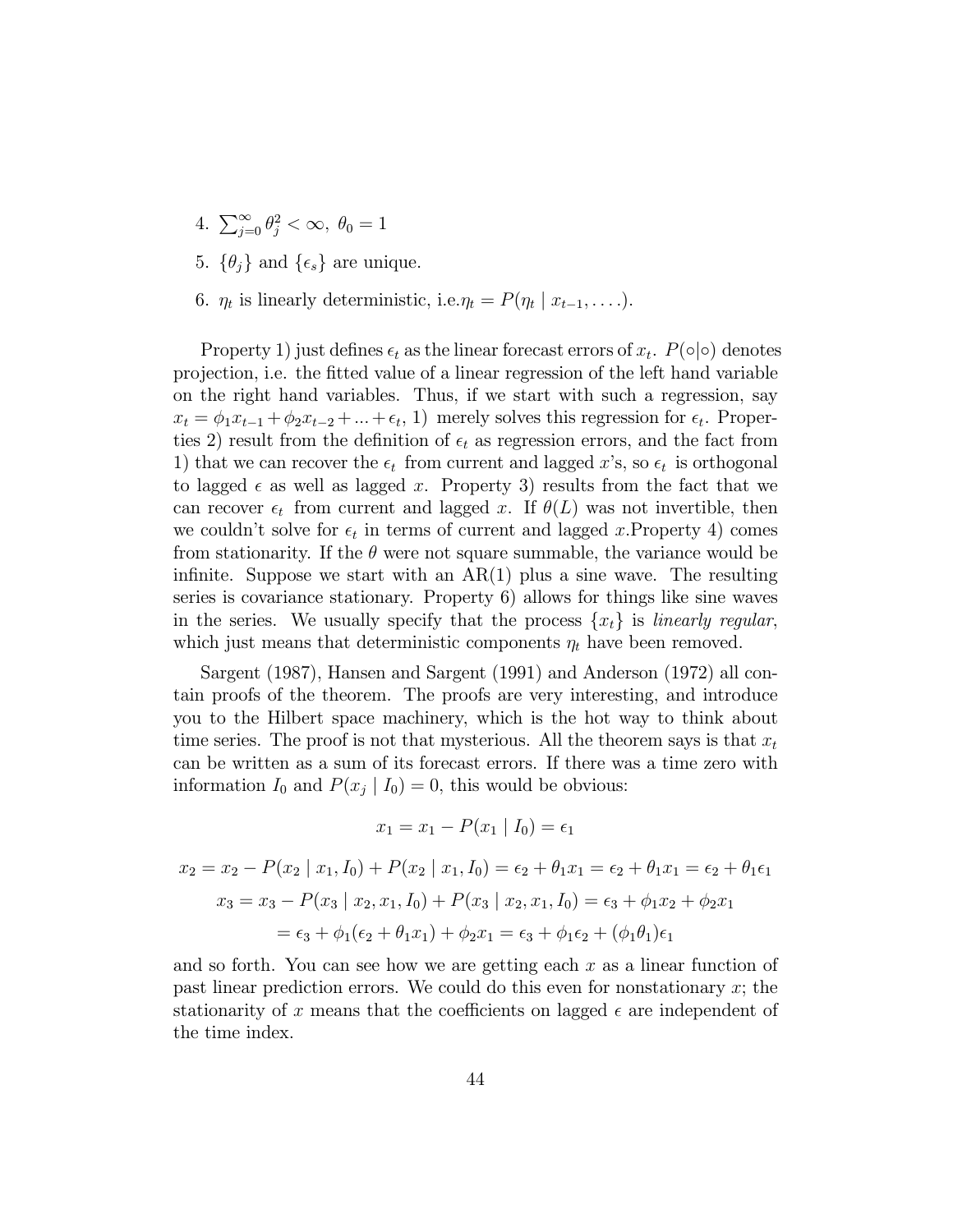#### 6.3.1 What the Wold theorem does not say

Here are a few things the Wold theorem does not say:

1) The  $\epsilon_t$  need not be normally distributed, and hence need not be iid.

2) Though  $P(\epsilon_t | x_{t-j}) = 0$ , it need not be true that  $E(\epsilon_t | x_{t-j}) = 0$ . The projection operator  $P(x_t | x_{t-1},...)$  finds the best guess of  $x_t$  (minimum squared error loss) from *linear* combinations of past  $x_t$ , i.e. it fits a linear regression. The conditional expectation operator  $E(x_t | x_{t-1},...)$  is equivalent to finding the best guess of  $x_t$  using linear and all nonlinear combinations of past  $x_t$ , i.e., it fits a regression using all linear and nonlinear transformations of the right hand variables. Obviously, the two are different.

3) The shocks  $\epsilon$  need not be the "true" shocks to the system. If the true  $x_t$  is not generated by linear combinations of past  $x_t$  plus a shock, then the Wold shocks will be different from the true shocks.

4) Similarly, the Wold  $MA(\infty)$  is a representation of the time series, one that fully captures its second moment properties, but not the representation of the time series. Other representations may capture deeper properties of the system. The uniqueness result only states that the Wold representation is the unique linear representation where the shocks are linear forecast errors. Non-linear representations, or representations in terms of non-forecast error shocks are perfectly possible.

Here are some examples:

A) Nonlinear dynamics. The true system may be generated by a nonlinear difference equation  $x_{t+1} = g(x_t, x_{t-1}, \ldots) + \eta_{t+1}$ . Obviously, when we fit a linear approximation as in the Wold theorem,  $x_t = P(x_t | x_{t-1}, x_{t-2}, \ldots) +$  $\epsilon_t = \phi_1 x_{t-1} + \phi_2 x_{t-2} + \ldots \epsilon_t$ , we will find that  $\epsilon_t \neq \eta_t$ . As an extreme example, consider the random number generator in your computer. This is a deterministic nonlinear system,  $\eta_t = 0$ . Yet, if you fit arbitrarily long AR's to it, you will get errors! This is another example in which  $E(.)$  and  $P(.)$  are not the same thing.

B) Non-invertible shocks. Suppose the true system is generated by

$$
x_t = \eta_t + 2\eta_{t-1}
$$
.  $\eta_t$  iid,  $\sigma_{\eta}^2 = 1$ 

This is a stationary process. But the  $MA$  lag polynomial is not invertible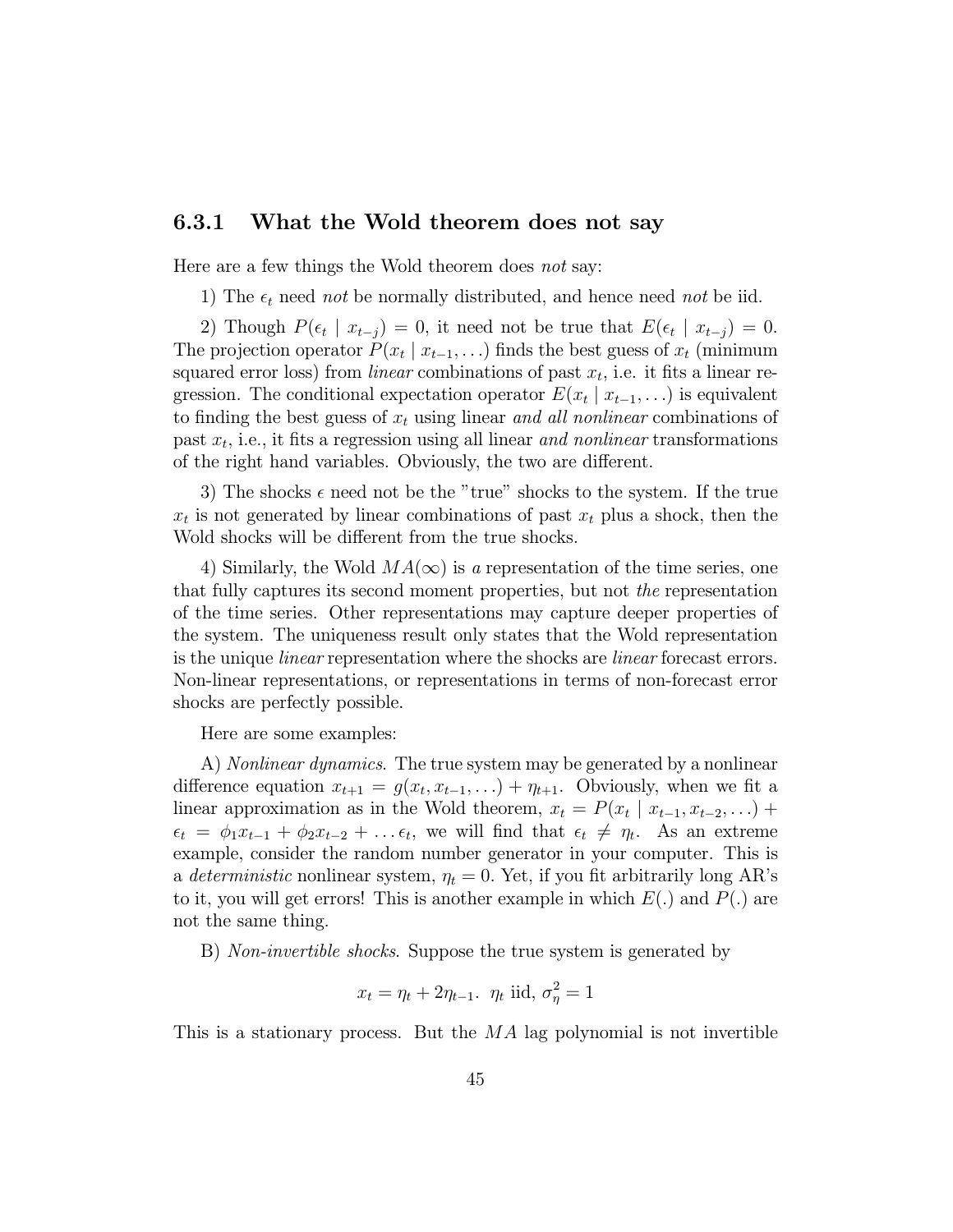(we can't express the  $\eta$  shocks as x forecast errors), so it can't be the Wold representation. To find the Wold representation of the same process, match autocorrelation functions to a process  $x_t = \epsilon_t + \theta \epsilon_{t-1}$ :

$$
E(x_t^2) = (1+4) = 5 = (1+\theta^2)\sigma_{\epsilon}^2
$$

$$
E(x_t x_{t-1}) = 2 = \theta \sigma_{\epsilon}^2
$$

Solving,

$$
\frac{\theta}{1+\theta^2} = \frac{2}{5} \Rightarrow \theta = \{2 \text{ or } 1/2\}
$$

and

 $\sigma_{\epsilon}^{2} = 2/\theta = \{1 \text{ or } 4\}$ 

The original model  $\theta = 2, \sigma_{\eta}^2 = 1$  is one possibility. But  $\theta = 1/2, \sigma_{\epsilon}^2 = 4$ works as well, and that root is invertible. The Wold representation is unique: if you've found one invertible MA, it must be the Wold representation.

Note that the impulse-response function of the original model is 1, 2; while the impulse response function of the Wold representation is 1, 1/2. Thus, the Wold representation, which is what you would recover from a VAR does not give the "true" impulse-response.

Also, the Wold errors  $\epsilon_t$  are recoverable from a linear function of current and pas  $x_t$ .  $\epsilon_t = \sum_{j=0}^{\infty} (-5)^j x_{t-j}$ The true shocks are not. In this example, the true shocks are linear functions of future  $x_t$ :  $\eta_t = \sum_{j=1}^{\infty} (-.5)^j x_{t+j}$ !

This example holds more generally: any  $MA(\infty)$  can be reexpressed as an *invertible MA*( $\infty$ ).

# 6.4 The Wold  $MA(\infty)$  as another fundamental representation

One of the lines of the Wold theorem stated that the Wold  $MA(\infty)$  representation was unique. This is a convenient fact, because it means that the  $MA(\infty)$  representation in terms of linear forecast errors (with the autocorrelation function and spectral density) is another fundamental representation. If two time series have the same Wold representation, they are the same time series (up to second moments/linear forecasting).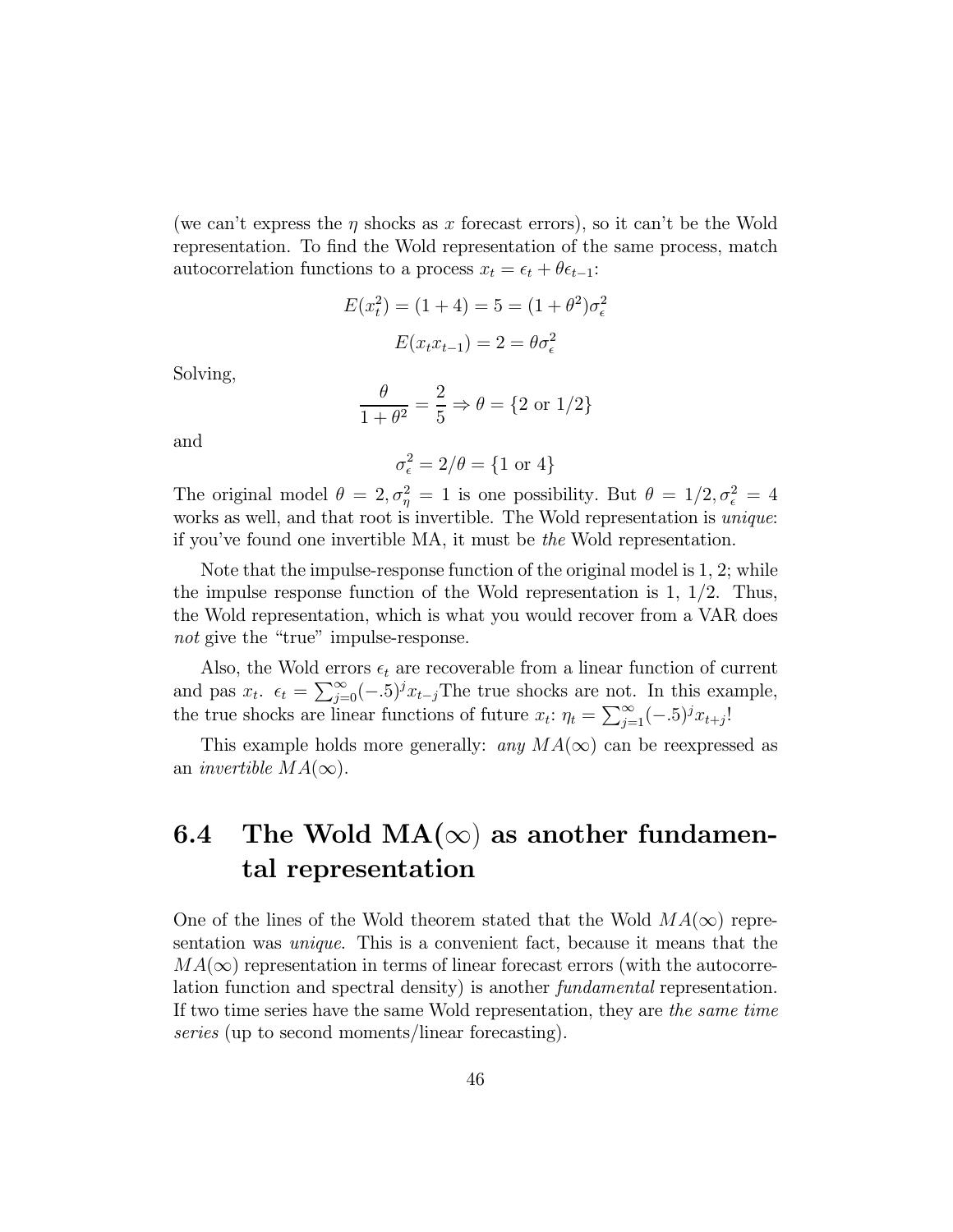This is the same property that we found for the autocorrelation function, and can be used in the same way.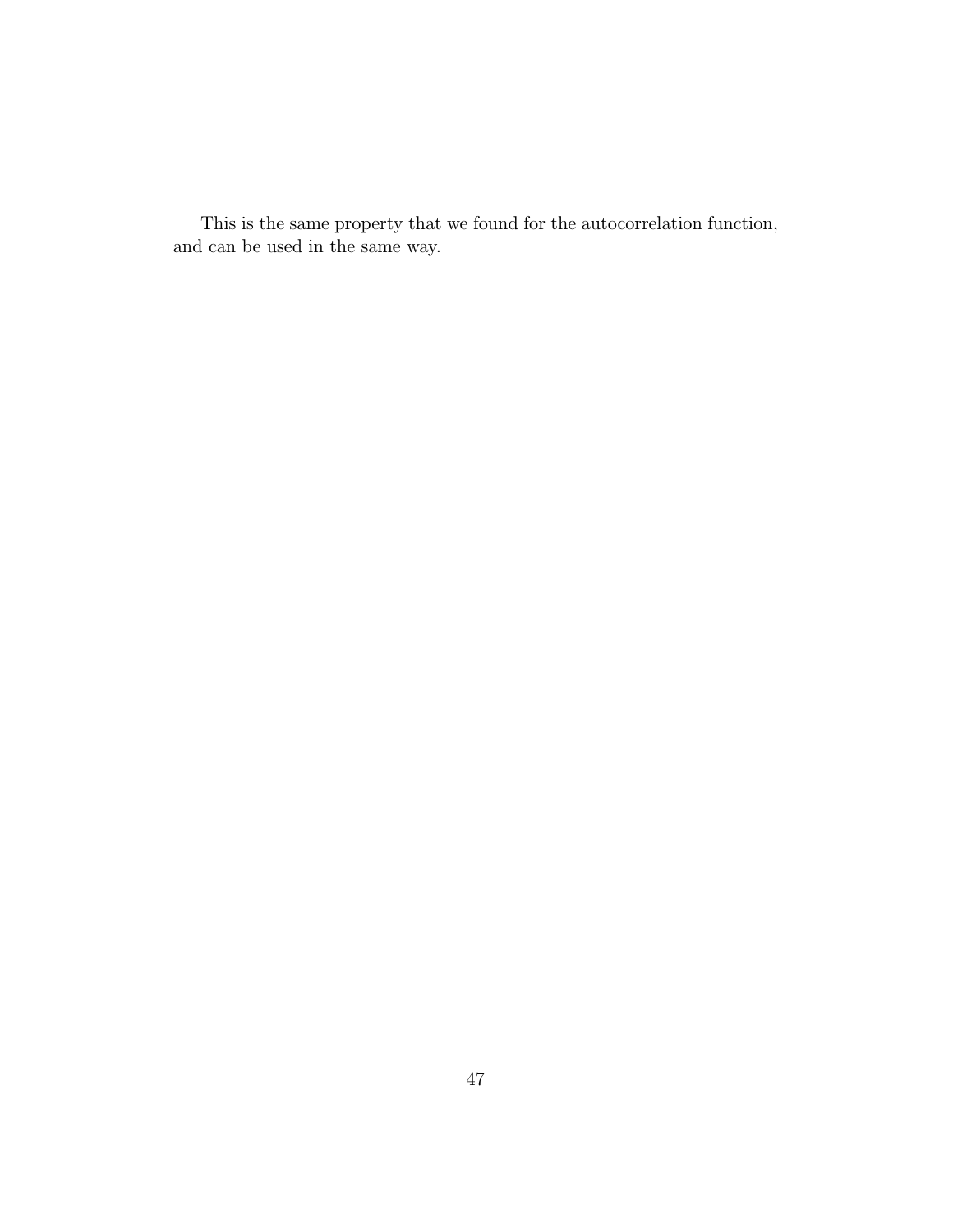# Chapter 7

# VARs: orthogonalization, variance decomposition, Granger causality

# 7.1 Orthogonalizing VARs

The impulse-response function of a VAR is slightly ambiguous. As we will see, you can represent a time series with arbitrary linear combinations of any set of impulse responses. "Orthogonalization" refers to the process of selecting one of the many possible impulse-response functions that you find most interesting to look at. It is also technically convenient to transform VARs to systems with orthogonal error terms.

#### 7.1.1 Ambiguity of impulse-response functions

Start with a VAR expressed in vector notation, as would be recovered from regressions of the elements of  $x_t$  on their lags:

$$
A(L)x_t = \epsilon_t, \ A(0) = I, \ E(\epsilon_t \epsilon'_t) = \Sigma.
$$
 (7.1)

Or, in moving average notation,

$$
x_t = B(L)\epsilon_t, \ B(0) = I, \ E(\epsilon_t \epsilon'_t) = \Sigma \tag{7.2}
$$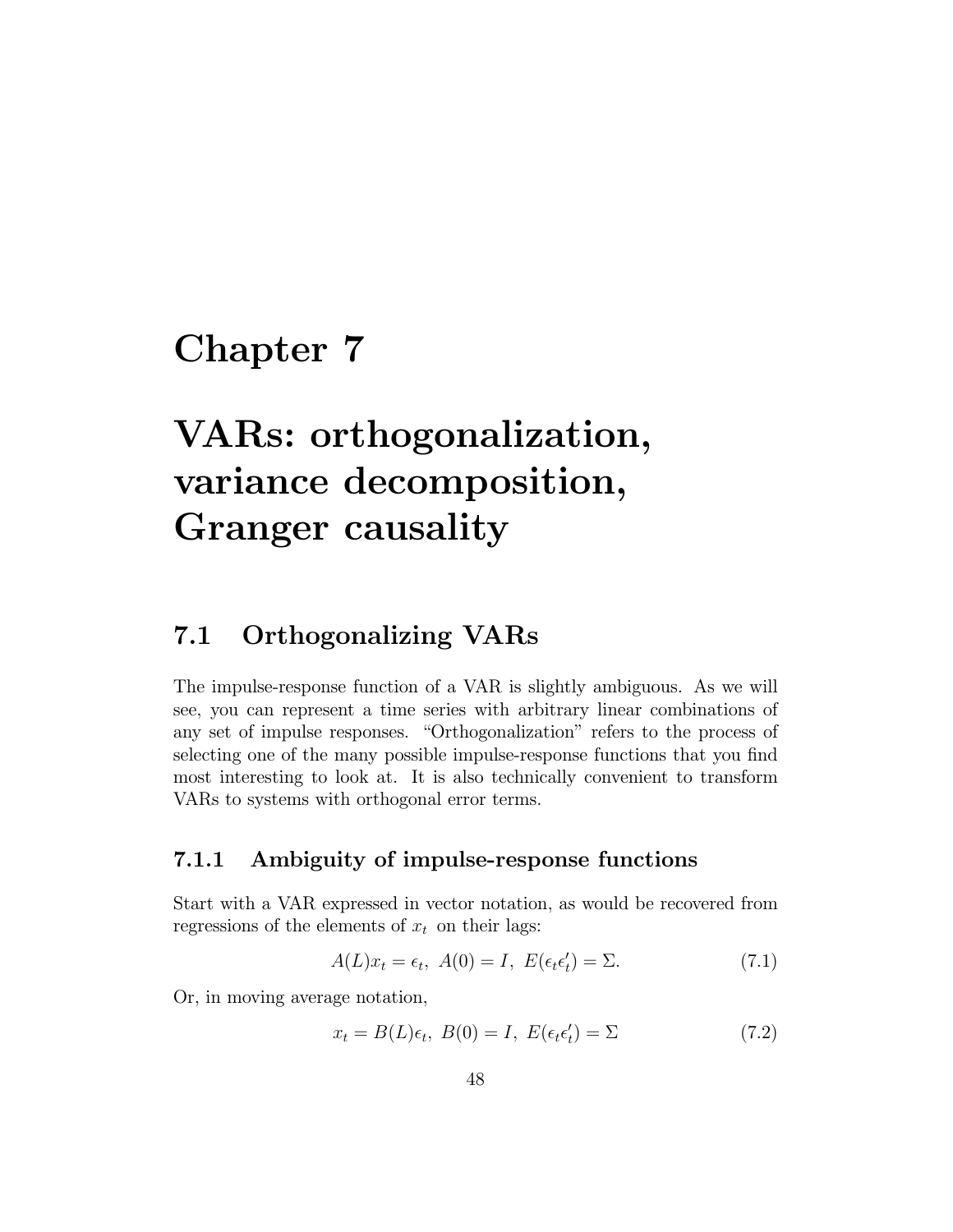where  $B(L) = A(L)^{-1}$ . Recall that  $B(L)$  gives us the response of  $x_t$  to unit impulses to each of the elements of  $\epsilon_t$ . Since  $A(0) = I$ ,  $B(0) = I$  as well.

But we could calculate instead the responses of  $x_t$  to new shocks that are linear combinations of the old shocks. For example, we could ask for the response of  $x_t$  to unit movements in  $\epsilon_{yt}$  and  $\epsilon_{zt}$  + .5 $\epsilon_{yt}$ . (Just why you might want to do this might not be clear at this point, but bear with me.) This is easy to do. Call the new shocks  $\eta_t$  so that  $\eta_{1t} = \epsilon_{yt}$ ,  $\eta_{2t} = \epsilon_{zt} + .5\epsilon_{yt}$ , or

$$
\eta_t = Q\epsilon_t, \ Q = \left[ \begin{array}{cc} 1 & 0 \\ .5 & 1 \end{array} \right].
$$

We can write the moving average representation of our VAR in terms of these new shocks as  $x_t = B(L)Q^{-1}Q\epsilon_t$  or

$$
x_t = C(L)\eta_t. \tag{7.3}
$$

where  $C(L) = B(L)Q^{-1}$ .  $C(L)$  gives the response of  $x_t$  to the new shocks  $\eta_t$ . As an equivalent way to look at the operation, you can see that  $C(L)$  is a linear combination of the original impulse-responses  $B(L)$ .

So which linear combinations should we look at? Clearly the data are no help here–the representations (7.2) and (7.3) are observationally equivalent, since they produce the same series  $x_t$ . We have to decide which linear combinations we think are the most interesting. To do this, we state a set of assumptions, called orthogonalization assumptions, that uniquely pin down the linear combination of shocks (or impulse-response functions) that we find most interesting.

#### 7.1.2 Orthogonal shocks

The first, and almost universal, assumption is that the shocks should be or*thogonal* (uncorrelated). If the two shocks  $\epsilon_{yt}$  and  $\epsilon_{zt}$  are correlated, it doesn't make much sense to ask "what if  $\epsilon_{yt}$  has a unit impulse" with no change in  $\epsilon_{zt}$ , since the two usually come at the same time. More precisely, we would like to start thinking about the impulse-response function in causal terms–the "effect" of money on GNP, for example. But if the money shock is correlated with the GNP shock, you don't know if the response you're seeing is the response of GNP to money, or (say) to a technology shocks that happen to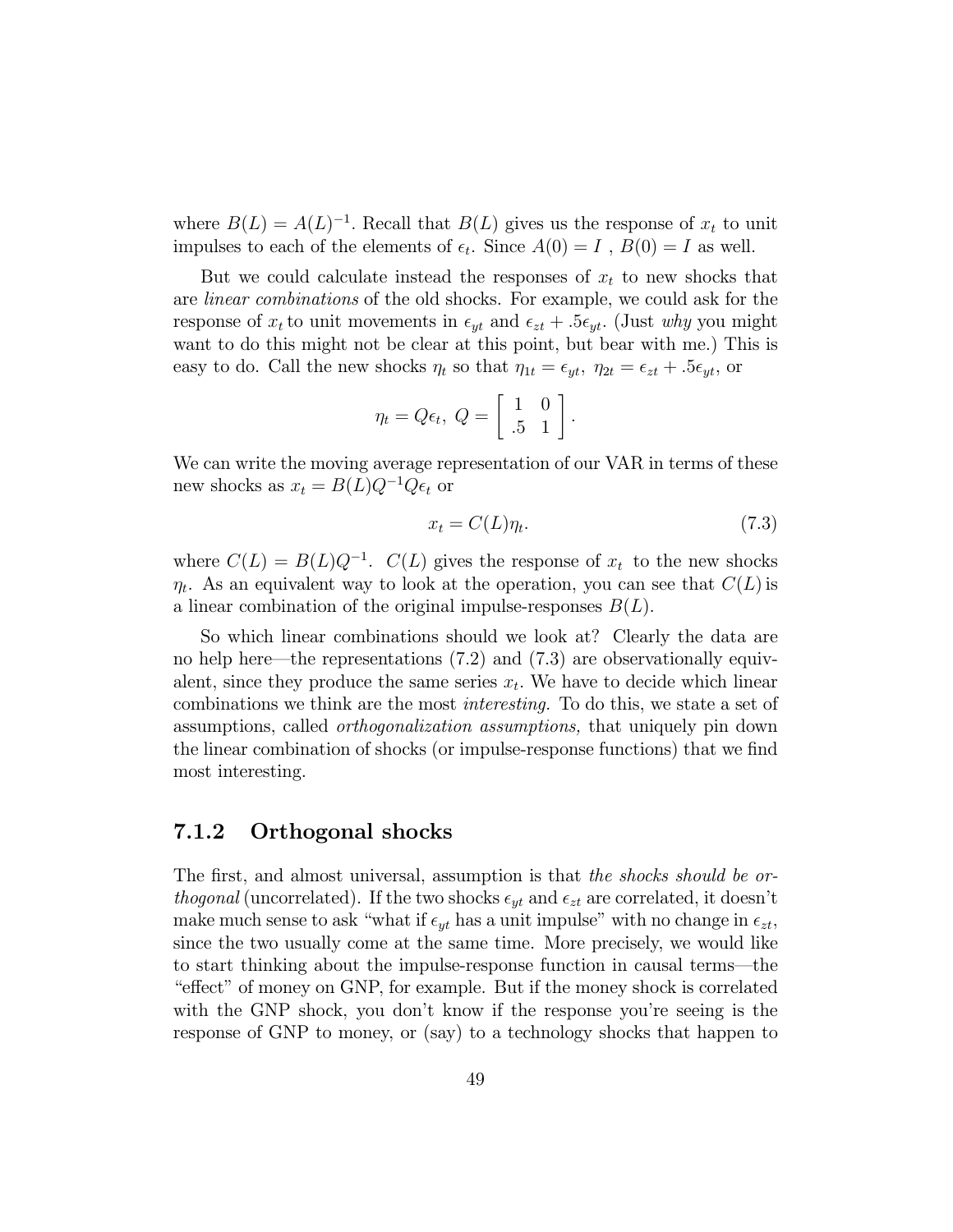come at the same time as the money shock (maybe because the Fed sees the GNP shock and accommodates it). Additionally, it is convenient to rescale the shocks so that they have a unit variance.

Thus, we want to pick  $Q$  so that  $E(\eta_t \eta_t') = I$ . To do this, we need a  $Q$ such that

$$
Q^{-1}Q^{-1\prime} = \Sigma
$$

With that choice of Q,

$$
E(\eta_t \eta'_t) = E(Q\epsilon_t \epsilon'_t Q') = Q\Sigma Q' = I
$$

One way to construct such a  $Q$  is via the *Choleski decomposition*. (Gauss has a command CHOLESKI that produces this decomposition.)

Unfortunately there are many different  $Q$ 's that act as "square root" matrices for  $\Sigma$ . (Given one such Q, you can form another,  $Q^*$ , by  $Q^* = RQ$ , where R is an orthogonal matrix,  $RR' = I$ .  $Q^*Q^{*\prime} = RQQ'R' = RR' = I$ .) Which of the many possible  $Q$ 's should we choose?

We have exhausted our possibilities of playing with the error term, so we now specify desired properties of the moving average  $C(L)$  instead. Since  $C(L) = B(L)Q^{-1}$ , specifying a desired property of  $C(L)$  can help us pin down Q. To date, using "theory" (in a very loose sense of the word) to specify features of  $C(0)$  and  $C(1)$  have been the most popular such assumptions. Maybe you can find other interesting properties of  $C(L)$  to specify.

#### 7.1.3 Sims orthogonalization—Specifying  $C(0)$

Sims (1980) suggests we specify properties of  $C(0)$ , which gives the instantaneous response of each variable to each orthogonalized shock  $\eta$ . In our original system,  $(7.2)$   $B(0) = I$ . This means that each shock only affects its own variable contemporaneously. Equivalently,  $A(0) = I$ —in the autoregressive representation (7.1), neither variable appears contemporaneously in the other variable's regression.

Unless  $\Sigma$  is diagonal (orthogonal shocks to start with), every diagonalizing matrix Q will have off-diagonal elements. Thus,  $C(0)$  cannot  $= I$ . This means that some shocks will have effects on more than one variable. Our job is to specify this pattern.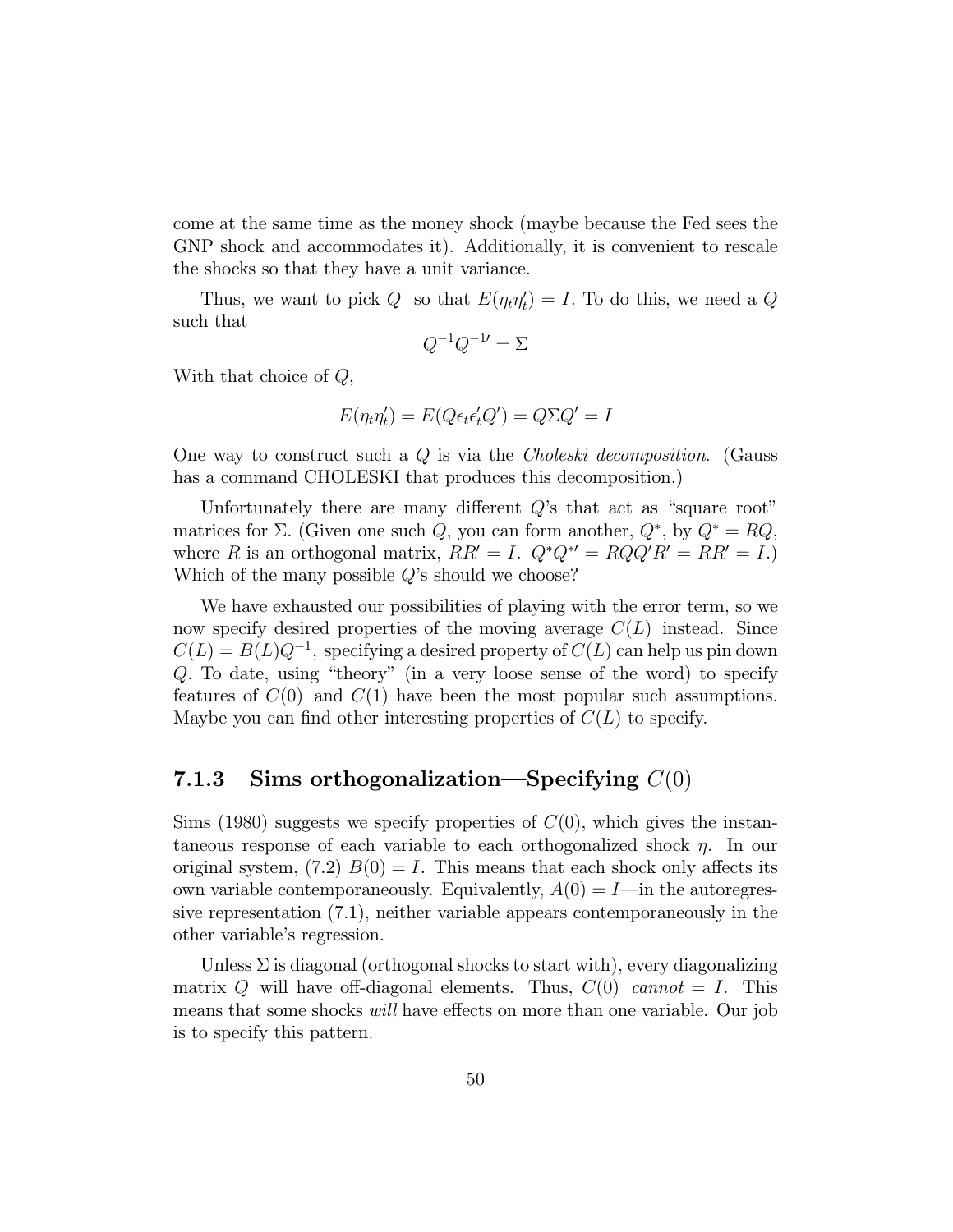Sims suggests that we choose a *lower triangular*  $C(0)$ ,

$$
\begin{bmatrix} y_t \\ z_t \end{bmatrix} = \begin{bmatrix} C_{0yy} & 0 \\ C_{0zy} & C_{0zz} \end{bmatrix} \begin{bmatrix} \eta_{1t} \\ \eta_{2t} \end{bmatrix} + C_1 \eta_{t-1} + \dots
$$

As you can see, this choice means that the second shock  $\eta_{2t}$  does not affect the first variable,  $y_t$ , contemporaneously. Both shocks can affect  $z_t$  contemporaneously. Thus, all the contemporaneous correlation between the original shocks  $\epsilon_t$  has been folded into  $C_{0zy}$ .

We can also understand the orthogonalization assumption in terms of the implied autoregressive representation. In the original VAR,  $A(0) = I$ , so contemporaneous values of each variable do not appear in the other variable's equation. A lower triangular  $C(0)$  implies that contemporaneous  $y_t$  appears in the  $z_t$  equation, but  $z_t$  does not appear in the  $y_t$  equation. To see this, call the orthogonalized autoregressive representation  $D(L)x_t = \eta_t$ , i.e.,  $D(L) =$  $C(L)^{-1}$ . Since the inverse of a lower triangular matrix is also lower triangular,  $D(0)$  is lower triangular, i.e.

$$
\begin{bmatrix} D_{0yy} & 0 \ D_{0zy} & D_{0zz} \end{bmatrix} \begin{bmatrix} y_t \\ z_t \end{bmatrix} + D_1 x_{t-1} + \dots = \eta_t
$$

or

$$
D_{0yy}y_t = -D_{1yy}y_{t-1} - D_{1yz}z_{t-1} + \eta_{1t}
$$
  
\n
$$
D_{0zz}z_t = -D_{0zy}y_t - D_{1zy}y_{t-1} - D_{1zz}z_{t-1} + \eta_{2t}
$$
 (7.4)

As another way to understand Sims orthogonalization, note that it is numerically equivalent to estimating the system by OLS with contemporaneous  $y_t$  in the  $z_t$  equation, but not vice versa, and then scaling each equation so that the error variance is one. To see this point, remember that OLS estimates produce residuals that are uncorrelated with the right hand variables by construction (this is their defining property). Thus, suppose we run OLS on

$$
y_t = a_{0zy}y_t + a_{1zy}y_{t-1} + \ldots + a_{1yz}z_{t-1} + \ldots + \eta_{yt}
$$
  
\n
$$
z_t = a_{0zy}y_t + a_{1zy}y_{t-1} + \ldots + a_{1zz}z_{t-1} + \ldots + \eta_{zt}
$$
\n(7.5)

The first OLS residual is defined by  $\eta_{yt} = y_t - E(y_t \mid y_{t-1}, \dots, z_{t-1}, \dots)$  so  $\eta_{yt}$ is a linear combination of  $\{y_t, y_{t-1}, \ldots, z_{t-1}, \ldots\}$ .OLS residuals are orthogonal to right hand variables, so  $\eta_{zt}$  is orthogonal to any linear combination of  $\{y_t, y_{t-1}, \ldots, z_{t-1}, \ldots\},\$ by construction. Hence,  $\eta_{yt}$  and  $\eta_{zt}$  are uncorrelated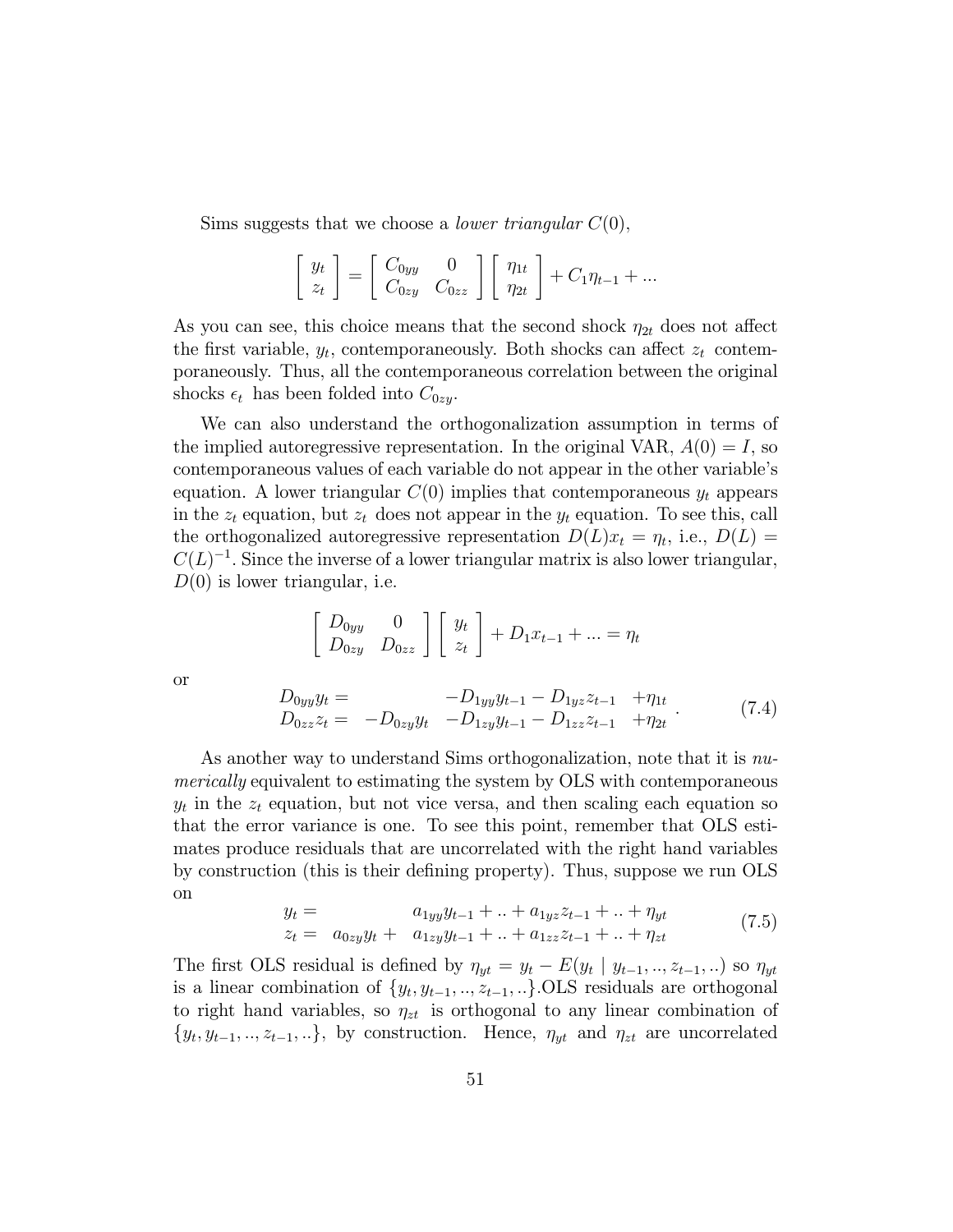with each other.  $a_{0zy}$  captures all of the contemporaneous correlation of news in  $y_t$  and news in  $z_t$ .

In summary, one can uniquely specify Q and hence which linear combination of the original shocks  $\epsilon$  you will use to plot impulse-responses by the requirements that 1) the errors are orthogonal and 2) the instantaneous response of one variable to the other shock is zero. Assumption 2) is equivalent to 3) The VAR is estimated by OLS with contemporaneous  $y$  in the z equation but not vice versa.

Happily, the Choleski decomposition produces a lower triangular Q. Since

$$
C(0) = B(0)Q^{-1} = Q^{-1},
$$

the Choleski decomposition produces the Sims orthogonalization already, so you don't have to do any more work. (You do have to decide what order to put the variables in the VAR.)

Ideally, one tries to use economic theory to decide on the order of orthogonalization. For example, (reference) specifies that the Fed cannot see GNP until the end of the quarter, so money cannot respond within the quarter to a GNP shock. As another example, Cochrane (1993) specifies that the instantaneous response of consumption to a GNP shock is zero, in order to identify a movement in GNP that consumers regard as transitory.

### 7.1.4 Blanchard-Quah orthogonalization—restrictions on  $C(1)$ .

Rather than restrict the *immediate* response of one variable to another shock, Blanchard and Quah (1988) suggest that it is interesting to examine shocks defined so that the *long-run* response of one variable to another shock is zero. If a system is specified in changes,  $\Delta x_t = C(L)\eta_t$ , then  $C(1)$  gives the longrun response of the levels of  $x_t$  to  $\eta$  shocks. Blanchard and Quah argued that "demand" shocks have no long-run effect on GNP. Thus, they require  $C(1)$ to be lower diagonal in a VAR with GNP in the first equation. We find the required orthogonalizing matrix  $Q$  from  $C(1) = B(1)Q^{-1}$ .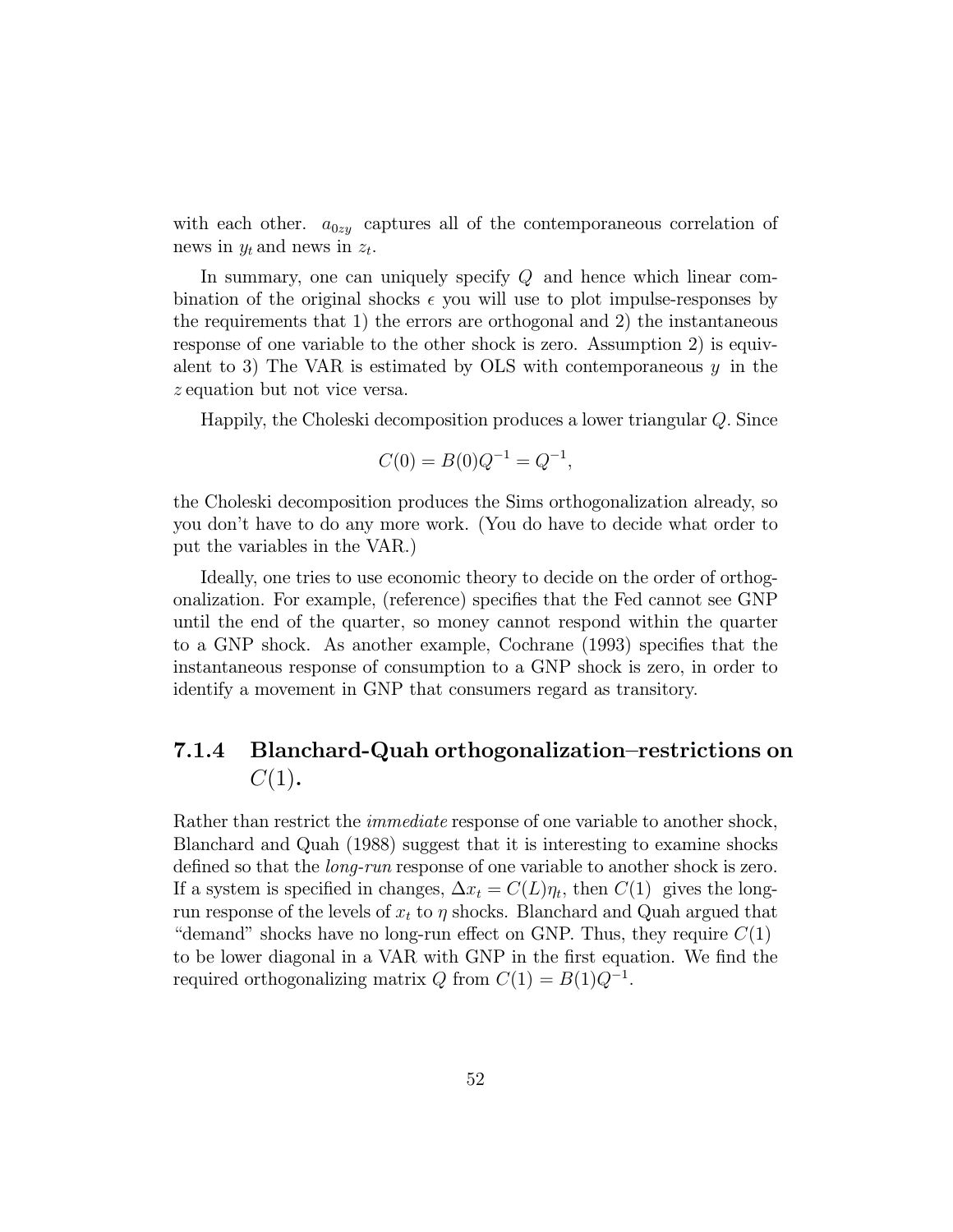## 7.2 Variance decompositions

In the orthogonalized system we can compute an accounting of forecast error variance: what percent of the k step ahead forecast error variance is due to which variable. To do this, start with the moving average representation of an orthogonalized VAR

$$
x_t = C(L)\eta_t, E(\eta_t \eta_t') = I.
$$

The one step ahead forecast error variance is

$$
\epsilon_{t+1} = x_{t+1} - E_t(x_{t+1}) = C_0 \eta_{t+1} = \begin{bmatrix} c_{yy,0} & c_{yz,0} \ c_{zy,0} & c_{zz,0} \end{bmatrix} \begin{bmatrix} \eta_{y,t+1} \\ \eta_{z,t+1} \end{bmatrix}.
$$

(In the right hand equality, I denote  $C(L) = C_0 + C_1L + C_2L^2 + ...$  and the elements of  $C(L)$  as  $c_{yy,0} + c_{yy,1}L + c_{yy,2}L^2 + \dots$ , etc.) Thus, since the  $\eta$  are uncorrelated and have unit variance,

$$
vart(yt+1) = cyy,02 \sigma2(\etay) + cyz,02 \sigma2(\etaz) = cyy,02 + cyz,02
$$

and similarly for z. Thus,  $c_{yy,0}^2$  gives the amount of the one-step ahead forecast error variance of y due to the  $\eta_y$  shock, and  $c_{yz,0}^2$  gives the amount due to the  $\eta_z$  shock. (Actually, one usually reports fractions  $c_{yy,0}^2/(c_{yy,0}^2+c_{yz,0}^2)$ . )

More formally, we can write

$$
\text{var}_t(x_{t+1}) = C_0 C_0'.
$$

Define

$$
I_1 = \left[ \begin{array}{cc} 1 & 0 \\ 0 & 0 \end{array} \right], I_2 = \left[ \begin{array}{cc} 0 & 0 \\ 0 & 1 \end{array} \right], \text{ etc.}
$$

Then, the part of the one step ahead forecast error variance due to the first (y) shock is  $C_0I_1C'_0$ , the part due to the second (z) shock is  $C_0I_2C'_0$ , etc. Check for yourself that these parts add up, i.e. that

$$
C_0C'_0=C_0 I_1C'_0+C_0 I_2C'_0+\ldots
$$

You can think of  $I_{\tau}$  as a new covariance matrix in which all shocks but the  $\tau$ th are turned off. Then, the total variance of forecast errors must be equal to the part due to the  $\tau$ th shock, and is obviously  $C_0I_{\tau}C_0'$ .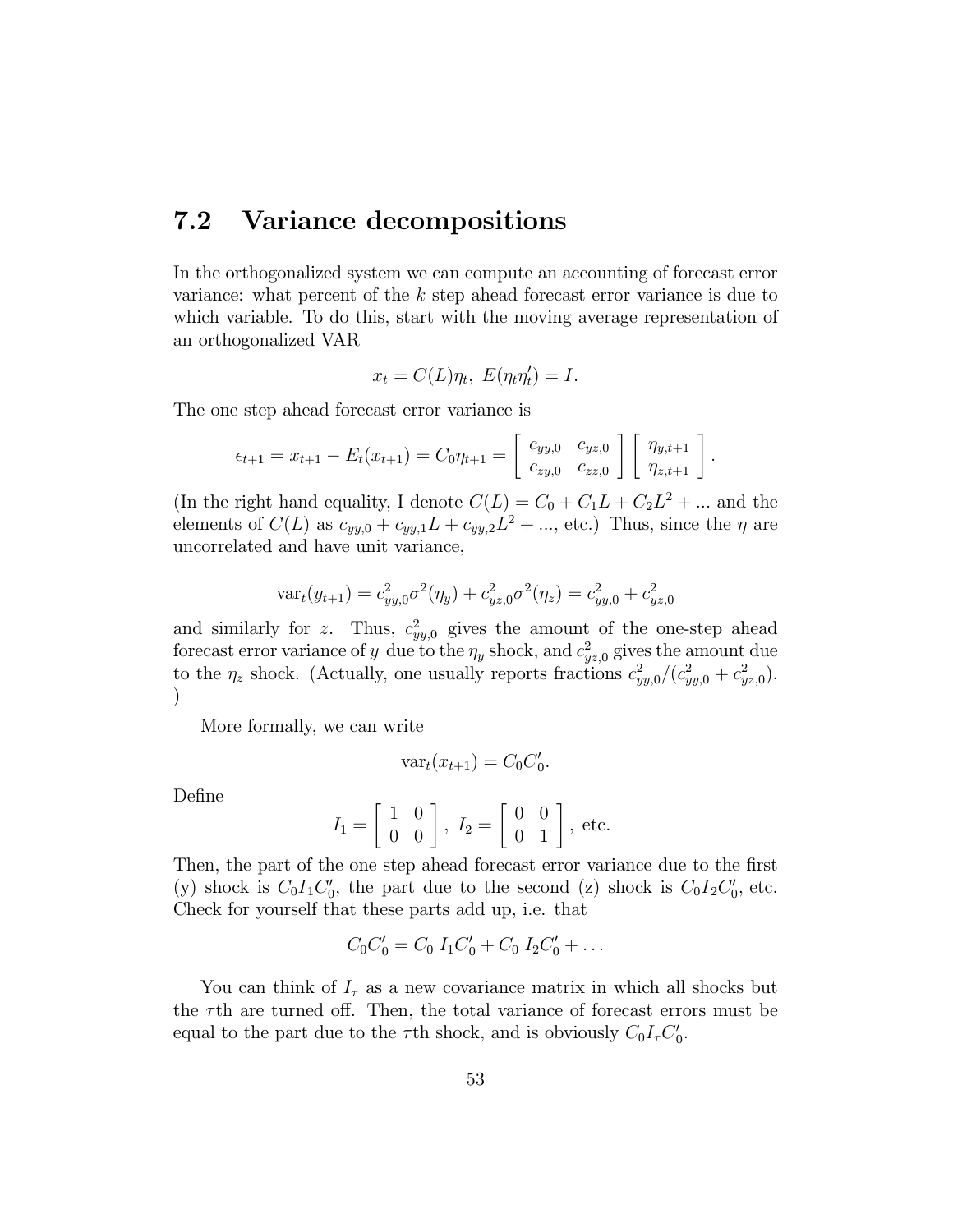Generalizing to k steps ahead is easy.

$$
x_{t+k} - E_t(x_{t+k}) = C_0 \eta_{t+k} + C_1 \eta_{t+k-1} + \dots + C_{k-1} \eta_{t+1}
$$

$$
var_t(x_{t+k}) = C_0 C'_0 + C_1 C'_1 + \dots + C_{k-1} C'_{k-1}
$$

Then

$$
v_{k,\tau} = \sum_{j=0}^{k-1} C_j I_{\tau} C'_j
$$

is the variance of k step ahead forecast errors due to the  $\tau$ th shock, and the variance is the sum of these components,  $var_t(x_{t+k}) = \sum_{\tau} v_{k,\tau}$ .

It is also interesting to compute the decomposition of the actual variance of the series. Either directly from the MA representation, or by recognizing the variance as the limit of the variance of k-step ahead forecasts, we obtain that the contribution of the  $\tau$ th shock to the variance of  $x_t$  is given by

$$
v_{\tau} = \sum_{j=0}^{\infty} C_j I_{\tau} C'_j
$$

and  $\text{var}(x_{t+k}) = \sum_{\tau} v_{\tau}$ .

# 7.3 VAR's in state space notation

For many of these calculations, it's easier to express the VAR as an  $AR(1)$ in state space form. The only refinement relative to our previous mapping is how to include orthogonalized shocks  $\eta$ . Since  $\eta_t = Q\epsilon_t$ , we simply write the VAR

$$
x_t = \Phi_1 x_{t-1} + \Phi_2 x_{t-2} + \dots + \epsilon_t
$$

as

$$
\begin{bmatrix} x_t \\ x_{t-1} \\ x_{t-2} \\ \vdots \end{bmatrix} = \begin{bmatrix} \Phi_1 & \Phi_2 & \dots \\ I & 0 & \dots \\ 0 & I & \dots \\ \dots & \dots & \dots \end{bmatrix} \begin{bmatrix} x_{t-1} \\ x_{t-2} \\ x_{t-3} \\ \vdots \end{bmatrix} + \begin{bmatrix} Q^{-1} \\ 0 \\ 0 \\ \vdots \end{bmatrix} [n_t]
$$

$$
x_t = Ax_{t-1} + C\eta_t, \quad E(\eta_t \eta'_t) = I
$$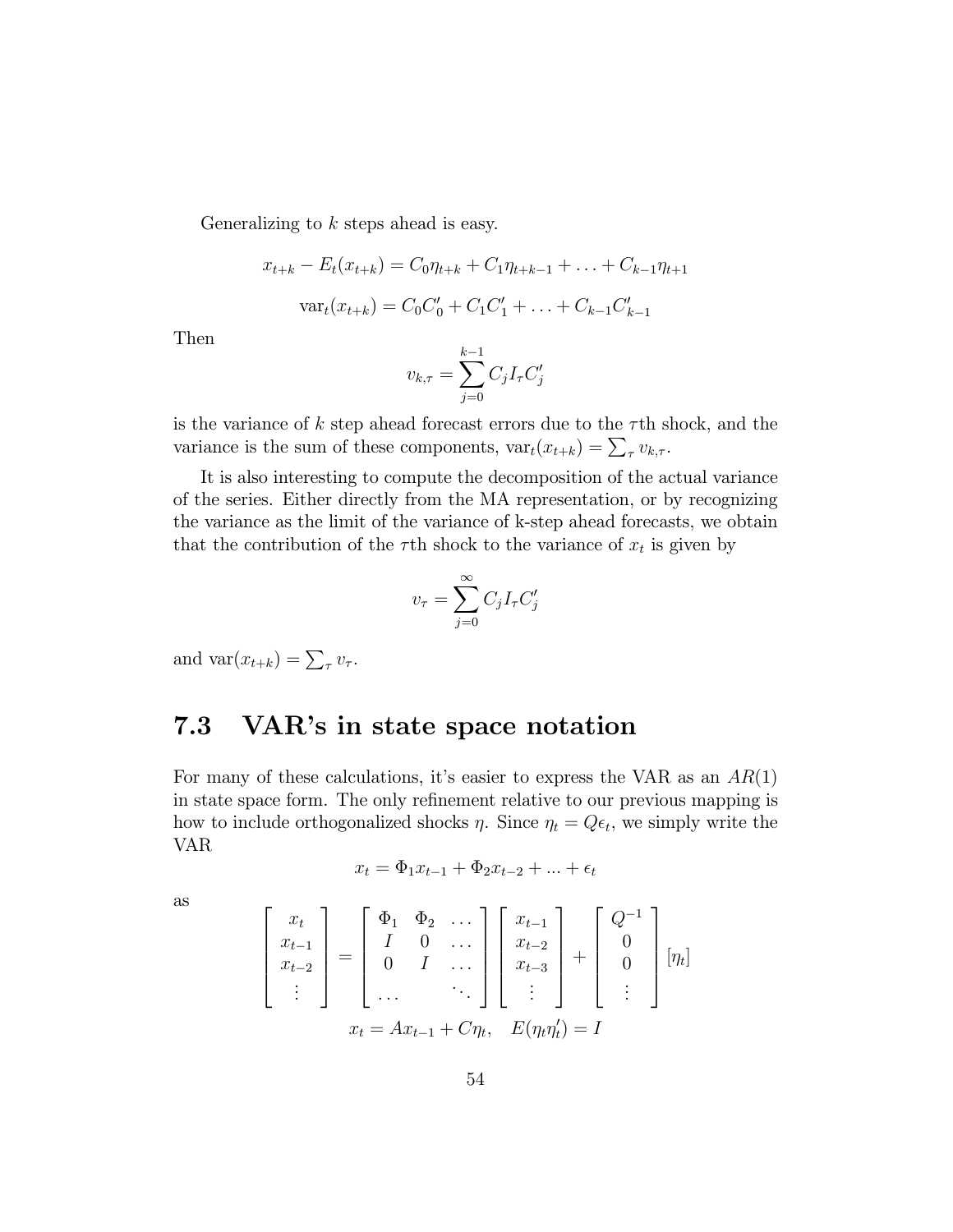The impulse-response function is C, AC,  $AC$ ,  $AC$ , ... and can be found recursively from

$$
IR_0 = C, IR_j = A IR_{j-1}.
$$

If  $Q^{-1}$  is lower diagonal, then only the first shock affects the first variable, as before. Recall from forecasting  $AR(1)$ 's that

$$
var_t(x_{t+j}) = \sum_{j=0}^{k-1} A^j C C' A'^j.
$$

Therefore,

$$
v_{k,\tau} = \sum_{j=0}^{k-1} A^j C I_{\tau} C' A'^j
$$

gives the variance decomposition—the contribution of the  $\tau$ th shock to the k-step ahead forecast error variance. It too can be found recursively from

$$
v_{i,\tau} = CI_{\tau}C', \quad v_{k,t} = Av_{k-1,t}A'.
$$

## 7.4 Tricks and problems:

1. Suppose you multiply the original VAR by an arbitrary lower triangular Q. This produces a system of the same form as (7.4). Why would OLS (7.5) not recover this system, instead of the system formed by multiplying the original VAR by the inverse of the Choleski decomposition of  $\Sigma$ ?

2.Suppose you start with a given orthogonal representation,

$$
x_t = C(L)\eta_t, E(\eta_t \eta_t') = I.
$$

Show that you can transform to other orthogonal representations of the shocks by an orthogonal matrix—a matrix  $Q$  such that  $QQ' = I$ .

3. Consider a two-variable cointegrated VAR.  $y$  and  $c$  are the variables,  $(1 - L)y_t$  and  $(1 - L)c_t$ , and  $y_t - c_t$  are stationary, and  $c_t$  is a random walk. Show that in this system, Blanchard-Quah and Sims orthogonalization produce the same result.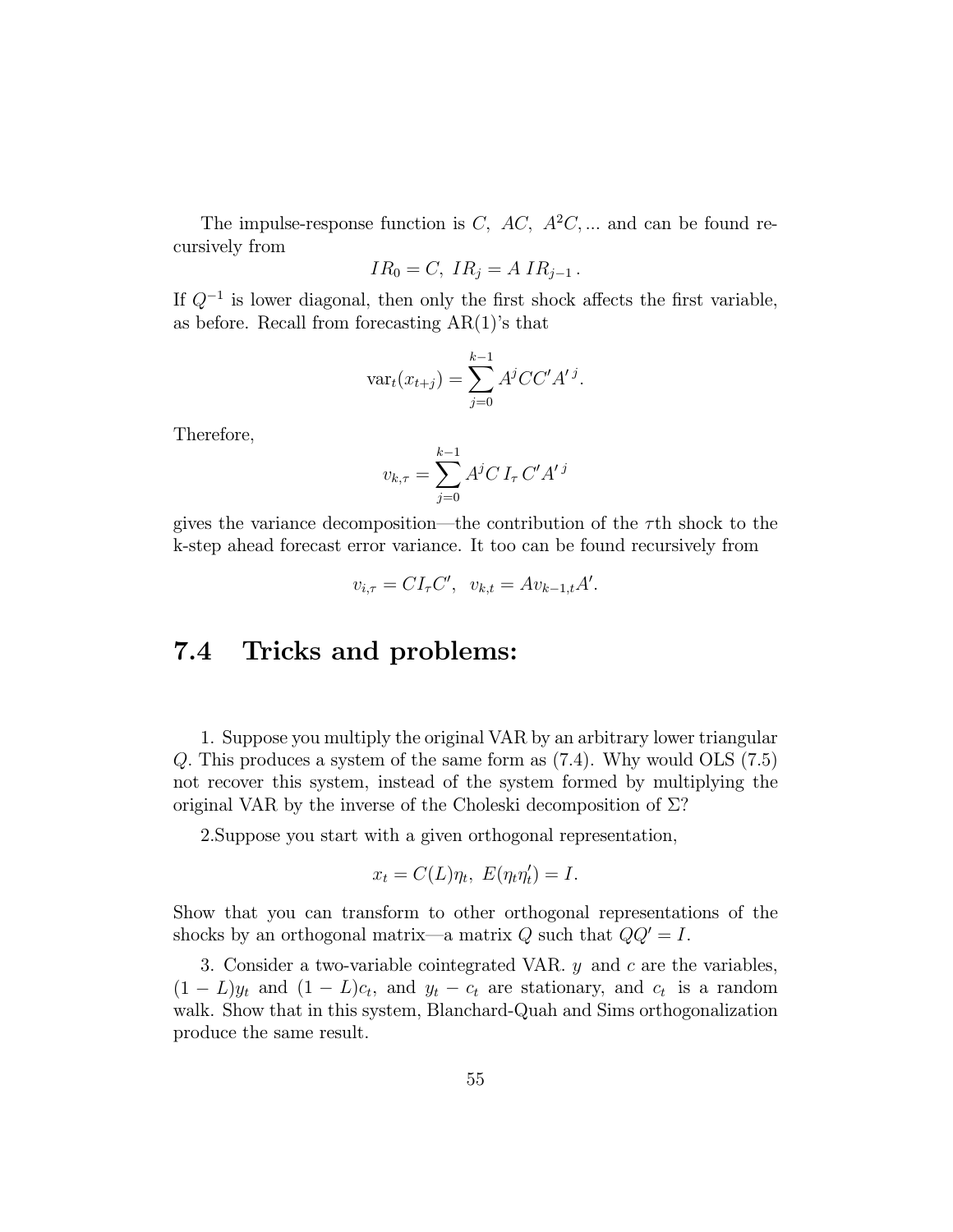4. Show that the Sims orthogonalization is equivalent to requiring that the one-step ahead forecast error variance of the first variable is all due to the first shock, and so forth.

#### Answers:

1. The OLS regressions of (7.5) do not (necessarily) produce a diagonal covariance matrix, and so are not the same as OLS estimates, even though the same number of variables are on the right hand side. Moral: watch the properties of the error terms as well as the properties of  $C(0)$  or  $B(0)!$ 

2. We want to transform to shocks  $\xi_t$ , such that  $E(\xi_t \xi_t') = I$ . To do it,  $E(\xi_t \xi'_t) = E(Q\eta_t \eta'_t Q') = QQ'$ , which had better be *I*. Orthogonal matrices rotate vectors without stretching or shrinking them. For example, you can verify that

$$
Q = \left[ \begin{array}{cc} \cos \theta & \sin \theta \\ -\sin \theta & \cos \theta \end{array} \right]
$$

rotates vectors counterclockwise by  $\theta$ . This requirement means that the columns of  $Q$  must be orthogonal, and that if you multiply  $Q$  by two orthogonal vectors, the new vectors will still be orthogonal. Hence the name.

3. Write the y, c system as  $\Delta x_t = B(L)\epsilon_t$ , y, c cointegrated implies that c and y have the same long-run response to any shock— $B_{cc}(1)$  =  $B_{yc}(1)$ ,  $B_{cy}(1) = B_{yy}(1)$ . A random walk means that the immediate response of c to any shock equals its long run response,  $B_{ci}(0) = B_{ci}(1)$ ,  $i = c, y$ . Hence,  $B_{cy}(0) = B_{cy}(1)$ . Thus,  $B(0)$  is lower triangular if and only if  $B(1)$  is lower triangular.

c a random walk is sufficient, but only the weaker condition  $B_{ci}(0)$  =  $B_{ci}(1), i = c, y$  is necessary. c's response to a shock could wiggle, so long as it ends at the same place it starts.

4. If C(0) is lower triangular, then the upper left hand element of  $C(0)C(0)'$  is  $C(0)<sub>11</sub><sup>2</sup>$ .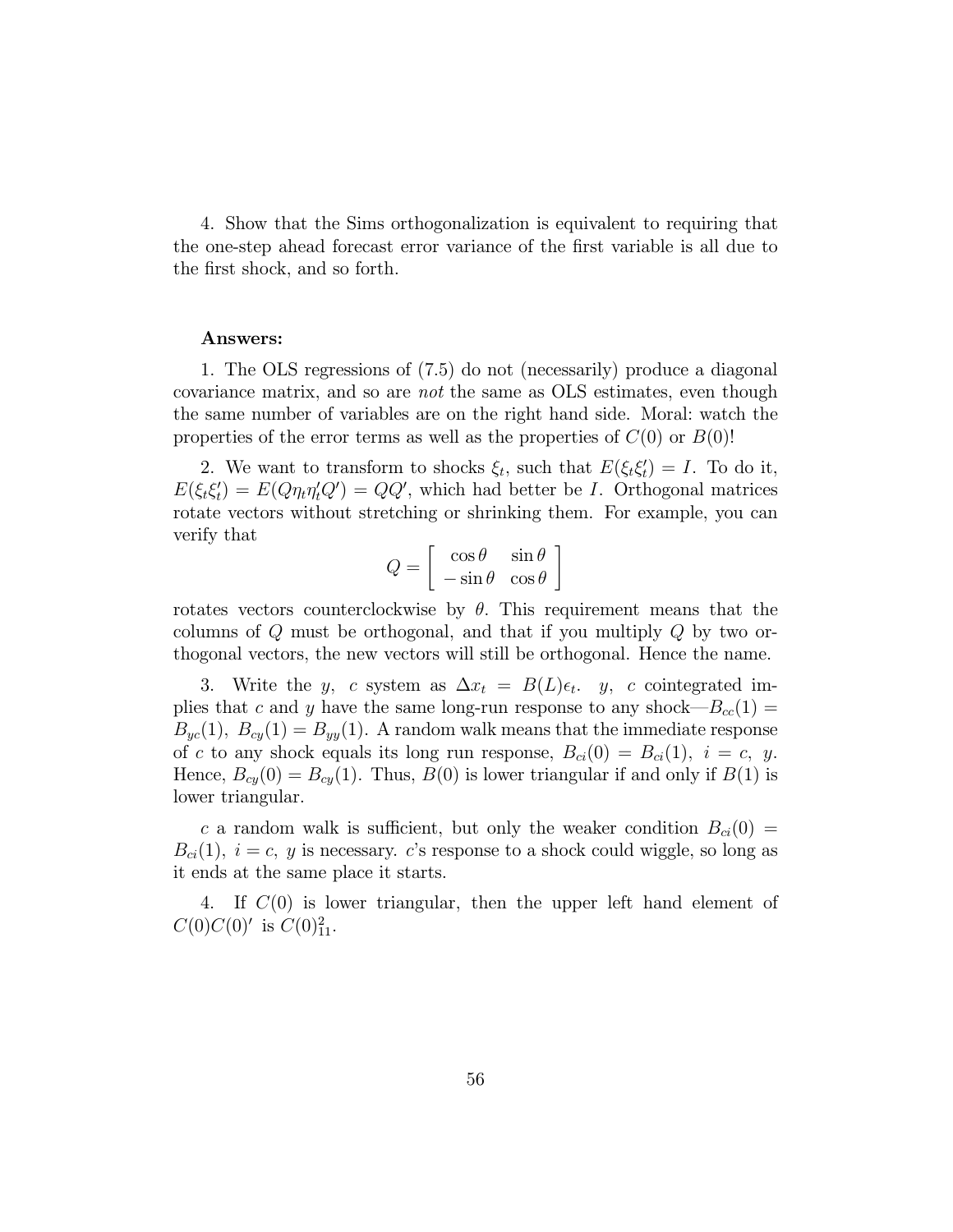## 7.5 Granger Causality

It might happen that one variable has no response to the shocks in the other variable. This particular pattern in the impulse-response function has attracted wide attention. In this case we say that the shock variable fails to Granger cause the variable that does not respond.

The first thing you learn in econometrics is a caution that putting  $x$  on the right hand side of  $y = x\beta + \epsilon$  doesn't mean that x "causes" y. (The convention that causes go on the right hand side is merely a hope that one set of causes—x—might be orthogonal to the other causes  $\epsilon$ . ) Then you learn that "causality" is not something you can test for statistically, but must be known a priori.

Granger causality attracted a lot of attention because it turns out that there is a limited sense in which we can test whether one variable "causes" another and vice versa.

#### 7.5.1 Basic idea

The most natural definition of "cause" is that causes should precede effects. But this need not be the case in time-series.

Consider an economist who windsurfs.<sup>1</sup> Windsurfing is a tiring activity, so he drinks a beer afterwards. With  $W =$  windsurfing and  $B =$  drink a beer, a time line of his activity is given in the top panel of figure 7.1. Here we have no difficulty determining that windsurfing causes beer consumption.

But now suppose that it takes 23 hours for our economist to recover enough to even open a beer, and furthermore let's suppose that he is lucky enough to live somewhere (unlike Chicago) where he can windsurf every day. Now his time line looks like the middle panel of figure 7.1. It's still true that W causes  $B$ , but  $B$  precedes  $W$  every day. The "cause precedes effects" rule would lead you to believe that drinking beer causes one to windsurf!

How can one sort this out? The problem is that both  $B$  and  $W$  are regular events. If one could find an unexpected W, and see whether an unexpected B follows it, one could determine that  $W$  causes  $B$ , as shown in the bottom

<sup>&</sup>lt;sup>1</sup>The structure of this example is due to George Akerlof.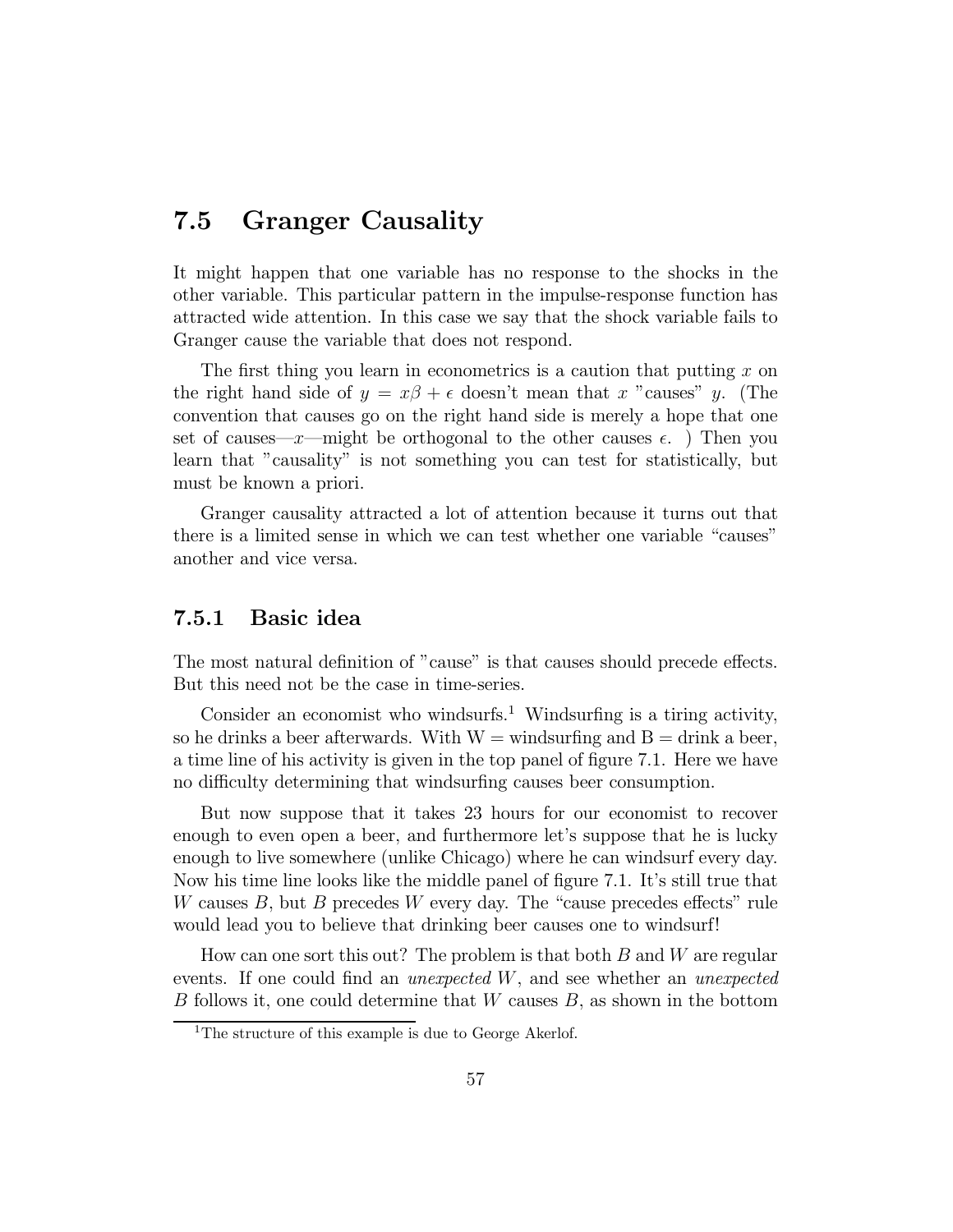

Figure 7.1:

panel of figure 7.1. So here is a possible definition: if an unexpected W forecasts  $B$  then we know that  $W$  "causes"  $B$ . This will turn out to be one of several equivalent definitions of Granger causality.

### 7.5.2 Definition, autoregressive representation

Definition:  $w_t$  Granger causes  $y_t$  if  $w_t$  helps to forecast  $y_t$ , given past yt.

Consider a vector autoregression

$$
y_t = a(L)y_{t-1} + b(L)w_{t-1} + \delta_t
$$
  

$$
w_t = c(L)y_{t-1} + d(L)w_{t-1} + \nu_t
$$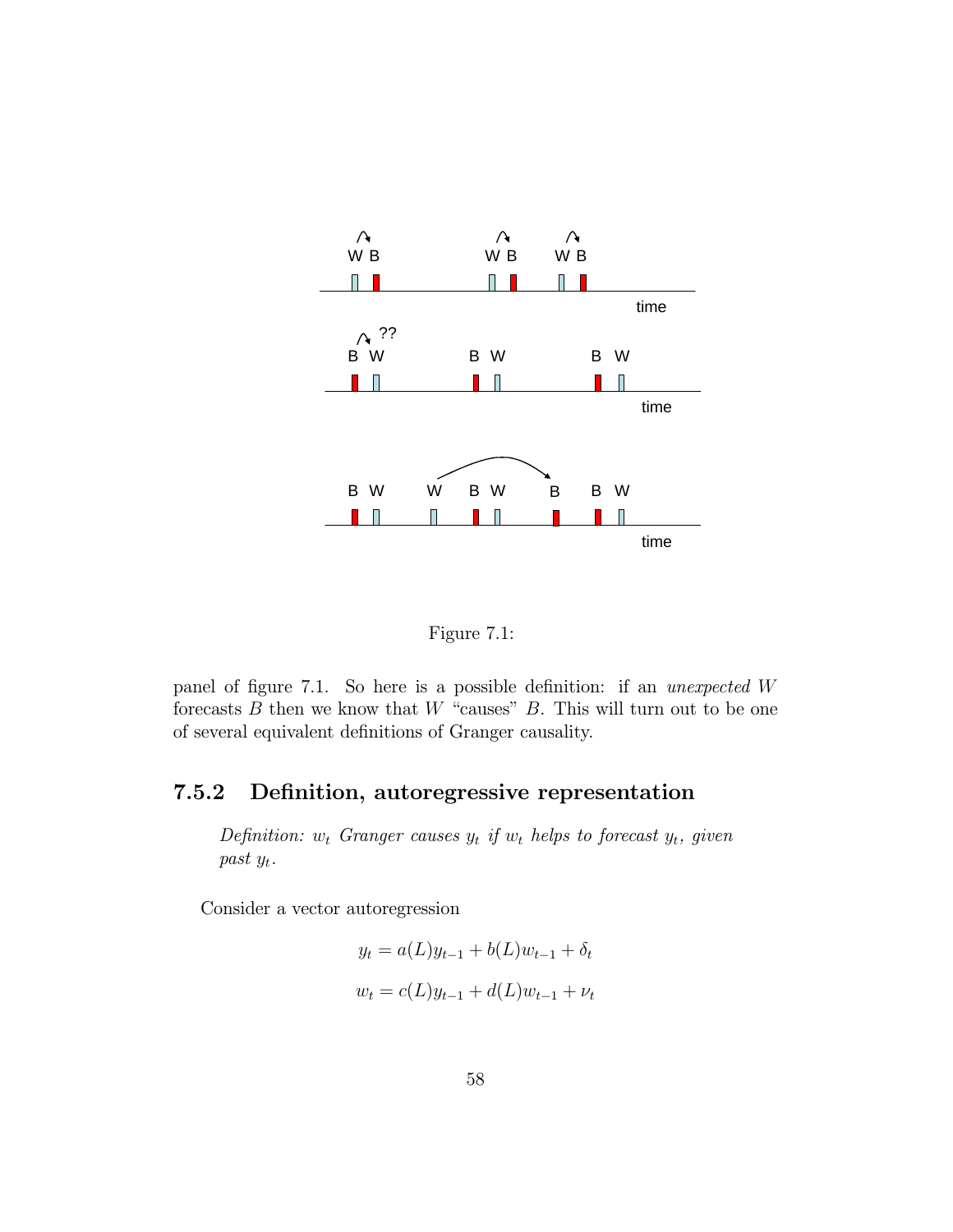our definition amounts to:  $w_t$  does not Granger cause  $y_t$  if  $b(L)=0$ , i.e. if the vector autoregression is equivalent to

$$
y_t = a(L)y_{t-1} + \delta_t
$$
  

$$
w_t = c(L)y_{t-1} + d(L)w_{t-1} + \nu_t
$$

We can state the definition alternatively in the autoregressive representation

$$
\begin{bmatrix} y_t \\ w_t \end{bmatrix} = \begin{bmatrix} a(L) & b(L) \\ c(L) & d(L) \end{bmatrix} \begin{bmatrix} y_{t-1} \\ w_{t-1} \end{bmatrix} + \begin{bmatrix} \delta_t \\ \nu_t \end{bmatrix}
$$

$$
\begin{bmatrix} I - La(L) & -Lb(L) \\ -Lc(L) & I - Ld(L) \end{bmatrix} \begin{bmatrix} y_t \\ w_t \end{bmatrix} = \begin{bmatrix} \delta_t \\ \nu_t \end{bmatrix}
$$

$$
\begin{bmatrix} a^*(L) & b^*(L) \\ c^*(L) & d^*(L) \end{bmatrix} \begin{bmatrix} y_t \\ w_t \end{bmatrix} = \begin{bmatrix} \delta_t \\ \nu_t \end{bmatrix}
$$

Thus, w does not Granger cause y iff  $b^*(L)=0$ , or if the autoregressive matrix lag polynomial is lower triangular.

#### 7.5.3 Moving average representation

We can invert the autoregressive representation as follows:

$$
\begin{bmatrix} y_t \\ w_t \end{bmatrix} = \frac{1}{a^*(L)d^*(L) - b^*(L)d^*(L)} \begin{bmatrix} d^*(L) & -b^*(L) \\ -c^*(L) & a^*(L) \end{bmatrix} \begin{bmatrix} \delta_t \\ \nu_t \end{bmatrix}
$$

Thus, w does not Granger cause y if and only if the Wold moving average matrix lag polynomial is lower triangular. This statement gives another interpretation: if w does not Granger cause y, then y is a function of its shocks only and does not respond to  $w$  shocks. w is a function of both y shocks and w shocks.

Another way of saying the same thing is that w does not Granger cause y if and only if y's bivariate Wold representation is the same as its univariate Wold representation, or w does not Granger cause y if the projection of y on past y and w is the same as the projection of y on past y alone.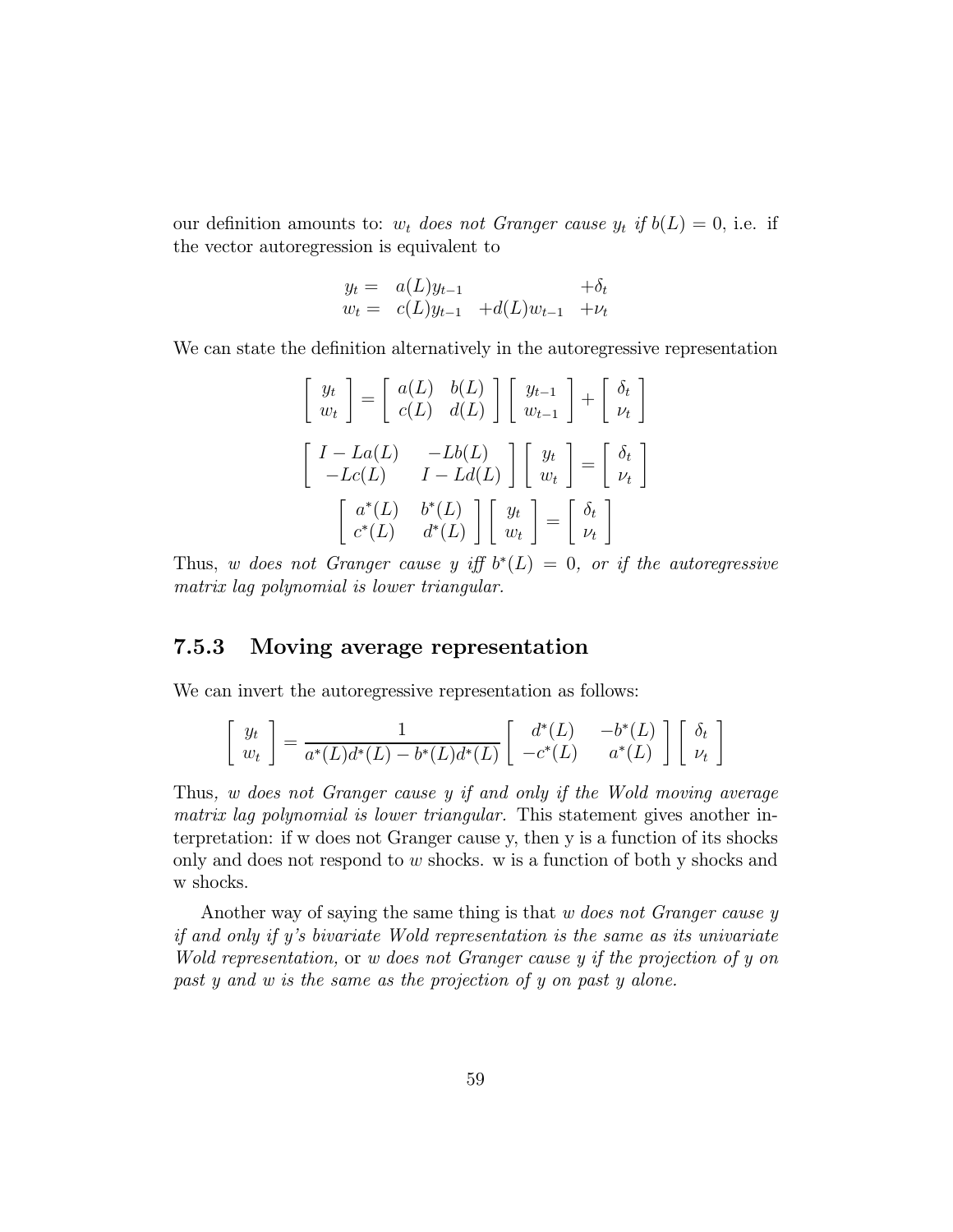#### 7.5.4 Univariate representations

Consider now the pair of univariate Wold representations

$$
y_t = e(L)\xi_t \ \xi_t = y_t - P(y_t \mid y_{t-1}, y_{t-2}, \ldots);
$$
  

$$
w_t = f(L)\mu_t \ \mu_t = w_t - P(w_t \mid w_{t-1}, w_{t-2}, \ldots);
$$

(I'm recycling letters: there aren't enough to allow every representation to have its own letters and shocks.) I repeated the properties of  $\xi$  and  $\mu$  to remind you what I mean.

 $w_t$  does not Granger cause  $y_t$  if  $E(\mu_t \xi_{t+j})=0$  for all  $j > 0$ . In words,  $w_t$ Granger causes  $y_t$  if the *univariate* innovations of  $w_t$  are correlated with (and hence forecast) the *univariate* innovations in  $y_t$ . In this sense, our original idea that  $w_t$  causes  $y_t$  if its movements precede those of  $y_t$  was true iff it applies to innovations, not the level of the series.

Proof: If w does not Granger cause y then the bivariate representation is

$$
y_t = a(L)\delta_t
$$
  

$$
w_t = c(L)\delta_t + d(L)\nu_t
$$

The second line must equal the univariate representation of  $w_t$ 

$$
w_t = c(L)\delta_t + d(L)\nu_t = f(L)\mu_t
$$

Thus,  $\mu_t$  is a linear combination of current and past  $\delta_t$  and  $\nu_t$ . Since  $\delta_t$  is the bivariate error,  $E(\delta_t | y_{t-1} \ldots w_{t-1} \ldots) = E(\delta_t |$  $\delta_{t-1} \ldots \nu_{t-1} \ldots$ ) = 0. Thus,  $\delta_t$  is uncorrelated with lagged  $\delta_t$  and  $\nu_t$ , and hence lagged  $\mu_t$ .

If  $E(\mu_t \xi_{t+j})=0$ , then past  $\mu$  do not help forecast  $\xi$ , and thus past  $\mu$  do not help forecast y given past y. Since one can solve for  $w_t = f(L)\mu_t(w$  and  $\mu$  span the same space) this means past  $w$  do not help forecast  $y$  given past y.

$$
\Box
$$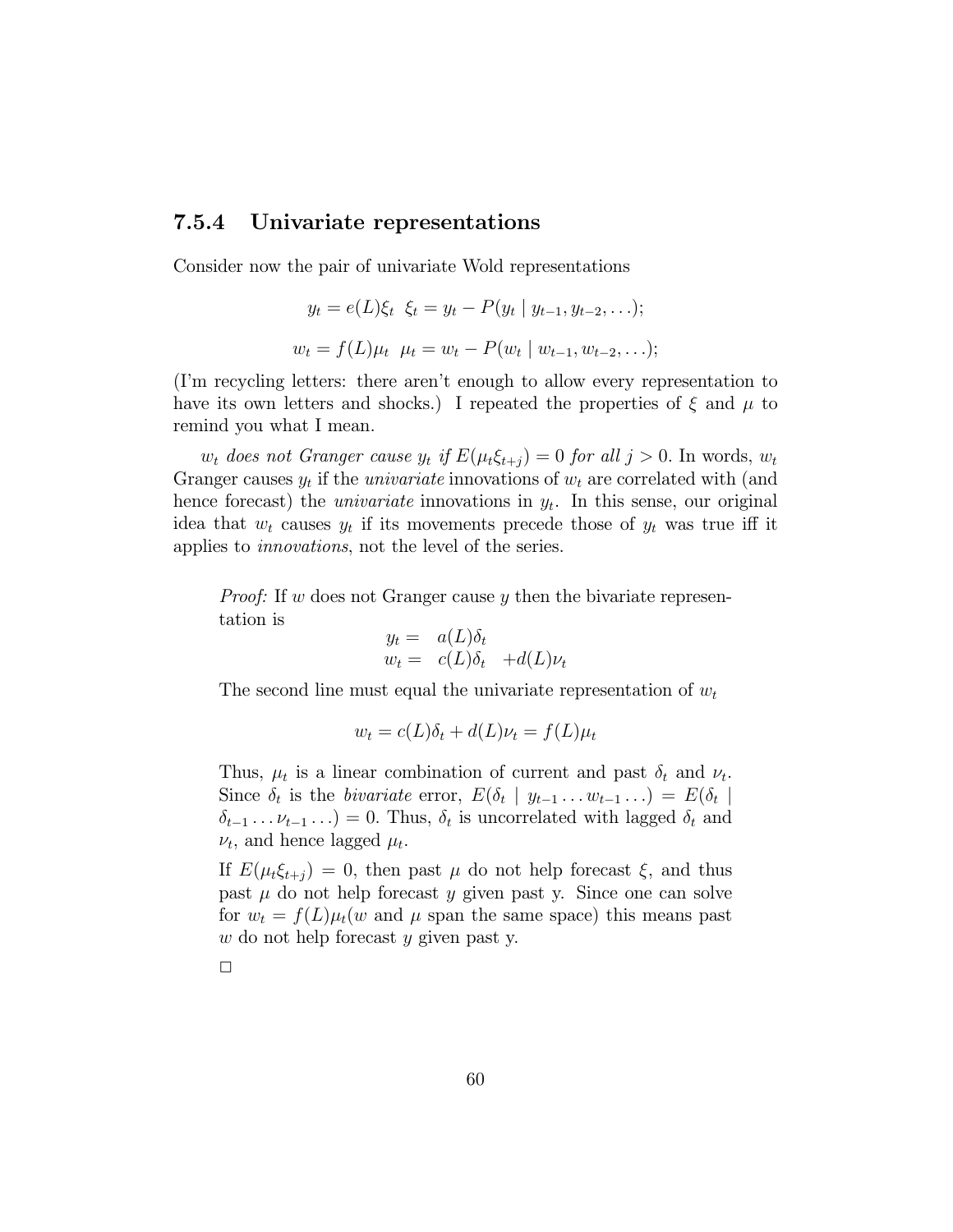#### 7.5.5 Effect on projections

Consider the projection of  $w_t$  on the entire y process,

$$
w_t = \sum_{j=-\infty}^{\infty} b_j y_{t-j} + \epsilon_t
$$

Here is the fun fact:

The projection of  $w_t$  on the entire y process is equal to the projection of  $w_t$  on current and past y alone,  $(b_j = 0$  for  $j < 0$  if and only if w does not Granger cause y.

*Proof:* 1) w does not Granger cause  $y \Rightarrow$  one sided. If w does not Granger cause y, the bivariate representation is

$$
y_t = a(L)\delta_t
$$

$$
w_t = d(L)\delta_t + e(L)\nu_t
$$

Remember, all these lag polynomials are one-sided. Inverting the first,

$$
\delta_t = a(L)^{-1} y_t
$$

substituting in the second,

$$
w_t = d(L)a(L)^{-1}y_t + e(L)\nu_t.
$$

Since  $\delta$  and  $\nu$  are orthogonal at all leads and lags (we assumed contemporaneously orthogonal as well)  $e(L)\nu_t$  is orthogonal to  $y_t$ at all leads and lags. Thus, the last expression is the projection of w on the entire y process. Since  $d(L)$  and  $a(L)^{-1}$  are one sided the projection is one sided in current and past y.

2) One sided  $\Rightarrow w$  does not Granger cause y. Write the univariate representation of y as  $y_t = a(L)\xi_t$  and the projection of w on the whole *y* process

$$
w_t = h(L)y_t + \eta_t
$$

The given of the theorem is that  $h(L)$  is one sided. Since this is the projection on the whole y process,  $E(y_t \eta_{t-s}) = 0$  for all s.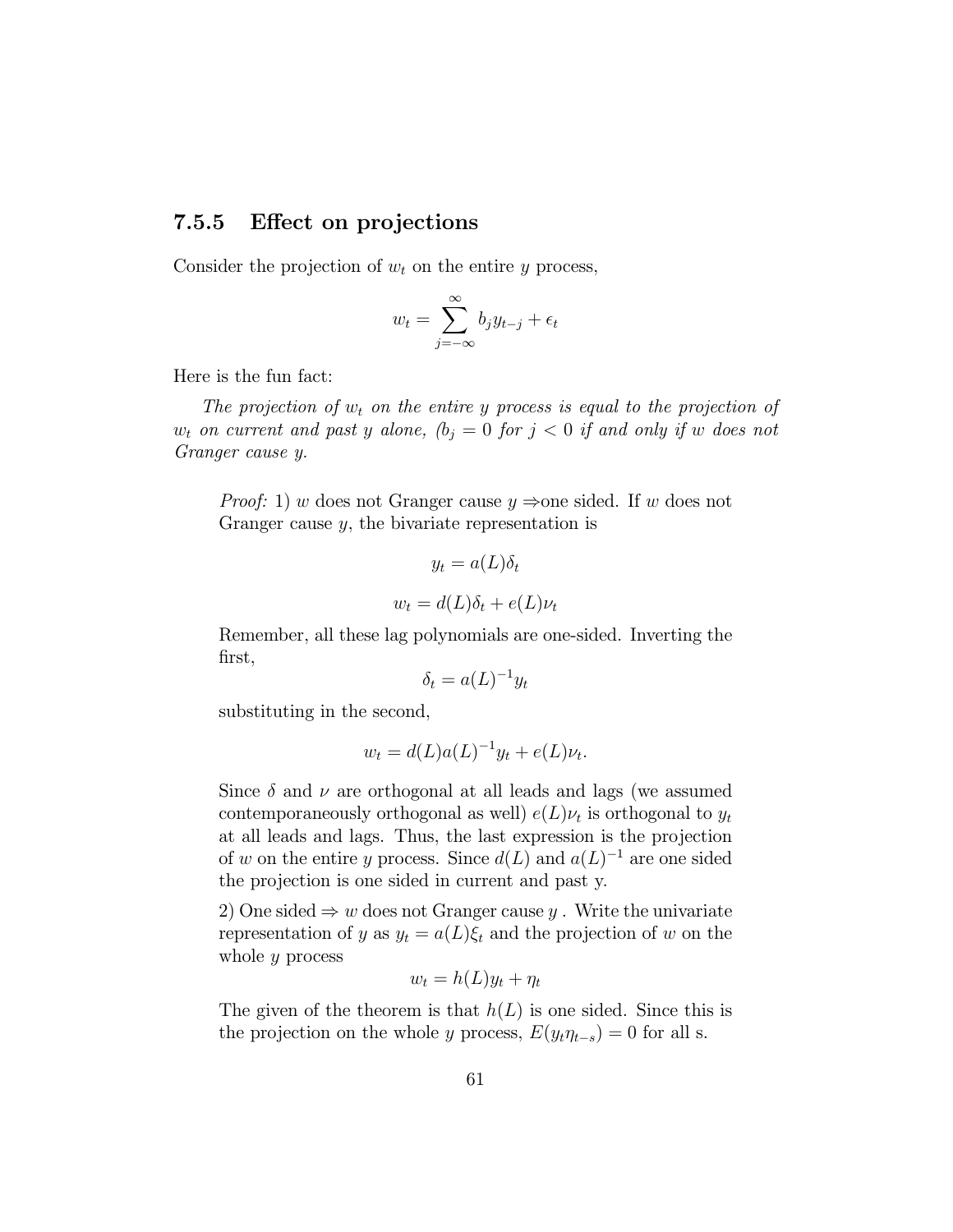$\eta_t$  is potentially serially correlated, so it has a univariate representation

$$
\eta_t = b(L)\delta_t.
$$

Putting all this together,  $y$  and  $z$  have a joint representation

$$
y_t = a(L)\xi_t
$$
  

$$
w_t = h(L)a(L)\xi_t + b(L)\delta_t
$$

It's not enough to make it look right, we have to check the properties.  $a(L)$  and  $b(L)$  are one-sided, as is  $h(L)$  by assumption. Since  $\eta$  is uncorrelated with y at all lags,  $\delta$  is uncorrelated with  $\xi$  at all lags. Since  $\xi$  and  $\delta$  have the right correlation properties and  $|y \ w|$  are expressed as one-sided lags of them, we have the bivariate Wold representation.

 $\Box$ 

#### 7.5.6 Summary

w does not Granger cause  $y$  if

1) Past w do not help forecast y given past y –Coefficients in on w in a regression of  $y$  on past  $y$  and past  $w$  are 0.

2) The autoregressive representation is lower triangular.

3) The bivariate Wold moving average representation is lower triangular.

4) Proj $(w_t | \text{all } y_t) = \text{Proj}(w_t | \text{current and past } y)$ 

5) Univariate innovations in w are not correlated with subsequent univariate innovations in y.

6) The response of  $y$  to  $w$  shocks is zero

One could use any definition as a test. The easiest test is simply an F-test on the w coefficients in the VAR. Monte Carlo evidence suggests that this test is also the most robust.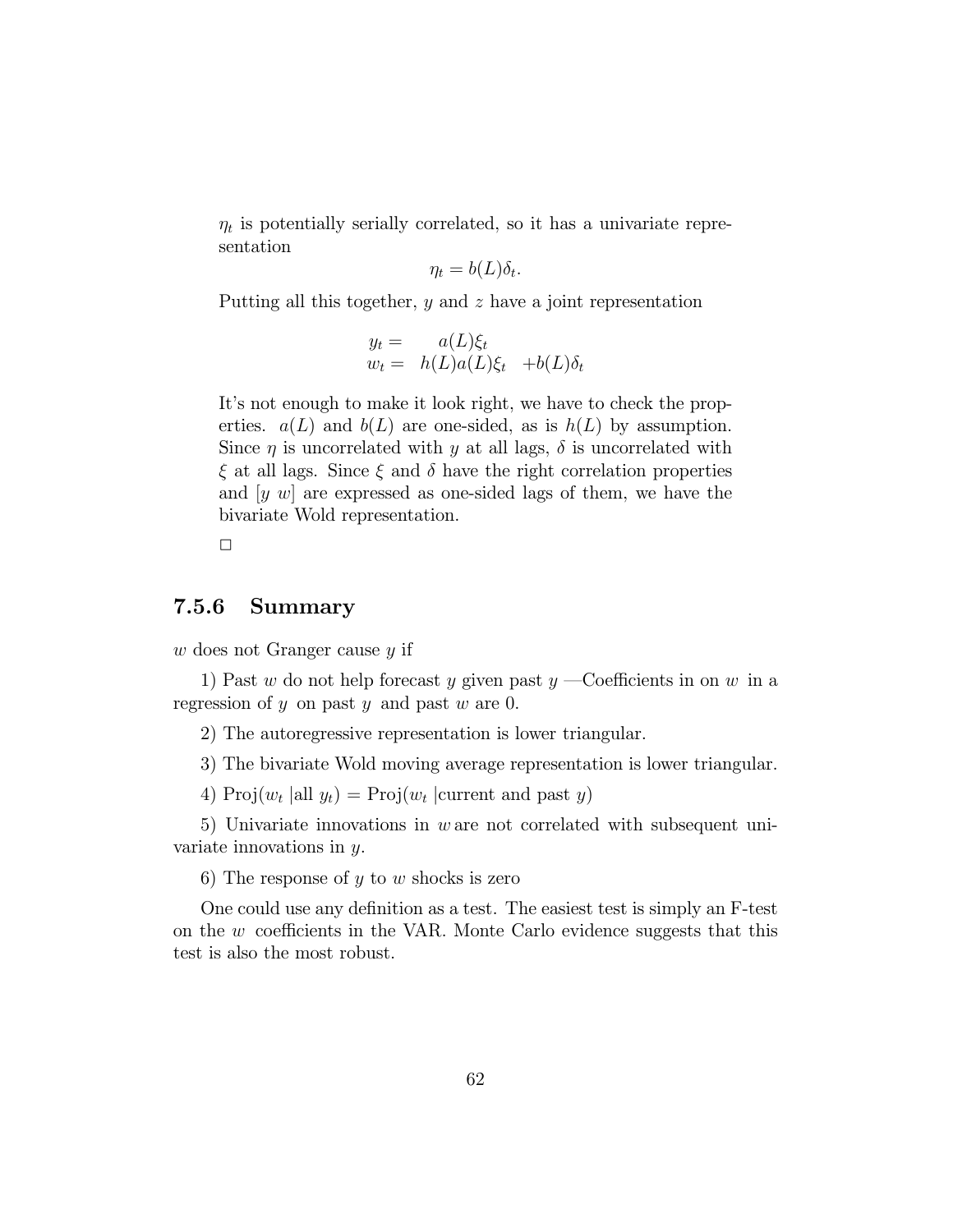#### 7.5.7 Discussion

It is not necessarily the case that one pair of variables must Granger cause the other and not vice versa. We often find that each variable responds to the other's shock (as well as its own), or that there is feedback from each variable to the other.

The first and most famous application of Granger causality was to the question "does money growth cause changes in GNP?" Friedman and Schwartz (19 ) documented a correlation between money growth and GNP, and a tendency for money changes to lead GNP changes. But Tobin (19 ) pointed out that, as with the windsurfing example given above, a phase lead and a correlation may not indicate causality. Sims (1972) applied a Granger causality test, which answers Tobin's criticism. In his first work, Sims found that money Granger causes GNP but not vice versa, though he and others have found different results subsequently (see below).

Sims also applied the last representation result to study regressions of GNP on money,

$$
y_t = \sum_{j=0}^{\infty} b_j m_{t-j} + \delta_t.
$$

This regression is known as a "St. Louis Fed" equation. The coefficients were interpreted as the response of y to changes in m; i.e. if the Fed sets  $m, \{b_i\}$ gives the response of y. Since the coefficients were "big", the equations implied that constant money growth rules were desirable.

The obvious objection to this statement is that the coefficients may reflect reverse causality: the Fed sets money in anticipation of subsequent economic growth, or the Fed sets money in response to past y. In either case, the error term  $\delta$  is correlated with current and lagged m's so OLS estimates of the b's are inconsistent.

Sims (1972) ran causality tests essentially by checking the pattern of correlation of univariate shocks, and by running regressions of y on past and future m, and testing whether coefficients on future m are zero. He concluded that the "St. Louis Fed" equation is correctly specified after all. Again, as we see next, there is now some doubt about this proposition. Also, even if correctly estimated, the projection of y on all  $m$ 's is not necessarily the answer to "what if the Fed changes  $m$ ".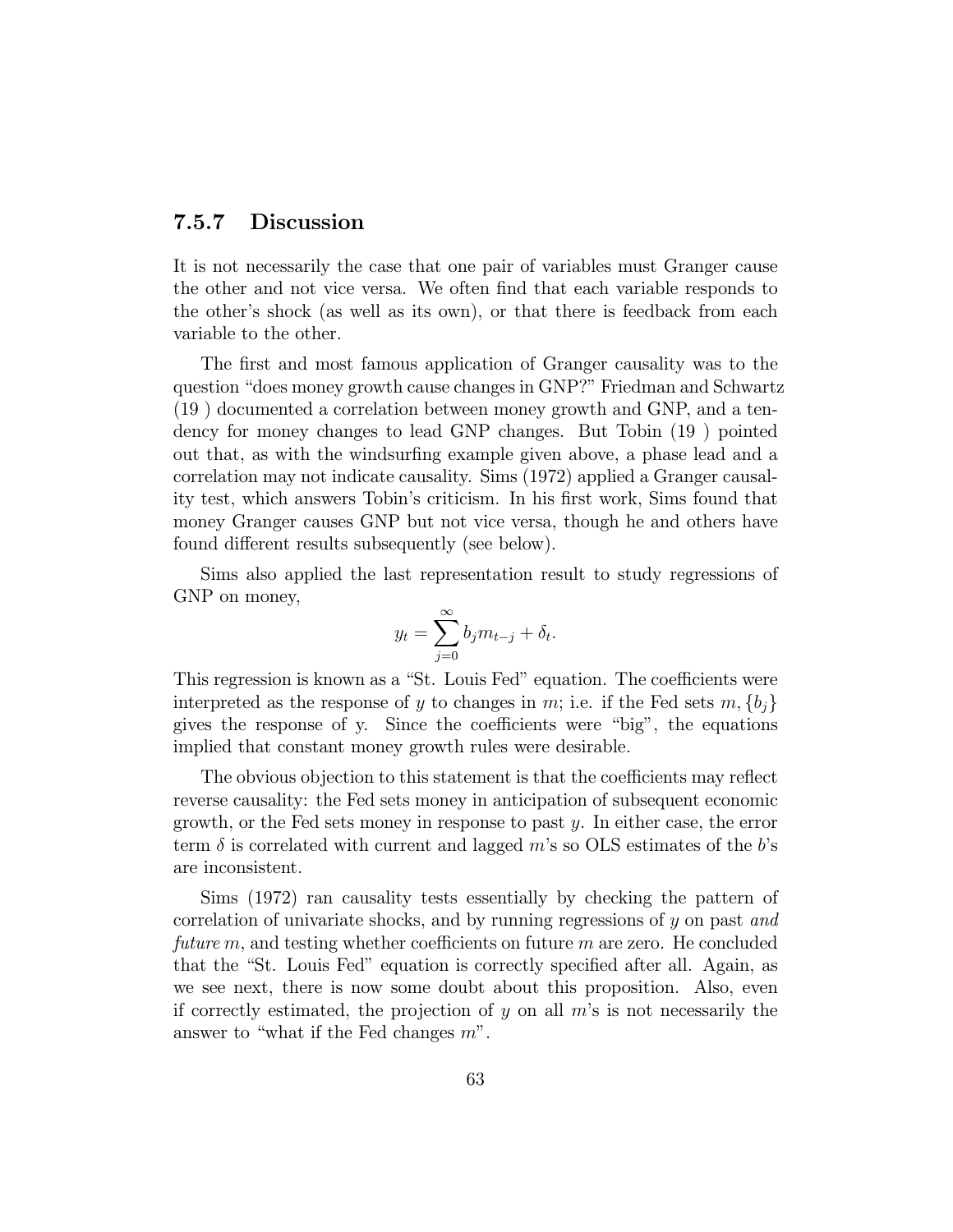|         |    |    | Explained by shocks to |
|---------|----|----|------------------------|
| Var. of | M1 | IΡ | WPI                    |
| M1      | 97 |    |                        |
| IΡ      | 37 | 44 | 18                     |
| WPI     | 14 |    | X۱                     |
|         |    |    |                        |

Table 7.1: Sims variance accounting

### 7.5.8 A warning: why "Granger causality" is not "Causality"

"Granger causality" is not causality in a more fundamental sense because of the possibility of other variables. If x leads to y with one lag but to z with two lags, then y will Granger cause z in a bivariate system –  $-y$  will help forecast z since it reveals information about the "true cause" x. But it does not follow that if you change y (by policy action), then a change in  $z$ will follow. The weather forecast Granger causes the weather (say, rainfall) in inches), since the forecast will help to forecast rainfall amount given the time-series of past rainfall. But (alas) shooting the forecaster will not stop the rain. The reason is that forecasters use a lot more information than past rainfall.

This wouldn't be such a problem if the estimated pattern of causality in macroeconomic time series was stable over the inclusion of several variables. But it often is. A beautiful example is due to Sims (1980). Sims computed a VAR with money, industrial production and wholesale price indices. He summarized his results by a 48 month ahead forecast error variance, shown in table 7.1

The first row verifies that M1 is exogenous: it does not respond to the other variables' shocks. The second row shows that M1 "causes" changes in IP, since 37% of the 48 month ahead variance of IP is due to M1 shocks. The third row is a bit of a puzzle: WPI also seems exogenous, and not too influenced by M1.

Table 7.2 shows what happens when we add a further variable, the interest rate. Now, the second row shows a substantial response of money to interest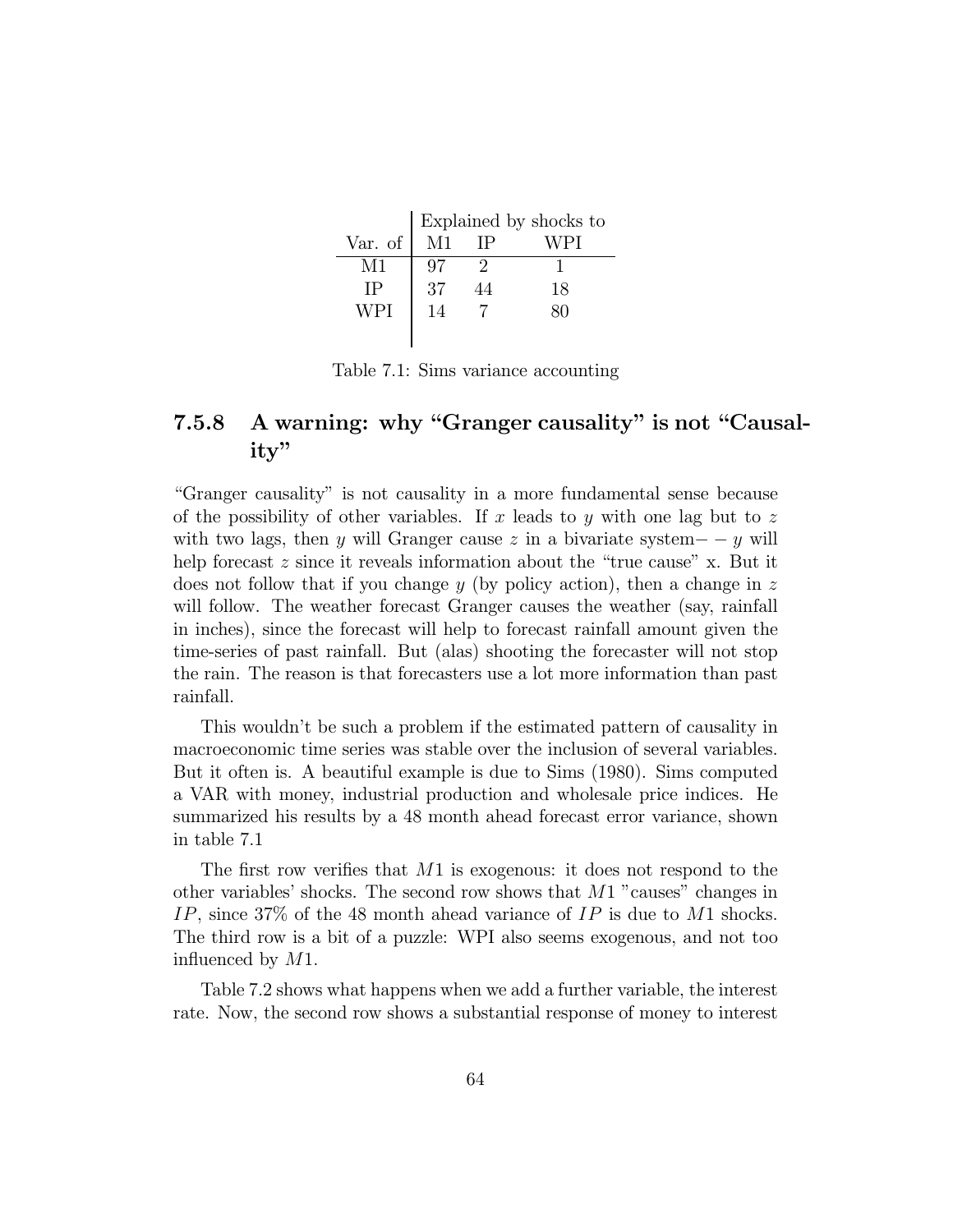|            | Explained by shocks to |     |     |    |  |  |  |
|------------|------------------------|-----|-----|----|--|--|--|
| Var of     |                        | M1  | WPI |    |  |  |  |
| $_{\rm R}$ | 50                     | -19 |     | 28 |  |  |  |
| M1         | 56                     | 42  | 1   |    |  |  |  |
| WPI        |                        | 32  | 60  | 6  |  |  |  |
|            | 30                     |     | 14  | 52 |  |  |  |
|            |                        |     |     |    |  |  |  |

Table 7.2: Sims variance accounting including interest rates

rate shocks. It's certainly not exogenous, and one could tell a story about the Fed's attempts to smooth interest rates. In the third row, we now find that M does influence WPI. And, worst of all, the fourth row shows that M does not influence IP; the *interest rate* does. Thus, *interest rate* changes seem to be the driving force of real fluctuations, and money just sets the price level! However, later authors have interpreted these results to show that interest rates are in fact the best indicators of the Fed's monetary stance.

Notice that Sims gives an economic measure of feedback (forecast error variance decomposition) rather than F-tests for Granger causality. Since the first flush of optimism, economists have become less interested in the pure hypothesis of no Granger causality at all, and more interested in simply quantifying how much feedback exists from one variable to another. And sensibly so.

Any variance can be broken down by frequency. Geweke (19 ) shows how to break the variance decomposition down by frequency, so you get measures of feedback at each frequency. This measure can answer questions like "does the Fed respond to low or high frequency movements in GNP?", etc.

#### 7.5.9 Contemporaneous correlation

Above, I assumed where necessary that the shocks were orthogonal. One can expand the definition of Granger causality to mean that current and past w do not predict y given past y. This means that the orthogonalized  $MA$  is lower triangular. Of course, this version of the definition will depend on the order of orthogonalization. Similarly, when thinking of Granger causality in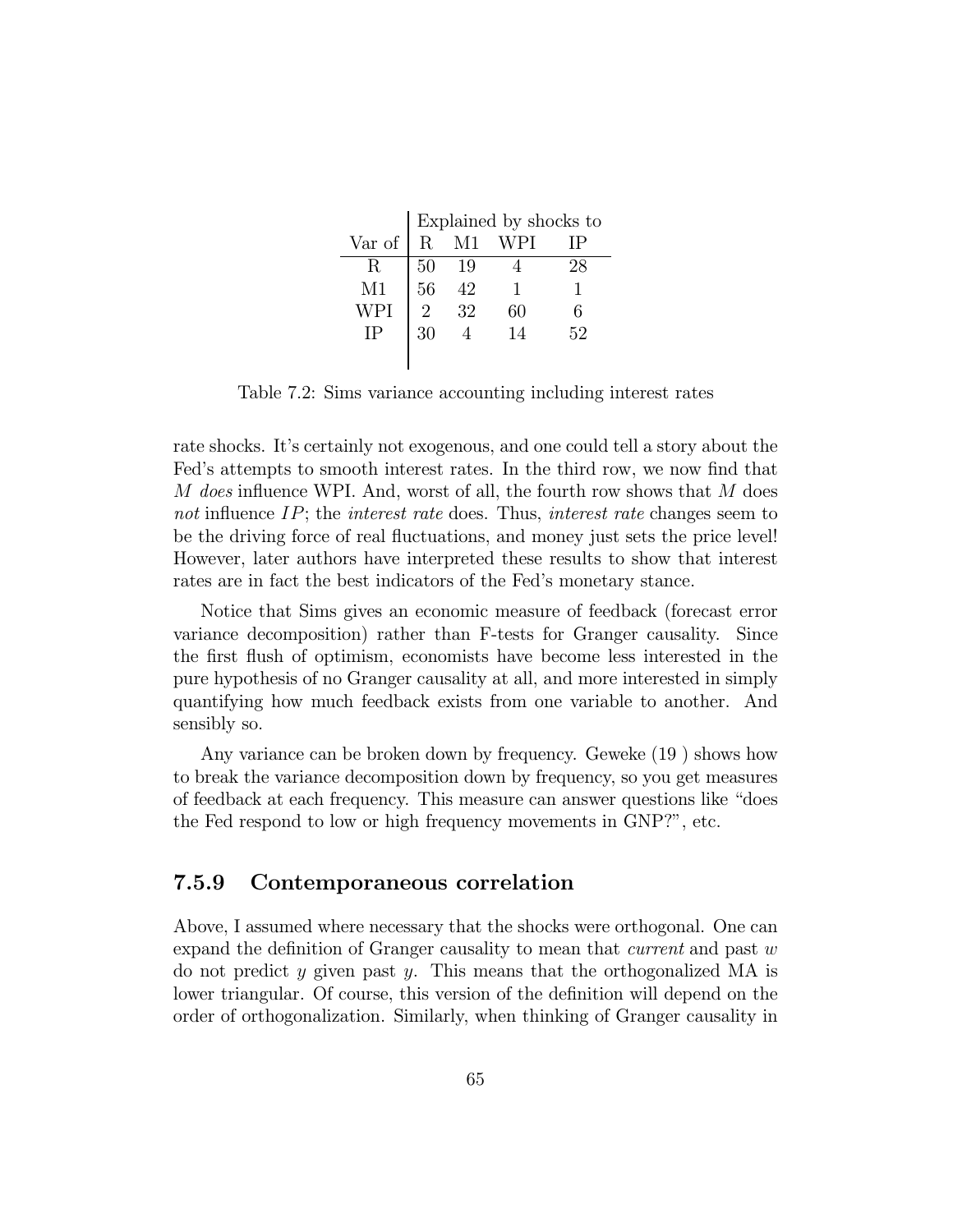terms of impulse response functions or variance decompositions you have to make one or the other orthogonalization assumption.

Intuitively, the problem is that one variable may affect the other so quickly that it is within the one period at which we observe data. Thus, we can't use our statistical procedure to see whether contemporaneous correlation is due to  $y$  causing  $w$  or vice-versa. Thus, the orthogonalization assumption is equivalent to an assumption about the direction of instantaneous causality.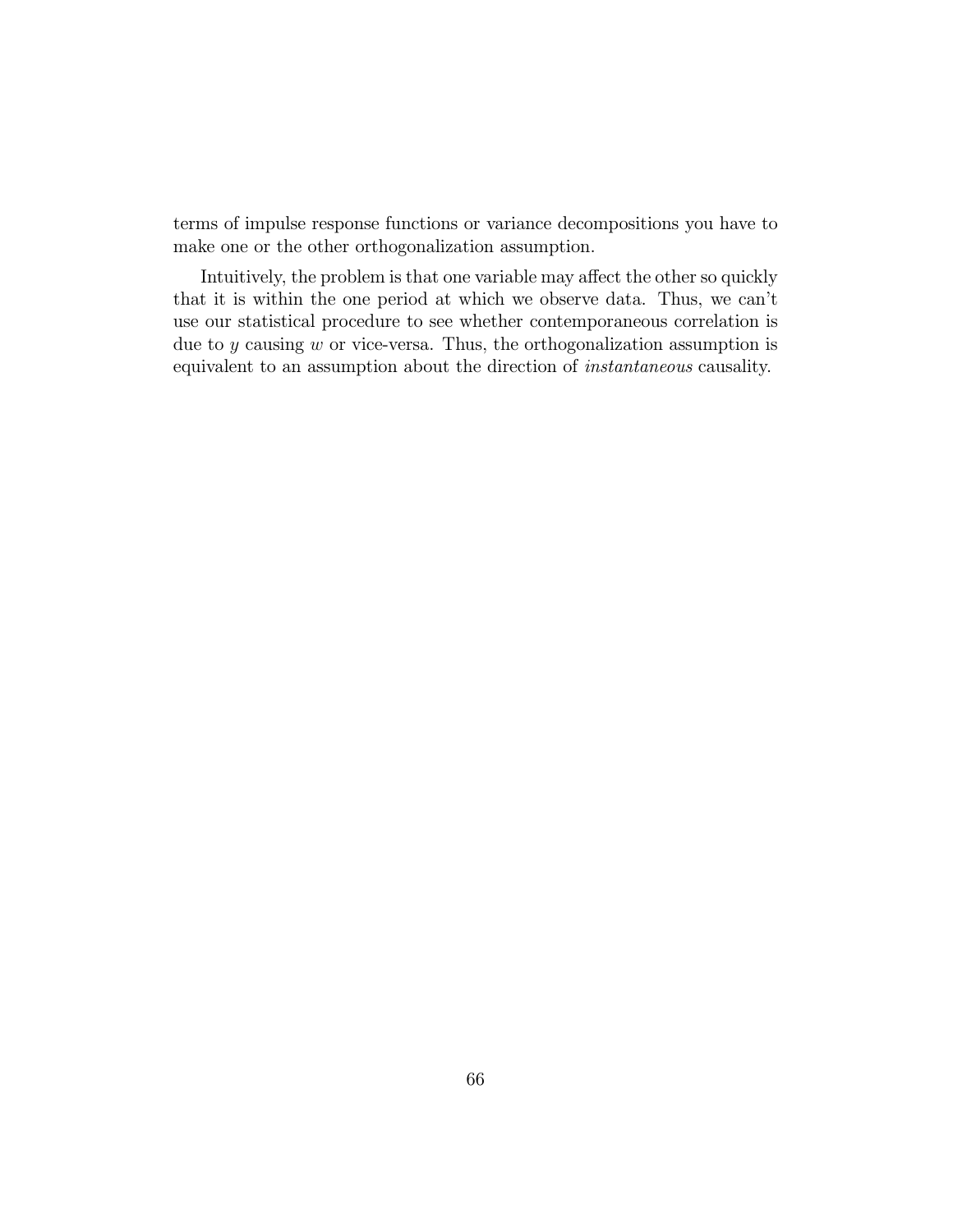# Chapter 8

# Spectral Representation

The third fundamental representation of a time series is its spectral density. This is just the Fourier transform of the autocorrelation/ autocovariance function. If you don't know what that means, read on.

# 8.1 Facts about complex numbers and trigonometry

#### 8.1.1 Definitions

Complex numbers are composed of a real part plus an imaginary part,  $z = A$ +Bi, where  $i = (-1)^{1/2}$ . We can think of a complex number as a point on a plane with reals along the  $x$  axis and imaginary numbers on the  $y$  axis as shown in figure 8.1.

Using the identity  $e^{i\theta} = \cos \theta + i \sin \theta$ , we can also represent complex numbers in polar notation as  $z = Ce^{i\theta}$  where  $C = (A^2 + B^2)^{1/2}$  is the amplitude or magnitude, and  $\theta = \tan^{-1}(B/A)$  is the angle or phase. The length C of a complex number is also denoted as its norm  $|z|$ .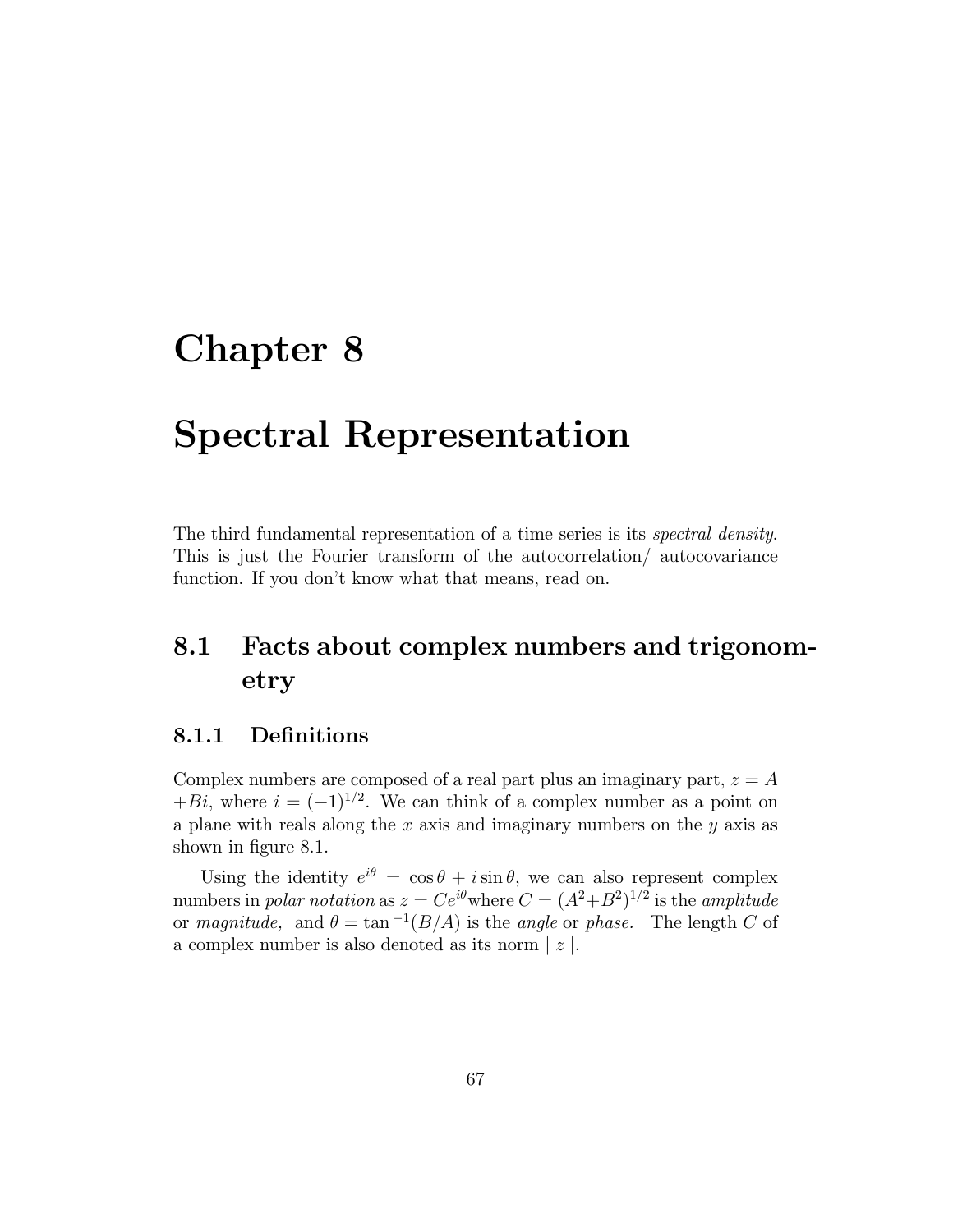

Figure 8.1: Graphical representation of the complex plane.

### 8.1.2 Addition, multiplication, and conjugation

To add complex numbers, you add each part, as you would any vector

$$
(A + Bi) + (C + Di) = (A + C) + (B + D)i.
$$

Hence, we can represent addition on the complex plane as in figure 8.2

You multiply them just like you'd think:

$$
(A+Bi)(C+Di) = AC + ADi + BCi + BDi = (AC - BD) + (AD + BC)i.
$$

Multiplication is easier to see in polar notation

$$
De^{i\theta_1}Ee^{i\theta_2} = DEe^{i(\theta_1 + \theta_2)}
$$

Thus, multiplying two complex numbers together gives you a number whose magnitude equals the product of the two magnitudes, and whose angle (or phase) is the sum of the two angles, as shown in figure 8.3. Angles are denoted in radians, so  $\pi = 180^0$ , etc.

The *complex conjugate*  $*$  is defined by

$$
(A + Bi)^{*} = A - Bi
$$
 and 
$$
(Ae^{i\theta})^{*} = Ae^{-i\theta}.
$$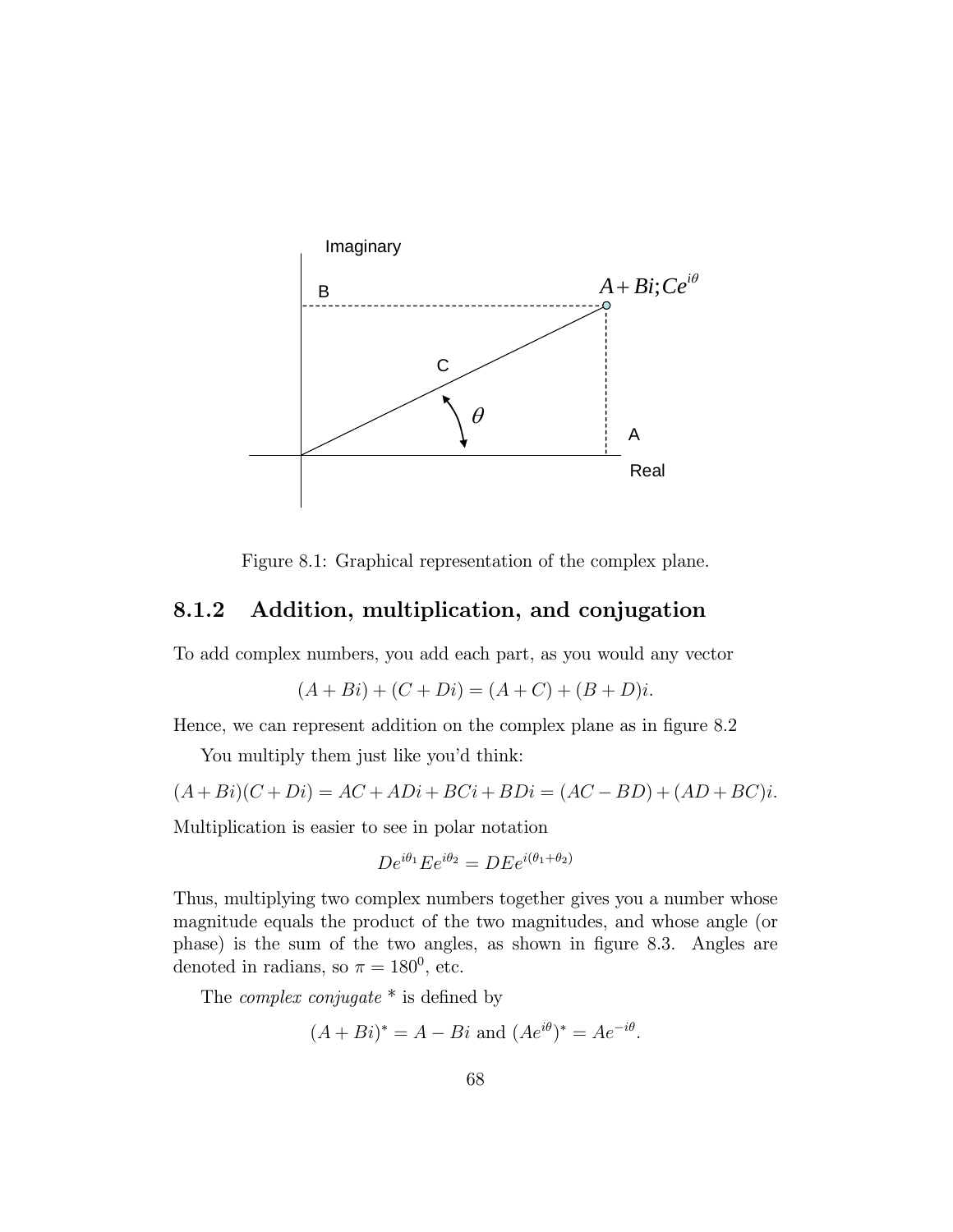

Figure 8.2: Complex addition

This operation simply flips the complex vector about the real axis. Note that  $zz^* = |z|^2$ , and  $z + z^* = 2Re(z)$  is real..

## 8.1.3 Trigonometric identities

From the identity

$$
e^{i\theta} = \cos\theta + i\sin\theta,
$$

two useful identities follow

$$
\cos \theta = (e^{i\theta} + e^{-i\theta})/2
$$

$$
\sin \theta = (e^{i\theta} - e^{-i\theta})/2i
$$

### 8.1.4 Frequency, period and phase

Figure 8.4 reminds you what sine and cosine waves look like.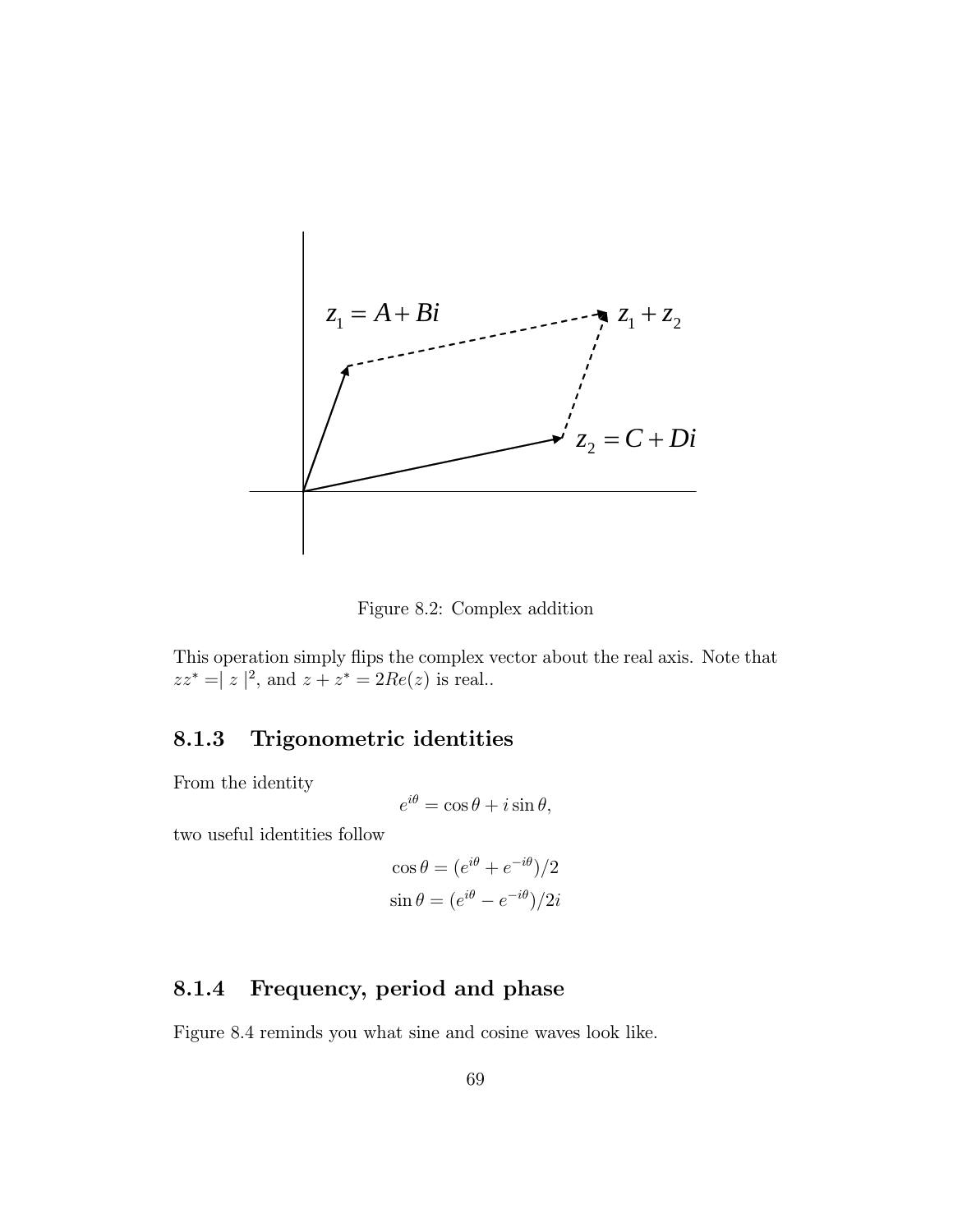

Figure 8.3: Complex multiplication

The period  $\lambda$  is related to the frequency  $\omega$  by  $\lambda = 2\pi/\omega$ . The period  $\lambda$ is the amount of time it takes the wave to go through a whole cycle. The frequency  $\omega$  is the angular speed measured in radians/time. The *phase* is the angular amount  $\phi$  by which the sine wave is shifted. Since it is an angular displacement, the *time* shift is  $\phi/\omega$ .

### 8.1.5 Fourier transforms

Take any series of numbers  $\{x_t\}$ . We define its *Fourier transform* as

$$
x(\omega) = \sum_{t=-\infty}^{\infty} e^{-i\omega t} x_t
$$

Note that this operation transforms a series, a function of  $t$ , to a complexvalued function of  $\omega$ . Given  $x(\omega)$ , we can recover  $x_t$ , by the *inverse Fourier* transform

$$
x_t = \frac{1}{2\pi} \int_{-\pi}^{\pi} e^{+i\omega t} x(\omega) d\omega.
$$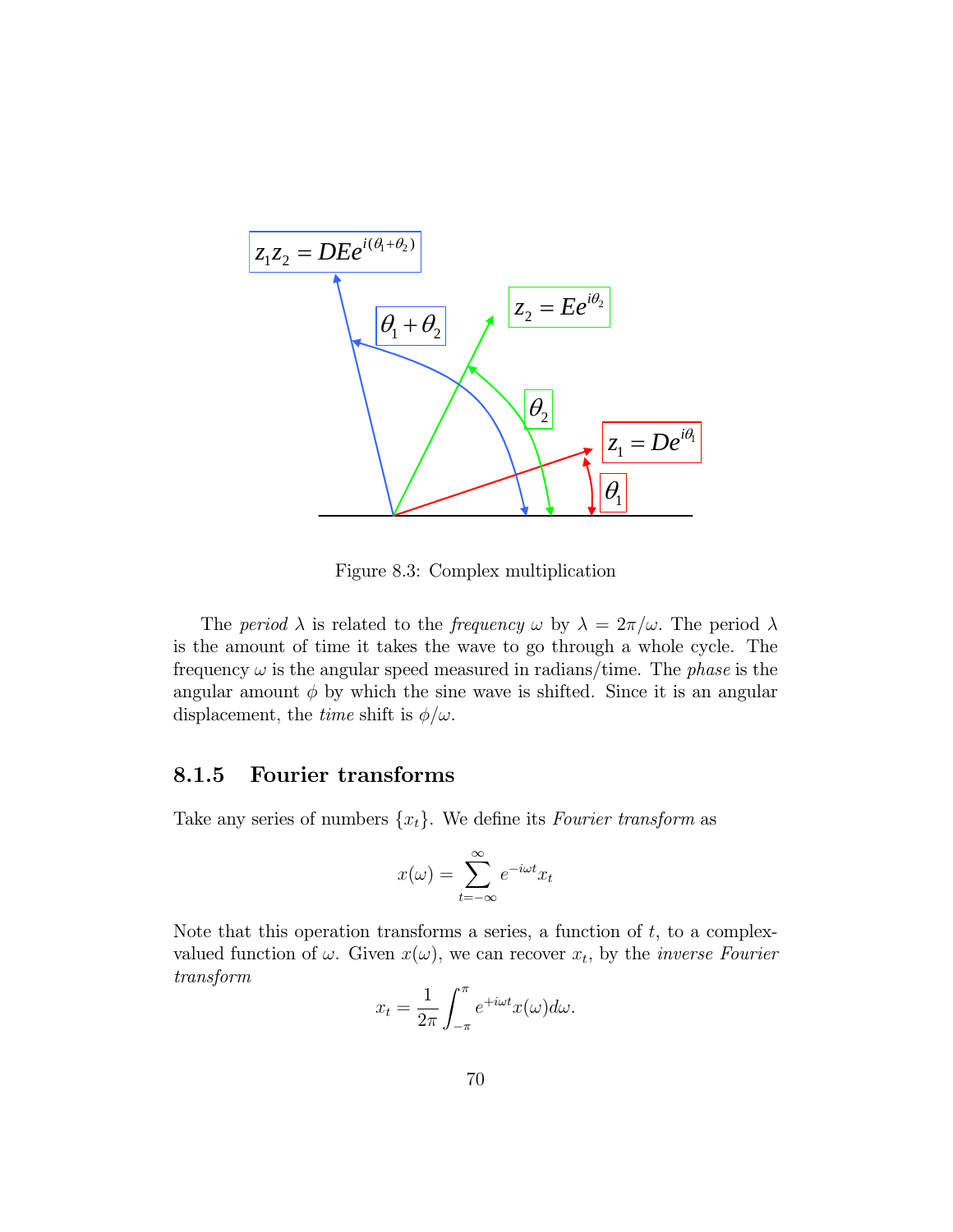

Figure 8.4: Sine wave amplitude A, period  $\lambda$  and frequency  $\omega$ .

*Proof:* Just substitute the definition of  $x(\omega)$  in the inverse transform, and verify that we get  $\boldsymbol{x}_t$  back.

$$
\frac{1}{2\pi} \int_{-\pi}^{\pi} e^{+i\omega t} \left( \sum_{\tau=-\infty}^{\infty} e^{-i\omega \tau} x_{\tau} \right) d\omega = \frac{1}{2\pi} \sum_{\tau=-\infty}^{\infty} x_{\tau} \int_{-\pi}^{\pi} e^{+i\omega t} e^{-i\omega \tau} d\omega
$$

$$
= \sum_{\tau=-\infty}^{\infty} x_{\tau} \frac{1}{2\pi} \int_{-\pi}^{\pi} e^{i\omega(t-\tau)} d\omega
$$

Next, let's evaluate the integral.

$$
t = \tau \Rightarrow \frac{1}{2\pi} \int_{-\pi}^{\pi} e^{i\omega(t-\tau)} d\omega = \frac{1}{2\pi} \int_{-\pi}^{\pi} d\omega = 1,
$$
  

$$
t - \tau = 1 \Rightarrow \frac{1}{2\pi} \int_{-\pi}^{\pi} e^{i\omega(t-\tau)} d\omega = \frac{1}{2\pi} \int_{-\pi}^{\pi} e^{i\omega} d\omega = 0
$$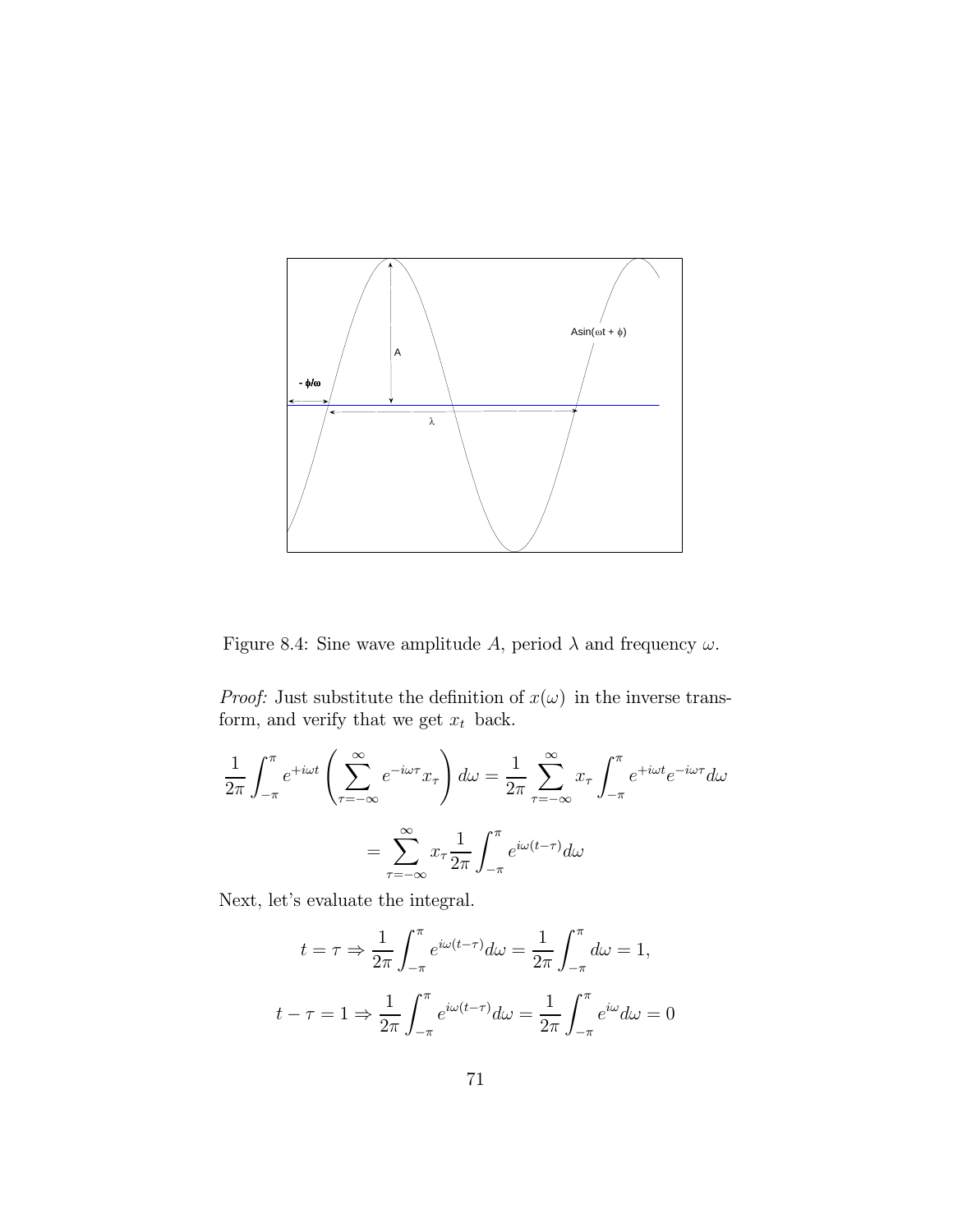since the integral of sine or cosine all the way around the circle is zero. The same point holds for any  $t \neq \tau$ , thus (this is another important fact about complex numbers)

$$
\frac{1}{2\pi} \int_{-\pi}^{\pi} e^{i\omega(t-\tau)} d\omega = \delta(t-\tau) = \begin{cases} 1 \text{ if } t-\tau = 0\\ 0 \text{ if } t-\tau \neq 0 \end{cases}
$$

Picking up where we left off,

$$
\sum_{\tau=-\infty}^{\infty} x_{\tau} \frac{1}{2\pi} \int_{-\pi}^{\pi} e^{i\omega(t-\tau)} d\omega = \sum_{\tau=-\infty}^{\infty} x_{\tau} \delta(t-\tau) = x_{t}.
$$

 $\Box$ 

The inverse Fourier transform expresses  $x_t$  as a sum of sines and cosines at each frequency  $\omega$ . We'll see this explicitly in the next section.

#### 8.1.6 Why complex numbers?

You may wonder why complex numbers pop up in the formulas, since all economic time series are real (i.e., the sense in which they contain imaginary numbers has nothing to do with the square root of -1). The answer is that they don't have to: we can do all the analysis with only real quantities. However, it's simpler with the complex numbers. The reason is that we always have to keep track of two real quantities, and the complex numbers do this for us by keeping track of a real and imaginary part in one symbol. The answer is always real.

To see this point, consider what a more intuitive inverse Fourier transform might look like:

$$
x_t = \frac{1}{\pi} \int_0^{\pi} | x(\omega) | \cos(\omega t + \phi(\omega)) d\omega
$$

Here we keep track of the amplitude  $|x(\omega)|$  (a real number) and phase  $\phi(\omega)$ of components at each frequency  $\omega$ . It turns out that this form is exactly the same as the one given above. In the complex version, the magnitude of  $x(\omega)$  tells us the amplitude of the component at frequency  $\omega$ , the phase of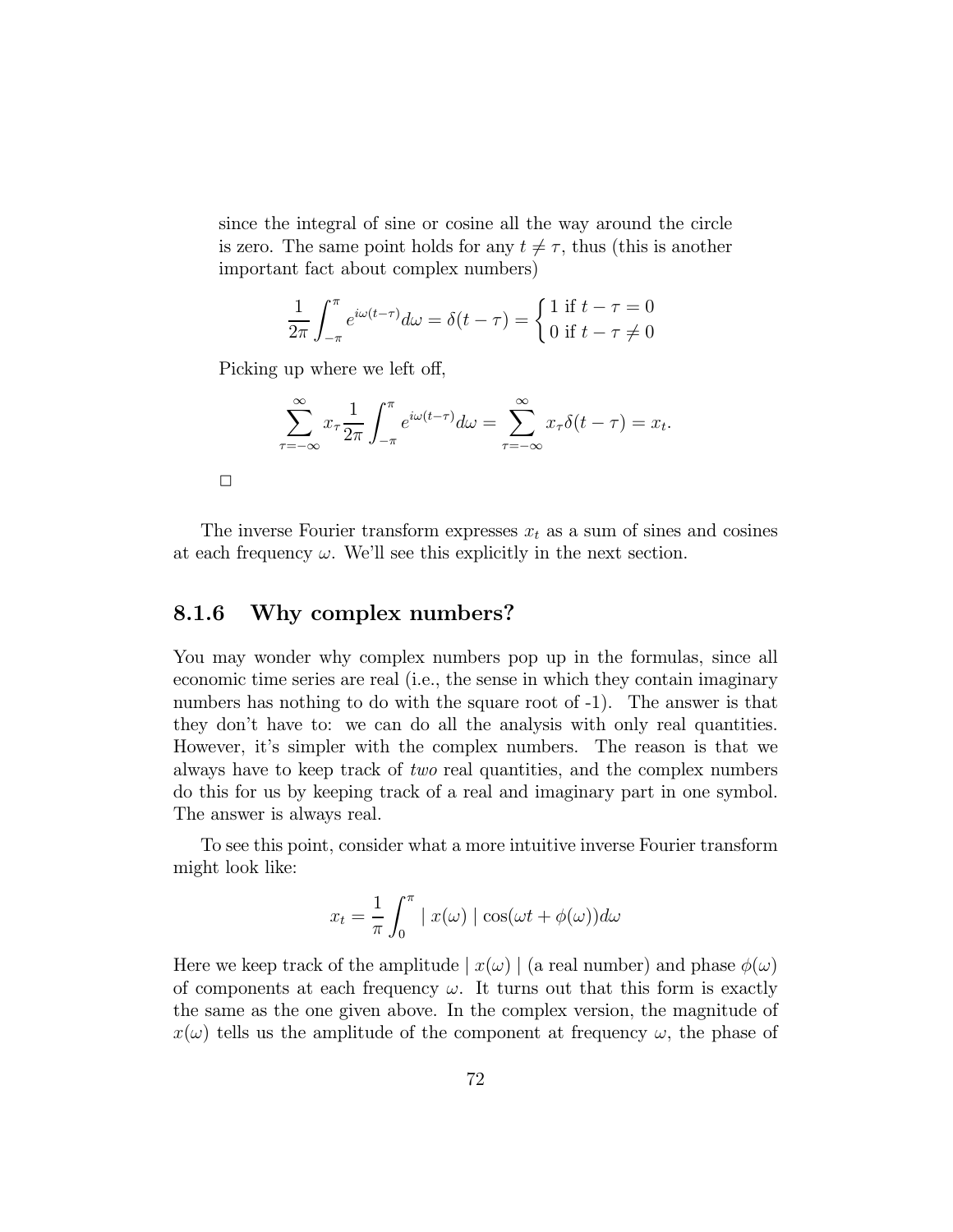$x(\omega)$  tells use the phase of the component at frequency  $\omega$ , and we don't have to carry the two around separately. But which form you use is really only a matter of convenience.

Proof:  
\nWriting 
$$
x(\omega) = |x(\omega)| e^{i\phi(\omega)}
$$
,  
\n
$$
x_t = \frac{1}{2\pi} \int_{-\pi}^{\pi} x(\omega) e^{i\omega t} d\omega = \frac{1}{2\pi} \int_{-\pi}^{\pi} |x(\omega)| e^{i(\omega t + \phi(\omega))} d\omega
$$
\n
$$
= \frac{1}{2\pi} \int_{0}^{\pi} (|x(\omega)| e^{i(\omega t + \phi(\omega))} + |x(-\omega)| e^{i(-\omega t + \phi(-\omega))}) d\omega.
$$
\nBut  $x(\omega) = x(-\omega)^*$  (to see this,  $x(-\omega) = \sum_{t} e^{i\omega t} x_t = (\sum_{t} e^{-i\omega t} x_t)^* = x(\omega)^*$ ), so  $|x(-\omega)| = |x(\omega)|$ ,  $\phi(-\omega) = -\phi(\omega)$ . Continuing,  
\n
$$
x_t = \frac{1}{2\pi} \int_{0}^{\pi} |x(\omega)| (e^{i(\omega t + \phi(\omega))} + e^{-i(\omega t + \phi(\omega))}) d\omega = \frac{1}{\pi} \int_{0}^{\pi} |x(\omega)| \cos(\omega t + \phi(\omega)) d\omega.
$$

As another example of the inverse Fourier transform interpretation, suppose  $x(\omega)$  was a spike that integrates to one (a delta function) at  $\omega$  and  $-\omega$ . Since  $\sin(-\omega t) = -\sin(\omega t)$ , we have  $x_t = 2\cos(\omega t)$ .

### 8.2 Spectral density

The spectral density is defined as the Fourier transform of the autocovariance function

$$
S(\omega) = \sum_{j=-\infty}^{\infty} e^{-i\omega j} \gamma_j
$$

Since  $\gamma_j$  is symmetric,  $S(\omega)$  is real

$$
S(\omega) = \gamma_0 + 2 \sum_{j=1}^{\infty} \gamma_j \cos(j\omega)
$$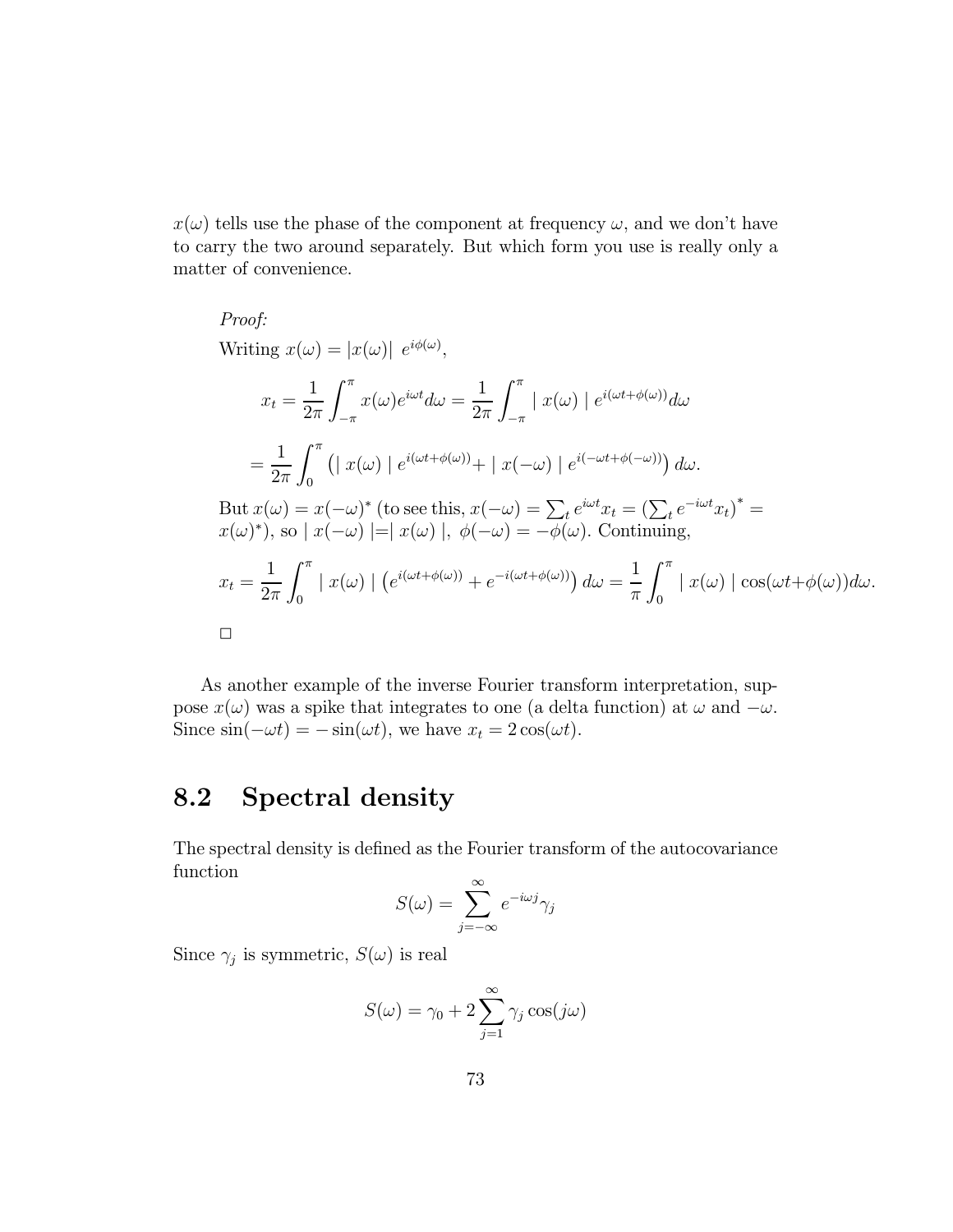The formula shows that, again, we could define the spectral density using real quantities, but the complex versions are prettier. Also, notice that the symmetry  $\gamma_j = \gamma_{-j}$  means that  $S(\omega)$  is symmetric:  $S(\omega) = S(-\omega)$ , and real.

Using the inversion formula, we can recover  $\gamma_j$  from  $S(\omega)$ .

$$
\gamma_j = \frac{1}{2\pi} \int_{-\pi}^{\pi} e^{+i\omega j} S(\omega) d\omega.
$$

Thus, the spectral density is an autocovariance generating function. In particular,

$$
\gamma_0 = \frac{1}{2\pi} \int_{-\pi}^{\pi} S(\omega) d\omega
$$

This equation interprets the spectral density as a decomposition of the variance of the process into uncorrelated components at each frequency  $\omega$  (if they weren't uncorrelated, their variances would not sum without covariance terms). We'll come back to this interpretation later.

Two other sets of units are sometimes used. First, we could divide everything by the variance of the series, or, equivalently, Fourier transform the autocorrelation function. Since  $\rho_j = \gamma_j/\gamma_0$ ,

$$
f(\omega) = S(\omega) / \gamma_0 = \sum_{j=-\infty}^{\infty} e^{-i\omega j} \rho_j
$$

$$
\rho_j = \frac{1}{2\pi} \int_{-\pi}^{\pi} e^{+i\omega j} f(\omega) d\omega.
$$

$$
1 = \frac{1}{2\pi} \int_{-\pi}^{\pi} f(\omega) d\omega.
$$

 $f(\omega)/2\pi$  looks just like a probability density: it's real, positive and integrates to 1. Hence the terminology "spectral density". We can define the corresponding distribution function

$$
F(\omega) = \int_{-\pi}^{\omega} \frac{1}{2\pi} f(\nu) d\nu.
$$
 where  $F(-\pi) = 0$ ,  $F(\pi) = 1$  F increasing

This formalism is useful to be precise about cases with deterministic components and hence with "spikes" in the density.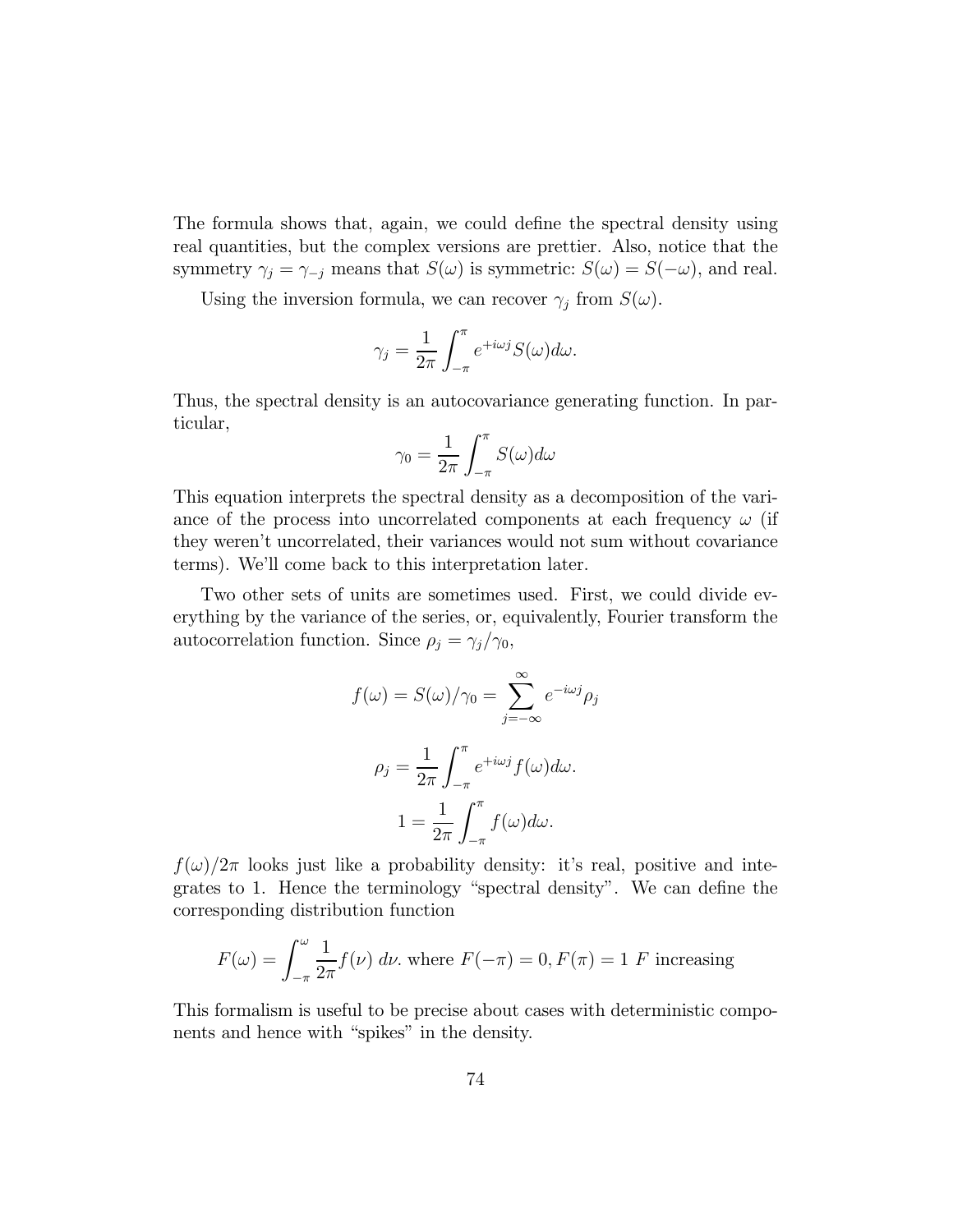#### 8.2.1 Spectral densities of some processes

White noise

$$
x_t = \epsilon_t
$$
  

$$
\gamma_0 = \sigma_\epsilon^2, \gamma_j = 0 \text{ for } j > 0
$$
  

$$
S(\omega) = \sigma_\epsilon^2 = \sigma_x^2
$$

The spectral density of white noise is flat.

#### $MA(1)$

$$
x_t = \epsilon_t + \theta \epsilon_{t-1}
$$
  
\n
$$
\gamma_0 = (1 + \theta^2) \sigma_\epsilon^2, \ \gamma_1 = \theta \sigma_\epsilon^2, \ \gamma_j = 0 \text{ for } j > 1
$$
  
\n
$$
S(\omega) = (1 + \theta^2) \sigma_\epsilon^2 + 2\theta \sigma_\epsilon^2 \cos \omega = (1 + \theta^2 + 2\theta \cos \omega) \sigma_\epsilon^2 = \gamma_0 (1 + \frac{2\theta}{1 + \theta^2} \cos \omega)
$$
  
\nHence,  $f(\omega) = S(\omega) / \gamma_0$  is

$$
f(\omega) = 1 + \frac{2\theta}{1 + \theta^2} \cos \omega
$$

Figure 8.5 graphs this spectral density.

As you can see, "smooth"  $MA(1)$ 's with  $\theta > 0$  have spectral densities that emphasize low frequencies, while "choppy" ma(1)'s with  $\theta < 0$  have spectral densities that emphasize high frequencies.

Obviously, this way of calculating spectral densities is not going to be very easy for more complicated processes (try it for an  $AR(1)$ .) A by-product of the filtering formula I develop next is an easier way to calculate spectral densities.

#### 8.2.2 Spectral density matrix, cross spectral density

With  $x_t = [y_t \ z_t]'$ , we defined the variance-covariance matrix  $\Gamma_j = E(x_t x_{t-j}'),$ which was composed of auto- and cross-covariances. The *spectral density* matrix is defined as

$$
S_x(\omega) = \sum_{j=-\infty}^{\infty} e^{-i\omega j} \Gamma_j = \left[ \sum_{j} e^{-i\omega j} \gamma_y(j) \sum_{j} e^{-i\omega j} E(y_t z_{t-j}) \right]
$$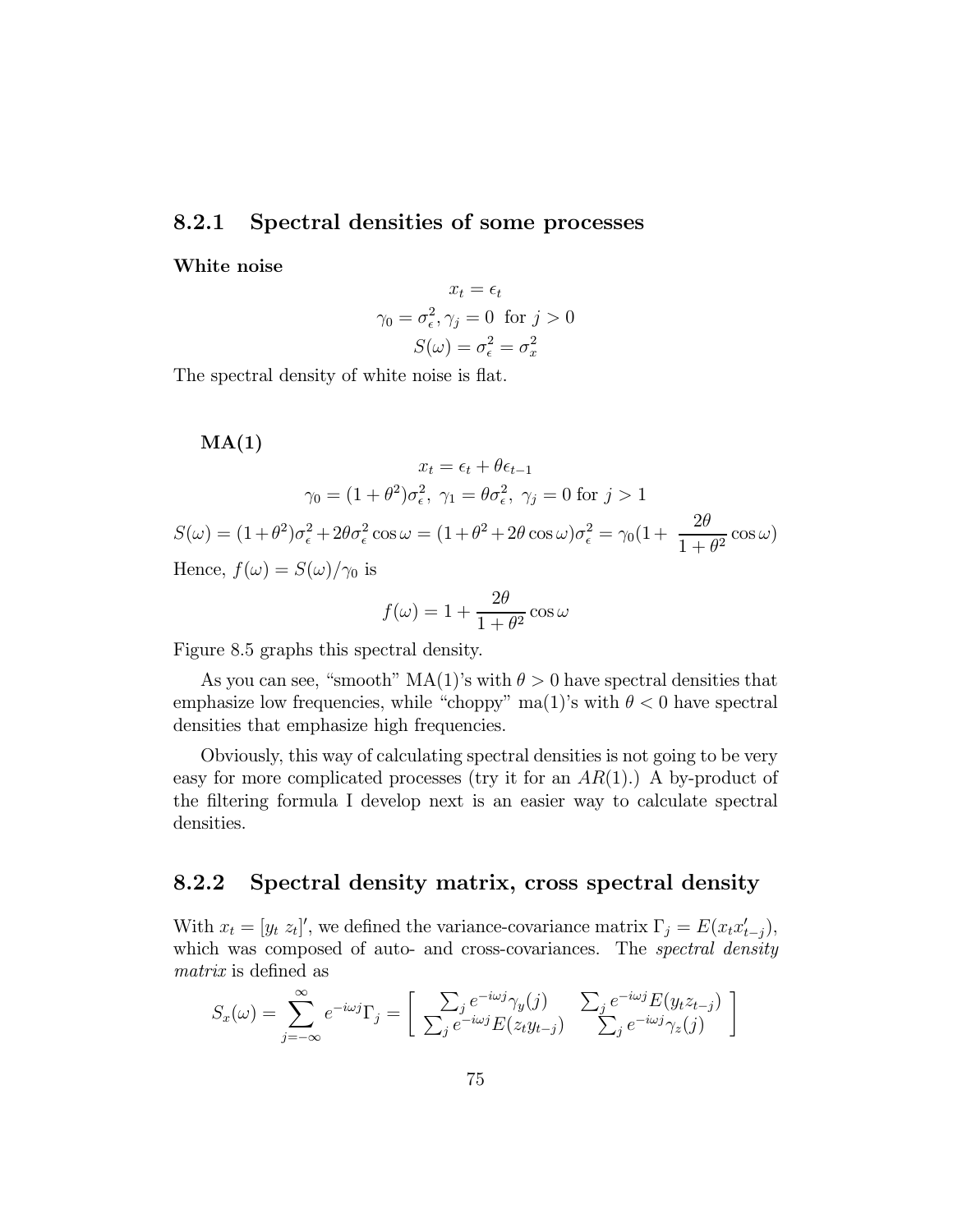

Figure 8.5:  $MA(1)$  spectral density

You may recognize the diagonals as the spectral densities of  $y$  and  $z$ . The off-diagonals are known as the cross-spectral densities.

$$
S_{yz}(\omega) = \sum_{j=-\infty}^{\infty} e^{-i\omega j} E(y_t z_{t-j}).
$$

Recall that we used the symmetry of the autocovariance function  $\gamma_j = \gamma_{-j}$ to show that the spectral density is real and symmetric in  $\omega$ . However, it is not true that  $E(y_t z_{t-j}) = E(z_t y_{t-j})$  so the cross-spectral density need not be real, symmetric, or positive. It does have the following symmetry property:

$$
S_{yz}(\omega) = [S_{zy}(\omega)]^* = S_{zy}(-\omega)
$$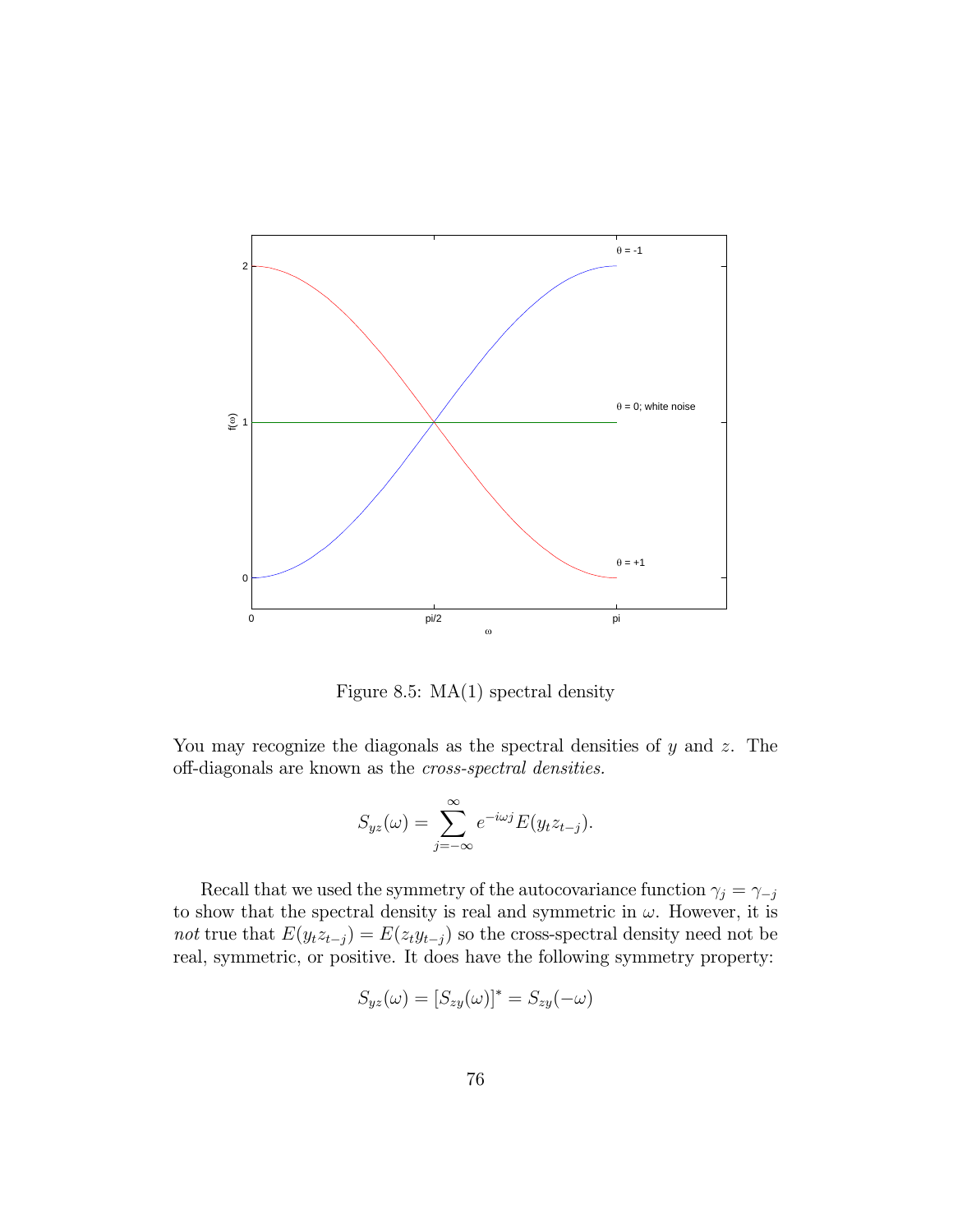Proof:

$$
S_{yz}(\omega) = \sum_{j=-\infty}^{\infty} e^{-ij\omega} E(y_t z_{t-j}) = \sum_{j=-\infty}^{\infty} e^{-ij\omega} E(z_t y_{t+j}) =
$$

$$
\sum_{k=-\infty}^{\infty} e^{ik\omega} E(z_t y_{t-k}) = [S_{zy}(\omega)]^* = S_{zy}(-\omega).
$$

As with any Fourier transform, we can write the corresponding inverse transform

$$
E(y_t z_{t-j}) = \frac{1}{2\pi} \int_{-\pi}^{\pi} e^{i\omega j} S_{yz}(\omega) d\omega
$$

and, in particular,

 $\Box$ 

$$
E(y_t z_t) = \frac{1}{2\pi} \int_{-\pi}^{\pi} S_{yz}(\omega) d\omega.
$$

The cross-spectral density decomposes the covariance of two series into the covariance of components at each frequency  $\omega$ . While the spectral density is real, the cross-spectral density may be complex. We can characterize the relation between two sine or cosine waves at frequency  $\omega$  by the product of their amplitudes, which is the magnitude of  $S_{yz}(\omega)$ , and the phase shift between them, which is the phase of  $S_{yz}(\omega)$ .

#### 8.2.3 Spectral density of a sum

Recall that the variance of a sum is  $var(a+b) = var(a) + var(b) + 2cov(a, b)$ . Since spectral densities are variances of "components at frequency  $\omega$ " they obey a similar relation,

$$
S_{x+y}(\omega) = S_x(\omega) + S_y(\omega) + S_{xy}(\omega) + S_{yx}(\omega)
$$

$$
= S_x(\omega) + S_y(\omega) + (S_{xy}(\omega) + S_{xy}(\omega)^*)
$$

$$
= S_x(\omega) + S_y(\omega) + 2Re(S_{xy}(\omega))
$$

where  $Re(x) =$  the real part of x.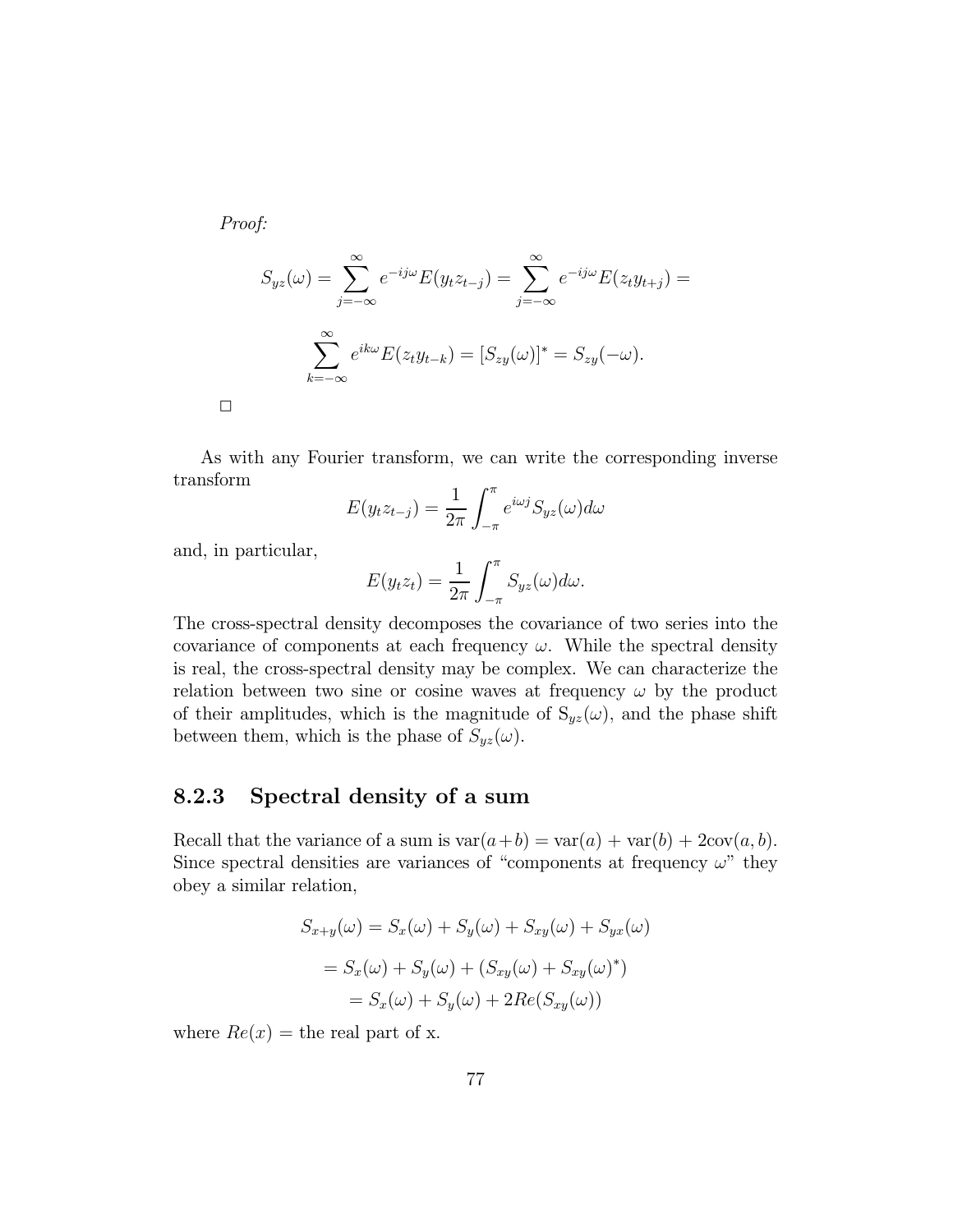Proof: As usual, use the definitions and algebra:

$$
S_{x+y}(\omega) = \sum_{j} e^{-i\omega j} E[(x_t + y_t)(x_{t-j} + y_{t-j})] =
$$
  
= 
$$
\sum_{j} e^{-i\omega j} (E(x_t x_{t-j}) + E(y_t y_{t-j}) + E(x_t y_{t-j}) + E(y_t x_{t-j})) =
$$
  
= 
$$
S_x(\omega) + S_y(\omega) + S_{xy}(\omega) + S_{yx}(\omega).
$$

 $\Box$ 

In particular, if  $x$  and  $y$  are uncorrelated at all leads and lags, their spectral densities add.

$$
E(x_t y_{t-j}) = 0
$$
 for all  $j \Rightarrow S_{x+y}(\omega) = S_x(\omega) + S_y(\omega)$ 

### 8.3 Filtering

#### 8.3.1 Spectrum of filtered series

Suppose we form a series  $y_t$  by *filtering* a series  $x_t$ , i.e. by applying a moving average

$$
y_t = \sum_{j=-\infty}^{\infty} b_j x_{t-j} = b(L) x_t.
$$

It would be nice to characterize the process  $y_t$  given the process  $x_t$ .

We could try to derive the autocovariance function of  $y_t$  given that of  $x_t$ . Let's try it:

$$
\gamma_k(y) = E(y_t y_{t-k}) = E\left(\sum_{j=-\infty}^{\infty} b_j x_{t-j} \sum_{l=-\infty}^{\infty} b_l x_{t-k-l}\right)
$$

$$
= \sum_{j,l} b_j b_l E(x_{t-j} x_{t-k-l}) = \sum_{j,l} b_j b_l \gamma_{k+l-j}(x)
$$

This is not a pretty convolution.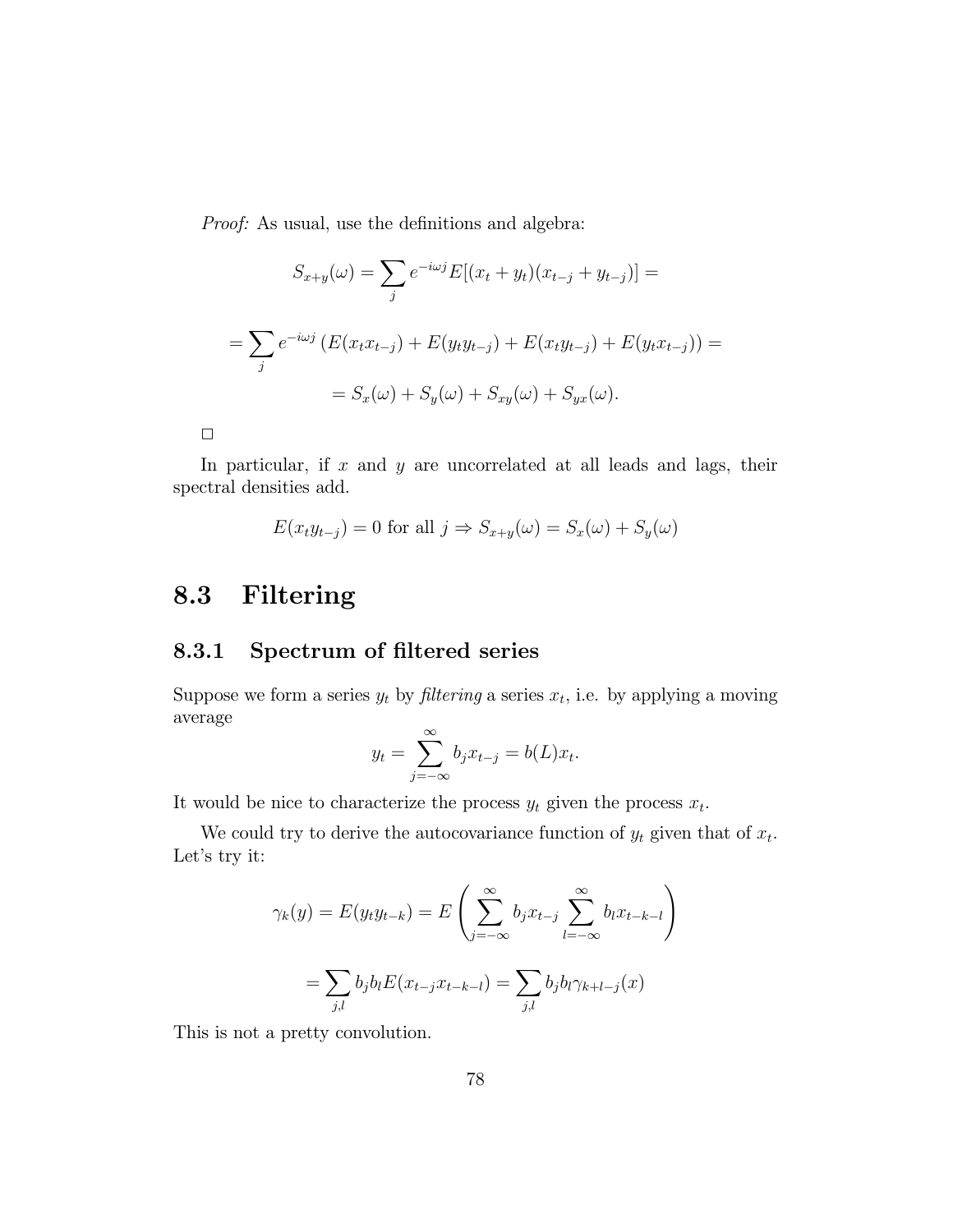However, the formula for the *spectral density* of y given the spectral density of  $x$  turns out to be very simple:

$$
S_y(\omega) = | b(e^{-i\omega}) |^2 S_x(\omega).
$$

 $b(e^{-i\omega})$  is a nice notation for the Fourier transform of the  $b_j$  coefficients.  $b(L) = \sum_j b_j L^j$ , so  $\sum_j e^{-i\omega j} b_j = b(e^{-i\omega}).$ 

Proof: Just plug in definitions and go.

$$
S_y(\omega) = \sum_k e^{-i\omega k} \gamma_k(y) = \sum_{k,j,l} e^{-i\omega k} b_j b_l \gamma_{k+l-j}(x)
$$

Let  $h = k + l - j$ , so  $k = h - l + j$ 

$$
S_y(\omega) = \sum_{h,j,l} e^{-i\omega(h-l+j)} b_j b_l \gamma_h(x) = \sum_j e^{-i\omega j} b_j \sum_l e^{+i\omega l} b_l \sum_h e^{-i\omega h} \gamma_h(x)
$$

$$
= b(e^{-i\omega}) b(e^{+i\omega}) S_x(\omega) = |b(e^{-i\omega})|^2 S_x(\omega).
$$

The last equality results because  $b(z^*) = b(z)^*$  for polynomials.

 $\Box$ 

The filter  $y_t = b(L)x_t$  is a complex dynamic relation. Yet the filtering formula looks just like the scalar formula  $y = bx \Rightarrow \text{var}(y) = b^2 \text{var}(x)$ . This starts to show you why the spectral representation is so convenient: operations with a difficult dynamic structure in the time domain (convolutions) are just multiplications in the frequency domain.

#### 8.3.2 Multivariate filtering formula

The vector version of the filtering formula is a natural extension of the scalar version.

$$
y_t = B(L)x_t \Rightarrow S_y(\omega) = B(e^{-i\omega})S_x(\omega)B(e^{i\omega})'.
$$

This looks just like the usual variance formula: if  $x$  is a vector-valued random variable with covariance matrix  $\Sigma$  and  $y = Ax$ , then the covariance matrix of y is  $A\Sigma A'$ .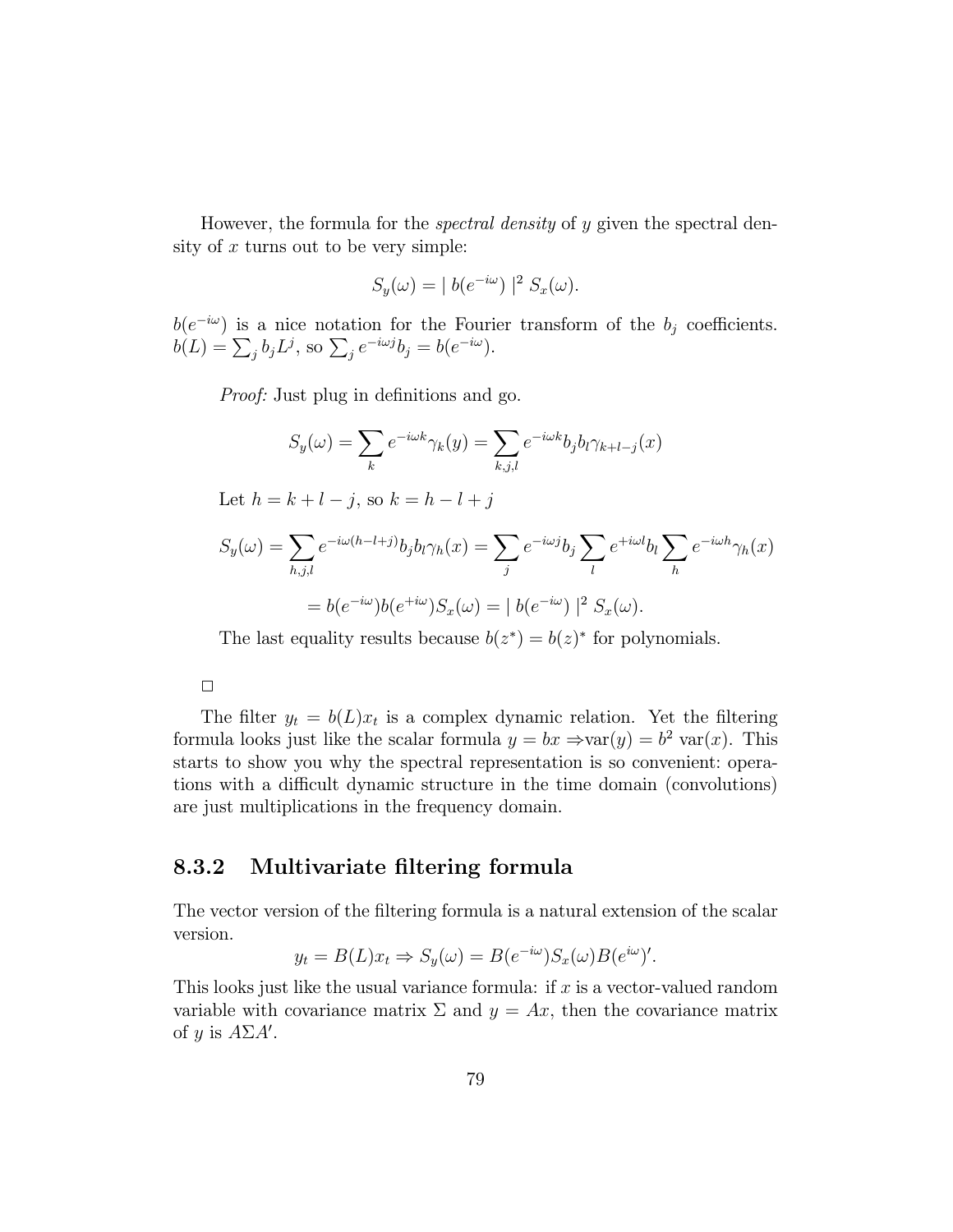#### 8.3.3 Spectral density of arbitrary  $MA(\infty)$

Since the  $MA(\infty)$  representation expresses any series as a linear filter of white noise, an obvious use of the filtering formula is a way to derive the spectral density of any ARMA expressed in Wold representation,

$$
x_t = \theta(L)\epsilon_t = \sum_{j=0}^{\infty} \theta_j \epsilon_{t-j}.
$$

By the filtering formula,

$$
S_x(\omega) = \theta(e^{-i\omega})\theta(e^{+i\omega})\sigma_\epsilon^2
$$

Now you know how to find the spectral density of any process. For example, the  $MA(1), x_t = (1 + \theta L)\epsilon_t$  gives

$$
S_x(\omega) = (1 + \theta e^{-i\omega})(1 + \theta e^{i\omega})\sigma_\epsilon^2 = (1 + \theta(e^{i\omega} + e^{-i\omega}) + \theta^2)\sigma_\epsilon^2 = (1 + 2\theta \cos(\omega) + \theta^2)\sigma_\epsilon^2
$$

as before.

#### 8.3.4 Filtering and OLS

Suppose

$$
y_t = b(L)x_t + \epsilon_t
$$
,  $E(x_t \epsilon_{t-j}) = 0$  for all j.

This is what OLS of  $y_t$  on the entire  $x_t$  process produces. Then, adding the filtering formula to the fact that spectral densities of uncorrelated processes add, we have

$$
S_y(\omega) = S_{b(L)x}(\omega) + S_{\epsilon}(\omega) = |b(e^{-i\omega})|^2 S_x(\omega) + S_{\epsilon}(\omega).
$$

This formula looks a lot like  $y_t = x_t \beta + \epsilon_t \Rightarrow \sigma_y^2 = \beta^2 \sigma_x^2 + \sigma_\epsilon^2$ , and the resulting formula for  $R^2$ . Thus, it lets us do an  $R^2$  decomposition — how much of the variance of y at each frequency is due to x and  $\epsilon$ ?

More interestingly, we can relate the cross-spectral density to  $b(L)$ ,

$$
S_{yx}(\omega) = b(e^{-i\omega})S_x(\omega).
$$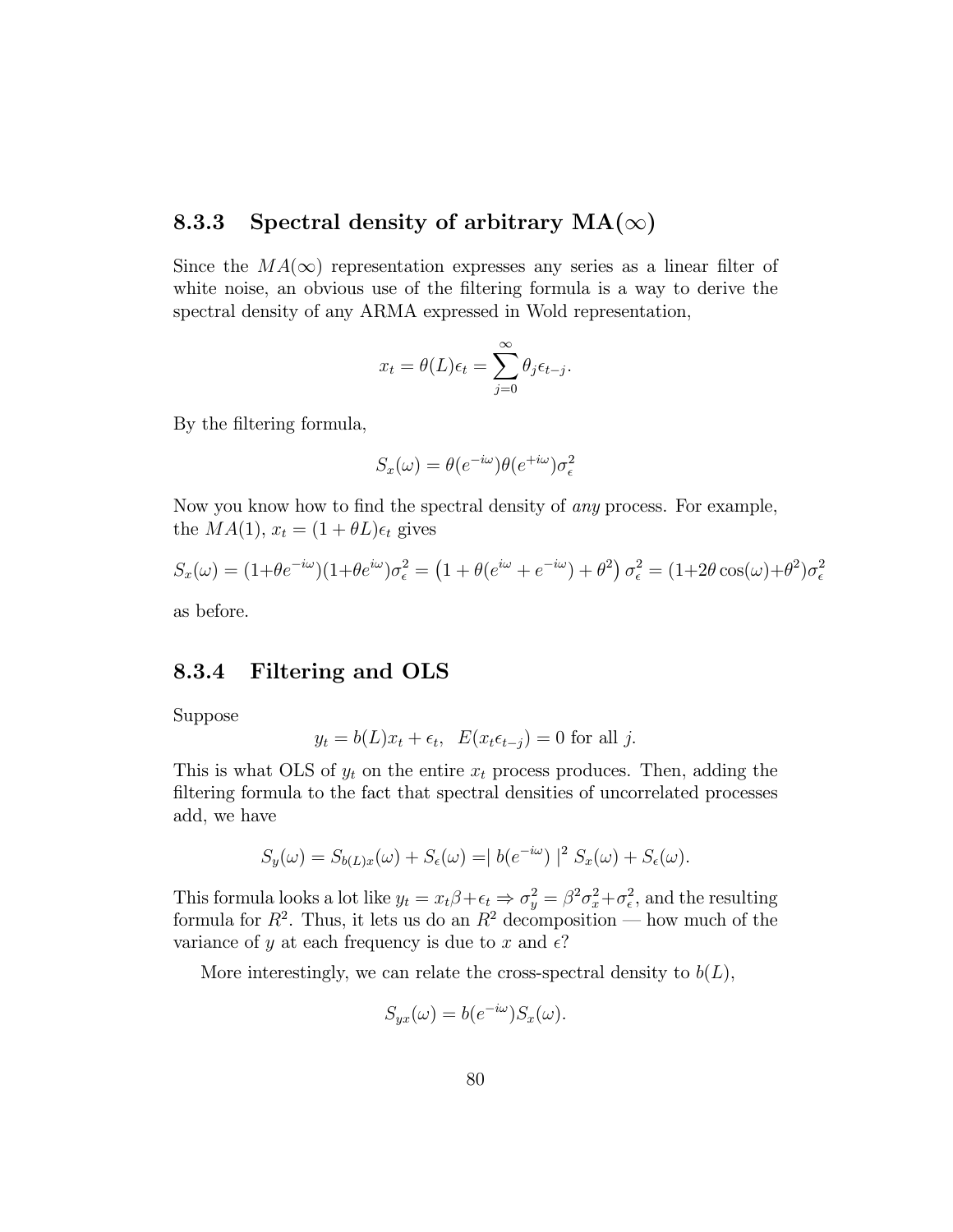Proof: The usual trick: write out the definition and play with the indices until you get what you want.

$$
S_{yx}(\omega) = \sum_{k} e^{-i\omega k} E(y_t x_{t-k}) = \sum_{k} e^{-i\omega k} \sum_{j} b_j E(x_{t-j} x_{t-k})
$$
  

$$
= \sum_{k} e^{-i\omega k} \sum_{j} b_j \gamma_{k-j}(x)
$$
  
Let  $l = k - j$ , so  $k = l + j$ ,  

$$
S_{yx}(\omega) = \sum_{l} e^{-i\omega(l+j)} \sum_{j} b_j \gamma_l(x) = \sum_{j} e^{-i\omega j} b_j \sum_{l} e^{-i\omega l} \gamma_l(x) = b(e^{-i\omega}) S_x(\omega)
$$

This formula has a number of uses. First, divide through to express

$$
b(e^{-i\omega}) = \frac{S_{yx}(\omega)}{S_x(\omega)}.
$$

This looks a lot like  $\beta = \text{cov}(y, x)/\text{var}(x)$ . Again, the spectral representation reduces complex dynamic representations to simple scalar multiplication, at each frequency  $\omega$ . Second, you can estimate the lag distribution, or think about lag distributions this way;

$$
\hat{b}_j = \frac{1}{2\pi} \int_{-\pi}^{\pi} e^{ij\omega} b(e^{-i\omega}) d\omega = \frac{1}{2\pi} \int_{-\pi}^{\pi} e^{ij\omega} \frac{S_{yx}(\omega)}{S_x(\omega)} d\omega
$$

is known as "Hannan's inefficient estimator." Third, we can turn the formula around, and use it to help us to understand the cross-spectral density:

$$
S_{yx} = b(e^{-i\omega})S_x(\omega).
$$

For example, if  $x_t = \epsilon_t$ ,  $\sigma_{\epsilon}^2 = 1$ , and  $y_t = x_{t-1}$ , then  $S_y(\omega) = S_x(\omega) = 1$ , but  $S_{yx}(\omega) = e^{i\omega}$ . The real part of this cross-spectral density is 1.0—x is neither stretched nor shrunk in its transformation to y. But the one-period lag shows up in the complex part of the cross-spectral density—y lags x by ω.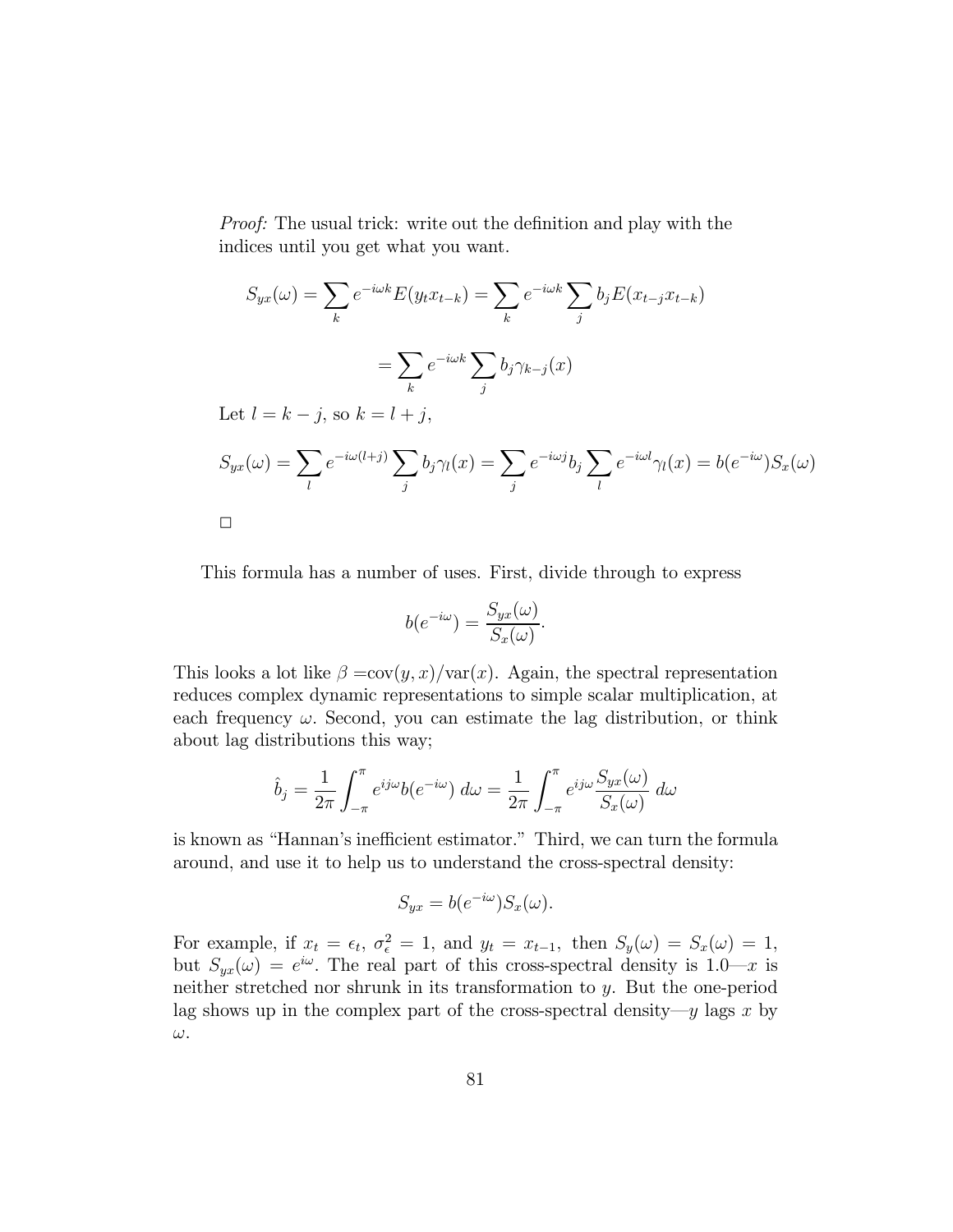#### 8.3.5 A cosine example

The following example may help with the intuition of these filtering formulas. Suppose  $x_t = \cos(\omega t)$ . Then we can find by construction that

$$
y_t = b(L)x_t = |b(e^{-i\omega})| \cos(\omega t + \phi(\omega)).
$$

where

$$
b(e^{-i\omega}) = |b(e^{-i\omega})| e^{i\phi(\omega)}.
$$

The quantity  $b(e^{-i\omega})$  is known as the *frequency response* of the filter. Its magnitude (or magnitude squared) is called the gain of the filter and its angle  $\phi$  is known as the *phase*. Both are functions of frequency.

The spectral representation of the filter shows you what happens to sine waves of each frequency. All you can do to a sine wave is stretch it or shift it, so we can represent what happens to a sine wave at each frequency by two numbers, the gain and phase of the  $b(e^{-i\omega})$ . The usual representation  $b(L)$ shows you what happens in response to a unit impulse. This is, of course, a complex dynamic relation. Then, we can either think of  $y_t$  as the sum of impulses times the complex dynamic response to each impulse, or as the sum of sine and cosine waves times the simple gain and phase -

Proof:

$$
y_t = \frac{1}{2} \sum_j b_j (e^{i\omega(t-j)} + e^{-i\omega(t-j)}) = \frac{1}{2} \left( e^{i\omega t} \sum_j b_j e^{-i\omega j} + e^{-i\omega t} \sum_j b_j e^{i\omega j} \right) =
$$

$$
\frac{1}{2} \left( e^{i\omega t} b(e^{-i\omega}) + e^{-i\omega t} b(e^{i\omega}) \right) = |b(e^{-i\omega})| \cos(\omega t + \phi(\omega)).
$$

$$
(|b(e^{-i\omega})| = |b(e^{i\omega})| \text{for polynomial } b(L)).
$$

 $\Box$ 

### 8.3.6 Cross spectral density of two filters, and an interpretation of spectral density

Here's a final filtering formula, which will help give content to the interpretation of the spectral density as the variance of components at frequency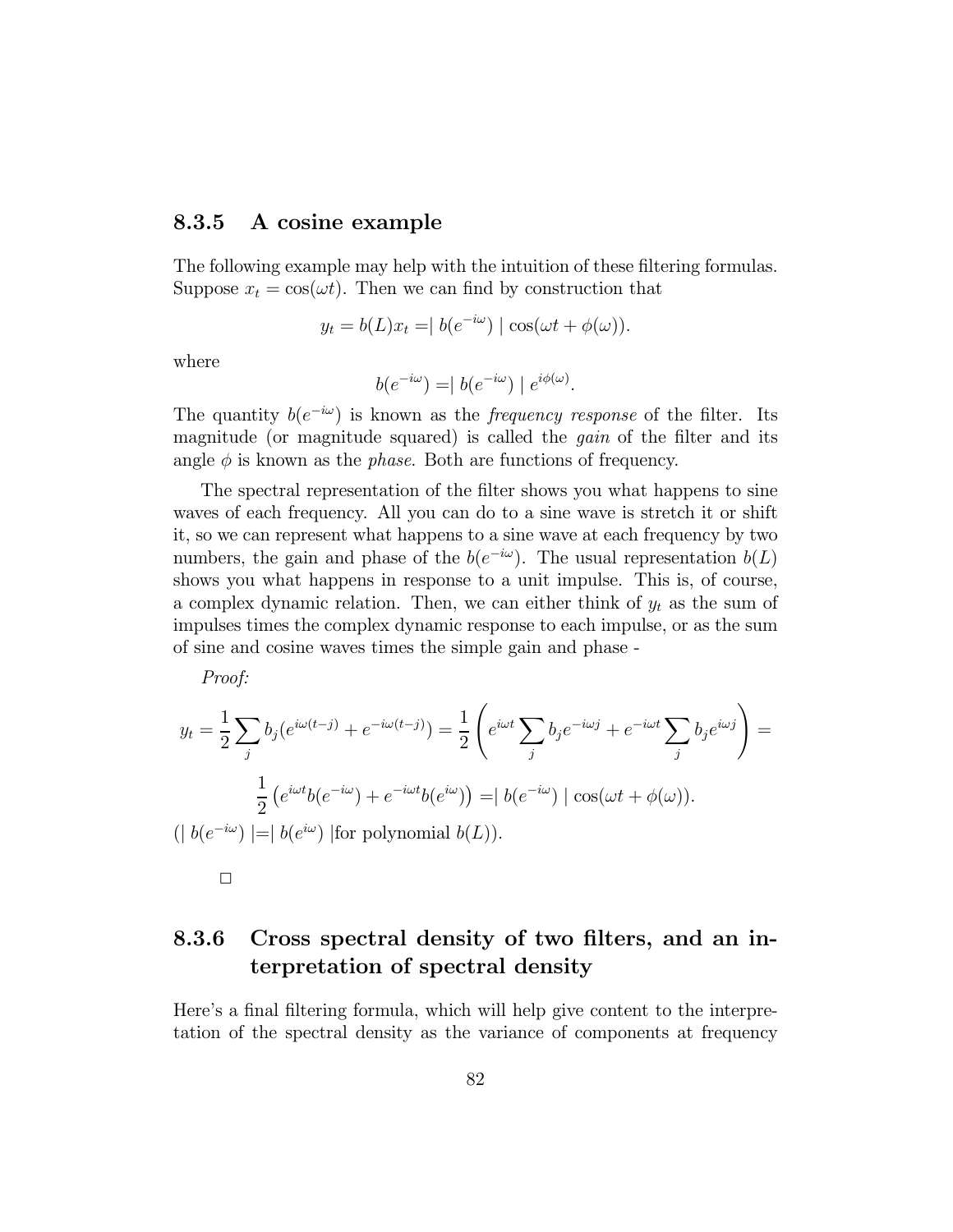ω.

$$
y_{1t} = b_1(L)x_t, y_{2t} = b_2(L)x_t \Rightarrow S_{y_1y_2}(\omega) = b_1(e^{-i\omega})b_2(e^{i\omega})S_x(\omega)
$$
  
Note this formula reduces to  $S_y(\omega) = |b(e^{-i\omega})|^2 S_x(\omega)$  if  $b_1(L) = b_2(L)$ .

Proof: As usual, write out the definition, and play with the sum indices.

$$
S_{y_1y_2}(\omega) = \sum_j e^{-i\omega j} E(y_{1t}y_{2t-j}) = \sum_j e^{-i\omega j} E\left(\sum_k b_{1k}x_{t-k} \sum_l b_{2l}x_{t-j-l}\right)
$$
  
=  $\sum_j e^{-i\omega j} \sum_{k,l} b_{1k}b_{2l} E(x_{t-k}x_{t-j-l}) = \sum_j e^{-i\omega j} \sum_{k,l} b_{1k}b_{2l} \gamma_{j+l-k}(x)$   
Let  $m = j + l - k$ , so  $j = m - l + k$ ,  

$$
\sum_m e^{-i\omega(m-l+k)} \sum_k \sum_l b_{1k}b_{2l} \gamma_m = \sum_k b_{1k} e^{-i\omega k} \sum_l b_{2l} e^{i\omega l} \sum_m e^{-i\omega m} \gamma_m(x).
$$

Now, suppose  $b(L)$  is a bandpass filter,

$$
b(e^{-i\omega}) = \begin{cases} 1, & | \omega | \in [\alpha, \beta] \\ 0 \text{ elsewhere} \end{cases}
$$

as displayed in 8.6. Then, the variance of filtered data gives the average spectral density in the window. (We'll use this idea later to construct spectral density estimates.)

$$
\text{var}(b(L)x_t) = \frac{1}{2\pi} \int_{-\pi}^{\pi} |b(e^{-i\omega})|^2 S_x(\omega) d\omega = \frac{1}{2\pi} \int_{|\omega| \in [\alpha, \beta]} S_x(\omega) d\omega.
$$

Next, subdivide the frequency range from  $-\pi$  to  $\pi$  into nonoverlapping intervals

$$
\operatorname{var}(x_t) = \frac{1}{2\pi} \int_{-\pi}^{\pi} S_x(\omega) d\omega = \frac{1}{2\pi} \left( \int_{b_1} S_x(\omega) d\omega + \int_{b_2} S_x(\omega) d\omega \right) =
$$

$$
\operatorname{var}(b_1(L)x_t) + \operatorname{var}(b_2(L)x_t) + \dots
$$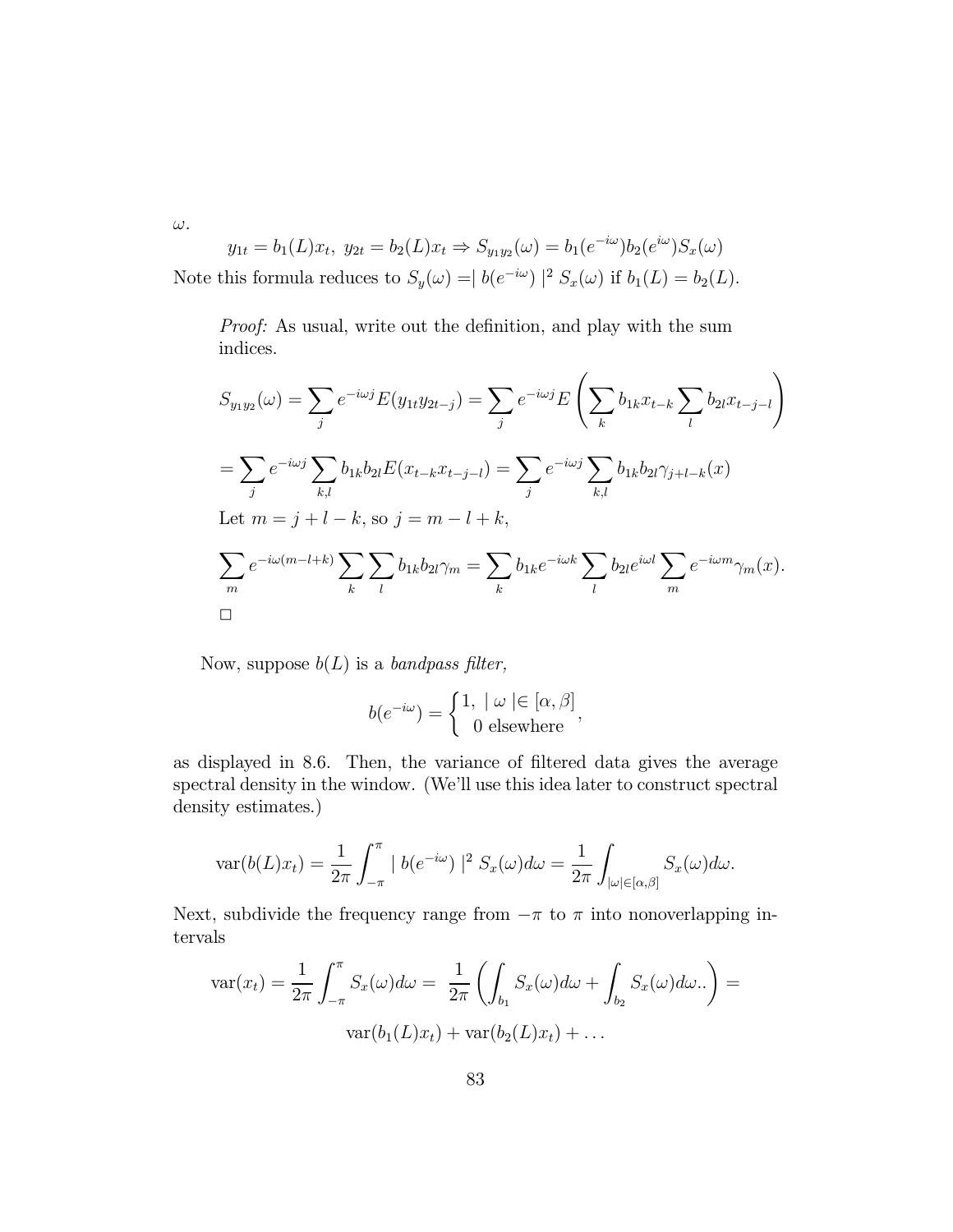

Figure 8.6: Frequency response (all real) of a bandpass filter that includes frequencies  $\omega$  from  $\alpha$  to  $\beta$ .

Since the windows do not overlap, the covariance terms are zero. As the windows get smaller and smaller, the windows approach a delta function, so the components  $b_i(L)x_t$  start to look more and more like pure cosine waves at a single frequency. In this way, the spectral density decomposes the variance of the series into the variance of orthogonal sine and cosine waves at different frequencies.

#### 8.3.7 Constructing filters

#### Inversion formula

You may have wondered in the above, how do we know that a filter exits with a given desired frequency response? If it exists, how do you construct it? The answer, of course, is to use the inversion formula,

$$
b_j = \frac{1}{2\pi} \int_{-\pi}^{\pi} e^{i\omega j} b(e^{-i\omega}) d\omega
$$

For example, let's find the moving average representation  $b_j$  of the bandpass filter.

$$
b_j = \frac{1}{2\pi} \int_{|\omega| \in [\alpha,\beta]} e^{i\omega j} d\omega = \frac{1}{2\pi} \int_{-\beta}^{-\alpha} e^{i\omega j} d\omega + \frac{1}{2\pi} \int_{\alpha}^{\beta} e^{i\omega j} d\omega =
$$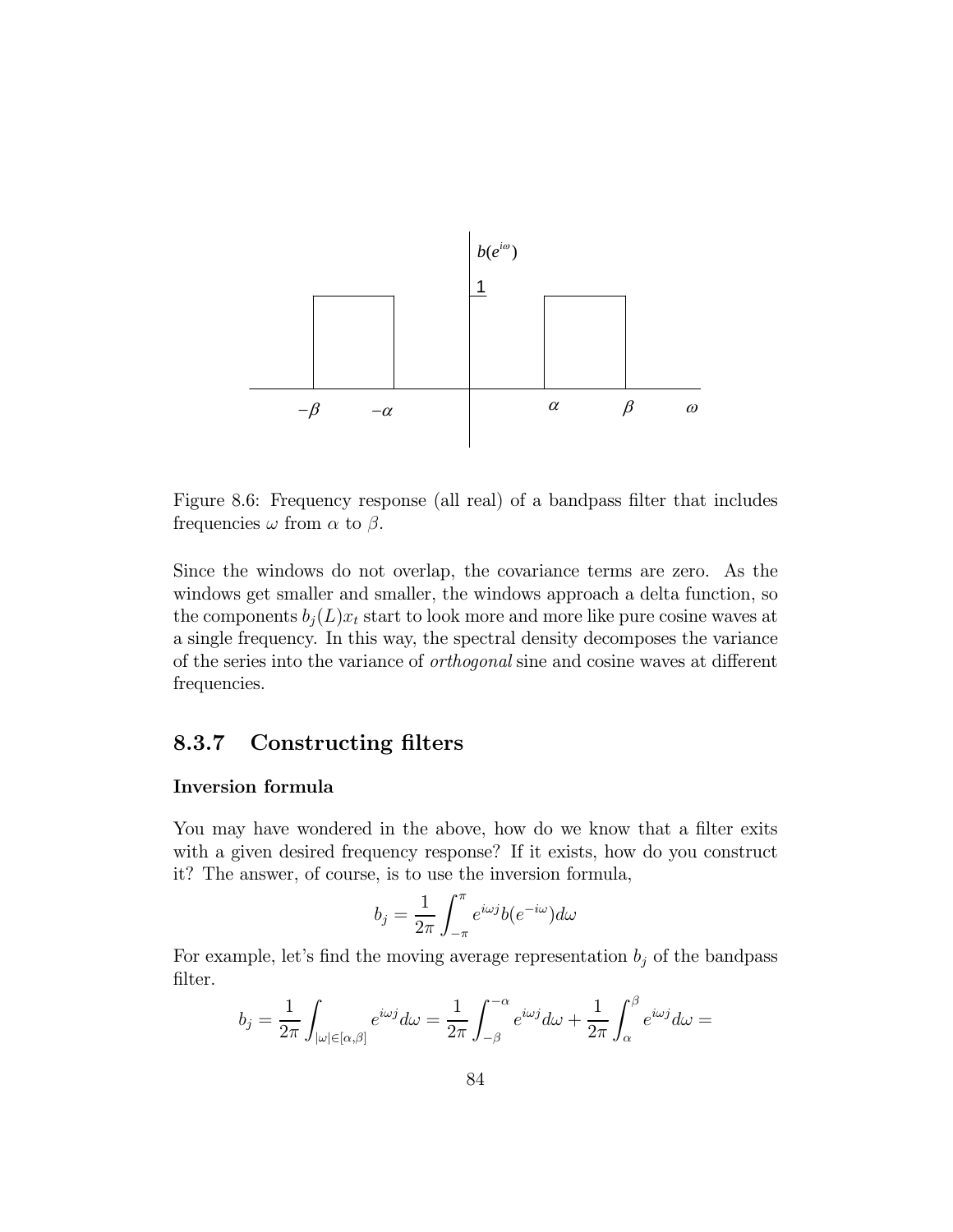$$
= \frac{1}{2\pi} \left. \frac{e^{i\omega j}}{ij} \right|_{-\beta}^{-\alpha} + \frac{1}{2\pi} \left. \frac{e^{i\omega j}}{ij} \right|_{\alpha}^{\beta} = \frac{e^{-ij\alpha} - e^{-ij\beta} + e^{ij\beta} - e^{ij\alpha}}{2\pi ij} = \frac{\sin(j\beta)}{\pi j} - \frac{\sin(j\alpha)}{\pi j}.
$$

Each term is a two-sided infinite order moving average filter. Figure 8.7 plots the filter. Then, you just apply this two-sided moving average to the series.



Figure 8.7: Moving average weights of a bandpass filter.

#### Extracting unobserved components by knowledge of spectra.

Of course, you may not know ahead of time exactly what frequency response  $b(e^{-i\omega})$  you're looking for. One situation in which we can give some help is a case of unobserved components. In seasonal adjustment, growth/cycle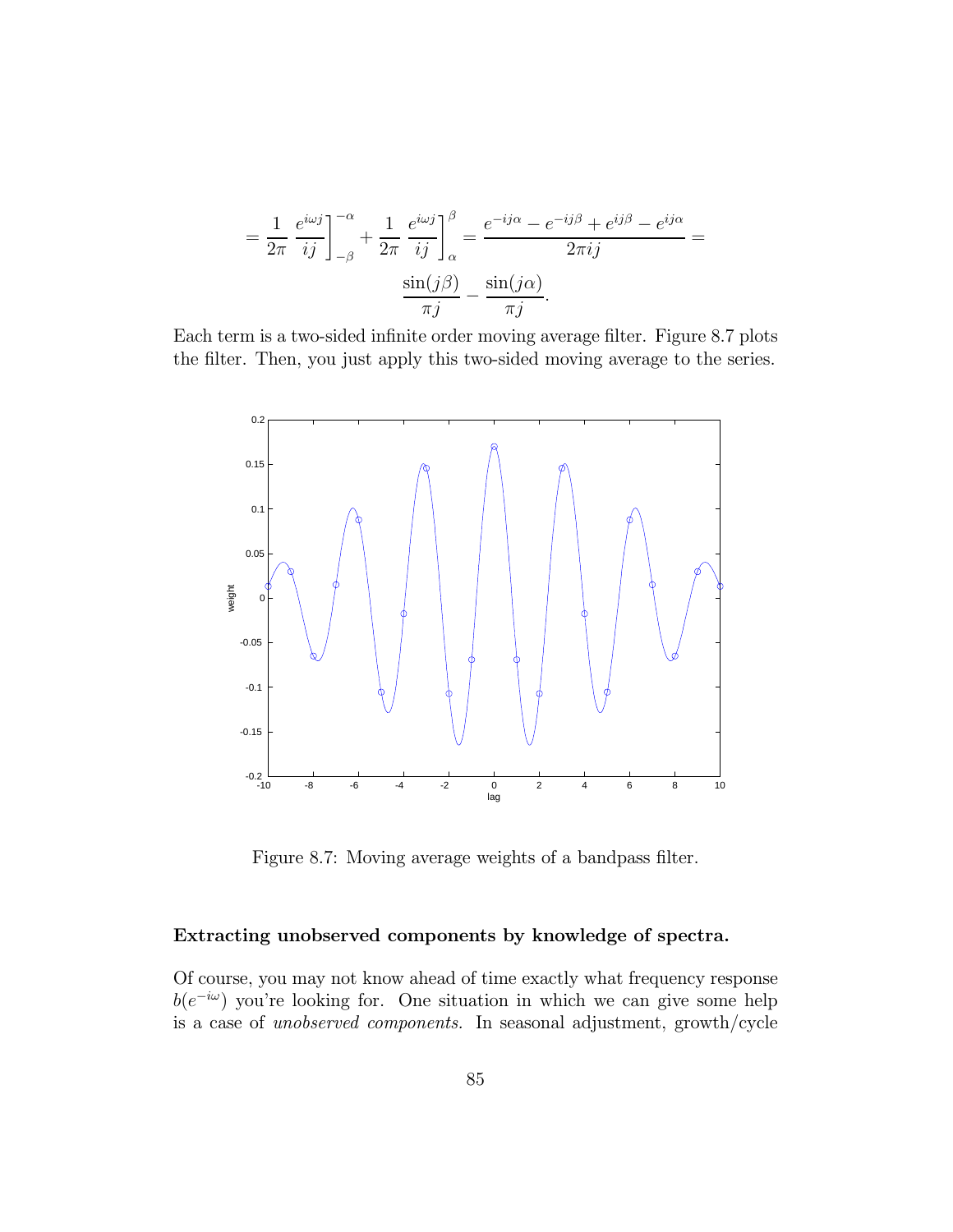decompositions, and many other situations, you think of your observed series  $X_t$  as composed of two components,  $x_t$  and  $u_t$  that you do not observe separately. However, you do have some prior ideas about the spectral shape of the two components. Growth is long-run, seasonals are seasonal, etc.

Assume that the two components are uncorrelated at all leads and lags.

$$
X_t = x_t + u_t, \quad E(x_t u_s) = 0
$$

The only thing you can do is construct a "best guess" of  $x_t$  given your data on  $X_t$ , i.e., construct a filter that recovers the projection of  $x_t$  on the X process,

$$
x_t = \sum_{j=-\infty}^{\infty} h_j X_{t-j} + \epsilon_t \Rightarrow \hat{x}_t = \sum_{j=-\infty}^{\infty} h_j X_{t-j}.
$$

The parameters  $h_j$  are given from inverting

$$
h(e^{-i\omega}) = \frac{S_x(\omega)}{S_x(\omega) + S_u(\omega)} = \frac{S_x(\omega)}{S_x(\omega)}
$$

Proof: (left as a problem)

This formula is an example of a problem that is much easier to solve in the frequency domain! (A fancy name might be "optimal seasonal (or trend/cycle) extraction". )

#### 8.3.8 Sims approximation formula

Often, (always) we approximate true, infinite-order ARMA processes by finite order models. There is a neat spectral representation of this approximation given by the *Sims approximation* formula: Suppose the true projection of  $y_t$ on  $\{x_t\}$  is

$$
y_t = \sum_{j=-\infty}^{\infty} b_j^0 x_{t-j} + \epsilon_t
$$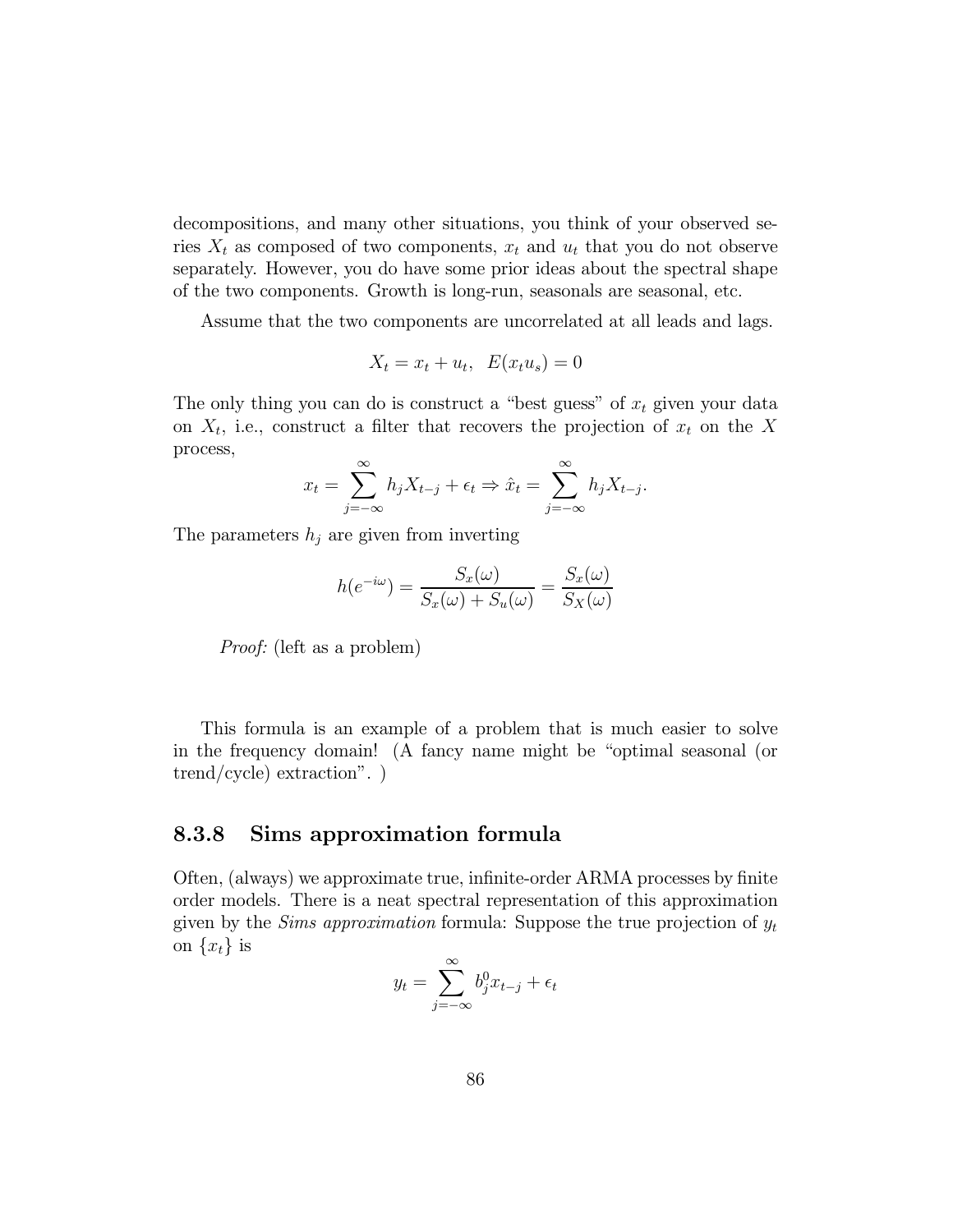but a researcher fits by OLS a restricted version,

$$
y_t = \sum_{j=-\infty}^{\infty} b_j^1 x_{t-j} + u_t
$$

The  ${b_j^1}$  lie in some restricted space, for example, the MA representations of an ARMA(p,q). In population, OLS (or maximum likelihood with normal iid errors) picks  $b_j^1$  to minimize

$$
\int_{-\pi}^{\pi} |b^0(e^{-i\omega}) - b^1(e^{-i\omega})|^2 S_x(\omega) d\omega.
$$

Proof: (left as a problem)

OLS tries to match an average of  $b^0(e^{-i\omega}) - b^1(e^{-i\omega})$  over the entire spectrum from  $-\pi$  to  $\pi$ . How hard it tries to match them depends on the spectral density of x. Thus, OLS will sacrifice accuracy of the estimated  $b(L)$  is a small frequency window, and/or a window in which  $S_x(\omega)$  is small, to get better accuracy in a large window, and/or a window in which  $S_x(\omega)$  is large.

### 8.4 Relation between Spectral, Wold, and Autocovariance representations

We have discussed three different fundamental representations for time series processes: the autocovariance function, the Wold  $MA(\infty)$  and the spectral density. The following diagram summarizes the relation between the three representations.

$$
\text{Autoregressions}
$$
\n
$$
\downarrow
$$
\n
$$
\text{Wold } MA(\infty)
$$
\n
$$
\uparrow
$$
\n
$$
x_t = \sum_{j=0}^{\infty} \theta_j \epsilon_{t-j},
$$
\n
$$
\gamma_k = \sum_{j=0}^{\infty} \theta_j \theta_{j+k} \sigma_\epsilon^2
$$
\n
$$
\uparrow
$$
\n
$$
\gamma_k = \sum_{j=0}^{\infty} \theta_j \theta_{j+k} \sigma_\epsilon^2
$$
\n
$$
\uparrow
$$
\n
$$
\text{Autocovariance}
$$
\n
$$
\rightarrow S(\omega) = \sum_{k=-\infty}^{\infty} e^{-ik\omega} \gamma_k
$$
\n
$$
\rightarrow \text{Spectral density } S(\omega)
$$
\n
$$
\gamma_k = E(x_t x_{t-k})
$$
\n
$$
\leftarrow \gamma_k = \frac{1}{2\pi} \int_{-\pi}^{\pi} e^{-k\omega} S(\omega) d\omega
$$
\n
$$
\leftarrow
$$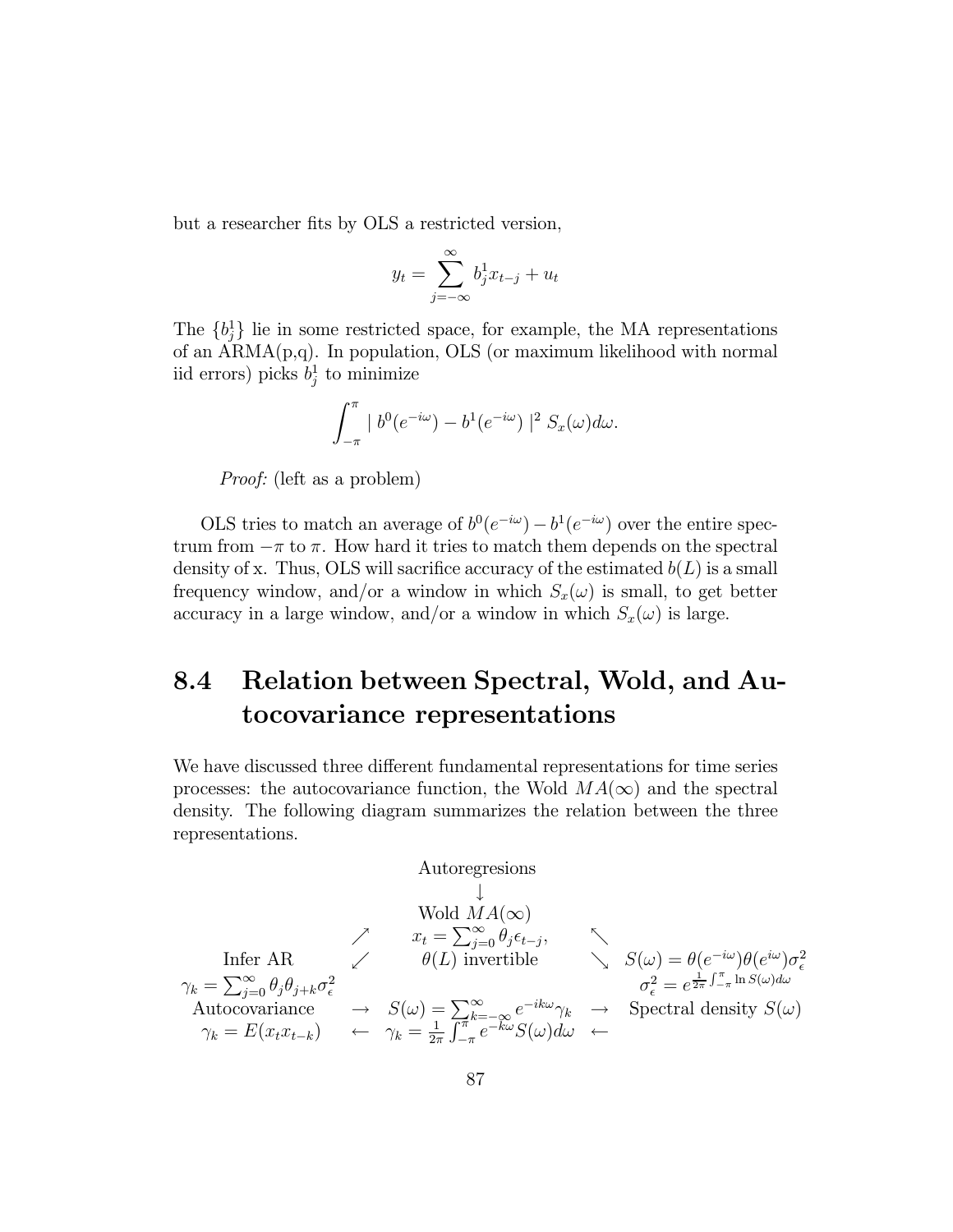Each of the three representations can be estimated directly: we find the Wold MA by running autoregressions and simulating the impulse-response function; we can find the autocovariances by finding sample autocovariances. The next chapter discusses spectral density estimates. From each representation we can derive the others, as shown.

The only procedure we have not discussed so far is how to go from spectral density to Wold. The central insight to doing this is to realize that the roots of the spectral density function are the same as the roots of the Wold moving average, plus the inverses of those roots. If  $x_t =$  $\theta(L)\epsilon_t = \text{const.}(L-\lambda_1)(L-\lambda_2)...$ , so that  $\theta(z) = \text{const.}(z-\lambda_1)(z-\lambda_2)...$ ,  $\lambda$  and  $\lambda_1, \lambda_2, ...$  are roots, then  $S_x(z) = \text{const.}^2(z-\lambda_1)(z-\lambda_2)...(z^{-1}-\lambda_1)(z^{-1}-\lambda_2)...$  so that  $\lambda_1, \lambda_2, \dots$  and  $\lambda_1^{-1}, \lambda_2^{-1} \dots$  are roots. Thus, find roots of the spectral density, those outside the unit circle are the roots of the Wold lag polynomial. To find  $\sigma_{\epsilon}^2$ , either make sure that the integral of the spectral density equals the variance of the Wold representation, or use the direct formula given above.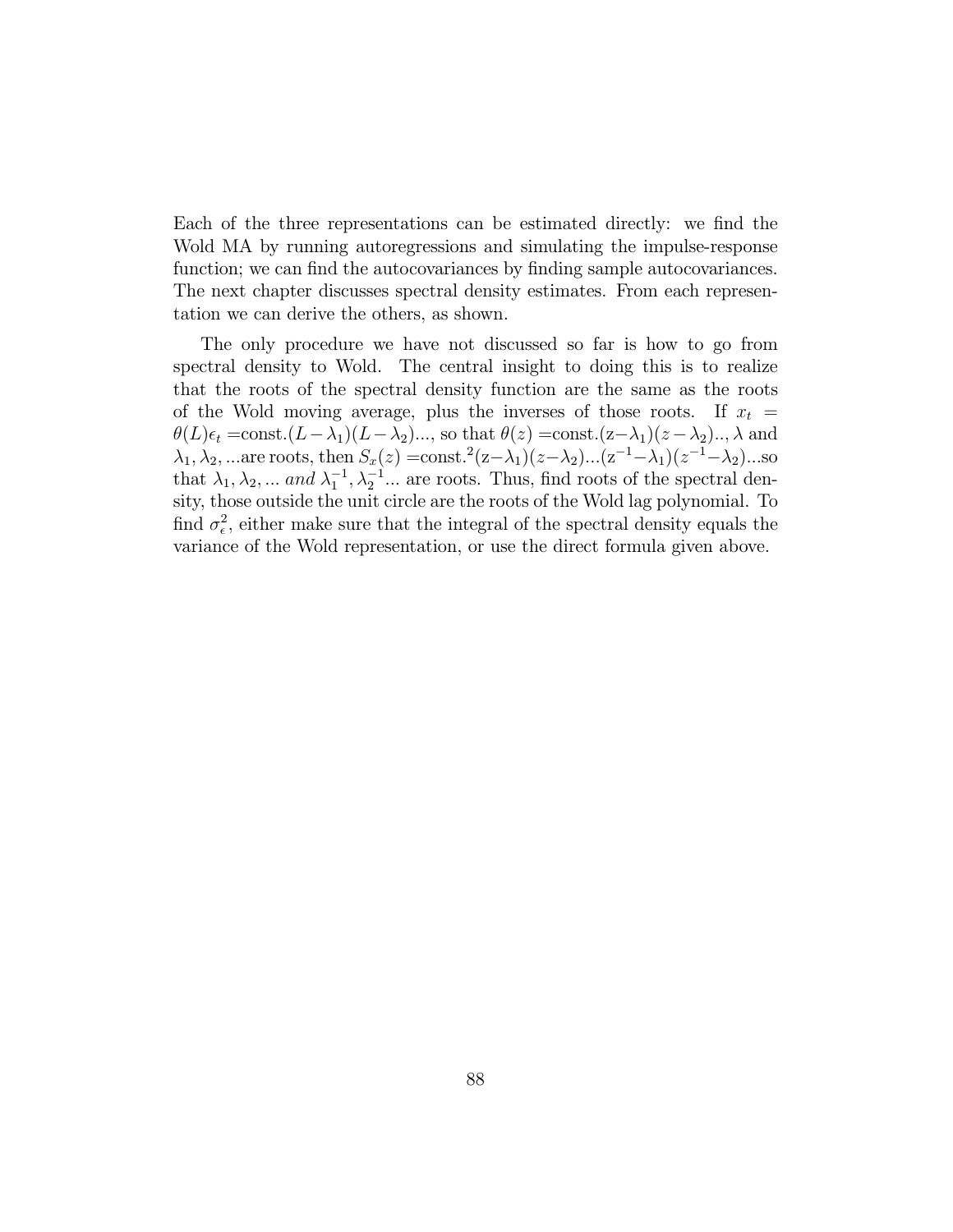## Chapter 9

# Spectral analysis in finite samples

So far, we have been characterizing population moments of a time series. It's also useful to think how spectral representations work with a finite sample of data in hand. Among other things, we need to do this in order to think about how to estimate spectral densities.

### 9.1 Finite Fourier transforms

#### 9.1.1 Definitions

For a variety of purposes it is convenient to think of finite-sample counterparts to the population quantities we've introduced so far. To start off, think of fourier transforming the *data*  $x_t$  rather than the autocovariance function. Thus, let

$$
x_{\omega} = \frac{1}{T^{1/2}} \sum_{t=1}^{T} e^{-i\omega t} x_t
$$

Where  $T =$  sample size. We can calculate  $x_{\omega}$  for arbitrary  $\omega$ . However, I will mostly calculate it for  $T \omega's$ , spread evenly about the unit circle. When the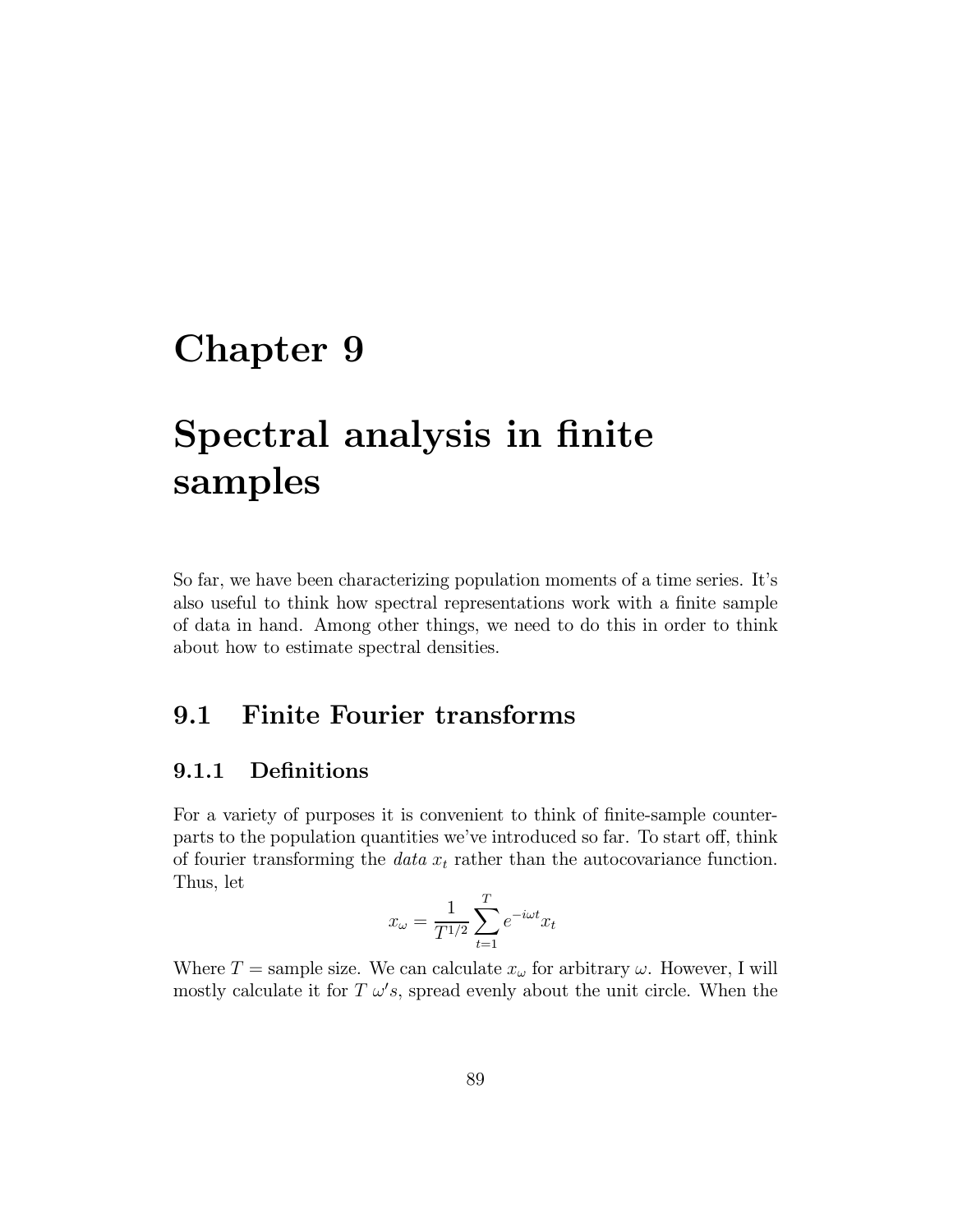$\omega's$  are spread evenly in this way, there is an inverse finite fourier transform,

$$
x_t = \frac{1}{T^{1/2}} \sum_{\omega} e^{i\omega t} x_{\omega}
$$

Proof: Just like the proof of the infinite size inverse transform.

$$
\frac{1}{T^{1/2}} \sum_{\omega} e^{i\omega t} x_{\omega} = \frac{1}{T^{1/2}} \sum_{\omega} e^{i\omega t} \frac{1}{T^{1/2}} \sum_{j=1}^{T} e^{-i\omega j} x_j = \frac{1}{T} \sum_{j=1}^{T} x_j \sum_{\omega} e^{i\omega (t-j)}.
$$

$$
\sum_{\omega} e^{i\omega (t-j)} = \begin{cases} T & \text{if } t-j=0 \\ 0 & \text{if } t-j \neq 0 \end{cases}.
$$

It is handy to put this transformation in matrix notation. Let

$$
W = T^{1/2} \begin{bmatrix} e^{-i\omega_1} & e^{-2i\omega_2} & \dots \\ e^{-i\omega_2} & e^{-2i\omega_2} & \dots \\ \dots & \dots & \dots \end{bmatrix}; \ \mathbf{x}_t = \begin{bmatrix} x_1 \\ x_2 \\ \vdots \end{bmatrix}; \ \mathbf{x}_\omega = \begin{bmatrix} x_{\omega 1} \\ x_{\omega 2} \\ \vdots \end{bmatrix}
$$

Then, we can write the fourier transform and its inverse as

$$
\mathbf{x}_{\omega} = W\mathbf{x}_t, \ \ \mathbf{x}_t = W^T\mathbf{x}_{\omega}
$$

where  $W^T = (W')^* = (W^*)'$  denotes "complex conjugate and transpose". Note  $W^TW = WW^T = I$ , i.e., fourier transforming and then inverse transforming gets you back where you started. Matrices  $W$  with this property are called unitary matrices.

### 9.2 Band spectrum regression

#### 9.2.1 Motivation

We very frequently filter series before we look at relations between them– we detrend them, deseasonlaize them, etc. Implicitly, these procedures mean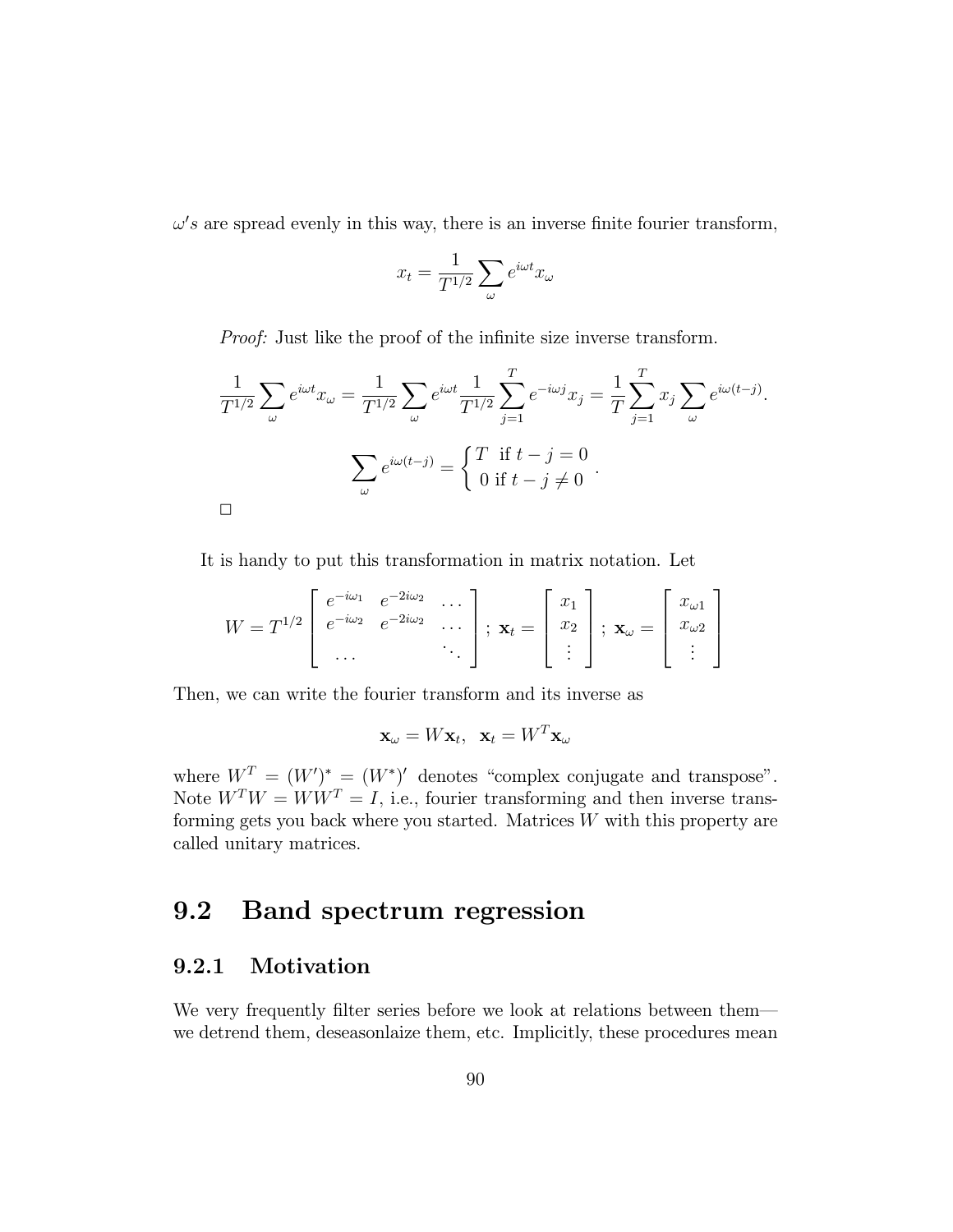that we think relations are different at different frequencies, and we want to isolate the frequencies of interest before we look at the relation, rather than build an encompassing model of the relation between series at all frequencies. "Band spectrum regression" is a technique designed to think about these situations. I think that it is not so useful in itself, but I find it a very useful way of thinking about what we're doing when we're filtering, and how relations that differ across frequencies influence much time series work.

Here are some examples of situations in which we think relations vary across frequencies, and for which filtered data have been used:

#### Example 1: Kydland and Prescott.

Kydland and Prescott simulate a model that gives rise to stationary time series patterns for GNP, consumption, etc. However, the GNP, consumption, etc. data are not stationary: not only do they trend upwards but they include interesting patterns at long horizons, such as the "productivity slowdown" of the  $70's$ , as well as recessions. Kydland and Prescott only designed their model to capture the business cycle correlations of the time series; hence they filtered the series with the Hodrick-Prescott filter (essentially a highpass filter) before computing covariances.

#### Example 2: Labor supply.

The Lucas-Prescott model of labor supply makes a distinction between "permanent" and "transitory" changes in wage rates. A transitory change in wage rates has no income effect, and so induces a large increase in labor supply (intertemporal substitution). A permanent increase has an income effect, and so induces a much smaller increase in labor supply. This model might (yes, I know this is static thinking in a dynamic model  $-$  this is only a suggestive example!) make time series predictions as illustrated in figure 9.1:

As you can see, we might expect a different relation between wages and labor supply at business cycle frequencies vs. longer horizons.

#### Example 3: Money supply and interest rates

Conventional textbooks tell you that money growth increases have a short run negative impact on real and hence nominal interest rates, but a long run, one-for-one impact on inflation and hence nominal interest rates. The general view is that the time-series relation between money and interest rates looks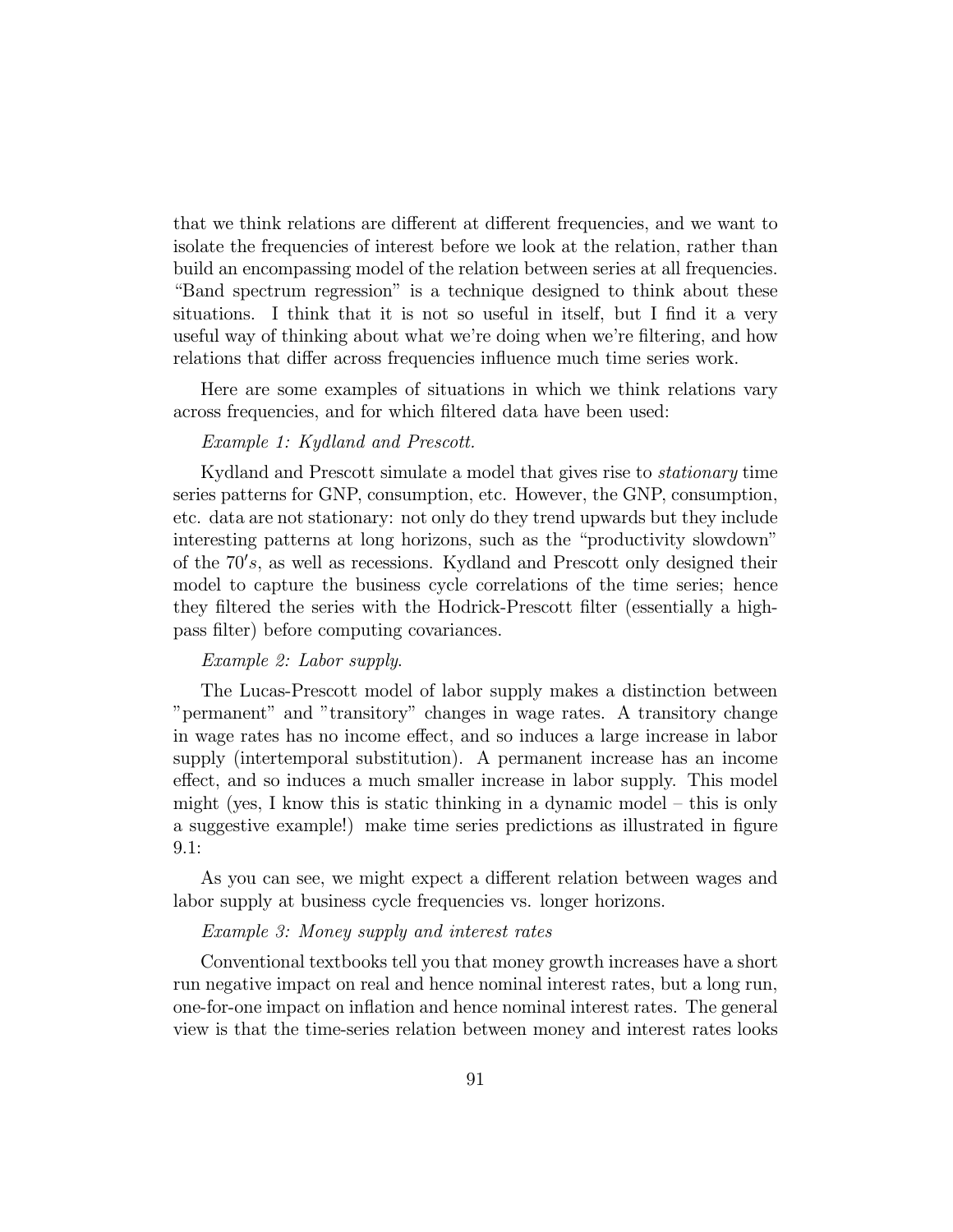

Figure 9.1: Time series of wages and labor supply

#### something like figure 9.2

Again, the relation between money growth and nominal interest rates depends on the frequency at which you look at it. At high frequencies we expect a negative relation, at low frequencies we expect a positive relation. (I wrote my PhD thesis on this idea, see "The Return of the Liquidity Effect: A Study of the Short Run Relation Between Money Growth and Interest Rates" Journal of Business and Economic Statistics 7 (January 1989) 75-83.)

#### Example 4: Seasonal adjustment.

Most of the time we use seasonally adjusted data. Seasonal adjustment is a band pass filter that attenuates or eliminates seasonal frequencies. This procedure must reflect a belief that there is a different relation between variables at seasonal and nonseasonal frequencies. For example, there is a tremendous seasonal in nondurable and services consumption growth; the use of seasonally adjusted consumption data in asset pricing reflects a belief that consumers do not try to smooth these in asset markets.

WARNING: Though filtering is very common in these situations, it is probably "wrong". The "Right" thing to do is generally specify the whole model, at long, short, seasonal, and nonseasonal frequencies, and estimate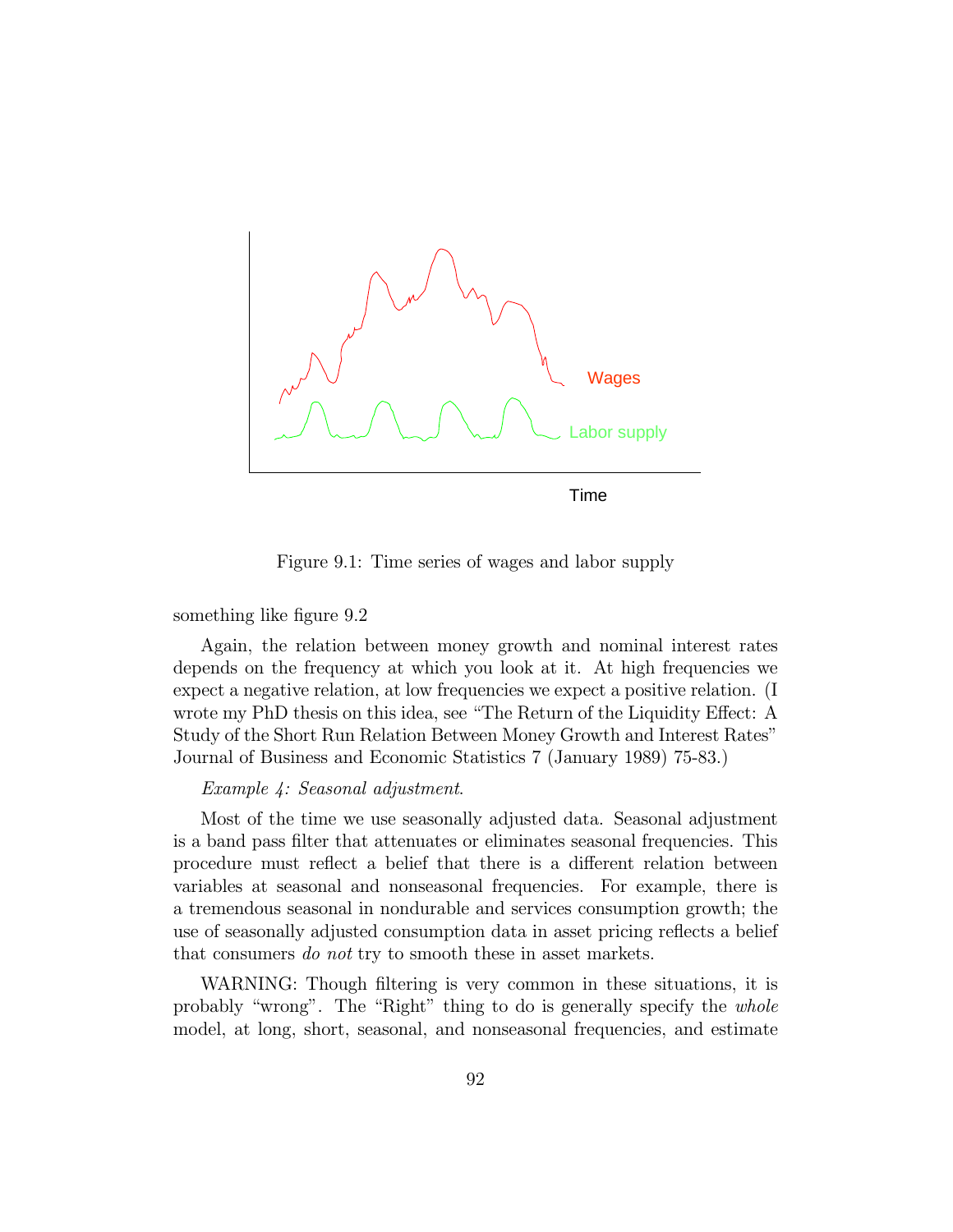

Figure 9.2: Money and interest rates

the entire dynamic system. The underlying economics typically does not separate by frequency. An optimizing agent facing a shock with a seasonal and nonseasonal component will set his control variable at nonseasonal frequencies in a way that reflects the seasonals. "Growth theory" and "business cycle theory" may each make predictions at each others' frequencies, so one cannot really come up with separate theories to explain separate bands of the spectrum. The proper distinction between shocks may be "expected" and "unexpected" rather than "low frequency" vs. "high frequency". Nonetheless, removing frequency bands because you have a model that "only applies at certain frequencies" is very common, even if that characterization of the model's predictions is not accurate.

#### 9.2.2 Band spectrum procedure

Suppose  $y$  and  $x$  satisfy the OLS assumptions,

$$
\mathbf{y}_t = \mathbf{x}_t \boldsymbol{\beta} + \boldsymbol{\epsilon}_t, \ \ E(\boldsymbol{\epsilon}_t \boldsymbol{\epsilon}'_t) = \sigma^2 I, \ \ E(\mathbf{x}_t \boldsymbol{\epsilon}'_t) = 0
$$

Since  $W$  is a unitary matrix, the fourier transformed versions also satisfy the OLS assumptions:

$$
W\mathbf{y}_t = W\mathbf{x}_t\beta + W\boldsymbol{\epsilon}_t
$$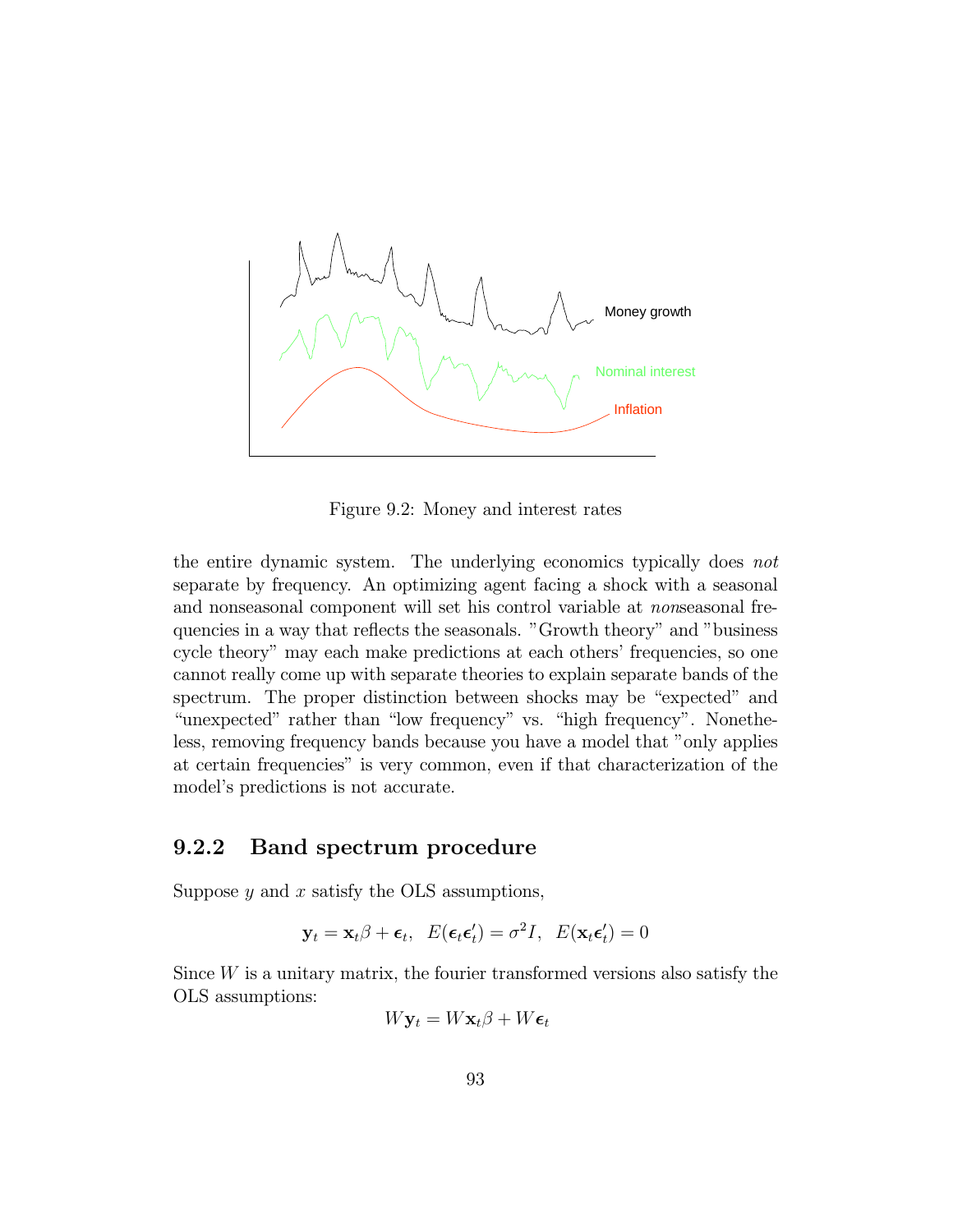or

$$
\mathbf{y}_\omega = \mathbf{x}_\omega \beta + \boldsymbol{\epsilon}_\omega
$$

where

$$
E(\epsilon_{\omega}\epsilon_{\omega}^{T}) = E(W\epsilon_{t}\epsilon_{t}^{'}W^{T}) = \sigma^{2}I,
$$
  

$$
E(\mathbf{x}_{\omega}\epsilon_{\omega}') = E(W\mathbf{x}_{t}\epsilon_{t}^{'}W^{T}) = 0.
$$

Thus, why not run OLS using the frequency transformed data,

$$
\hat{\beta} = (\mathbf{x}_{\omega}^T \mathbf{x}_{\omega})^{-1} (\mathbf{x}_{\omega}^T \mathbf{y}_{\omega})?
$$

In fact, this  $\beta$  is numerically identical to the usual OLS  $\beta$ :

$$
(\mathbf{x}_{\omega}^T \mathbf{x}_{\omega})^{-1} (\mathbf{x}_{\omega}^T \mathbf{y}_{\omega}) = (\mathbf{x}_{t}^{\'} W^T W \mathbf{x}_{t})^{-1} (\mathbf{x}_{t}^{\'} W^T W \mathbf{y}_{t}) = (\mathbf{x}_{t}^{\'} \mathbf{x}_{t})^{-1} (\mathbf{x}_{t}^{\'} \mathbf{y}_{t}).
$$

So far, pretty boring. But now, recall what we do with OLS in the presence of a "structural shift". The most common example is war, where you might think that behavioral relationships are different for the data points 1941-1945. (This usually means that you haven't specified your behavior at a deep enough level.) Also, it is common to estimate different relationships in different "policy regimes", such as pre-and post 1971 when the system of fixed exchange rates died, or in 1979-1982 and outside that period, when the Fed (supposedly) followed a nonborrowed reserve rather than interest rate targeting procedure. Thus, suppose you thought

$$
y_t = x_t \beta_1 + \epsilon_t \text{ (period A)}
$$
  

$$
y_t = x_t \beta_2 + \epsilon_t \text{ (period B)}
$$

What do you do? You estimate separate regressions, or you drop from your sample the time periods in which you think  $\beta$  changed from the "true value" that you want to estimate.

The equivalence of the regular and frequency domain OLS assumptions shows you that OLS assumes that  $\beta$  is the same *across frequencies*, as it assumes that  $\beta$  is the same over time. Band spectrum regression becomes useful when you don't think this is true: when you think that the relationship you want to investigate only holds at certain frequencies.

The solution to this problem is obvious: drop certain *frequencies* from the frequency transformed regression, i.e. transform the data and then estimate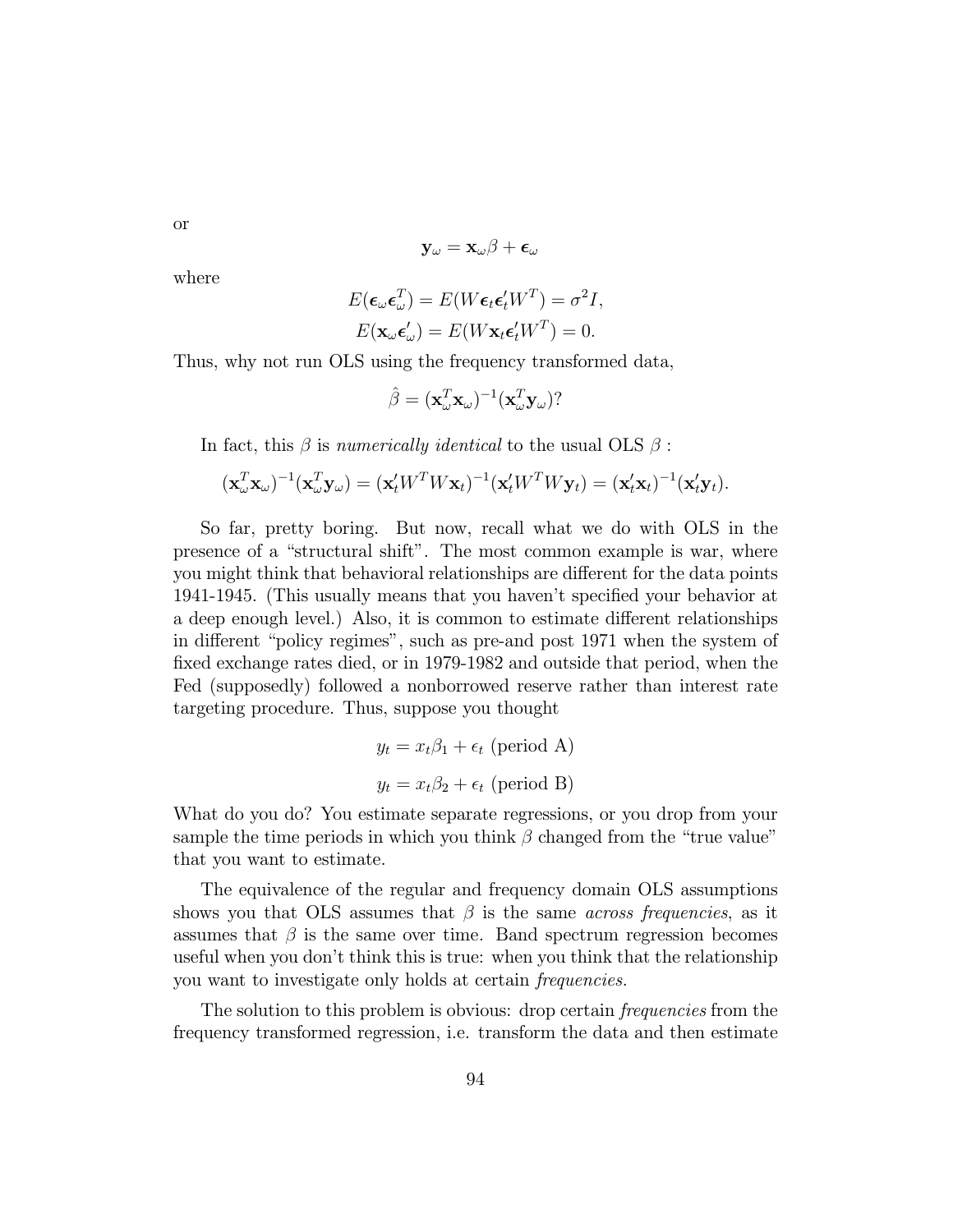separate  $\beta_1$  and  $\beta_2$ ;  $y_\omega = x_\omega \beta_1 + \epsilon_\omega$  in frequency interval A and  $y_\omega = x_\omega \beta_2 + \epsilon_\omega$  $\epsilon_{\omega}$  in frequency interval B. If you believe the model holds only at certain frequencies, just run  $y_{\omega} = x_{\omega}\beta + \epsilon_{\omega}\omega$  in given frequency band.

One way to formalize these operations is to let  $A$  be a "selector matrix" that picks out desired frequencies. It has ones on the diagonal corresponding to the "good" frequencies that you want to keep, and zeros elsewhere. Then, if you run

$$
A\mathbf{y}_{\omega}=A\mathbf{x}_{\omega}\beta+A\boldsymbol{\epsilon}_{\omega}.
$$

Only the "good" frequencies are included. The  $\beta$  you get is

$$
\hat{\beta} = (\mathbf{x}_{\omega}^T A A \mathbf{x}_{\omega})^{-1} (\mathbf{x}_{\omega}^T A A \mathbf{y}_{\omega}).
$$

As you might suspect, *filtering* the data to remove the unwanted frequencies and then running OLS (in time domain) on the filtered data is equivalent to this procedure. To see this, invert the band spectrum regression to timedomain by running

$$
W^T A y_\omega = W^T A \mathbf{x}_\omega \beta + W^T A \boldsymbol{\epsilon}_\omega
$$

This regression gives numerically identical results. Writing the definition of  $x_{\omega}$ , this is in turn equivalent to

$$
W^T A W \mathbf{y}_t = W^T A W \mathbf{x}_t \beta + W^T A W \boldsymbol{\epsilon}_t
$$

So, what's  $W<sup>T</sup>AW$ ? It takes time domain to frequency domain, drops a band of frequencies, and reverts to time domain. Thus it's a band pass filter!

There is one warning: If we drop  $k$  frequencies in the band-spectrum regression, OLS on the frequency domain data will pick up the fact that only  $T - k$  degrees of freedom are left. However, there are still T time-domain observations, so you need to correct standard errors for the lost degrees of freedom. Alternatively, note that  $\epsilon_t$  is serially uncorrelated,  $W^T A W_t$  is serially correlated, so you have to correct for serial correlation of the error in inference.

Of course, it is unlikely that your priors are this sharp—that certain frequencies belong, and certain others don't. More likely, you want to give more weight to some frequencies and less weight to others, so you use a filter with a smoother response than the bandpass filter. Nonetheless, I find it useful to think about the rationale of this kind of procedure with the band-pass result in mind.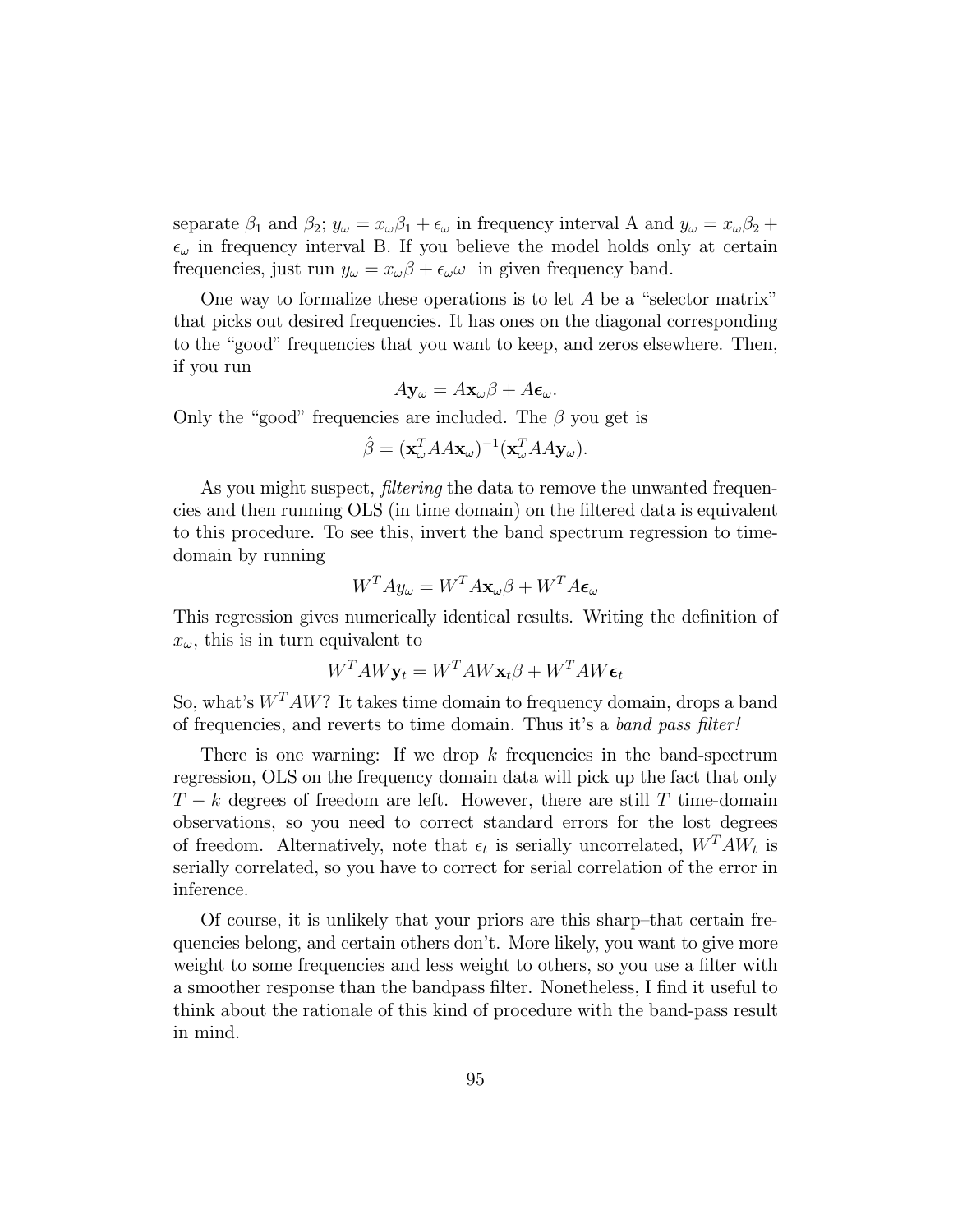### 9.3 Cramér or Spectral representation

The spectral or Cramér representation makes precise the sense in which the spectral density is a decomposition of the variance of a series into the variance of orthogonal components at each frequency. To do this right (in population) we need to study Brownian motion, which we haven't gotten to yet. But we can make a start with the finite fourier transform and a finite data set.

The inverse fourier transform of the data is

$$
x_t = \frac{1}{T^{1/2}} \sum_{\omega} e^{i\omega t} x_{\omega} = \frac{1}{T^{1/2}} \left( x_0 + 2 \sum_{\omega > 0} | x_{\omega} | \cos(\omega t + \phi_{\omega}) \right)
$$

where  $x_{\omega} = |x_{\omega}| e^{i\phi_{\omega}}$ . Thus it represents the time series  $x_t$  as a sum of cosine waves of different frequencies and phase shifts.

One way to think of the inverse fourier transform is that we can draw random variables  $\{x_{\omega}\}\$ at the beginning of time, and then let  $x_t$  evolve according to the inverse transform. It looks like this procedure produces a deterministic time series  $x_t$ , but that isn't true. "Deterministic" means that  $x_t$  is perfectly predictable given the history of x, not given  $\{x_\omega\}$ . If you have k  $x'_t s$  you can only figure out k  $x'_w s$ .

So what are the statistical properties of these random variables  $x_{\omega}$ ? Since  $x_t$  is mean zero,  $E(x_\omega)=0$ . The variance and covariances are

$$
\lim_{T \to \infty} E(x_{\omega} x_{\lambda}^*) = \begin{cases} S_x(\omega) & \text{if } \omega = \lambda \\ 0 & \text{if } \omega \neq \lambda \end{cases}
$$

Proof:

$$
E(x_{\omega}x_{\lambda}^*) = E\frac{1}{T}\sum_{t} e^{-i\omega t}x_t \sum_{j} e^{i\lambda j}x_j = E\frac{1}{T}\sum_{t,j} e^{i\lambda j} e^{-i\omega t}x_t x_j.
$$

setting  $j = t - k$ , thus  $k = j - t$ ,

$$
= E \frac{1}{T} \sum_{t,k} e^{i\lambda(t-k)} e^{-i\omega t} x_t x_{t-k} = \sum_k e^{-i\lambda k} \frac{1}{T} \sum_t e^{i(\lambda - \omega)t} \gamma_k(x)
$$

$$
= \sum_k e^{-i\lambda k} \gamma_k(x) \frac{1}{T} \sum_t e^{i(\lambda - \omega)t}.
$$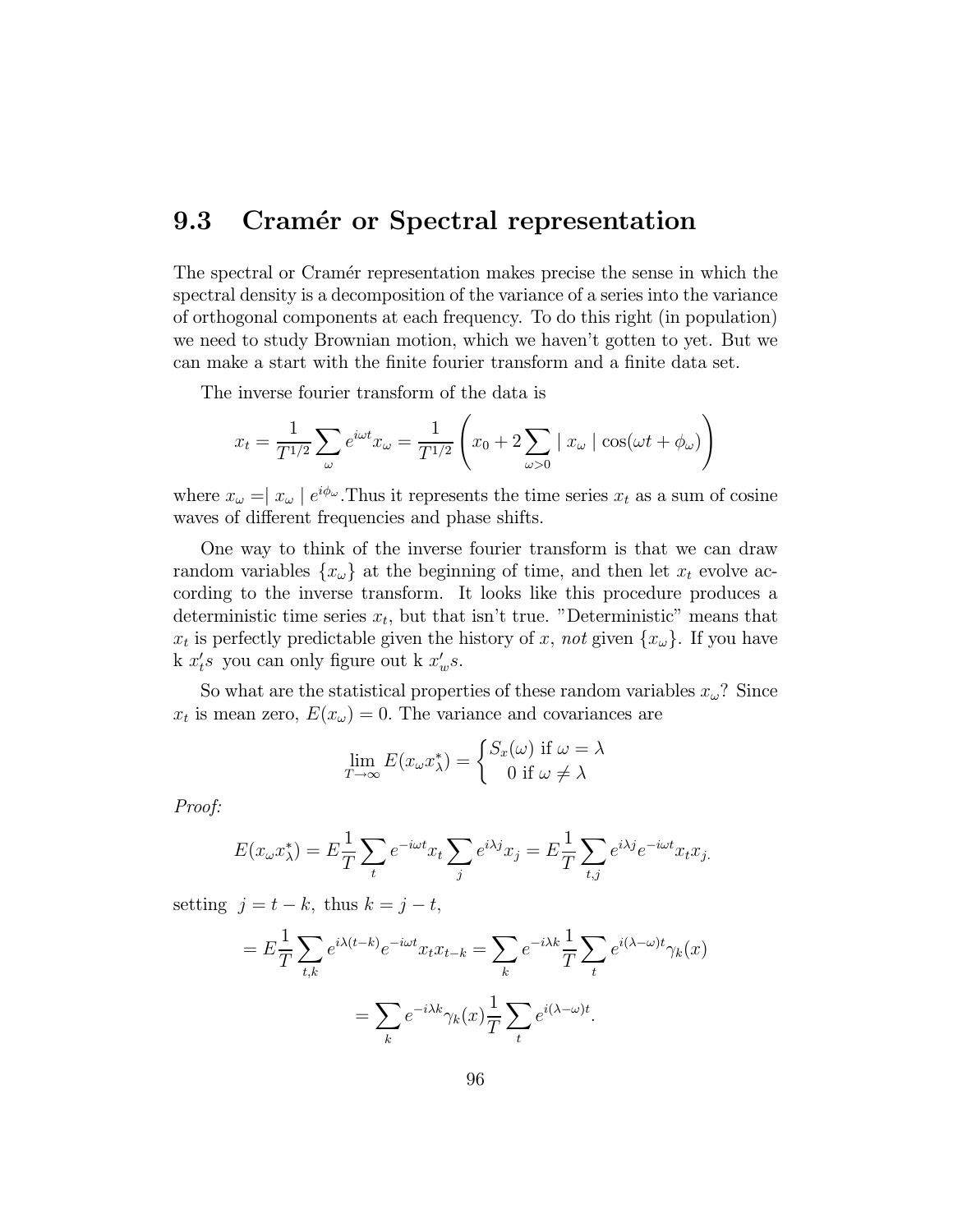If  $\omega = \lambda$ , the last term is T, so we get

$$
\lim_{T \to \infty} E(x_{\omega} x_{\omega}^*) = \sum_{k} e^{-i\omega k} \gamma_k = S_x(\omega)
$$

If  $\omega \neq \lambda$ , the last sum is zero, so

$$
\lim_{T \to \infty} E(x_{\omega} x_{\lambda}^*) = 0.
$$

 $\Box$ 

Though it looks like finite-sample versions of these statements also go through, I was deliberately vague about the sum indices. When these do not go from  $-\infty$  to  $\infty$ , there are small-sample biases.

Thus, when we think of the time series by picking  $\{x_{\omega}\}\$  and then generating out  $\{x_t\}$  by the inversion formula, the  $x_\omega$  are uncorrelated. However, they are *heteroskedastic*, since the variance of  $x_{\omega}$  is the spectral density of x, which varies over  $\omega$ .

The Cramer or spectral representation takes these ideas to their limit. It is

$$
x_t = \frac{1}{2\pi} \int_{-\pi}^{\pi} e^{i\omega t} dz(\omega)
$$

where

$$
E(dz(\omega)dz(\lambda)*) = \begin{cases} S_x(\omega)d\omega \text{ for } \omega = \lambda \\ 0 \text{ for } \omega \neq \lambda \end{cases}
$$

The dz are increments of a Brownian motion (A little more precisely, the random variable

$$
Z(\omega) = \int_{-\pi}^{\omega} dz(\lambda)
$$

has uncorrelated increments:  $E[Z(.3) - Z(.2))(Z(.2) - Z(.1))] = 0.$  Again, the idea is that we draw this Brownian motion from  $-\pi$  to  $\pi$  at the beginning of time, and then fill out the  $x_t$ . As before, the past history of x is not sufficient to infer the whole  $Z$  path, so  $x$  is still indeterministic.

This is what we really mean by "the component at frequency  $\omega$ " of a non-deterministic series. As you can see, being really precise about it means we have to study Brownian motions, which I'll put off for a bit.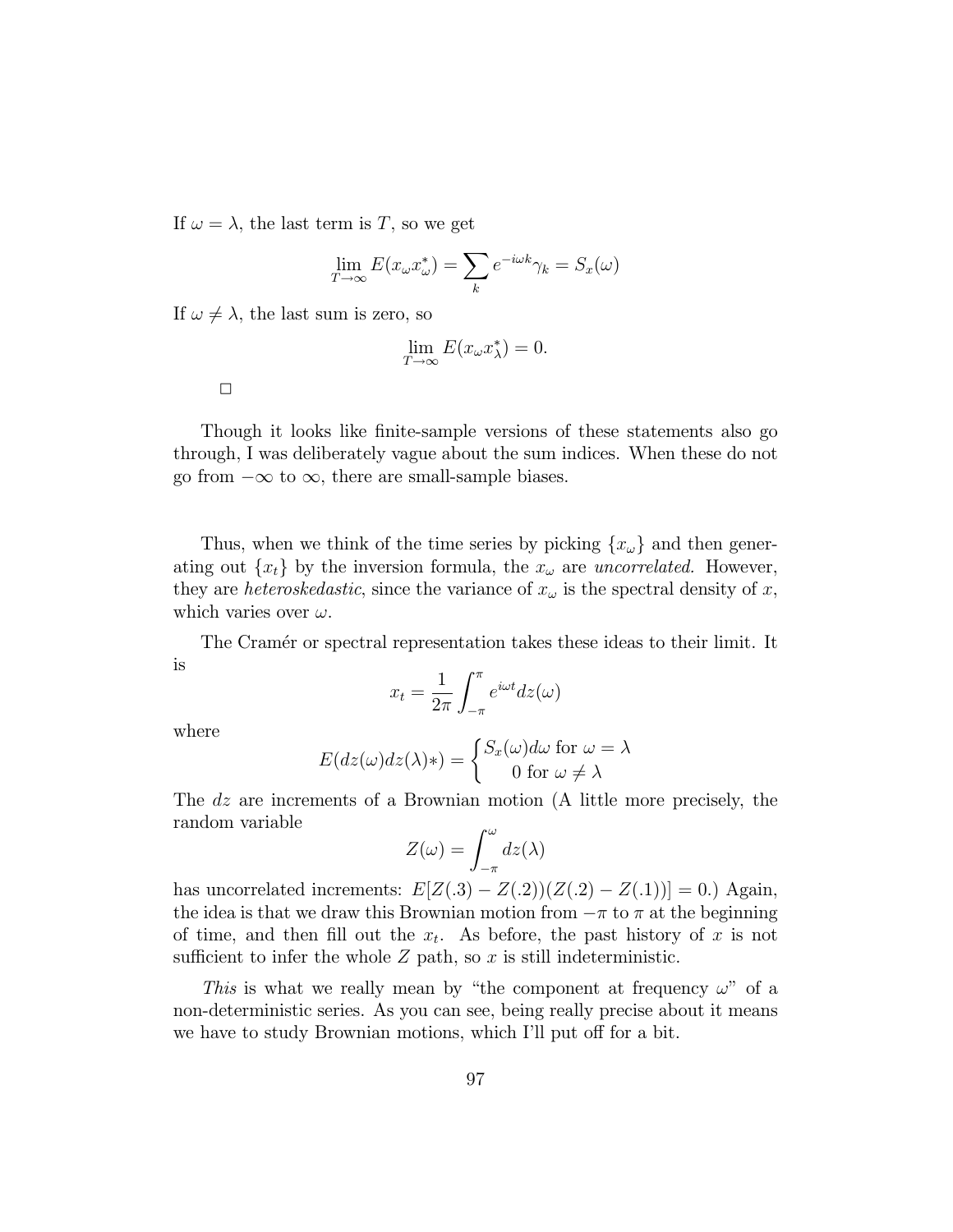### 9.4 Estimating spectral densities

We will study a couple of approaches to estimating spectral densities. A reference for most of this discussion is Anderson (1971) p. 501 ff.

#### 9.4.1 Fourier transform sample covariances

The obvious way to estimate the spectral density is to use sample counterparts to the definition. Start with an estimate of the autocovariance function.

$$
\hat{\gamma}_k = \frac{1}{T - k} \sum_{t=k+1}^T x_t x_{t-k}
$$
 or  $\hat{\gamma}_k = \frac{1}{T} \sum_{t=k+1}^T x_t x_{t-k}$ .

(I'm assuming the x's have mean zero. If not, take out sample means first. This has small effects on what follows.) Both estimates are consistent. The first is unbiased; the second produces positive definite autocovariance sequences in any sample. The first does not (necessarily) produce positive definite sequences, and hence positive spectral densities. One can use either; I'll use the second.

We can construct spectral density estimates by fourier transforming these autocovariances:

$$
\hat{S}(\omega) = \sum_{k=-(T-1)}^{T-1} e^{-i\omega k} \hat{\gamma}_k
$$

#### 9.4.2 Sample spectral density

A second approach is suggested by our definition of the finite fourier transform. Since

$$
\lim_{T \to \infty} E(x_{\omega} x_{\omega}^*) = S(\omega),
$$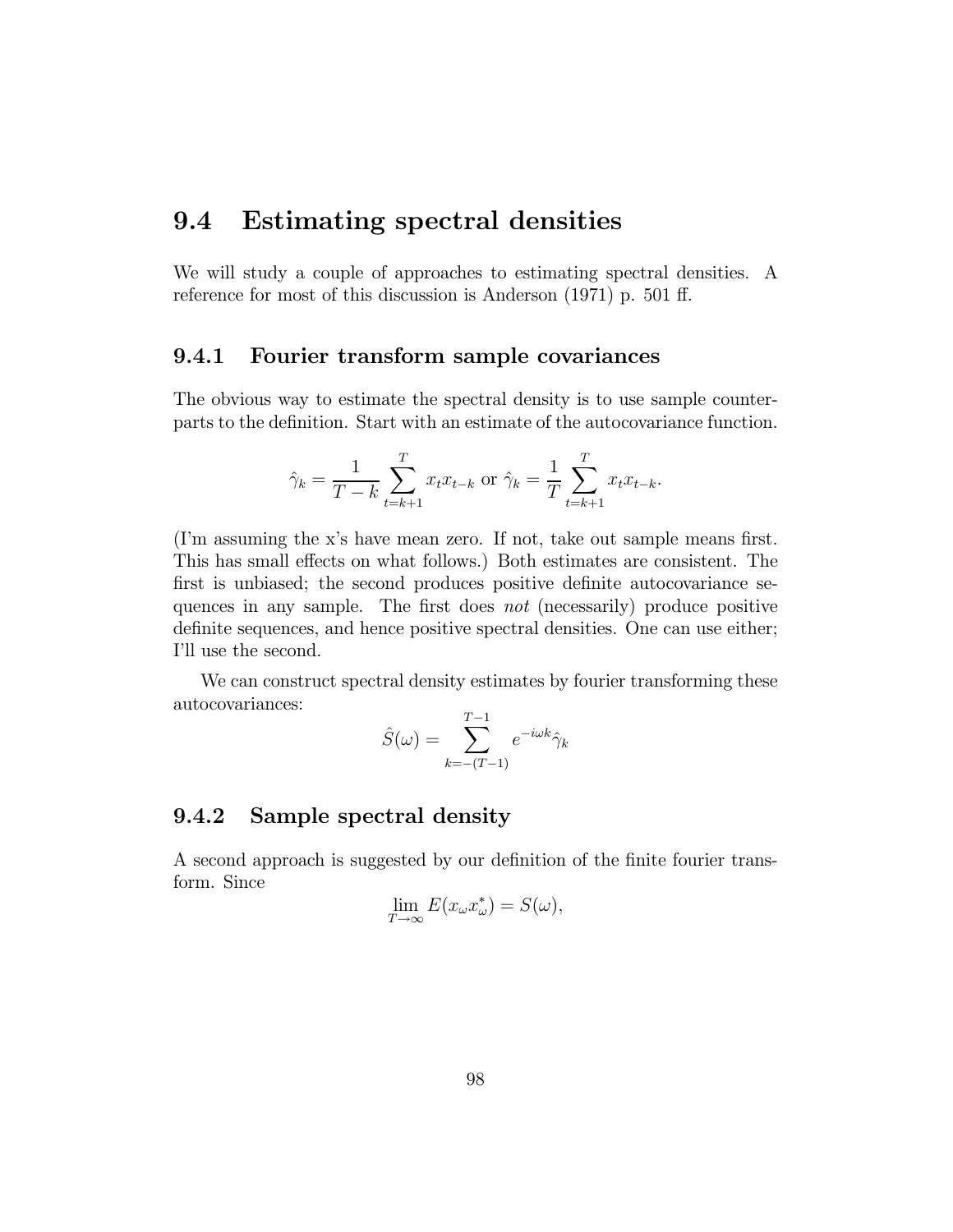why not estimate  $S(\omega)$  by the sample spectral density  $\frac{1}{2} I(\omega)$ :

$$
\hat{S}(\omega) = I(\omega) = x_{\omega} x_{\omega}^* = \frac{1}{T} \left( \sum_{t=1}^T e^{-i\omega t} x_t \right) \left( \sum_{t=1}^T e^{i\omega t} x_t \right) = \frac{1}{T} \left| \sum_{t=1}^T e^{-i\omega t} x_t \right|^2
$$

### 9.4.3 Relation between transformed autocovariances and sample density

The fourier transform of the sample autocovariance is numerically identical to the sample spectral density!

Proof:

$$
\frac{1}{T} \left( \sum_{t=1}^{T} e^{-i\omega t} x_t \right) \left( \sum_{t=1}^{T} e^{i\omega t} x_t \right) = \frac{1}{T} \left( \sum_{t=1}^{T} \sum_{j=1}^{T} e^{i\omega (j-t)} x_t x_j \right)
$$
  
Let  $k = t - j$ , so  $j = t - k$ .  

$$
= \sum_{k=-T-1}^{T-1} e^{-i\omega k} \frac{1}{T} \sum_{t=|k|+1}^{T} x_t x_{t-|k|} = \sum_{k=-(T-1)}^{T-1} e^{-i\omega k} \hat{\gamma}_k
$$

(To check the limits on the sums, verify that each  $x_tx_j$  is still counted once. It may help to plot each combination on a t vs. j grid, and verify that the second system indeed gets each one once. You'll also have to use  $x_1x_{1-(-3)} = x_4x_1$ , etc. when  $k < 0$ .)  $\Box$ 

Thus, the sample spectral density is the fourier transform of the sample autocovariances,

$$
I(\omega) = \sum_{k=-\frac{(T-1)}{2}}^{T-1} e^{-i\omega k} \hat{\gamma}_k = \sum_{k=-\infty}^{\infty} e^{-i\omega k} \hat{\gamma}_k
$$

<sup>&</sup>lt;sup>1</sup>This quantity is also sometimes called the *periodogram*. Many treatements of the periodogram divide by an extra T. The original periodogram was designed to ferret out pure sine or cosine wave components, which require dividing by an extra  $T$  for the periodogram to stay stable as  $T \to \infty$ . When there are only non-deterministic components, we divide only by one T. I use "sample spectral density" to distinguish the two possibilities.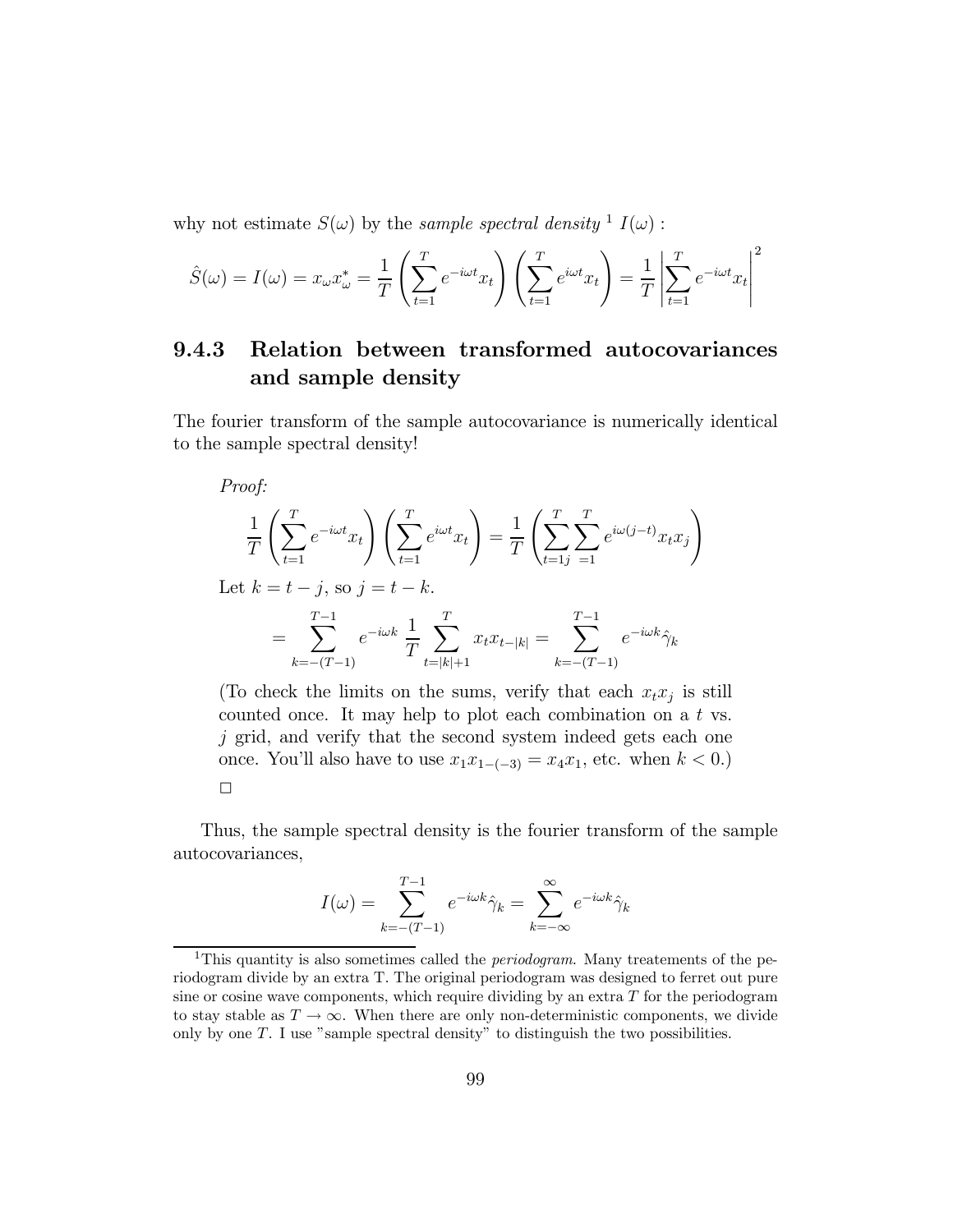where the latter equality holds by the convention that  $\hat{\gamma}_k = 0$  for  $k > T - 1$ . Applying the inverse fourier transform, we know that

$$
\hat{\gamma}_k = \frac{1}{2\pi} \int_{-\pi}^{\pi} e^{i\omega k} I(\omega) d\omega.
$$

Thus, the sample autocovariances (using  $1/T$ ) and sample spectral density have the same relation to each other as the population autocovariance and spectral density.

 $\gamma_k \Leftrightarrow S(\omega)$ 

just like

$$
\hat{\gamma}_k \Leftrightarrow I(\omega).
$$

The sample spectral density is completely determined by its values at T different frequencies, which you might as well take evenly spaced. (Analogously, we defined  $x_{\omega}$  for T different  $\omega$  above, and showed that they carried all the information in a sample of length T.) To see this, note that there are only  $T$  autocovariances (including the variance). Thus, we can recover the T autocovariances from T values of the spectral density, and construct the spectral density at any new frequency from the T autocovariances.

As a result, you might suspect that there is also a finite fourier transform relation between  $I(\omega)$  and  $\hat{\gamma}(\omega)$ , and there is,

$$
\hat{\gamma}_k = \frac{1}{T} \sum_{\omega} e^{i\omega k} I(\omega).
$$

Proof:

$$
\frac{1}{T} \sum_{\omega} e^{i\omega k} I(\omega) = \frac{1}{T} \sum_{\omega} e^{i\omega k} \sum_{j} e^{-i\omega j} \hat{\gamma}_{j} = \frac{1}{T} \sum_{j} \sum_{\omega} e^{i\omega (k-j)} \hat{\gamma}_{j}
$$

$$
= \frac{1}{T} \sum_{j} T \delta(k-j) \hat{\gamma}_{j} = \hat{\gamma}_{k}.
$$

(Since we did not divide by  $1/T^{1/2}$  going from  $\hat{\gamma}$  to I, we divide by T going back.)

 $\Box$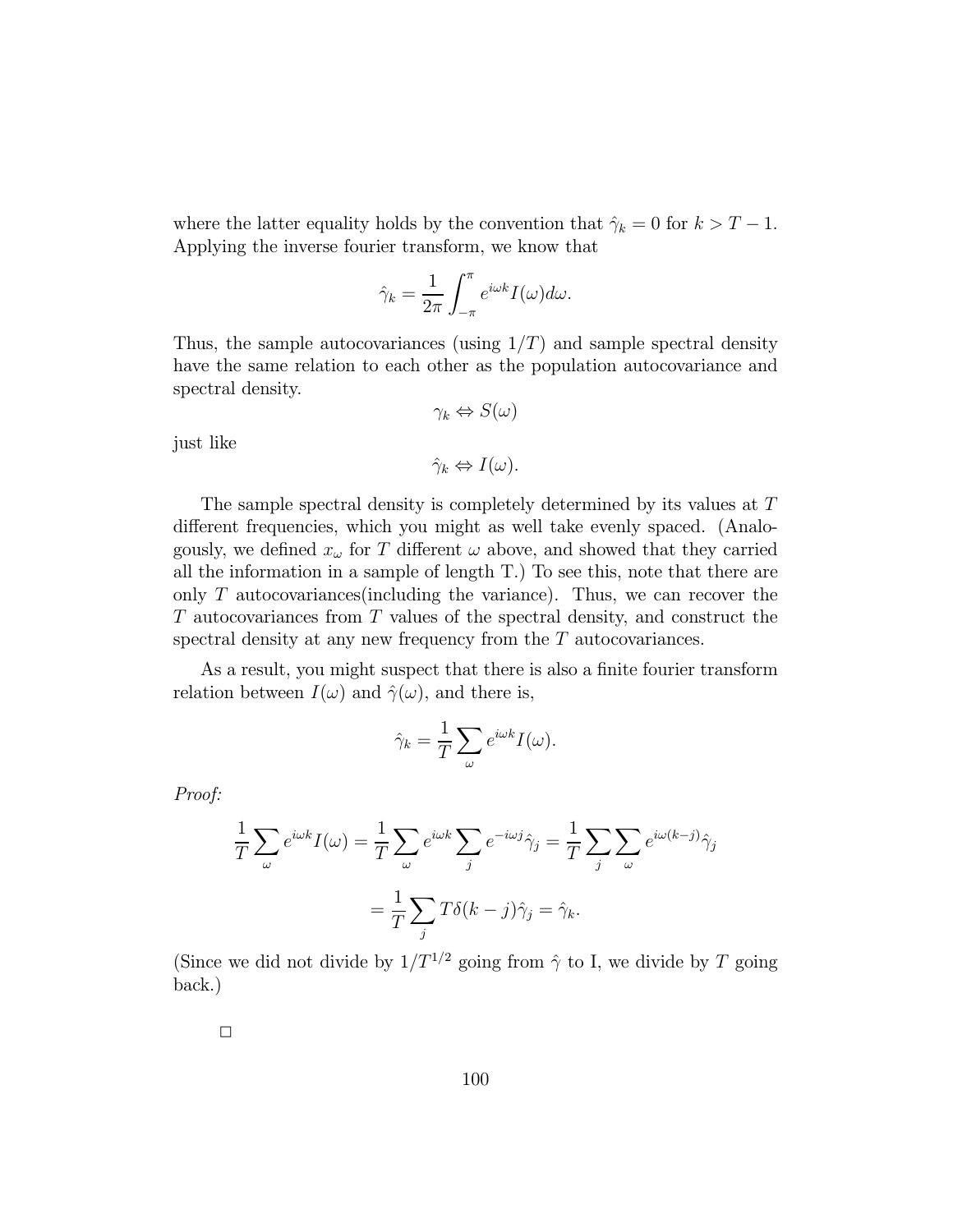### 9.4.4 Asymptotic distribution of sample spectral density

Here are some facts about the asymptotic distribution of these spectral density estimates:

$$
\lim_{T \to \infty} E(I(\omega)) = S(\omega)
$$

$$
\lim_{T \to \infty} \text{var}(I(\omega)) = \begin{cases} 2S^2(0) \text{ for } \omega = 0\\ S^2(\omega) \text{ for } \omega \neq 0 \end{cases}
$$

$$
\lim_{T \to \infty} cov(I(\omega), I(\lambda)) = 0 \text{ for } |\omega| \neq |\lambda|
$$

$$
2I(\omega)/S(\omega) \to \chi^2_2
$$

Note that the variance of the sample spectral density does not go to zero, as the variance of most estimators (not yet scaled by  $T^{1/2}$ ) does. The sample spectral density is not consistent, since its distribution does not collapse around the true value. This variance problem isn't just a problem of asymptotic mumbo-jumbo. Plots of the sample spectral density of even very smooth processes show a lot of jumpiness.

There are two ways to understand this inconsistency intuitively. First, recall that  $I(\omega) = x_{\omega} x_{\omega}'$ . Thus,  $I(\omega)$  represents one data point's worth of information. To get consistent estimates of anything, you need to include increasing numbers of data points. Second, look at the definition as the sum of sample covariances; the high autocovariances are on average weighted just as much as the low autocovariances. But the last few autocovariances are bad estimates:  $\gamma_{T-1} = (x_T x_1)/T$  no matter how big the sample. Thus  $I(\omega)$ always contains estimates with very high variance.

#### 9.4.5 Smoothed periodogram estimates

Here is one solution to this problem: Instead of estimating  $S(\omega)$  by  $I(\omega)$ , average  $I(\omega)$  over several nearby  $\omega$ 's. Since  $S(\omega)$  is a smooth function and adjacent  $I(\omega)$  are uncorrelated in large samples, this operation reduces variance without adding too much bias. Of course, how many nearby  $I(\omega)$  to include will be a tricky issue, a trade-off between variance and bias. As  $T \to \infty$ , promise to slowly reduce the range of averaged  $\omega$ 's. You want to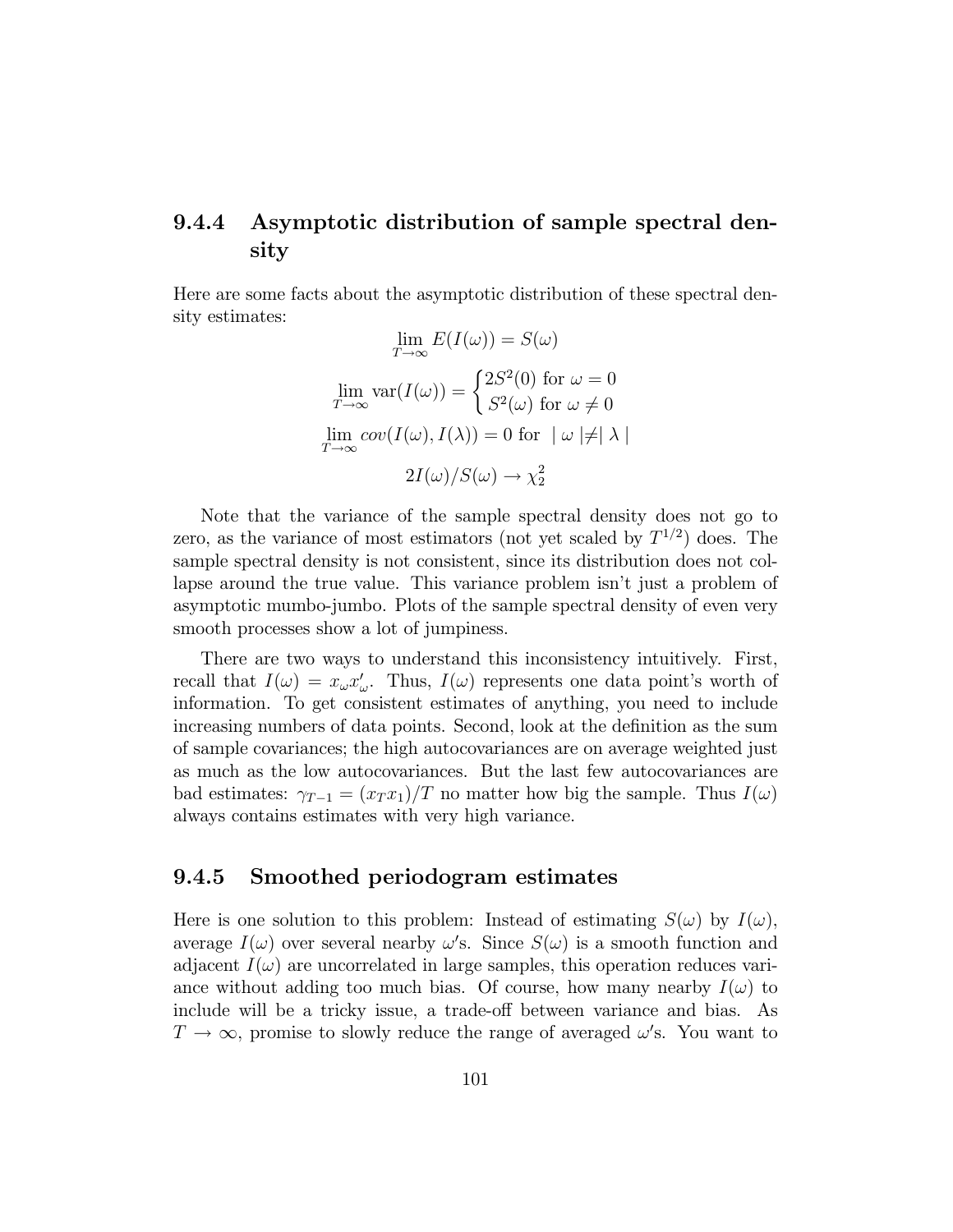reduce it so that as  $T \to \infty$  you are in fact only estimating  $S(\omega)$ , but you want to reduce it slowly so that larger and larger numbers of  $x'_{\omega}$  enter the band as  $T \to \infty$ .

Precisely, consider a smoothed periodogram estimator  $\hat{S}(\omega) = \int_{-\pi}^{\pi} h(\lambda - \omega)$  $\omega$ ) $I(\lambda)d\lambda$  or  $\hat{S}(\omega) = \sum_{\lambda_i} h(\lambda_i - \omega)I(\lambda_i)$  where h is a moving average function as shown in figure 9.3 To make the estimate asymptotically unbiased and its



Figure 9.3: Smoothed periodogram estimate as sample size increases. Note that the window size decreases with sample size, but the number of frequencies in the window increases.

variance go to zero (and also consistent) you want to make promises as shown in the figure: Since more and more periodogram ordinates enter as  $T \to \infty$ , the variance goes to zero. But since the size of the window goes to zero as  $T \to \infty$ , the bias goes to zero as well.

#### 9.4.6 Weighted covariance estimates

Viewing the problem as the inclusion of poorly measured, high-order autocovariances, we might try to estimate the spectral density by lowering the weight on the high autocovariances. Thus, consider

$$
\hat{S}(\omega) = \sum_{k=-(T-1)}^{T-1} e^{-i\omega k} g(k) \hat{\gamma}_k
$$

where  $q(k)$  is a function as shown in figure 9.4 For example, the Bartlett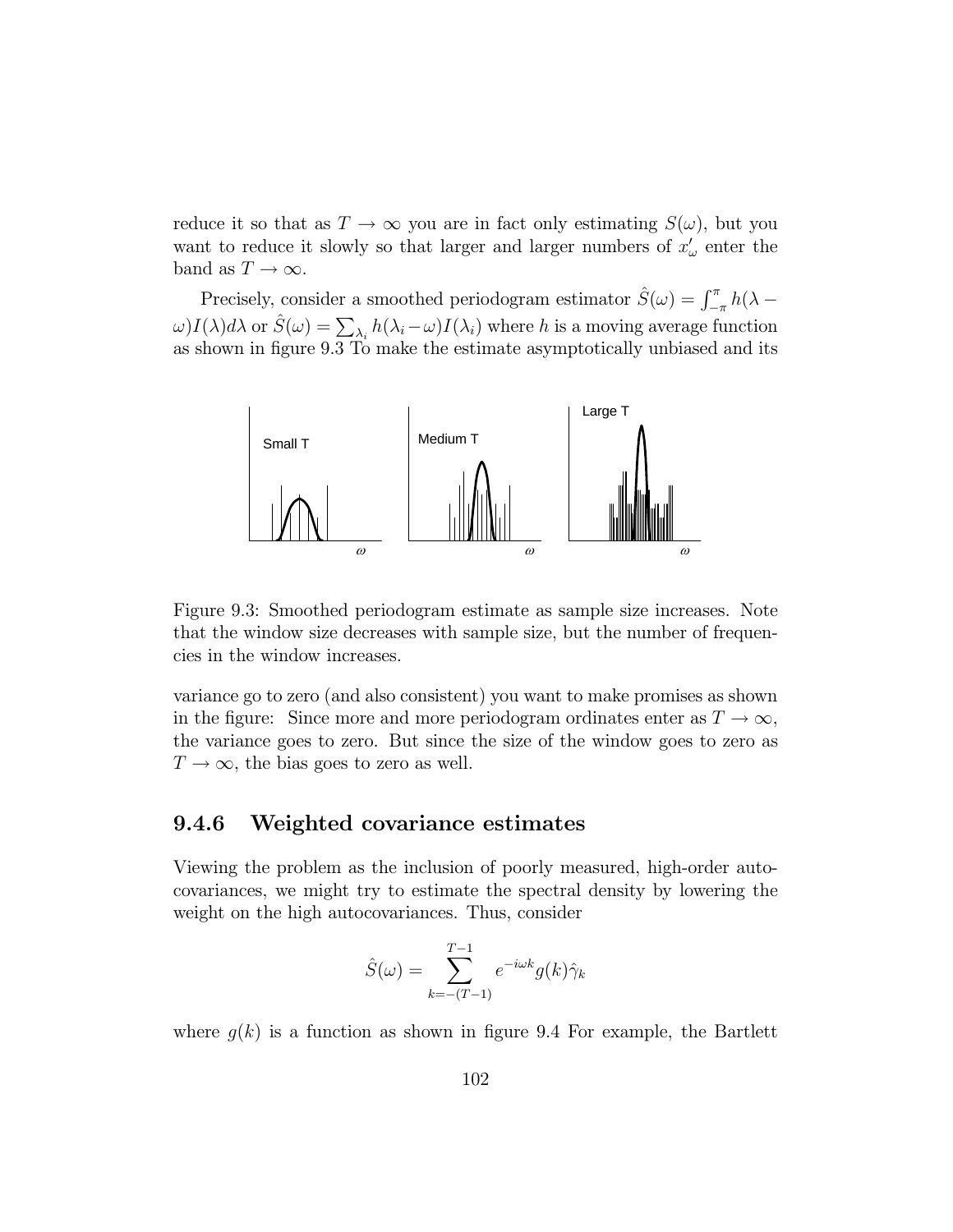

Figure 9.4: Covariance weighting function

window has a triangular shape,

$$
\hat{S}(\omega) = \sum_{k=-r}^{r} e^{-i\omega k} (1 - \frac{|k|}{r}) \hat{\gamma}_k
$$

Again, there is a trade off between bias and variance. Down weighting the high autocovariances improves variance but introduces bias. Again, one can make promises to make this go away in large samples. Here, one wants to promise that  $g(k) \to 1$  as  $T \to \infty$  to eliminate bias. Thus, for example, an appropriate set of Bartlett promises is  $r \to \infty$  and  $r/T \to 0$  as  $T \to \infty$ ; this can be achieved with  $r \sim T^{1/2}$ .

### 9.4.7 Relation between weighted covariance and smoothed periodogram estimates

Not surprisingly, these two estimates are related. Every weighted covariance estimate is equivalent to a smoothed periodogram estimate, where the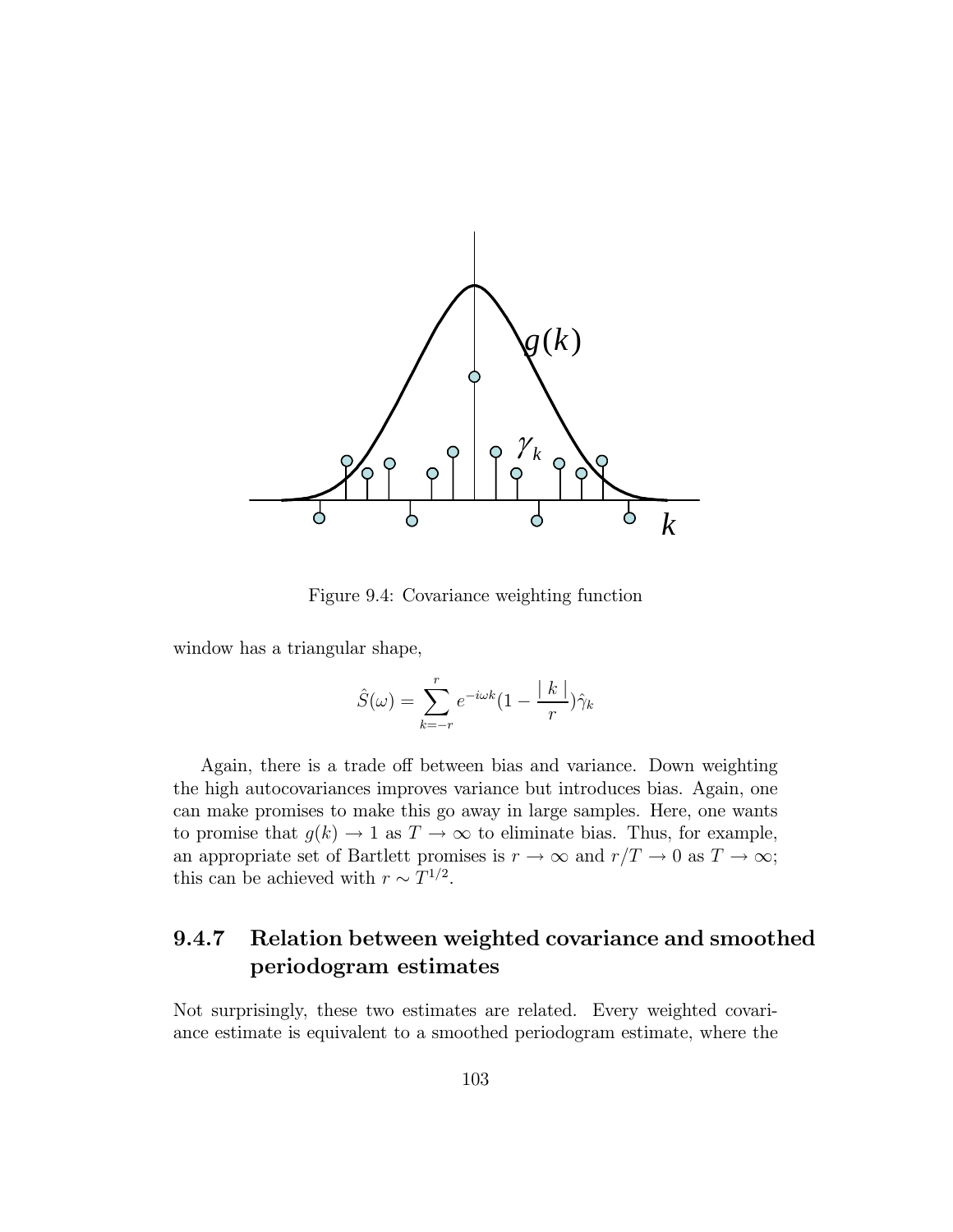smoothing function is proportional the fourier transform of the weighting function; and vice-versa.

Proof:

 $\Box$ 

$$
\hat{S}(\omega) = \sum_{k} e^{-i\omega k} g(k)\hat{\gamma}_k = \sum_{k} e^{-i\omega k} g(k) \frac{1}{2\pi} \int_{-\pi}^{\pi} e^{i\nu k} I(\lambda) d\lambda =
$$

$$
\int_{-\pi}^{\pi} \frac{1}{2\pi} \left( \sum_{k} e^{-i(\omega - \lambda)k} g(k) \right) I(\lambda) d\nu = \int_{-\pi}^{\pi} h(\omega - \lambda) I(\lambda) d\nu
$$

Similarly, one can use the finite fourier transform at  $T$  frequencies,

$$
\hat{S}(\omega) = \sum_{k} e^{-i\omega k} g(k)\hat{\gamma}_k = \sum_{k} e^{-i\omega k} g(k) \frac{1}{T} \sum_{\nu} e^{i\lambda k} I(\lambda) =
$$

$$
\sum_{\nu} \left(\frac{1}{T} \sum_{k} e^{-i(\omega - \lambda)k} g(k)\right) I(\lambda) = \sum_{\nu} h(\omega - \lambda) I(\lambda)
$$

#### 9.4.8 Variance of filtered data estimates

A last, equivalent approach is to filter the data with a filter that isolates components in a frequency window, and then take the variance of the filtered series. After all, spectral densities are supposed to be the variance of components at various frequencies. With a suitably chosen filter, this approach is equivalent to weighted periodogram or covariance estimates. Thus, let

$$
x_t^f = F(L)x_t
$$

Hence,

$$
var(x_t^f) = \frac{1}{2\pi} \int_{-\pi}^{\pi} |F(e^{-i\lambda})|^2 S_x(\lambda) d\lambda
$$

So all you have to do is pick  $F(L)$  so that

$$
\frac{1}{2\pi} \mid F(e^{-i\lambda}) \mid^2 = h(\omega - \lambda)
$$

Variance ratio estimates of the spectral density at frequency zero are examples of this procedure.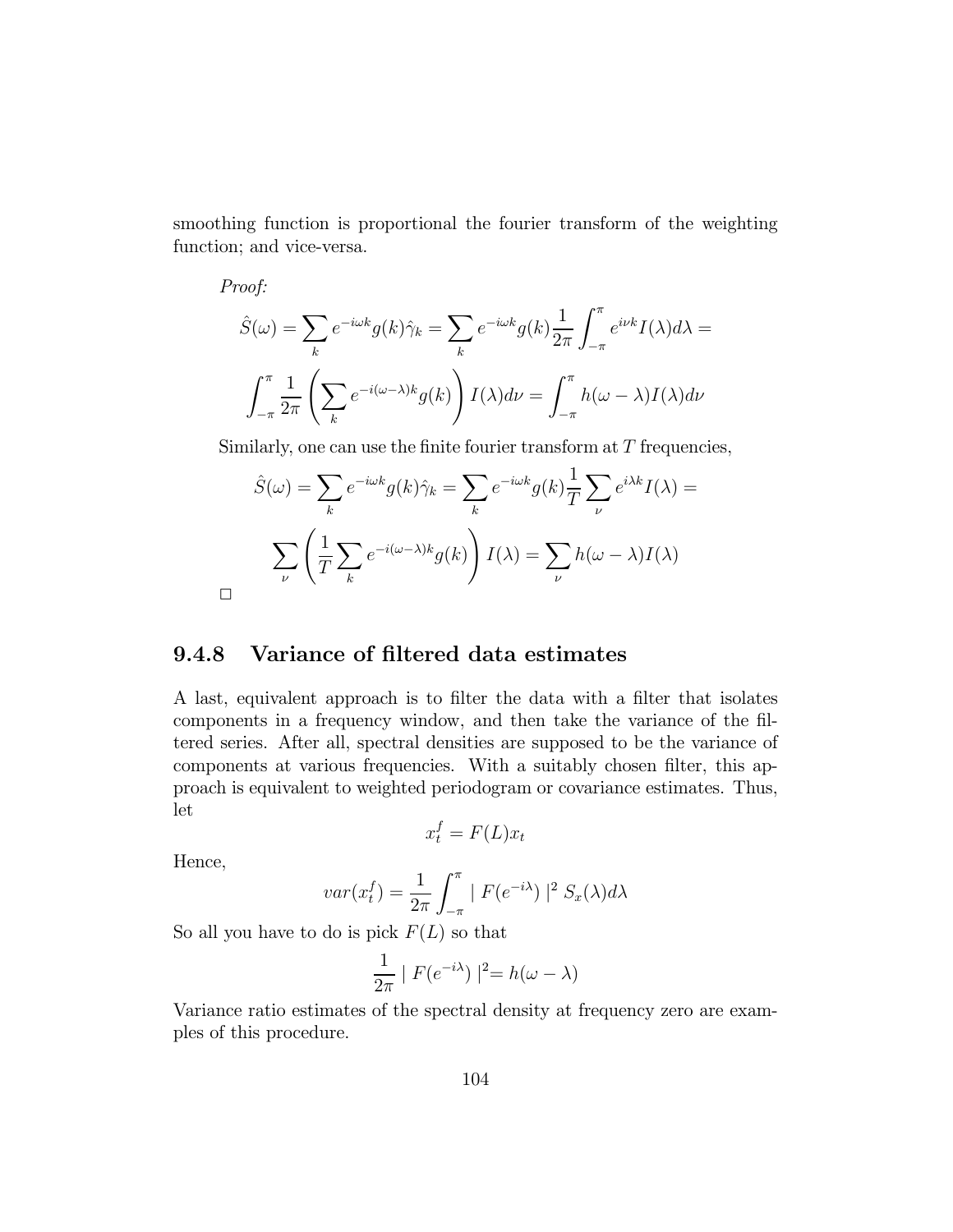#### 9.4.9 Spectral density implied by ARMA models

All of the above estimates are non-parametric. One reason I did them is to introduce you to increasingly fashionable non-parametric estimation. Of course, one can estimate spectral densities parametrically as well. Fit an AR or ARMA process, find its Wold representation

$$
x_t = \theta(L)\epsilon_t
$$

and then

$$
\hat{S}(\omega) = |\theta(e^{-i\omega})|^2 s_{\epsilon}^2.
$$

How well this works depends on the quality of the parametric approximation. Since OLS tries to match the whole frequency range, this technique may sacrifice accuracy in small windows that you might be interested in, to get more accuracy in larger windows you might not care about.

#### 9.4.10 Asymptotic distribution of spectral estimates

The asymptotic distribution of smoothed periodogram / weighted covariance estimates obviously will depend on the shape of the window / weighting function, and the promises you make about how that shape varies as  $T \to \infty$ . When you want to use one, look it up.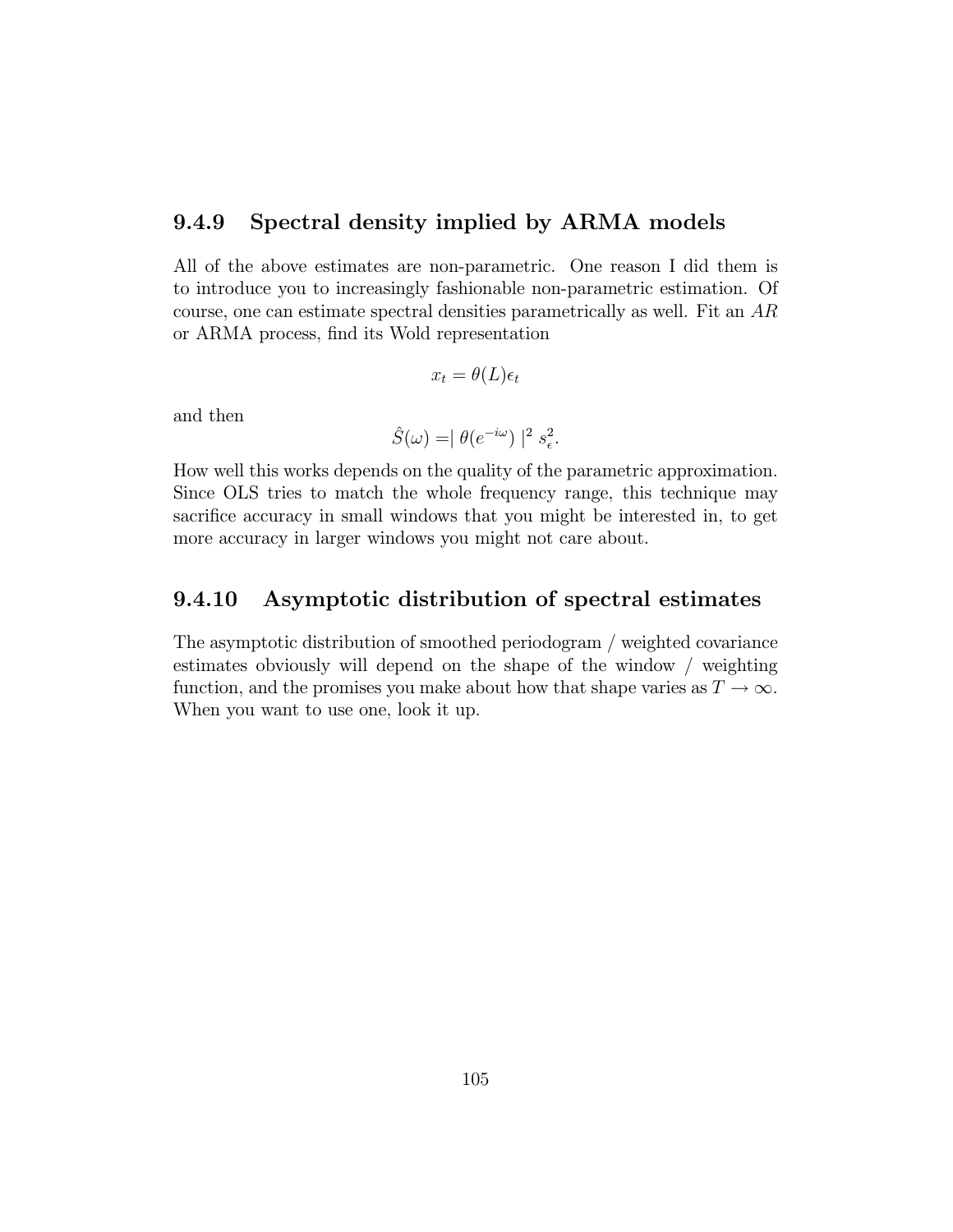# Chapter 10

# Unit Roots

### 10.1 Random Walks

The basic random walk is

$$
x_t = x_{t-1} + \epsilon_t; \ E_{t-1}(\epsilon_t) = 0
$$

Note the property

$$
E_t(x_{t+1}) = x_t.
$$

As a result of this property, random walks are popular models for asset prices.

Random walks have a number of interesting properties.

1) The impulse-response function of a random walk is one at all horizons. The impulse-response function of stationary processes dies out eventually.

2) The forecast variance of the random walk grows linearly with the forecast horizon

$$
var(x_{t+k} \mid x_t) = var(x_{t+k} - x_t) = k\sigma_{\epsilon}^2.
$$

The forecast error variance of a stationary series approaches a constant, the unconditional variance of that series. Of course, the variance of the random walk is infinite, so in a sense, the same is true.

3) The autocovariances of a random walk aren't defined, strictly speaking. However, you can think of the limit of an  $AR(1)$ ,  $x_t = \phi x_{t-1} + \epsilon_t$  as the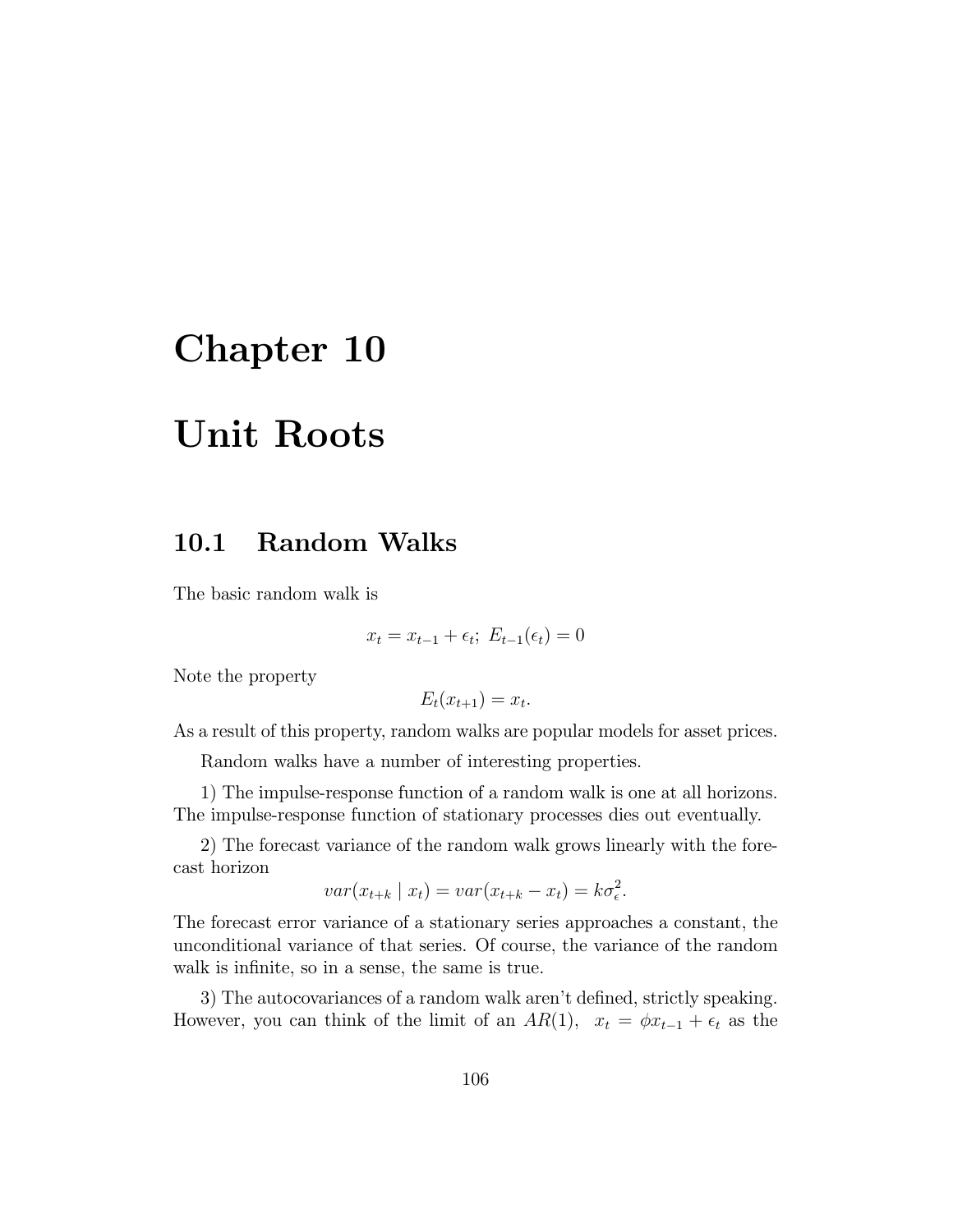autoregression parameter  $\phi$  goes to 1. Then, for a random walk,

$$
\rho_j = 1 \text{ for all } j.
$$

Thus, a sign of a random walk is that all the estimated autocorrelations are near one, or die out "too slowly".

4) The spectral density (normalized by the variance) of the  $AR(1)$  is

$$
f(\omega) = [(1 - \phi e^{-i\omega})(1 - \phi e^{i\omega})]^{-1} = \frac{1}{1 + \phi^2 - 2\phi \cos(\omega)}.
$$

In the limit  $\phi \rightarrow 1$  we get

$$
f(\omega) = \frac{1}{2(1 - \cos(\omega))}.
$$

As  $\omega \to 0$ ,  $S(\omega) \to \infty$ . Thus, the variance of a random walk is primarily due to low-frequency components. The signature of a random walk is its tendency to wander around at low frequencies.

### 10.2 Motivations for unit roots

#### 10.2.1 Stochastic trends

One reason macroeconomists got interested in unit roots is the question of how to represent trends in time series. Until the late  $70's$  it was common to simply fit a linear trend to log GNP (by OLS), and then define the stochastic part of the time series as deviations from this trend. This procedure let to problems when it seemed like the "trend", "potential" etc. GNP growth rate slowed down. Since the slowdown was not foreseen it was hard to go about business as usual with more complex deterministic trends, such as polynomials. Instead, macroeconomists got interested in stochastic trends, and random-walk type processes give a convenient representation of such trends since they wander around at low frequencies.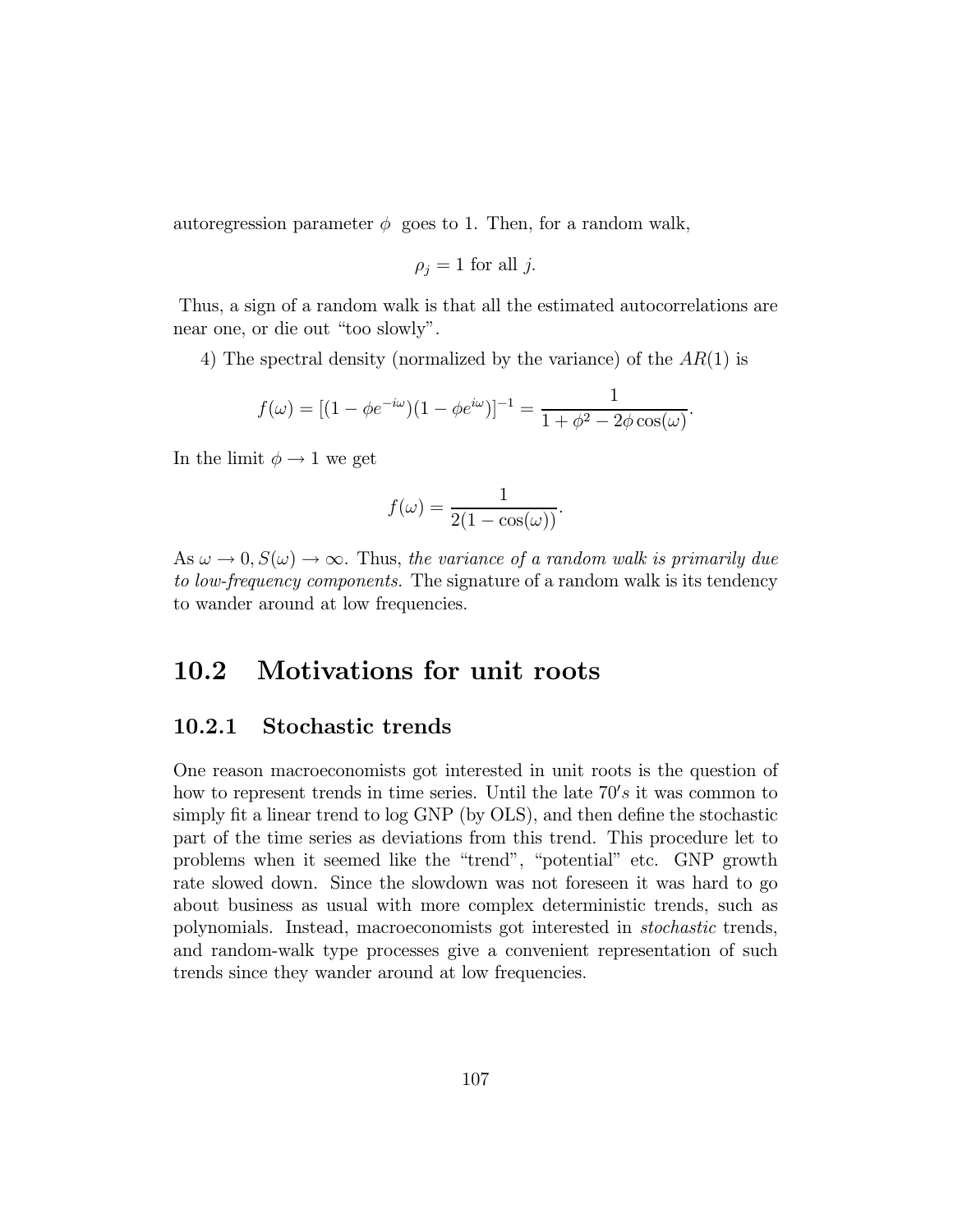### 10.2.2 Permanence of shocks

Once upon a time, macroeconomists routinely detrended data, and regarded business cycles as the (per-force) stationary deviation about that trend. It was wisely accepted that business cycles were short-run (no more than a few years, at most) deviations from trend. However, macroeconomists have recently questioned this time-honored assumption, and have started to wonder whether shocks to GNP might not more closely resemble the permanent shocks of a random walk more than the transitory shocks of the old  $AR(2)$ about a linear trend. In the first round of these tests, it was claimed that the permanence of shocks shed light on whether they were "real" ("technology") or "monetary", "supply" or "demand", etc. Now, it's fairly well accepted that nothing of direct importance hangs on the permanence of shocks, but it is still an interesting stylized fact.

At the same time, financial economists got interested in the question of whether stock returns are less than perfect random walks. It turns out that the same techniques that are good for quantifying how much GNP does behave like a random walk are useful for quantifying the extent to which stock prices do not exactly follow a random walk. Again, some authors once thought that these tests were convincing evidence about "efficient markets", but now most recognize that this is not the case.

### 10.2.3 Statistical issues

At the same time, the statistical issue mentioned above made it look likely that we could have mistaken time series with unit roots for trend stationary time series. This motivated Nelson and Plosser (1982) to test macroeconomic time series for unit roots. They found they could not reject unit roots in most time series. They interpreted this finding as evidence for technology shocks, though Campbell and Mankiw (1987) interpreted the exact same findings as evidence for long-lasting Keynesian stickiness. Whatever the interpretation, we became more aware of the possibility of long run movements in time-series.

Here are a few examples of the statistical issues. These are for motivation only at this stage; we'll look at distribution theory under unit roots in more detail in chapter x.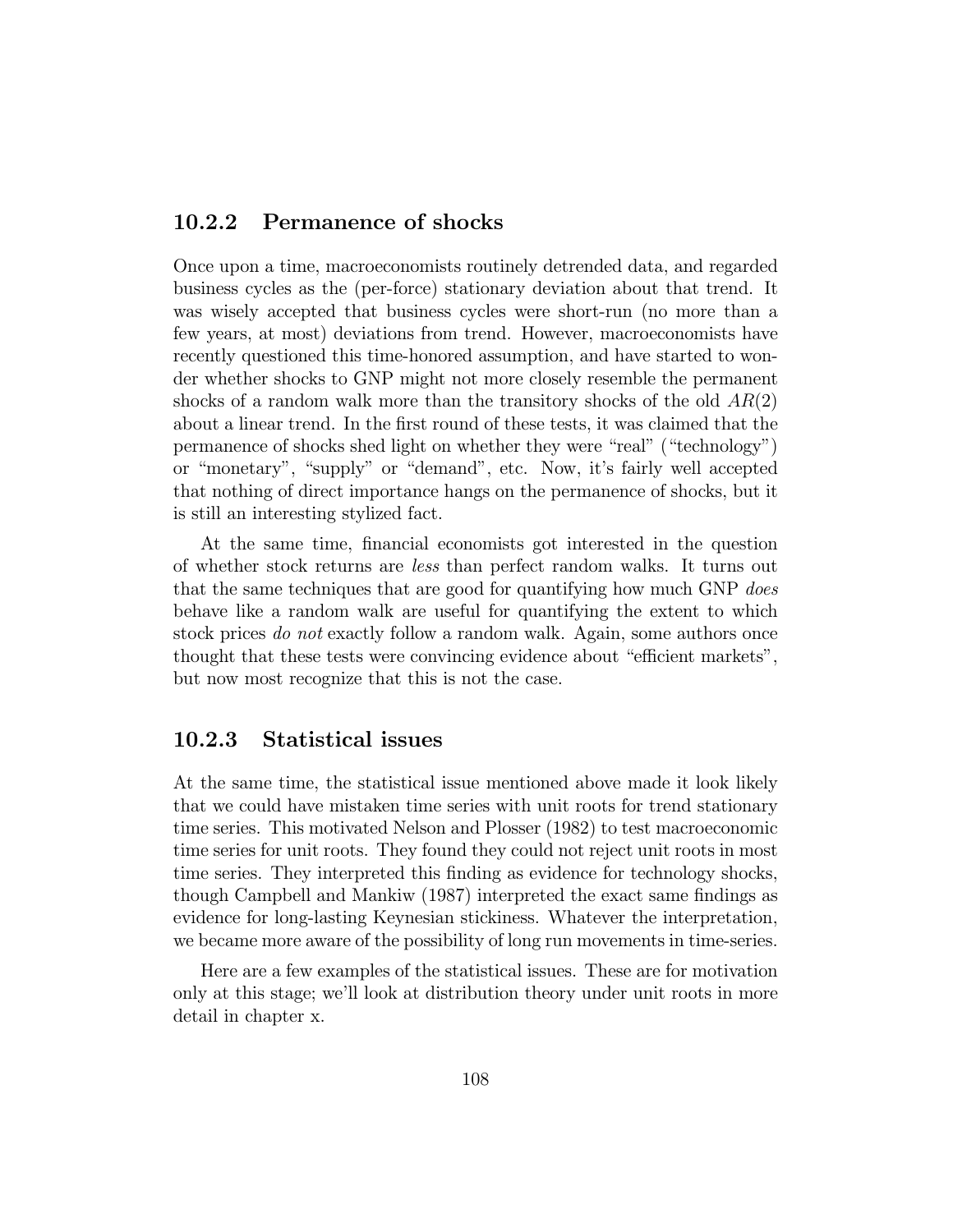#### Distribution of  $AR(1)$  estimates

Suppose a series is generated by a random walk

$$
y_t = y_{t-1} + \epsilon_t.
$$

You might test for a random walks by running

$$
y_t = \mu + \phi y_{t-1} + \epsilon_t
$$

by OLS and testing whether  $\phi = 1$ . However, the assumptions underlying the usual asymptotic distribution theory for OLS estimates and test statistics are violated here, since  $x'x/T$  does not converge in probability.

Dickey and Fuller looked at the distribution of this kind of test statistic and found that OLS estimates are biased down (towards stationarity) and OLS standard errors are tighter than the actual standard errors. Thus, it is possible that many series that you would have thought were stationary based on ols regressions were in fact generated by random walks.

#### Inappropriate detrending

Things get worse with a trend in the model. Suppose the real model is

$$
y_t = \mu + y_{t-1} + \epsilon_t
$$

Suppose you deternd by OLS, and then estimate an  $AR(1)$ , i.e., fit the model

$$
y_t = bt + (1 - \phi L)^{-1} \epsilon_t
$$

This model is equivalent to

$$
(1 - \phi L)y_t = (1 - \phi L)bt + \epsilon_t = bt - \phi b(t - 1) + \epsilon_t = \phi b + b(1 - \phi)t + \epsilon_t
$$

or

$$
y_t = \alpha + \gamma t + \phi y_{t-1} + \epsilon_t,
$$

so you could also directly run y on a time trend and lagged y.

It turns out that this case is even worse than the last one, in that  $\hat{\phi}$  is biased downward and the OLS standard errors are misleading. Intuitively,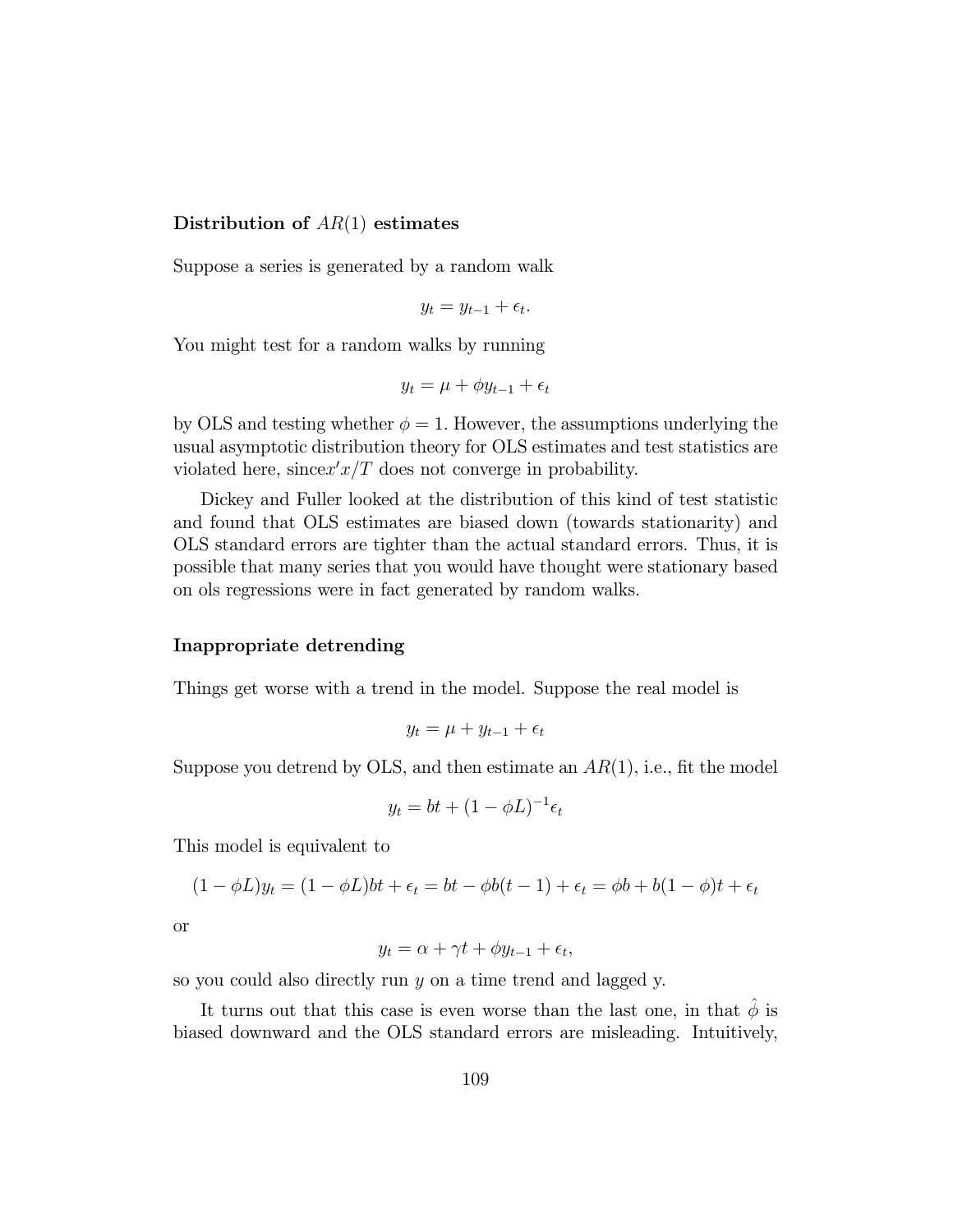the random walk generates a lot of low-frequency movement. In a relatively small sample, the random walk is likely to drift up or down; that drift could well be (falsely) modeled by a linear (or nonlinear, "breaking", etc. ) trend. Claims to see trends in series that are really generated by random walks are the central fallacy behind much "technical analysis" of asset markets.

#### Spurious regression

Last, suppose two series are generated by independent random walks,

$$
x_t = x_{t-1} + \epsilon_t
$$
  

$$
y_t = y_{t-1} + \delta_t \quad E(\epsilon_t \delta_s) = 0 \text{ for all } t, s
$$

Now, suppose we run  $y_t$  on  $x_t$  by OLS,

$$
y_t = \alpha + \beta x_t + \nu_t
$$

Again, the assumptions behind the usual distribution theory are violated. In this case, you tend to see "significant"  $\beta$  more often than the OLS formulas say you should.

There are an enormous number of this kind of test in the literature. They generalize the random walk to allow serial correlation in the error (unit root processes; we'll study these below) and a wide variety of trends in both the data generating model and the estimated processes. Campbell and Perron (1991) give a good survey of this literature.

### 10.3 Unit root and stationary processes

The random walk is an extreme process. GNP and stock prices may follow processes that have some of these properties, but are not as extreme. One way to think of a more general process is as a random walk with a serially correlated disturbance

$$
(1 - L)y_t = \mu + a(L)\epsilon_t
$$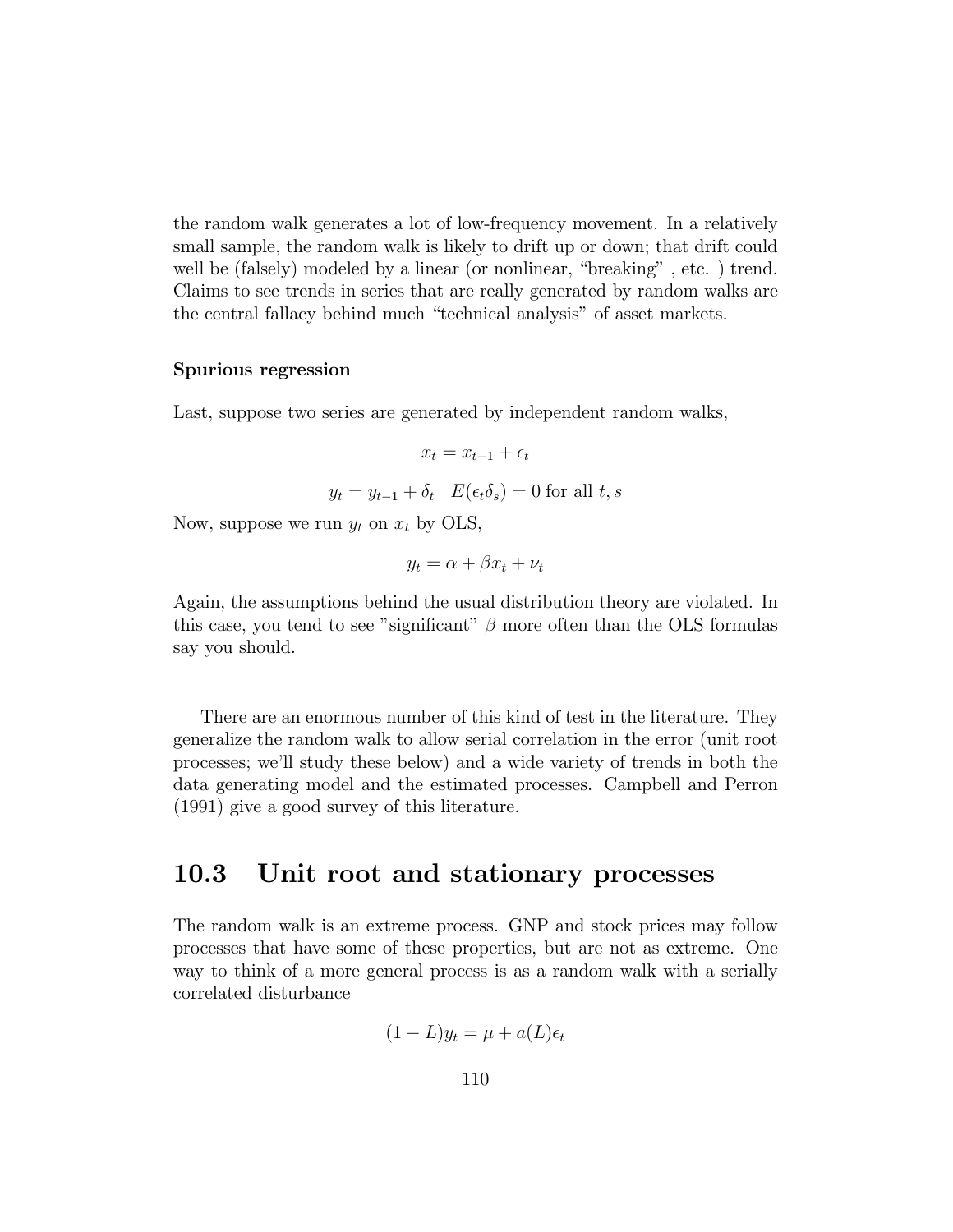These are called unit root or difference stationary (DS) processes. In the simplest version  $a(L) = 1$  the DS process is a *random walk with drift*,

$$
y_t = \mu + y_{t-1} + \epsilon_t.
$$

Alternatively, we can consider a process such as log GNP to be stationary around a linear trend:

$$
y_t = \mu t + b(L)\epsilon_t.
$$

These are sometimes called trend-stationary (TS) processes.

The TS model can be considered as a special case of the DS model. If  $a(L)$  contains a unit root, we can write the DS model as

$$
y_t = \mu t + b(L)\epsilon_t \Rightarrow (1 - L)y_t = \mu + (1 - L)b(L)\epsilon_t = \mu + a(L)\epsilon_t
$$

$$
(a(L) = (1 - L)b(L))
$$

Thus if the TS model is correct, the DS model is still valid and stationary. However, it has a noninvertible unit MA root.

The DS model is a perfectly normal model for *differences*. We can think of unit roots as the study of the implications for levels of a process that is stationary in differences, rather than as a generalized random walk. For this reason, it is very important in what follows to keep track of whether you are thinking about the *level* of the process  $y_t$  or its first difference.

Next, we'll characterize some of the ways in which TS and DS processes differ from each other

#### 10.3.1 Response to shocks

The impulse-response function <sup>1</sup> of the TS model is the same as before,  $b_i =$ j period ahead response. For the DS model,  $a_i$  gives the response of the difference  $(1 - L)y_{t+j}$  to a shock at time t. The response of the level of log GNP  $y_{t+i}$  is the sum of the response of the differences,

response of  $y_{t+j}$ to shock at  $t = y_t(-y_{t-1}) + (y_{t+1} - y_t) + ... + (y_{t+j} - y_{t+j-1})$ 

<sup>1</sup>Since these models have means and trends in them, we define the impulse-response function as  $E_t(y_{t+j}) - E_{t-1}(y_{t+j})$  when there is a unit shock at time t. It doesn't make much sense to define the response to a unit shock when all previous values are zero!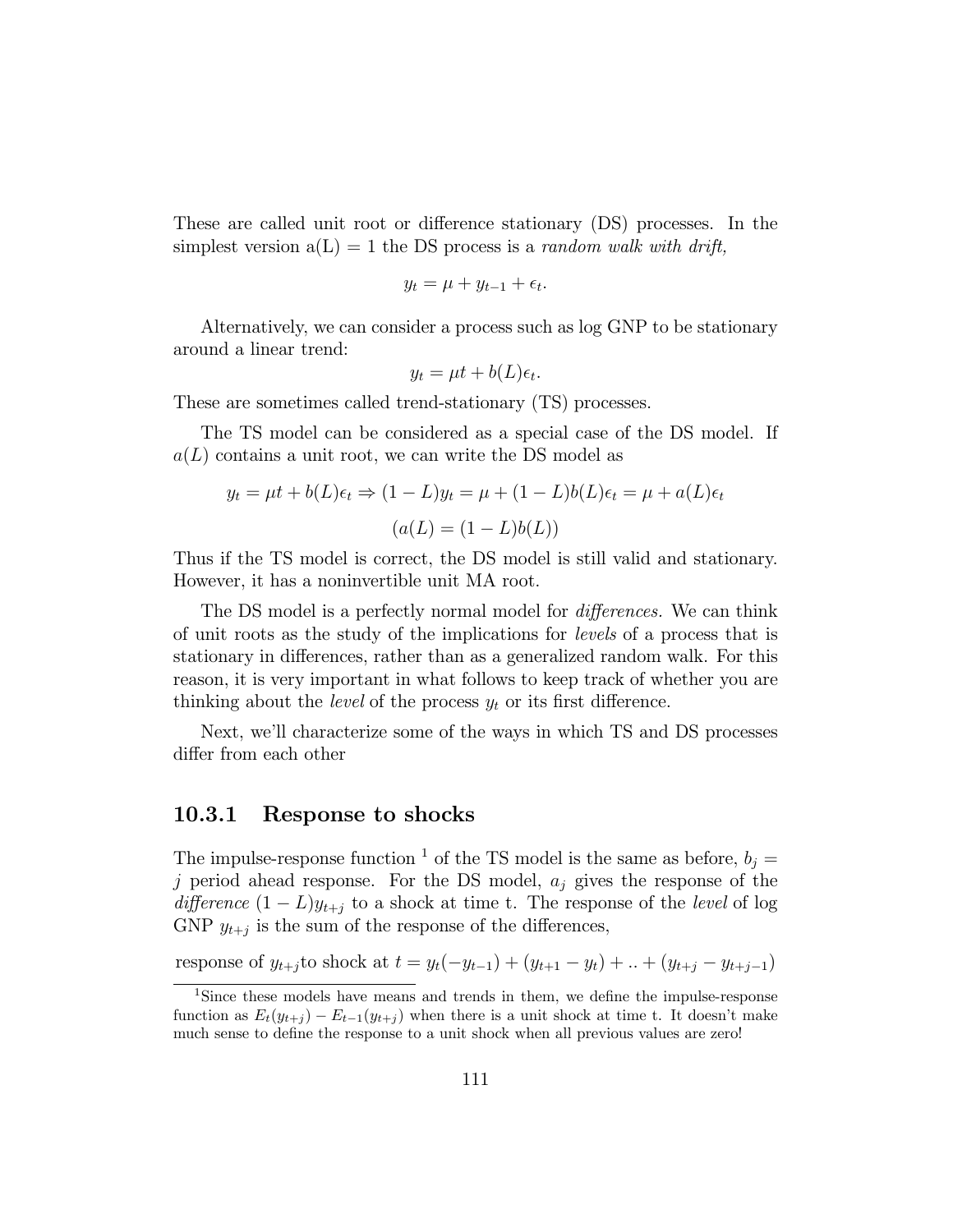$$
= a_0 + a_1 + a_2 + \ldots + a_j
$$

See figure 10.1 for a plot.



Figure 10.1: Response of differences and level for a series  $y_t$  with a unit root.

The limiting value of the impulse-response of the DS model is

$$
\sum_{j=0}^{\infty} a_j = a(1).
$$

Since the TS model is a special case in which  $a(L) = (1 - L)b(L)$ ,  $a(1) = 0$ if the TS model is true. As we will see this (and only this) is the feature that distinguishes TS from DS models once we allow arbitrary serial correlation, i.e. arbitrary a(L) structure.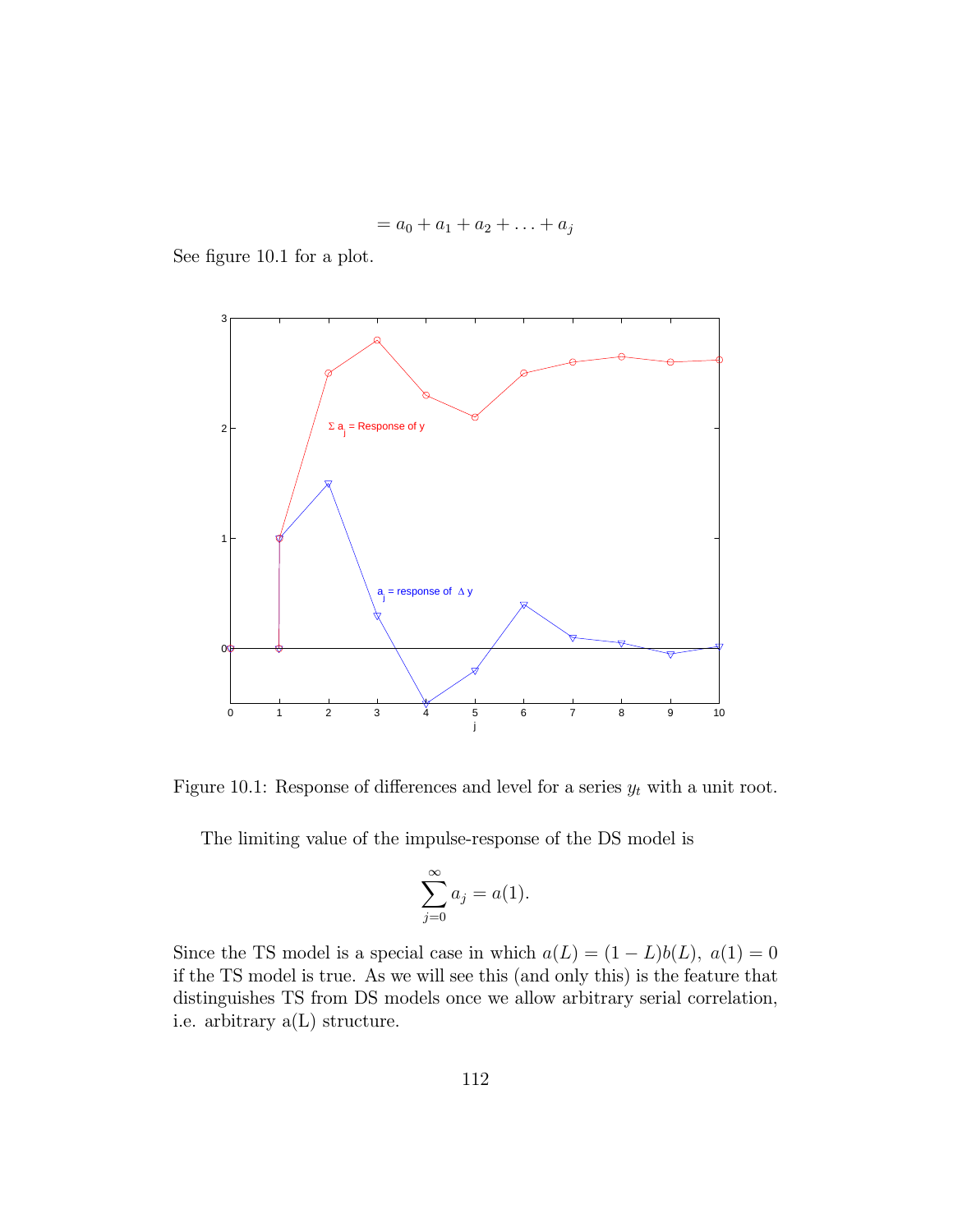What the DS model allows, which the random walk does not, is cases intermediate between stationary and random walk. Following a shock, the series could come back towards, but not all the way back to, its initial value. This behavior is sometimes called "long-horizon mean-reverting". For example, if stock prices are not pure random walks, they should decay over a period of years following a shock, or their behavior would suggest unexploited profit opportunities. Similarly, GNP might revert back to trend following a shock over the course of a business cycle, say a few years, rather than never (random walk) or in a quarter or two.

Figure 10.2 shows some possibilities.



Figure 10.2: Impluse-response functions for different values of  $a(1)$ .

### 10.3.2 Spectral density

The spectral density of the DS process is

$$
S_{(1-L)y_t}(\omega) = | a(e^{-i\omega}) |^2 \sigma_{\epsilon}^2.
$$

The spectral density at frequency zero is  $S_{(1-L)y_t}(0) = a(1)^2 \sigma_{\epsilon}^2$  Thus, if  $a(1)$  |> 0, then the spectral density at zero of  $\Delta y_t$  is greater than zero. If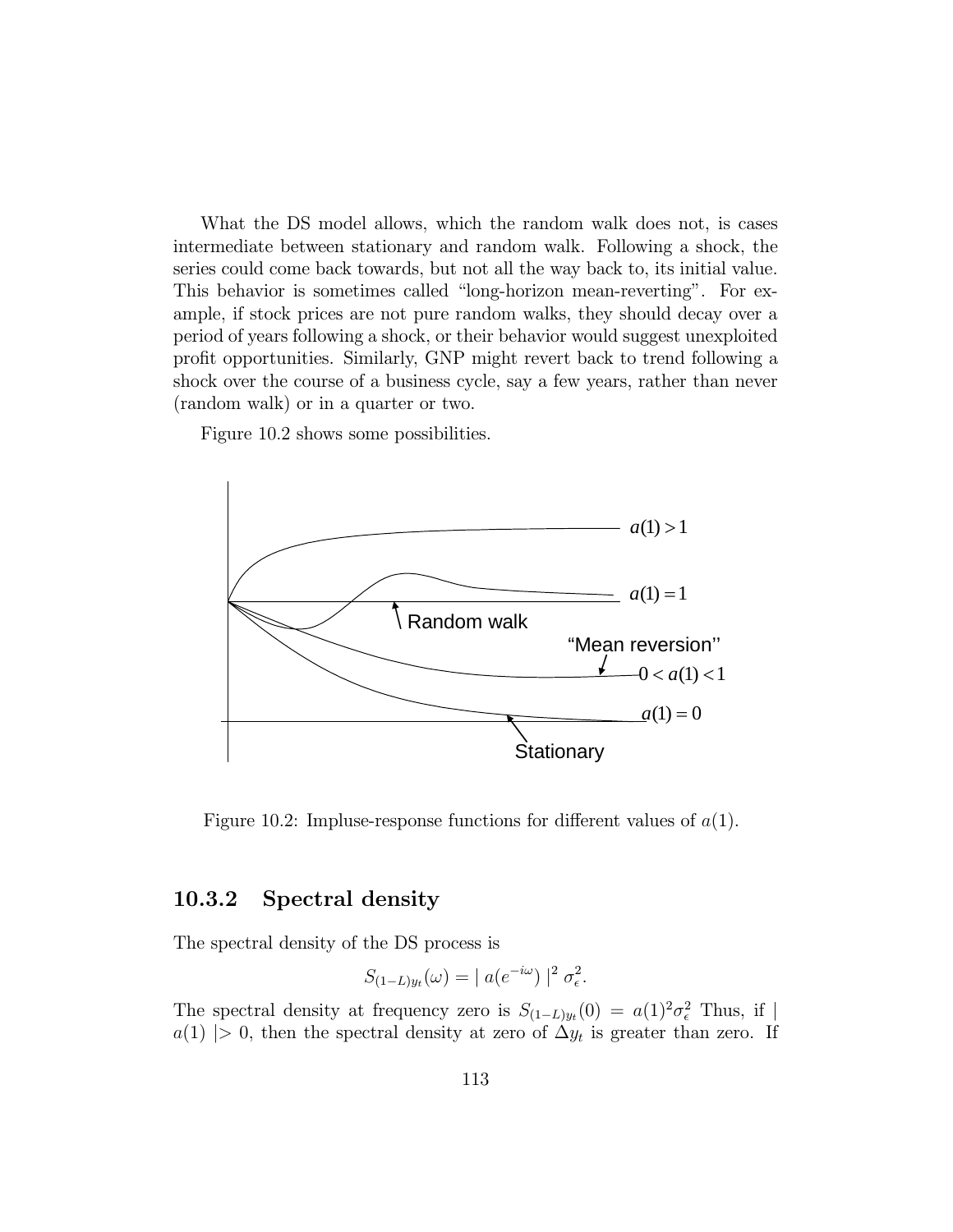$a(1) = 0$  (TS), then the spectral density of  $\Delta y_t$  at zero is equal to zero. Figure 10.3 shows some intermediate possibilities.



Figure 10.3: Spectral densities for different values of  $a(1)$ .

Here "long horizon mean reversion" shows up if the spectral density is high quite near zero, and then drops quickly.

### 10.3.3 Autocorrelation

The spectral density at zero is

$$
S_{(1-L)y_t}(0) = \gamma_0 + 2 \sum_{j=1}^{\infty} \gamma_j = \left(1 + 2 \sum_{j=1}^{\infty} \rho_j\right) \gamma_0 = a(1)^2 \sigma_{\epsilon}^2
$$

Thus, if the process is DS,  $|a(1)| > 0$ , the sum of the autocorrelations is non-zero. If it is TS,  $a(1) = 0$ , the sum of the autocorrelations is zero. If it is a random walk, the sum of the autocorrelations is one; if it is mean reverting, then the sum of the autocorrelations is less than one.

The "long horizon" alternative shows up if there are many small negative autocorrelations at high lags that draw the process back towards its initial value following a shock.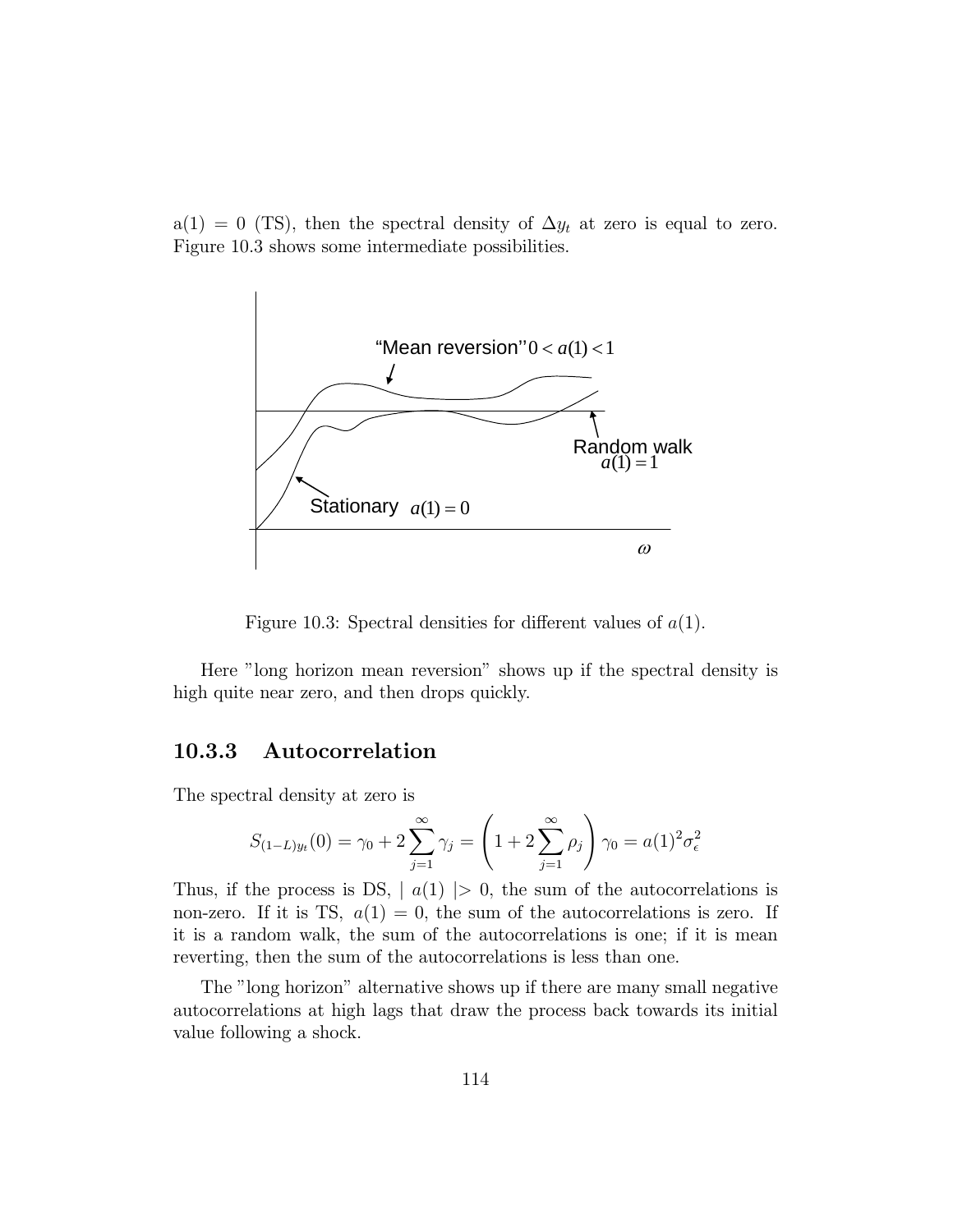### 10.3.4 Random walk components and stochastic trends

A second way to think of processes more general than a random walk, or intermediate between random walk and stationary is to think of combinations of random walks and stationary components. This is entirely equivalent to our definition of a DS process, as I'll show.

Fact: every DS process can be written as a sum of a random walk and a stationary component.

I need only exhibit one way of doing it. A decomposition with particularly nice properties is the

Beveridge-Nelson decomposition: If  $(1 - L)y_t = \mu + a(L)\epsilon_t$  then we can write

 $y_t = c_t + z_t$ 

where

$$
z_t = \mu + z_{t-1} + a(1)\epsilon_t
$$
  

$$
c_t = a^*(L)\epsilon_t; \quad a_j^* = -\sum_{k=j+1}^{\infty} a_k.
$$

Proof: The decomposition follows immediately from the algebraic fact that any lag polynomial  $a(L)$  can be written as

$$
a(L) = a(1) + (1 - L)a^*(L); \quad a_j^* = -\sum_{k=j+1}^{\infty} a_k.
$$

Given this fact, we have  $(1 - L)y_t = \mu + a(1)\epsilon_t + (1 - L)a^*(L)\epsilon_t$  $=(1 - L)z_t + (1 - L)c_t$ , so we're done. To show the fact, just write it out:

$$
(1 - L)a^*(L): \n\begin{array}{ccc}\na_0 & +a_1 & +a_2 & +a_3 & \dots \\
-a_1 & -a_2 & -a_3 & \dots \\
+a_1L & +a_2L & +a_3L & \dots \\
-a_2L & -a_3L & \dots \\
\end{array}
$$

When you cancel terms, nothing but  $a(L)$  remains.

 $\Box$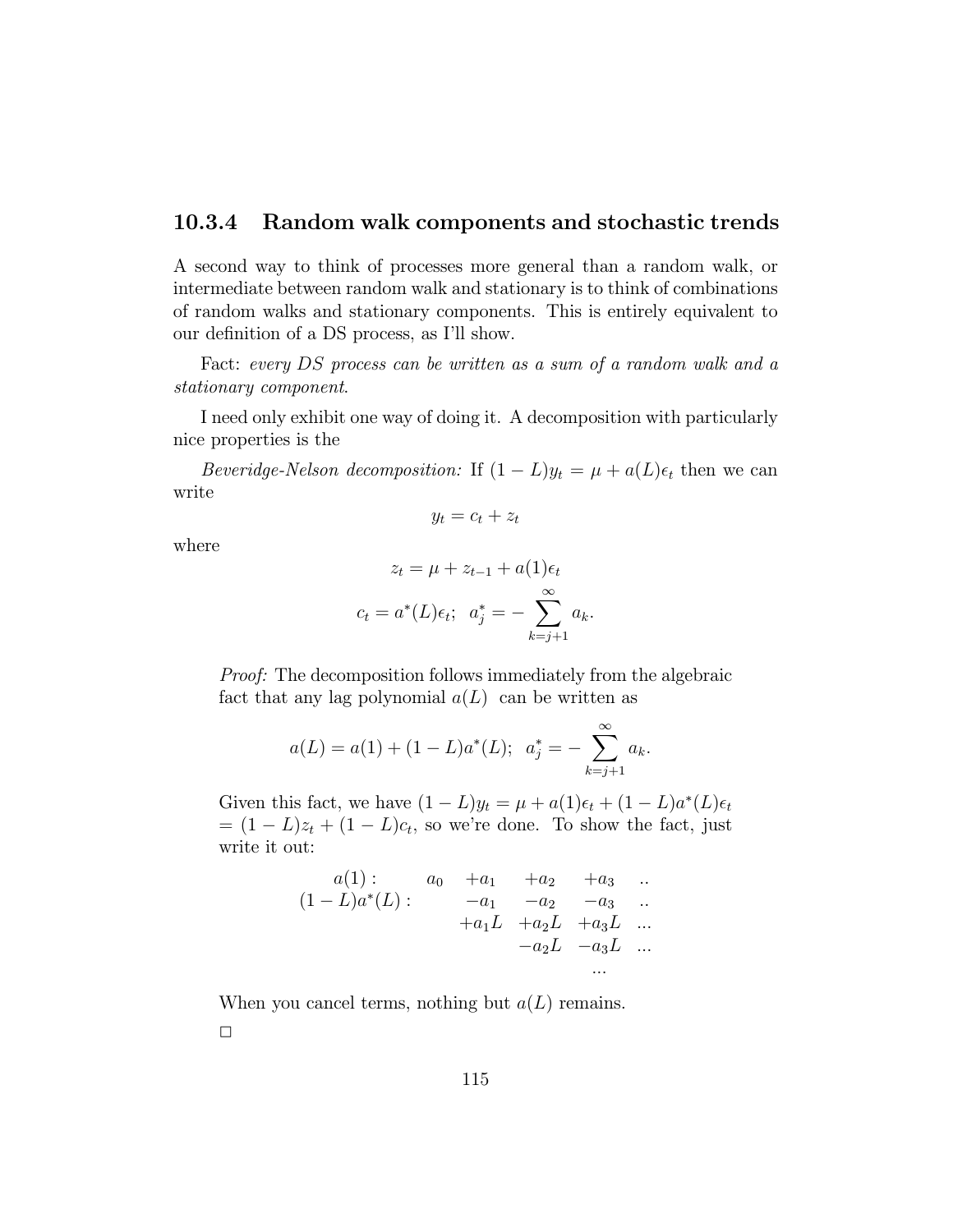There are many ways to decompose a unit root into stationary and random walk components. The B-N decomposition has a special property: the random walk component is a sensible definition of the "trend" in  $y_t$ .  $z_t$  is the limiting forecast of future  $y$ , or today's  $y$  plus all future expected changes in y. If GNP is forecasted to rise, GNP is "below trend" and vice-versa. Precisely,

$$
z_{t} = \lim_{k \to \infty} E_{t}(y_{t+k} - k\mu) = y_{t} + \sum_{j=1}^{\infty} (E_{t} \Delta y_{t+j} - \mu)
$$

The first definition is best illustrated graphically, as in figure 10.4



Figure 10.4: Beveridge-Nelson decomposition

Given this definition of  $z_t$ , we can show that it's the same z as in the B-N decomposition:

$$
z_t - z_{t-1} = \lim_{k \to \infty} (E_t(y_{t+k}) - E_{t-1}(y_{t+k}) + \mu)
$$

 $E_t(y_{t+k}) - E_{t-1}(y_{t+k})$  is the response of  $y_{t+k}$  to the shock at  $t$ ,  $E_t(y_{t+k}) - E_{t-1}(y_{t+k})$  $E_{t-1}(y_{t+k}) = \sum_{j=1}^{k} a_j \epsilon_t$ . Thus

$$
\lim_{k \to \infty} (E_t(y_{t+k}) - E_{t-1}(y_{t+k})) = a(1)\epsilon_t
$$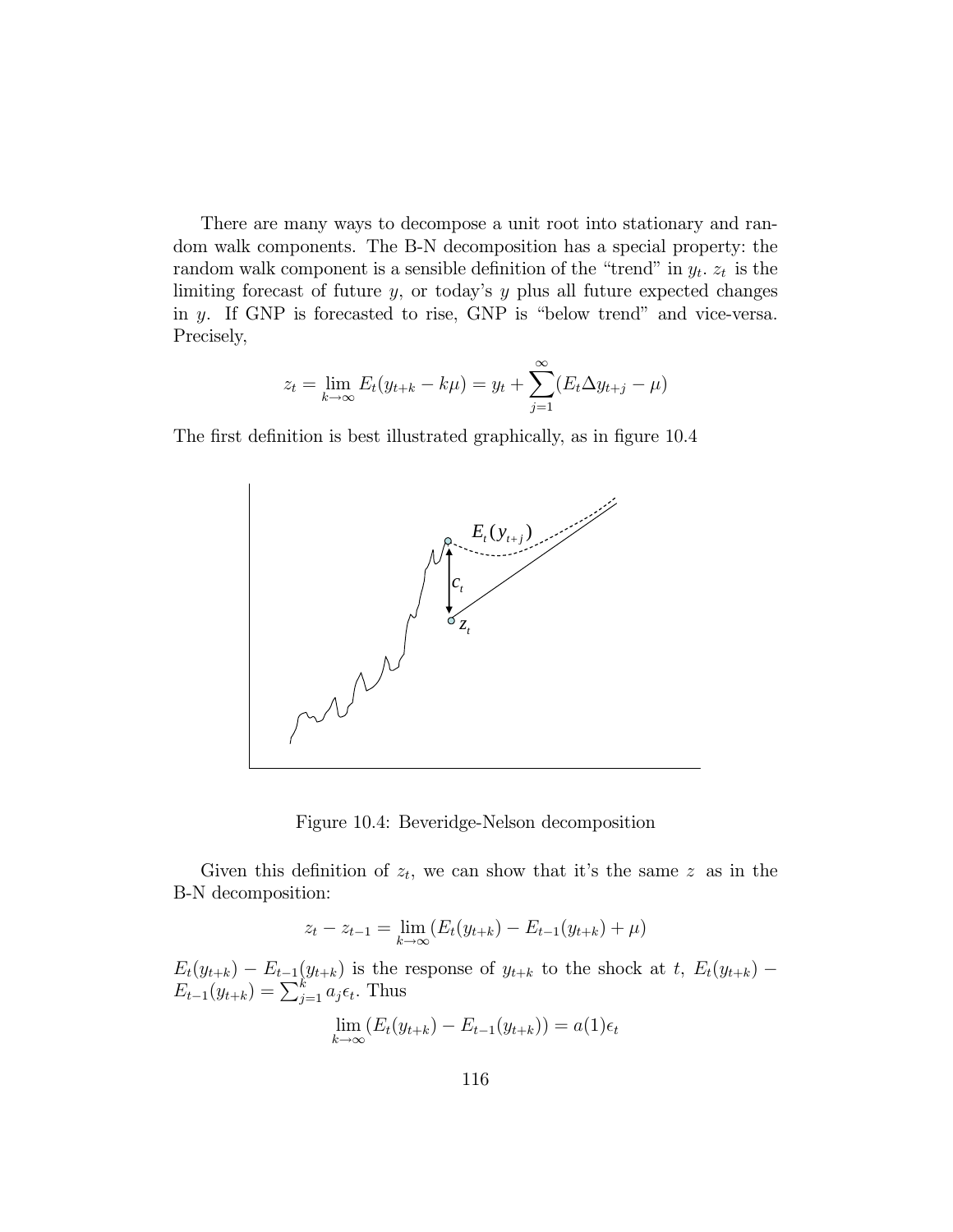and

$$
z_t = \mu + z_{t-1} + a(1)\epsilon_t.
$$

The construction of the B-N trend shows that the innovation variance of the random walk component is  $a(1)^2 \sigma_{\epsilon}^2$ . Thus, if the series is already TS, the innovation variance of the random walk component is zero. If the series has a small a(1), and thus is "mean-reverting", it will have a small random walk component. If the series already is a random walk, then  $a_0 = 1, a_j = 0$ , so  $y_t = z_t$ .

Beveridge and Nelson defined the trend as above, and then derived the process for  $c_t$  as well as  $z_t$ . I went about it backward with the advantage of hindsight.

In the Beveridge-Nelson decomposition the innovations to the stationary and random walk components are perfectly correlated. Consider instead an arbitrary combination of stationary and random walk components, in which the innovations have some arbitrary correlation.

$$
y_t = z_t + c_t
$$

$$
z_t = \mu + z_{t-1} + \nu_t
$$

$$
c_t = b(L)\delta_t
$$

Fact: In Every decomposition of  $y_t$  into stationary and random walk components, the variance of changes to the random walk component is the same,  $a(1)^2 \sigma_{\epsilon}^2$ .

*Proof:* Take differences of  $y_t$ ,

$$
(1 - L)y_t = (1 - L)z_t + (1 - L)c_t = \mu + \nu_t + (1 - L)b(L)\delta_t
$$

 $(1 - L)y_t$  is stationary, so must have a Wold representation

$$
(1 - L)y_t = \mu + \nu_t + (1 - L)b(L)\delta_t = \mu + a(L)\epsilon_t,
$$

Its spectral density at frequency zero is

$$
S_{\Delta y}(0) = a(1)^2 \sigma_{\epsilon}^2 = \sigma_{\nu}^2 help
$$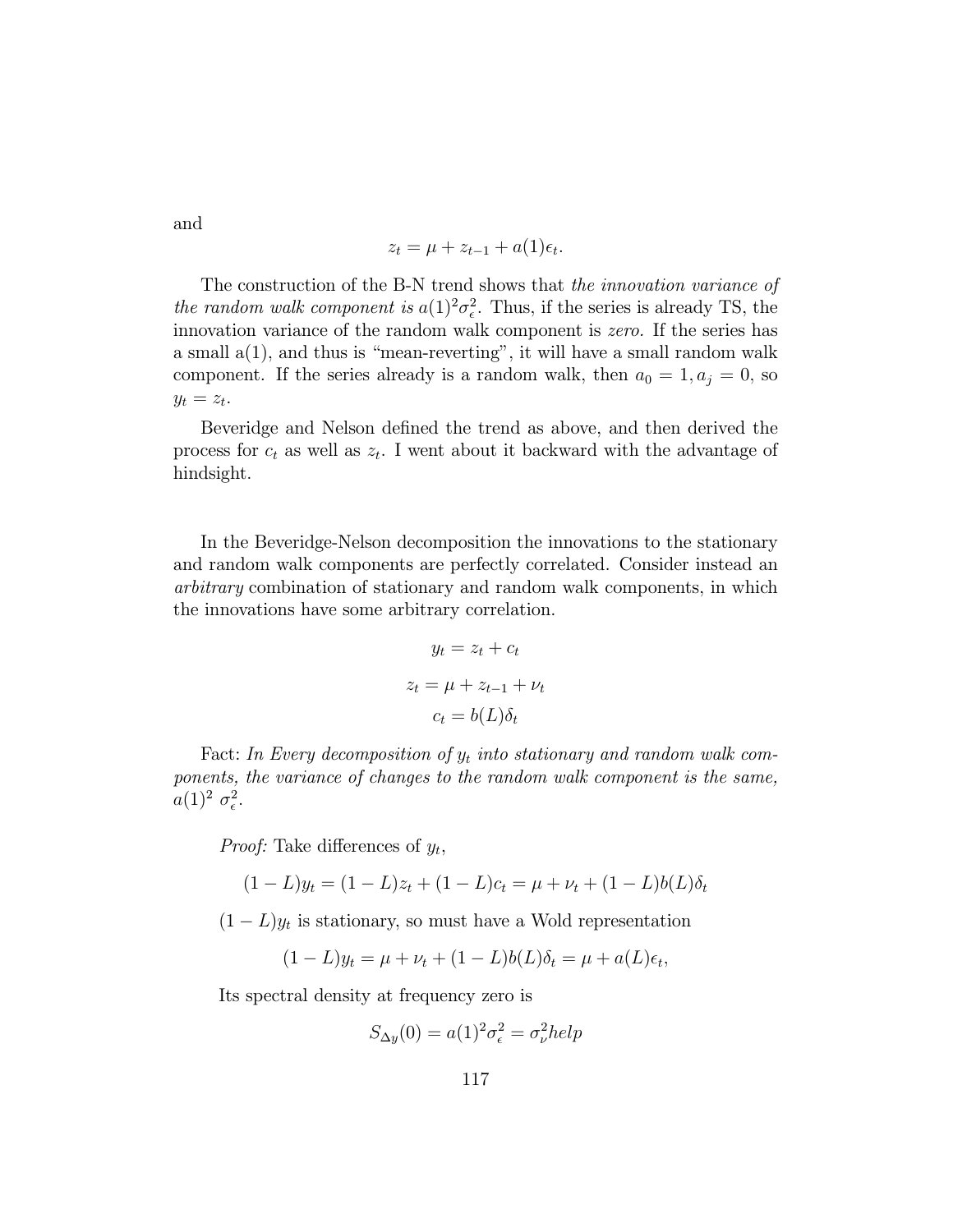The  $(1 - L)$  means that the  $\delta$  term does not affect the spectral density at zero. Thus, the spectral density at zero of  $(1 - L)y_t$  is the innovation variance of ANY random walk component.

 $\Box$ 

The "long-horizon mean reverting" case is one of a small a(1). Thus this case corresponds to a small random walk component and a large and interesting stationary component.

#### 10.3.5 Forecast error variances

Since the unit root process is composed of a stationary plus random walk component, you should not be surprised if the unit root process has the same variance of forecasts behavior as the random walk, once the horizon is long enough that the stationary part has all died down.

To see this, use the Beveridge Nelson decomposition.

$$
y_{t+k} = z_{t+k} + c_{t+k}
$$
  
=  $z_t + k\mu + a(1)(\epsilon_{t+1} + \epsilon_{t+2} + \ldots + \epsilon_{t+k}) + a^*(L)\epsilon_{t+k}$ 

The variance of the first term is

 $ka(1)^2\sigma_{\epsilon}^2$ 

for large  $k$ , the variance of the second term approaches its unconditional variance var $(c_t) = \text{var}(a^*(L)\epsilon_t)$ . Since the  $a^*(L)$  die out, the covariance term is also dominated by the first term. r (If  $a^*(L)$  only had finitely many terms this would be even more obvious.) Thus, at large  $k$ ,

 $var_t(y_{t+k}) \to ka(1)^2 \sigma_{\epsilon}^2 + \text{(terms that grow slower than k)}$ .

The basic idea is that the random walk component will eventually dominate, since its variance goes to infinity and the variance of anything stationary is eventually limited.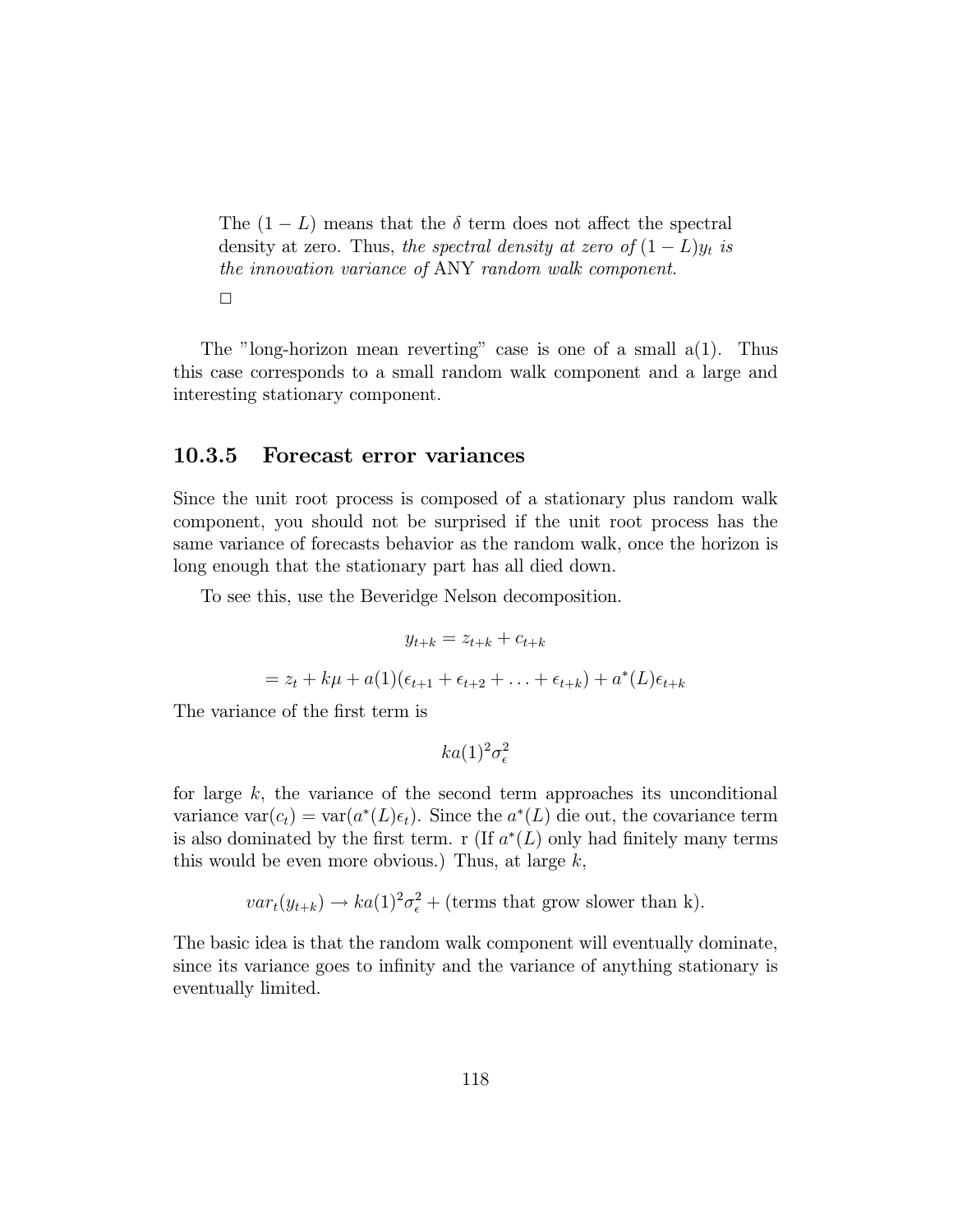### 10.3.6 Summary

In summary, the quantity  $a(1)$  controls the extent to which a process looks like a random walk. If

$$
(1-L)y_t = \mu + a(L)\epsilon_t
$$

then

$$
a(1) = \text{limit of } y_t \text{ impulse-response}
$$
  
\n
$$
a(1)^2 \sigma_{\epsilon}^2 = S_{(1-L)y_t}(0)
$$
  
\n
$$
a(1)^2 \sigma_{\epsilon}^2 = \text{var } (1-L) \text{ random walk component}
$$
  
\n
$$
a(1)^2 \sigma_{\epsilon}^2 = \left(1 + 2 \sum_{j=1}^{\infty} \rho_j \right) \text{var}(\Delta y_t)
$$
  
\n
$$
a(1)^2 \sigma_{\epsilon}^2 = 1 + 2 \sum_{j=1}^{\infty} \gamma_j
$$
  
\n
$$
a(1)^2 \sigma_{\epsilon}^2 = \text{lim}_{k \to \infty} \text{var}_t(y_{t+k})/k
$$
  
\n
$$
a(1)^2 \sigma_{\epsilon}^2 = \text{lim}_{k \to \infty} \text{var}_t(y_{t+k})/k
$$

In these many ways  $a(1)$  quantifies the extent to which a series "looks like" a random walk.

### 10.4 Summary of  $a(1)$  estimates and tests.

Obviously, estimating and testing  $a(1)$  is going to be an important task. Before reviewing some approaches, there is a general point that must be made.

### 10.4.1 Near- observational equivalence of unit roots and stationary processes in finite samples

So far, I've shown that  $a(1)$  distinguishes unit root from stationary processes. Furthermore  $a(1)$  is the only thing that distinguishes unit roots from stationary processes. There are several ways to see this point.

1) Given a spectral density, we could change the value at zero to some other value leaving the rest alone. If the spectral density at zero starts positive, we could set it to zero, making a stationary process out of a unit root process and vice versa.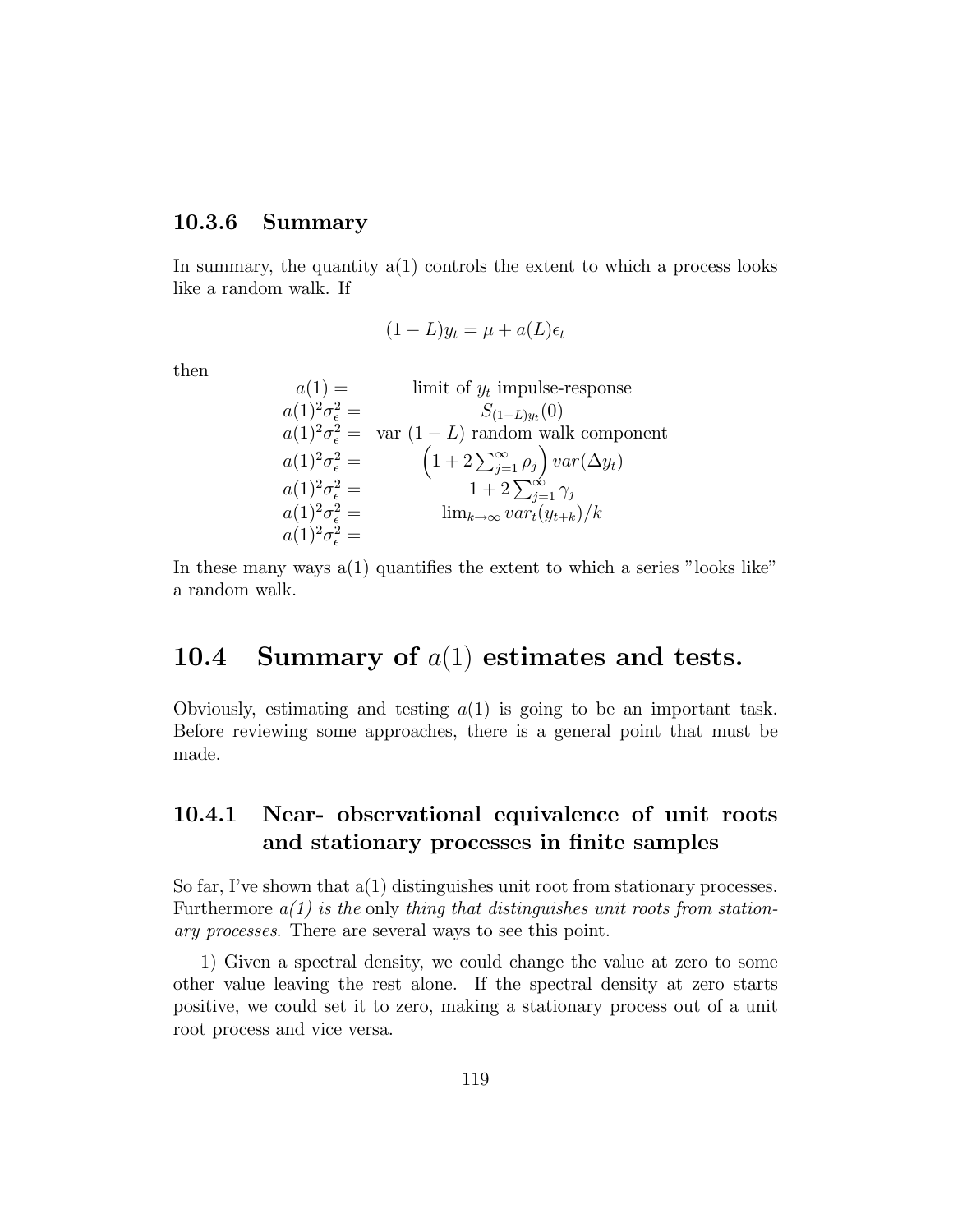2) Given a Beveridge-Nelson decomposition, we can construct a new series with a different random walk component. Zap out the random walk component, and we've created a new stationary series; add a random walk component to a stationary series and you've created a unit root. The variance of the random walk component was determined only by a(1).

3) And so forth (See Cochrane (1991) for a longer list).

(Actually the statement is only true in a finite sample. In population, we also know that the slope of the spectral density is zero at frequency zero:

$$
S(\omega) = \gamma_0 + 2 \sum_{j=1}^{\infty} \cos(j\omega)\gamma_j
$$

$$
\left. \frac{dS(\omega)}{d\omega} \right|_{\omega=0} = -2 \sum_{j=1}^{\infty} j \sin(j\omega)\gamma_j \Big|_{\omega=0} = 0.
$$

Thus, you can't just change the point at zero. Changing the spectral density at a point also doesn't make any difference, since it leaves all integrals unchanged. However, in a finite sample, you can change the periodogram ordinate at zero leaving all the others alone.)

Another way of stating the point is that (in a finite sample) there are unit root processes arbitrarily "close" to any stationary process, and there are stationary processes arbitrarily "close" to any unit root process. To see the first point, take a stationary process and add an arbitrarily small random walk component. To see the second, take a unit root process and change the unit root to .9999999. "Close" here can mean any statistical measure of distance, such as autocovariance functions, likelihood functions, etc.

Given these points, you can see that testing for a unit root vs. stationary process is hopeless in a finite sample. We could always add a tiny random walk component to a stationary process and make it a unit root process; yet in a finite sample we could never tell the two processes apart.

What "unit root tests" do is to restrict the null: they test for a unit root plus restrictions on the  $a(L)$  polynomial, such as a finite order AR, versus trend stationary plus restrictions on the  $a(L)$  polynomial. Then, they promise to slowly remove the restrictions as sample size increases.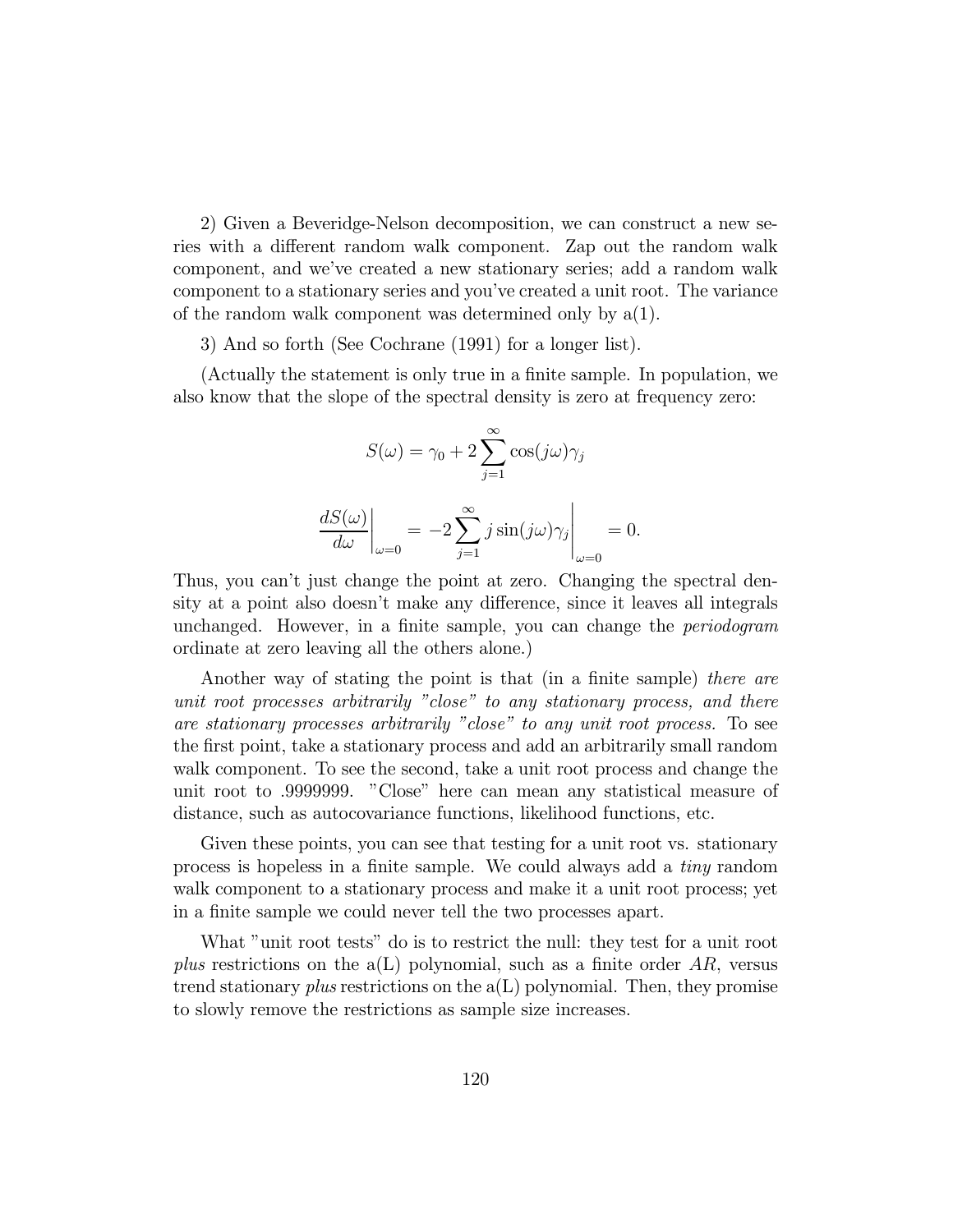### 10.4.2 Empirical work on unit roots/persistence

Empirical work generally falls into three categories:

1) Tests for unit roots (Nelson and Plosser (1982)) The first kind of tests were tests whether series such as GNP contained unit roots. As we have seen, the problem is that such tests must be accompanied by restrictions on a(L) or they have no content. Furthermore, it's not clear that we're that interested in the results. If a series has a unit root but tiny  $a(1)$  it behaves almost exactly like a stationary series. For both reasons, unit root tests are in practice just tests for the size of a(1).

Nonetheless, there is an enormous literature on testing for unit roots. Most of this literature centers on the asymptotic distribution of various test procedures under a variety of null hypotheses. The problem is econometrically interesting because the asymptotic distribution (though not the finite sample distribution) is usually discontinuous as the root goes to 1. If there is even a tiny random walk component, it will eventually swamp the rest of the series as the sample grows

2 Parametric Measures of  $a(1)$  (Campbell and Mankiw (1988)) In this kind of test, you fit a parametric (ARMA) model for GNP and then find the implied a(1) of this parametric model. This procedure has all the advantages and disadvantages of any spectral density estimate by parametric model. If the parametric model is correct, you gain power by using information at all frequencies to fit it. If it is incorrect, it will happily forsake accuracy in the region you care about (near frequency zero) to gain more accuracy in regions you don't care about. (See the Sims approximation formula above.)

3. "Nonparametric" estimates of  $a(1)$ . (Cochrane (1988), Lo and MacKinlay (1988), Poterba and Summers (1988)) Last, one can use spectral density estimates or their equivalent weighted covariance estimates to directly estimate the spectral density at zero and thus a(1), ignoring the rest of the process. This is the idea behind "variance ratio" estimates. These estimates have much greater standard errors than parametric estimates, but less bias if the parametric model is in fact incorrect.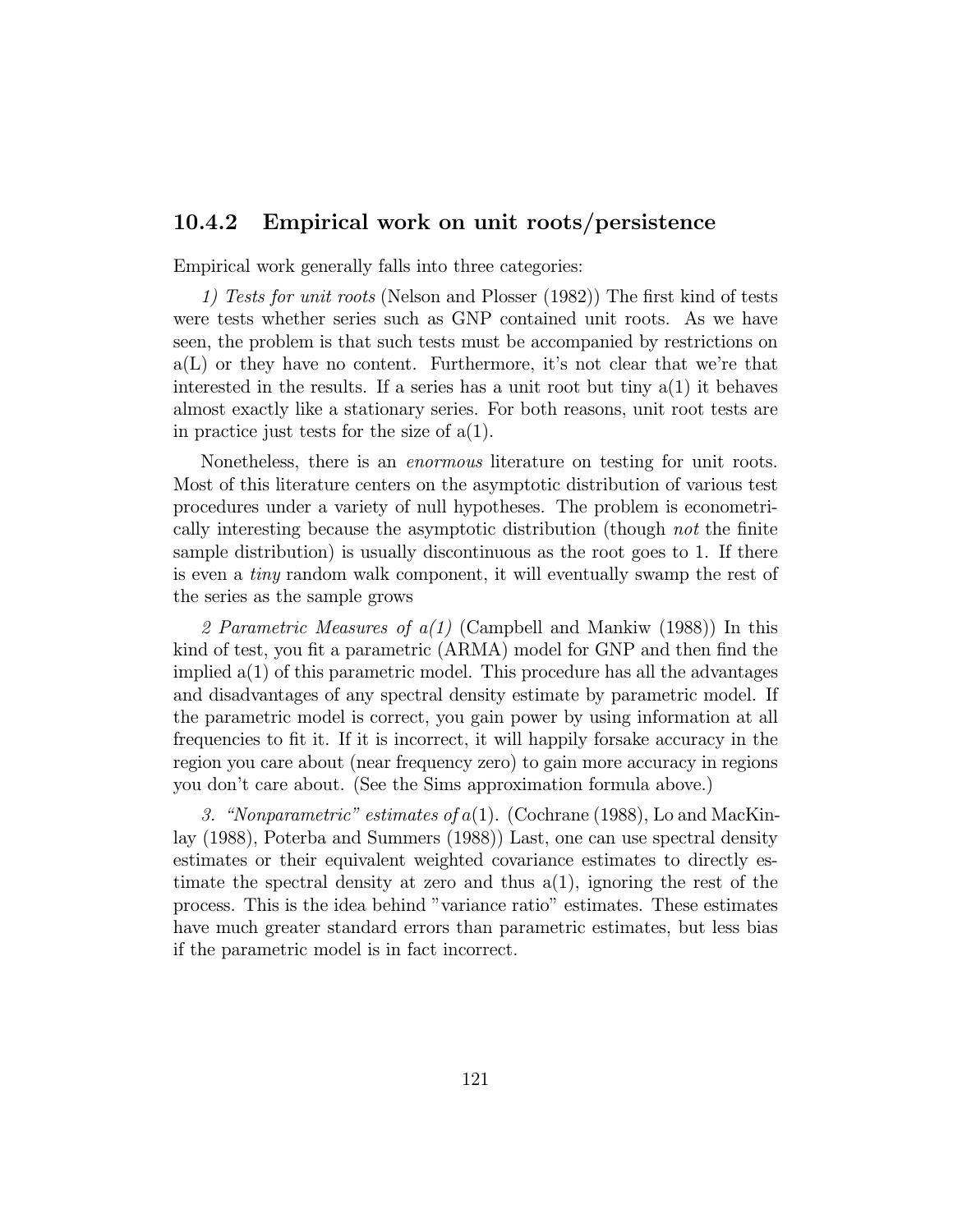# Chapter 11

# **Cointegration**

Cointegration is generalization of unit roots to vector systems. As usual, in vector systems there are a few subtleties, but all the formulas look just like obvious generalizations of the scalar formulas.

### 11.1 Definition

Suppose that two time series are each integrated, i.e. have unit roots, and hence moving average representations

$$
(1 - L)y_t = a(L)\delta_t
$$

$$
(1 - L)w_t = b(L)\nu_t
$$

In general, linear combinations of  $y$  and  $w$  also have unit roots. However, if there is some linear combination, say  $y_t - \alpha w_t$ , that is stationary,  $y_t$  and  $w_t$ are said to be *cointegrated*, and  $[1 - \alpha]$  is their *cointegrating vector*.

Here are some plausible examples. Log GNP and log consumption each probably contain a unit root. However, the consumption/GNP ratio is stable over long periods, thus log consumption − log GNP is stationary, and log GNP and consumption are *cointegrated*. The same holds for any two components of GNP (investment, etc). Also, log stock prices certainly contain a unit root; log dividends probably do too; but the dividend/price ratio is stationary. Money and prices are another example.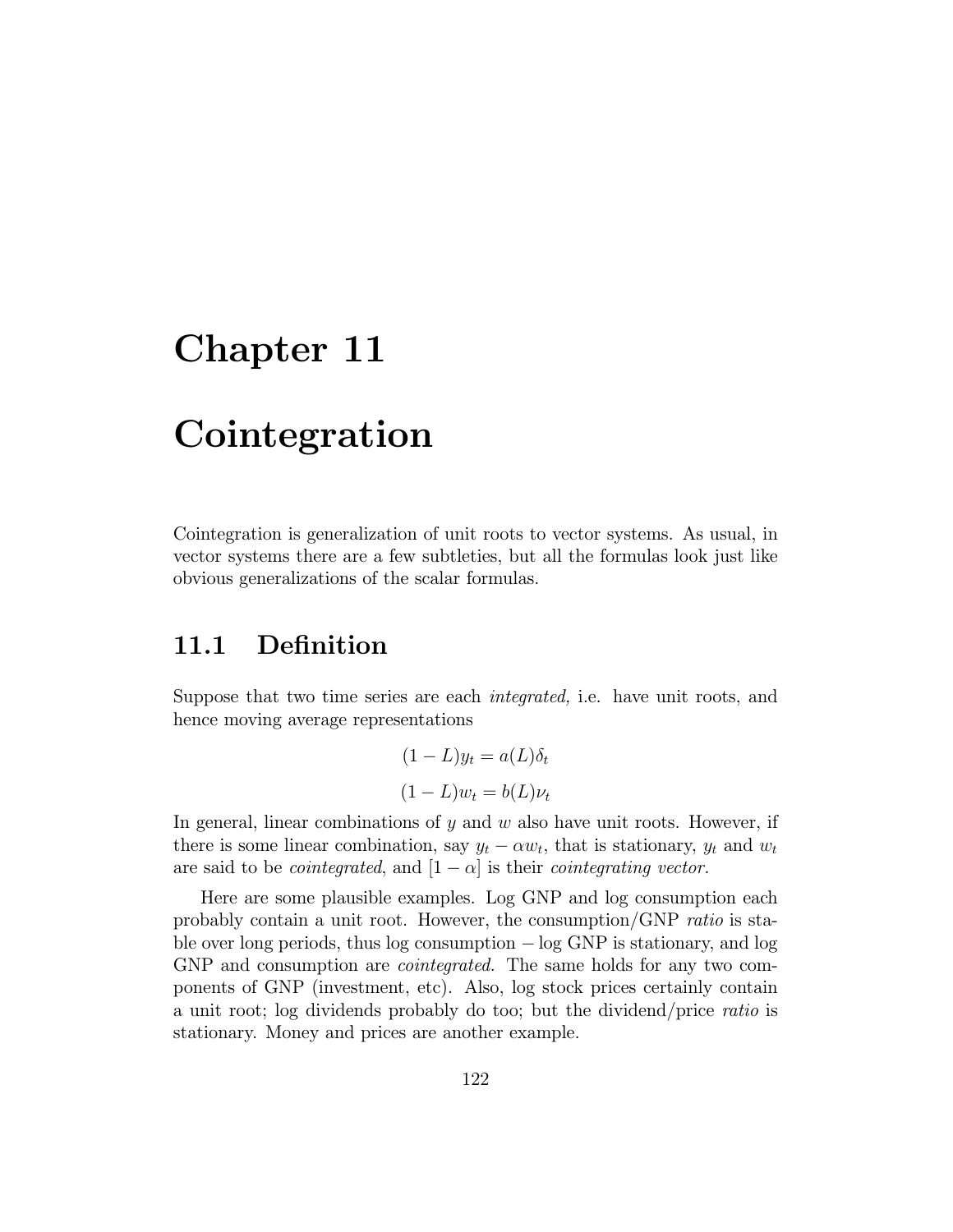### 11.2 Cointegrating regressions

Like unit roots, cointegration attracts much attention for statistical reasons as well as for the economically interesting time-series behavior that it represents. An example of the statistical fun is that estimates of cointegrating vectors are "superconsistent"–you can estimate them by OLS even when the right hand variables are correlated with the error terms, and the estimates converge at a faster rate than usual.

Suppose  $y_t$  and  $w_t$  are cointegrated, so that  $y_t - \alpha w_t$  is stationary. Now, consider running

$$
y_t = \beta w_t + u_t
$$

by OLS. OLS estimates of  $\beta$  converge to  $\alpha$ , even if the errors  $u_t$  are correlated with the right hand variables  $w_t!$ 

As a simple way to see this point, recall that OLS tries to minimize the variance of the residual. If  $y_t - w_t \beta$  is stationary, then for any  $\alpha \neq$  $β, y_t - w_t α$  has a unit root and hence contains a random walk (recall the B-N decomposition above). Thus, the variance of  $(y_t - w_t \beta)$ ,  $\beta \neq \alpha$  increases to  $\infty$  as the sample size increases; while the variance of  $(y_t - w_t \alpha)$  approaches some finite number. Thus, OLS will pick  $\hat{\beta} = \alpha$  in large samples.

Here's another way to see the same point: The OLS estimate is

$$
\hat{\beta} = (W'W)^{-1}(W'Y) = (\sum_{t} w_t^2)^{-1} (\sum_{t} w_t(\alpha w_t + u_t)) =
$$

$$
\alpha + \sum_{t} w_t u_t / \sum_{t} w_t^2 = \alpha + \frac{\frac{1}{T} \sum_{t} w_t u_t}{\frac{1}{T} \sum_{t} w_t^2}
$$

Normally, the plim of the last term is not zero, so  $\hat{\beta}$  is an inconsistent estimate of  $\alpha$ . We assume that the denominator converges to a nonzero constant, as does the numerator, since we have not assumed that  $E(w_t u_t)=0$ . But, when  $w_t$  has a unit root, the *denominator* of the last term goes to  $\infty$ , so OLS is consistent, even if the numerator does not converge to zero! Furthermore, the denominator goes to  $\infty$  very fast, so  $\hat{\beta}$  converges to  $\alpha$  at rate T rather than the usual rate  $T^{1/2}$ .

As an example, consider the textbook simultaneous equations problem:

$$
y_t = c_t + a_t
$$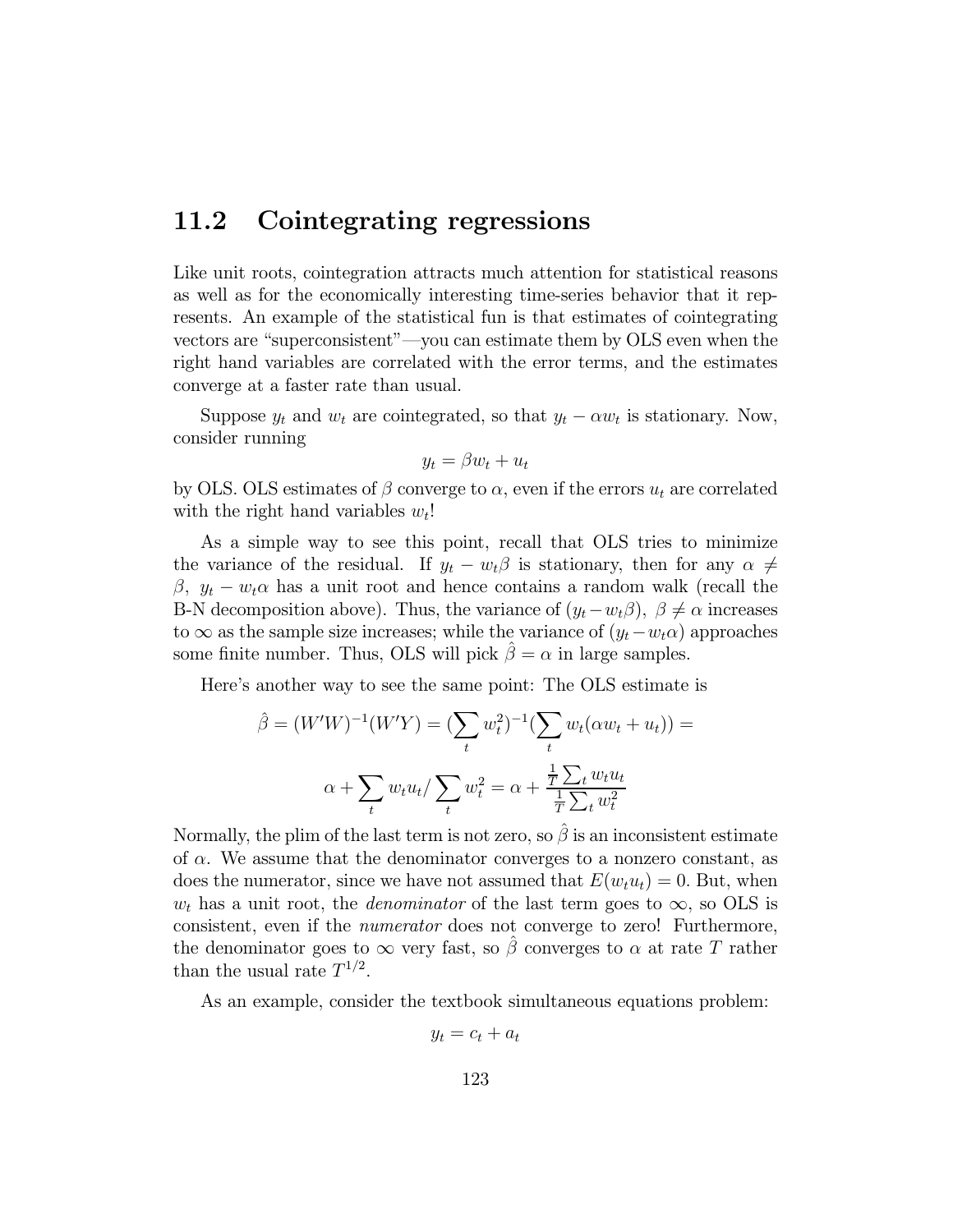$$
c_t = \alpha y_t + \epsilon_t
$$

 $\alpha_t$  is a shock  $(a_t = i_t + g_t); a_t$  and  $\epsilon_t$  are iid and independent of each other. If you estimate the  $c_t$  equation by OLS you get biased and inconsistent estimates of  $\alpha$ . To see this, you first solve the system for its reduced form,

$$
y_t = \alpha y_t + \epsilon_t + a_t = \frac{1}{1 - \alpha} (\epsilon_t + a_t)
$$

$$
c_t = \frac{\alpha}{1 - \alpha} (\epsilon_t + a_t) + \epsilon_t = \frac{1}{1 - \alpha} \epsilon_t + \frac{\alpha}{1 - \alpha} a_t
$$

Then,

$$
\hat{\alpha} \rightarrow \frac{plim(\frac{1}{T}\sum c_t y_t)}{plim(\frac{1}{T}\sum y_t^2)} = \frac{plim(\frac{1}{T}\sum(\alpha y_t + \epsilon_t)y_t)}{plim(\frac{1}{T}\sum y_t^2)} = \alpha + \frac{plim(\frac{1}{T}\sum \epsilon_t y_t)}{plim(\frac{1}{T}\sum y_t^2)}
$$

$$
= \alpha + \frac{\frac{\sigma_{\epsilon}^2}{1-\alpha}}{\frac{\sigma_{\epsilon}^2 + \sigma_a^2}{(1-\alpha)^2}} = \alpha + (1-\alpha)\frac{\sigma_{\epsilon}^2}{\sigma_{\epsilon}^2 + \sigma_a^2}
$$

As a result of this bias and inconsistency a lot of effort was put into estimating "consumption functions" consistently, i.e. by 2SLS or other techniques.

Now, suppose instead that  $a_t = a_{t-1} + \delta_t$ . This induces a unit root in y and hence in c as well. But since  $\epsilon$  is still stationary,  $c - \alpha y$  is stationary, so y and c are cointegrated. Now  $\sigma_a^2 \to \infty$ , so  $\text{plim}(\frac{1}{T} \sum y_t^2) = \infty$  and  $\hat{\alpha} \to \alpha!$ Thus, none of the 2SLS etc. corrections are needed!

More generally, estimates of cointegrating relations are robust to many of the errors correlated with right hand variables problems with conventional OLS estimators, including errors in variables as well as simultaneous equations and other problems.

### 11.3 Representation of cointegrated system.

### 11.3.1 Definition of cointegration

Consider a first difference stationary vector time series  $x_t$ . The elements of  $x_t$  are *cointegrated* if there is at least one vector  $\alpha$  such that  $\alpha' x_t$  is stationary in levels.  $\alpha$  is known as the *cointegrating vector*.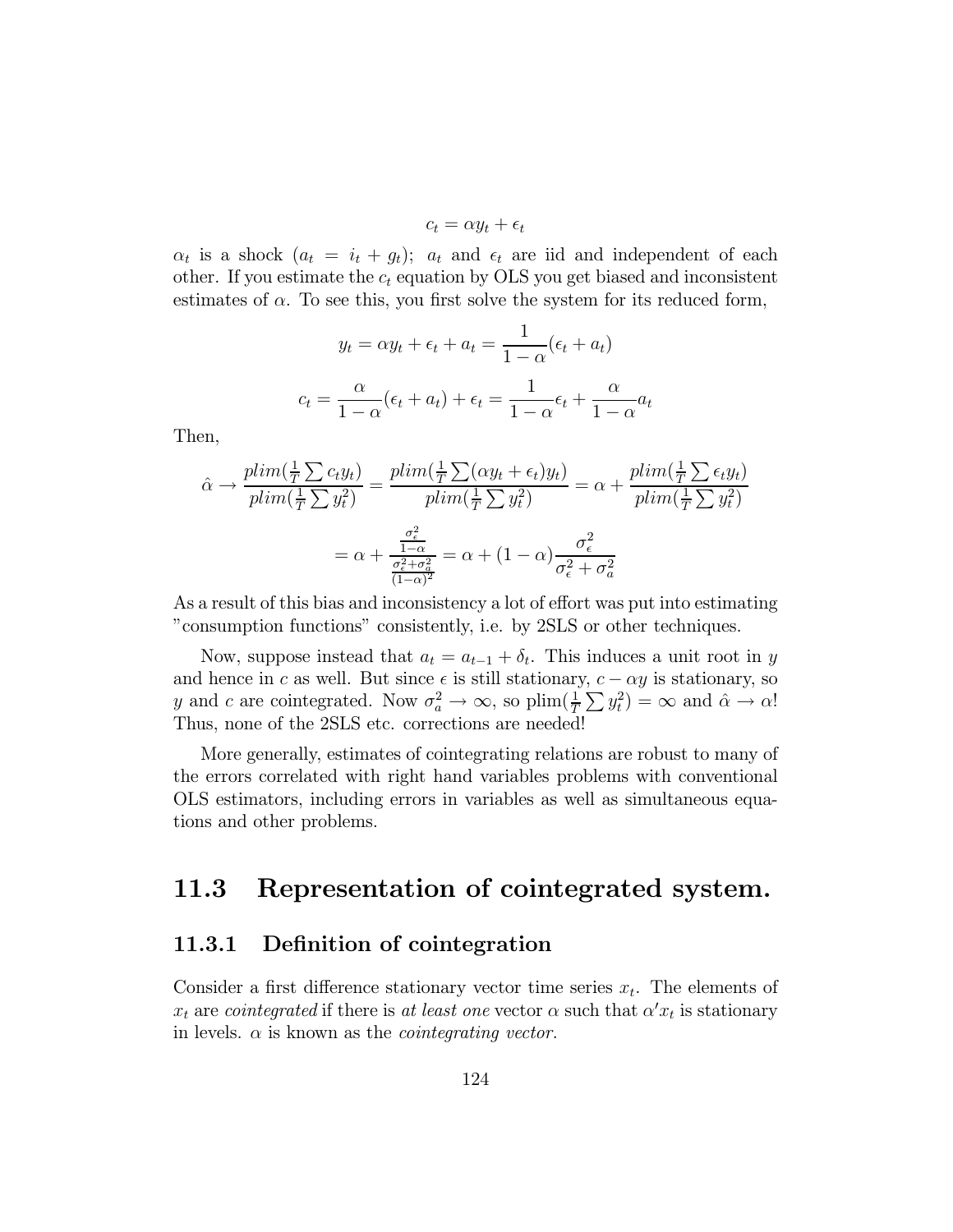Since differences of  $x_t$  are stationary,  $x_t$  has a moving average representation

$$
(1 - L)x_t = A(L)\epsilon_t.
$$

Since  $\alpha' x_t$  stationary is an extra restriction, it must imply a restriction on A(L). It shouldn't be too hard to guess that that restriction must involve  $A(1)!$ 

### 11.3.2 Multivariate Beveridge-Nelson decomposition

It will be useful to exploit the multivariate Beveridge-Nelson decomposition,

$$
x_t = z_t + c_t,
$$

$$
(1 - L)z_t = A(1)\epsilon_t
$$

$$
c_t = A^*(L)\epsilon_t \; ; A_j^* = -\sum_{k=j+1}^{\infty} A_k
$$

This looks just like and is derived exactly as the univariate BN decomposition, except the letters stand for vectors and matrices.

### 11.3.3 Rank condition on A(1)

Here's the restriction on  $A(1)$  implied by cointegration: The elements of  $x_t$ are cointegrated with cointegrating vectors  $\alpha_i$  iff  $\alpha'_iA(1) = 0$ . This implies that the rank of  $A(1)$  is (number of elements of  $x_t$  - number of cointegrating vectors  $\alpha_i$ )

Proof: Using the multivariate Beveridge Nelson decomposition,

$$
\alpha' x_t = \alpha' z_t + \alpha' c_t.
$$

 $\alpha' c_t$  is a linear combination of stationary random variables and is hence stationary.  $\alpha' z_t$  is a linear combination of random walks. This is either constant or nonstationary. Thus, it must be constant, i.e. its variance must be zero and, since

$$
(1 - L)\alpha' z_t = \alpha' A(1)\epsilon_t,
$$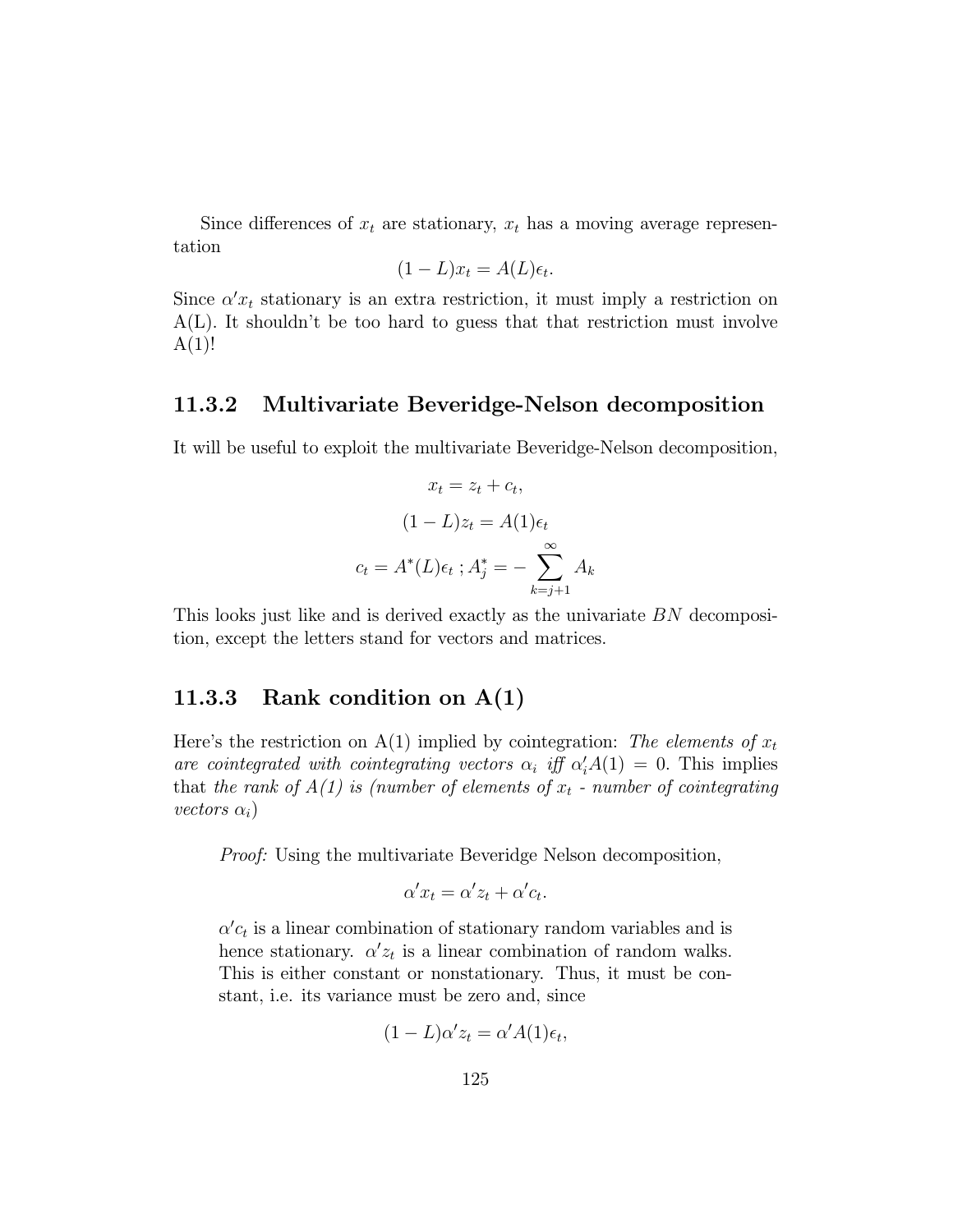we must have

$$
\alpha' A(1) = 0
$$

 $\Box$ 

In analogy to  $a(1) = 0$  or  $|a(1)| > 0$  in univariate time series, we now have three cases:

Case  $1 : A(1) = 0 \Leftrightarrow x_t$  stationary in levels; all linear combinations of  $x_t$ stationary in levels.

Case 2 : A(1) less than full rank  $\Leftrightarrow$   $(1-L)x_t$  stationary, some linear combinations  $\alpha' x_t$  stationary.

Case 3 : A(1) full rank  $\Leftrightarrow (1 - L)x_t$  stationary, no linear combinations of  $x_t$  stationary.

For unit roots, we found that whether  $a(1)$  was zero or not controlled the spectral density at zero, the long-run impulse-response function and the innovation variance of random walk components. The same is true here for  $A(1)$ , as we see next.

#### 11.3.4 Spectral density at zero

The spectral density matrix of  $(1 - L)x_t$  at frequency zero is  $S_{(1-L)x_t}(0) =$  $\Psi = A(1)\Sigma A(1)'$ . Thus,  $\alpha' A(1) = 0$  implies  $\alpha' A(1)\Sigma A(1)' = 0$ , so the spectral density matrix of  $(1 - L)x_t$  is also less than full rank, and  $\alpha' \Psi = 0$  for any *cointegrating vector*  $\alpha$ .

The fact that the spectral density matrix at zero is less than full rank gives a nice interpretation to cointegration. In the  $2x2$  case, the spectral density matrix at zero is less than full rank if its determinant is zero, i.e. if

$$
S_{\Delta y}(0)S_{\Delta w}(0) = |S_{\Delta y \Delta w}(0)|^2
$$

This means that the components at frequency zero are perfectly correlated.

### 11.3.5 Common trends representation

Since the zero frequency components are perfectly correlated, there is in a sense only one common zero frequency component in a 2-variable cointe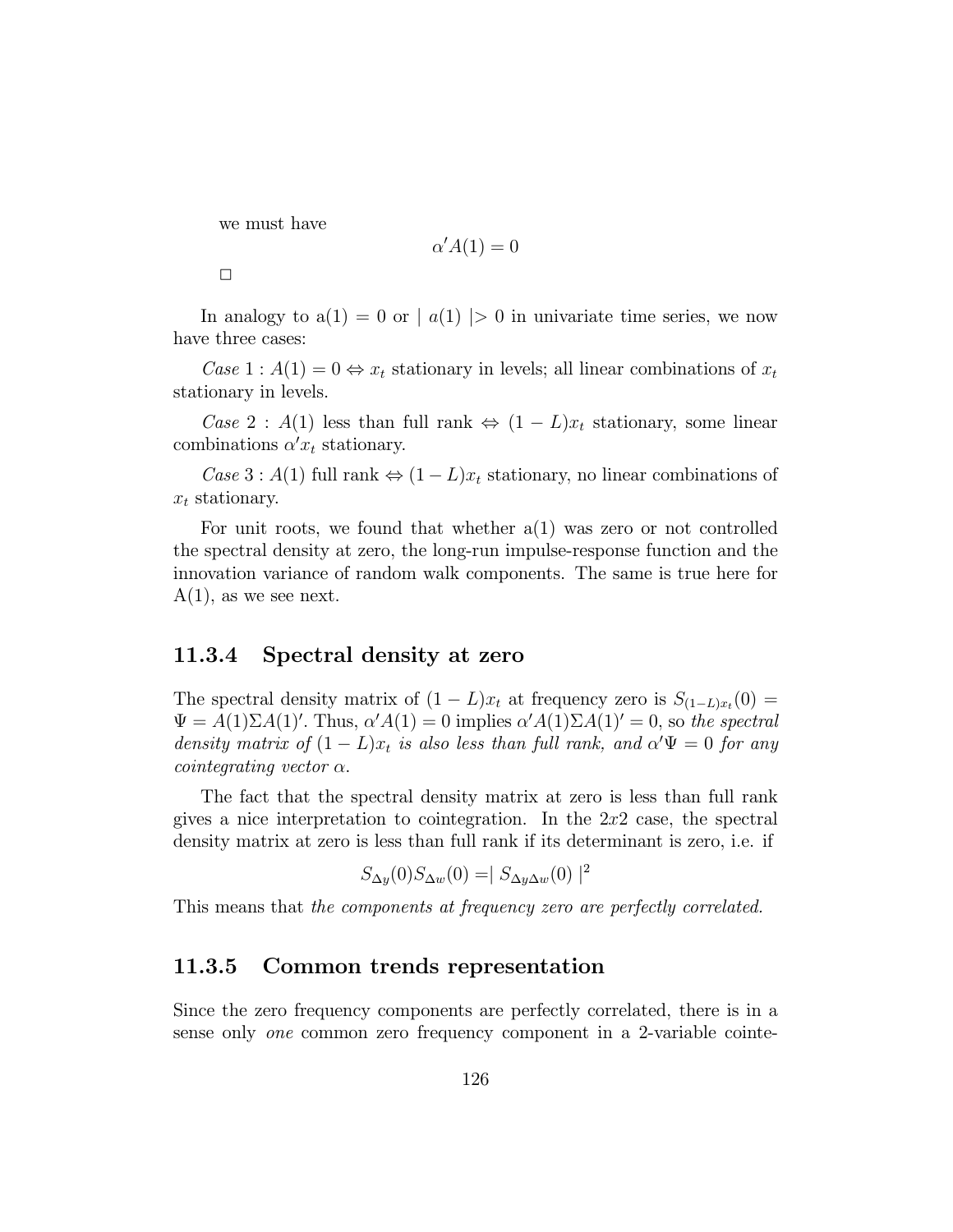grated system. The common trends representation formalizes this idea.

 $\Psi = A(1)\Sigma A(1)'$  is also the innovation variance-covariance matrix of the Beveridge-Nelson random walk components. When the rank of this matrix is deficient, we obviously need fewer than N random walk components to describe N series. This means that there are *common* random walk components. In the  $N = 2$  case, in particular, two cointegrated series are described by stationary components around a single random walk.

Precisely, we're looking for a representation

$$
\begin{bmatrix} y_t \\ w_t \end{bmatrix} = \begin{bmatrix} a \\ b \end{bmatrix} z_t + \text{stationary.}
$$

Since the spectral density at zero (like any other covariance matrix) is symmetric, it can be decomposed as

$$
\Psi = A(1)\Sigma A(1)' = Q\Lambda Q'
$$

where

$$
\Lambda = \left[ \begin{array}{cc} \lambda_1 & 0 \\ 0 & \lambda_2 \end{array} \right]
$$

and  $QQ = Q/Q = I$ . Then  $\lambda_i$  are the eigenvalues and Q is an orthogonal matrix of corresponding eigenvectors. If the system has  $N$  series and  $K$ cointegrating vectors, the rank of  $\Psi$  is  $N - K$ , so K of the eigenvalues are zero.

Let  $\nu_t$  define a new error sequence,

$$
\nu_t = Q'A(1)\epsilon_t
$$

Then  $E(\nu_t \nu_t') = Q' A(1) \Sigma A(1)' Q = Q' Q \Lambda Q' Q = \Lambda$  So the variance-covariance matrix of the  $\nu_t$  shocks is diagonal, and has the eigenvalues of the  $\Psi$  matrix on the diagonal.

In terms of the new shocks, the Beveridge-Nelson trend is

$$
z_t = z_{t-1} + A(1)\epsilon_t = z_{t-1} + Q\nu_t
$$

But components of  $\nu$  with variance zero might as well not be there. For example, in the  $2x2$  case, we might as well write

$$
\begin{bmatrix} z_{1t} \\ z_{2t} \end{bmatrix} = \begin{bmatrix} z_{1t-1} \\ z_{2t-1} \end{bmatrix} + Q \begin{bmatrix} \nu_{1t} \\ \nu_{2t} \end{bmatrix}; \quad E(\nu_t v_t') = \begin{bmatrix} \lambda_1 & 0 \\ 0 & 0 \end{bmatrix}
$$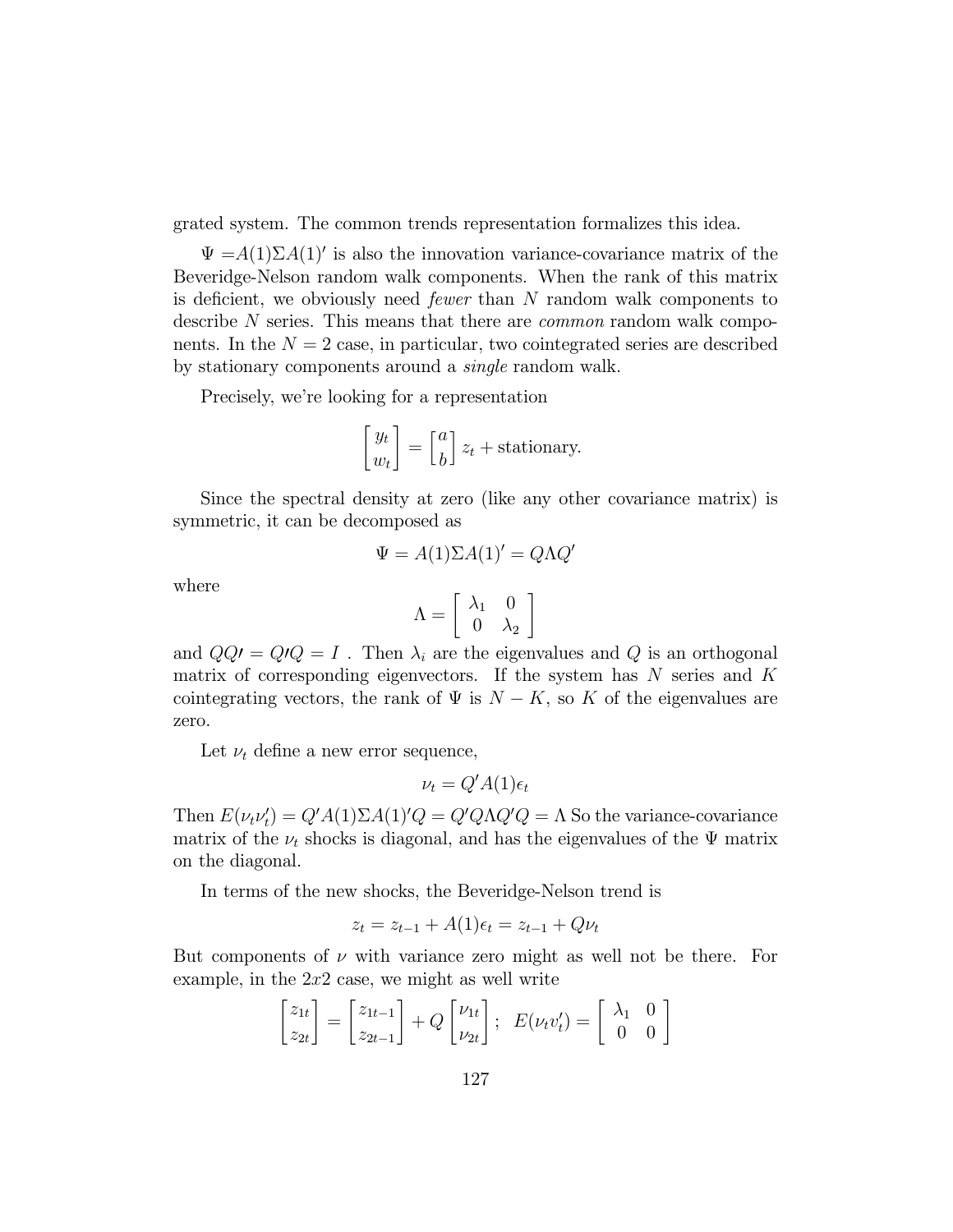as

$$
\begin{bmatrix} z_{1t} \\ z_{2t} \end{bmatrix} = \begin{bmatrix} z_{1t-1} \\ z_{2t-1} \end{bmatrix} + \begin{bmatrix} Q_{11} \\ Q_{21} \end{bmatrix} v_{1t}; \quad E(v_{1t}^2) = \lambda_1.
$$

Finally, since  $z_1$  and  $z_2$  are perfectly correlated, we can write the system with only one random walk as

$$
\begin{bmatrix} y_t \\ w_t \end{bmatrix} = \begin{bmatrix} Q_{11} \\ Q_{21} \end{bmatrix} z_t + A^*(L)\epsilon_t.
$$

$$
(1 - L)z_t = \nu_{1t} = [1 \ 0]Q'A(1)\epsilon_t
$$

This is the *common trends* representation.  $y_t$  and  $w_t$  share a single *common trend*, or common random walk component  $z_t$ .

We might as well order the eigenvalues  $\lambda_i$  from largest to smallest, with the zeros on the bottom right. In this way, we rank the common trends by their importance.

With univariate time series, we thought of a continuous scale of processes between stationary and a pure random walk, by starting with a stationary series and adding random walk components of increasing variance, indexed by the increasing size of  $a(1)^2 \sigma_{\epsilon}^2$ . Now, start with a stationary series  $x_t$ , i.e. let all the eigenvalues be zero. We can then add random walk components one by one, and slowly increase their variance. The analogue to "near-stationary" series we discussed before are "nearly cointegrated" series, with a very small eigenvalue or innovation variance of the common trend.

### 11.3.6 Impulse-response function.

 $A(1)$  is the limiting impulse-response of the levels of the vector  $x_t$ . For example,  $A(1)_{yw}$  is the long-run response of y to a unit w shock. To see how cointegration affects  $A(1)$ , consider a simple (and very common) case,  $\alpha = [1 - 1]'$ . The reduced rank of A(1) means

$$
\alpha' A(1) = 0
$$
  
\n
$$
[1 - 1] \begin{bmatrix} A(1)_{yy} & A(1)_{yw} \\ A(1)_{wy} & A(1)_{ww} \end{bmatrix} = 0
$$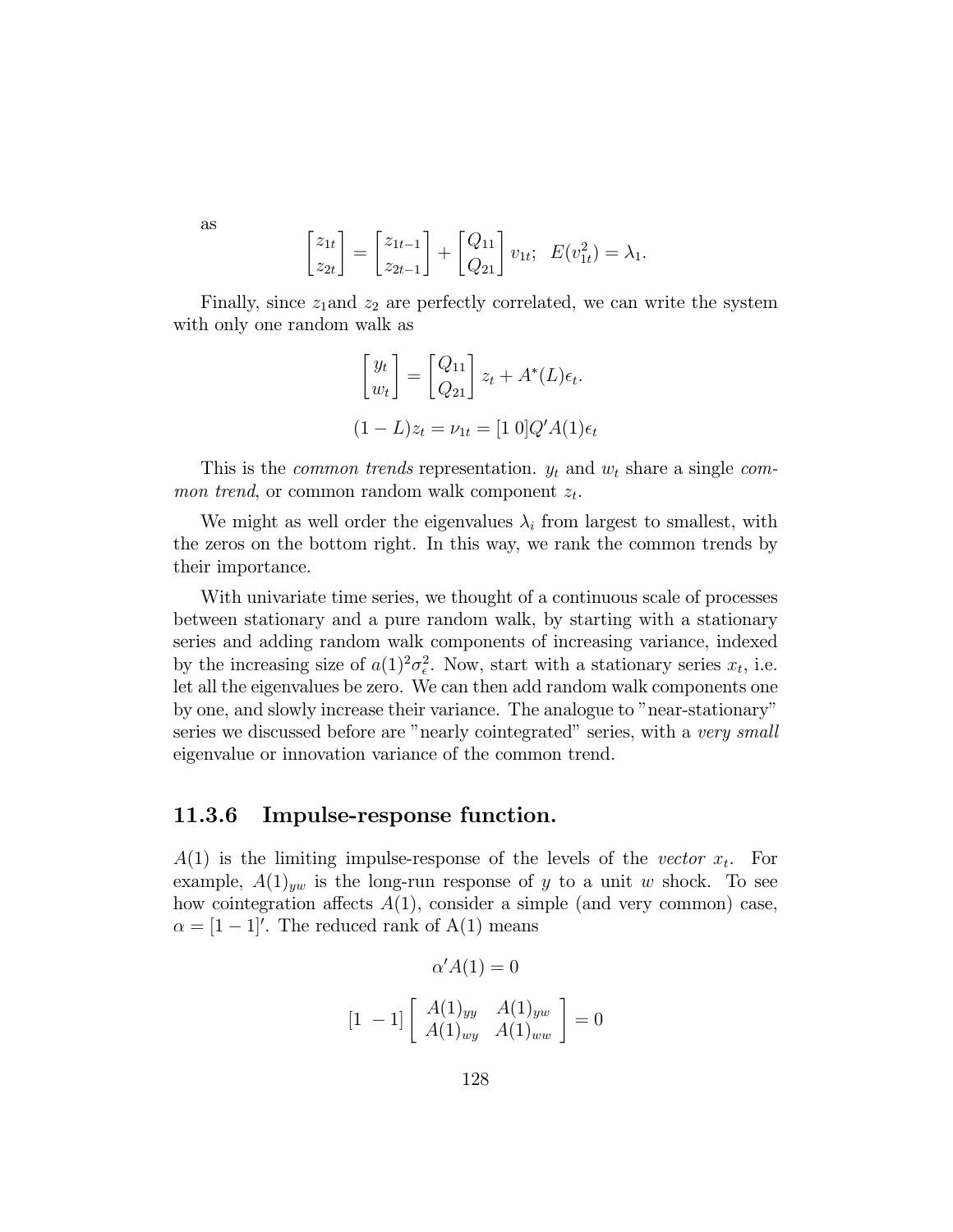hence

$$
A(1)_{yy} = A(1)_{wy}
$$

$$
A(1)_{yw} = A(1)_{ww}
$$

each variable's long-run response to a shock must be the same. The reason is intuitive: if  $y$  and  $w$  had different long-run responses to a shock, the difference  $y - w$  would not be stationary. Another way to think of this is that the response of the difference  $y - w$  must vanish, since the difference must be stationary. A similar relation holds for arbitrary  $\alpha$ .

## 11.4 Useful representations for running cointegrated VAR's

The above are very useful for thinking about cointegration, but you have to run AR's rather than  $MA(\infty)$ s. Since the Wold  $MA(\infty)$  isn't invertible when variables are cointegrated, we have to think a little more carefully about how to run VARs when variables are cointegrated.

#### 11.4.1 Autoregressive Representations

Start with the autoregressive representation of the levels of  $x_t$ ,  $B(L)x_t = \epsilon_t$ or

$$
x_t = -B_1 x_{t-1} - B_2 x_{t-2} + \ldots + \epsilon_t.
$$

Applying the B-N decomposition  $B(L) = B(1) + (1 - L)B^*(L)$  to the lag polynomial operating on  $x_{t-1}(t-1, \text{ not } t)$  on the right hand side, we obtain

$$
x_t = (-(B_1 + B_2 + ...))x_{t-1} + (B_2 + B_3 + ...)(x_{t-1} - x_{t-2}) + (B_3 + B_4 + ...)(x_{t-2} - x_{t-3}) + ... + \epsilon_t
$$
  

$$
x_t = (-(B_1 + B_2 + ...))x_{t-1} + \sum_{j=1}^{\infty} B_j^* \Delta x_{t-j} + \epsilon_t
$$

Hence, subtracting  $x_{t-1}$  from both sides,

$$
\Delta x_t = -B(1)x_{t-1} + \sum_{j=1}^{\infty} B\Delta x_{t-j} + \epsilon_t.
$$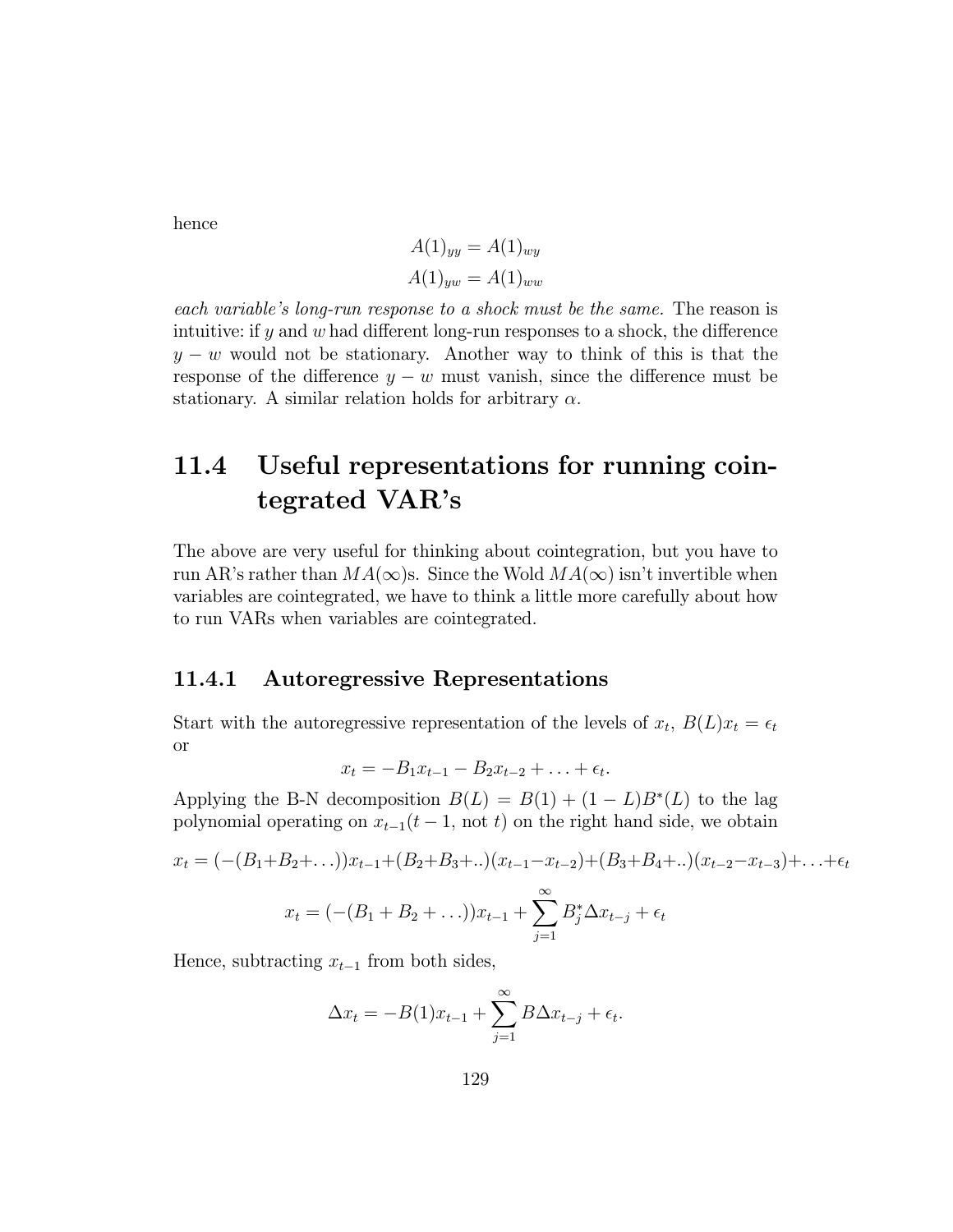As you might have suspected, the matrix  $B(1)$  controls the cointegration properties.  $\Delta x_t$ ,  $\sum_{j=1}^{\infty} B \Delta x_{t-j}$ , and  $\epsilon_t$  are stationary, so  $B(1)x_{t-1}$  had also better be stationary. There are three cases:

Case 1 :  $B(1)$  is full rank, and any linear combination of  $x_{t-1}$  is stationary.  $x_{t-1}$  is stationary. In this case we run a normal VAR in levels.

Case  $2: B(1)$  has rank between 0 and full rank. There are some linear combinations of  $x_t$  that are stationary, so  $x_t$  is cointegrated. As we will see, the VAR in levels is consistent but inefficient (if you know the cointegrating vector) and the VAR in differences is misspecified in this case.

Case 3 : B(1) has rank zero, so no linear combination of  $x_{t-1}$  is stationary.  $\Delta x_t$  is stationary with no cointegration. In this case we run a normal VAR in first differences.

### 11.4.2 Error Correction representation

As a prelude to a discussion of what to do in the cointegrated case, it will be handy to look at the error correction representation.

If  $B(1)$  has less than full rank, we can express it as

$$
B(1)=\gamma\alpha';
$$

If there are K cointegrating vectors, then the rank of  $B(1)$  is K and  $\gamma$  and α each have K columns. Rewriting the system with  $γ$  and  $α$ , we have the error correction representation

$$
\Delta x_t = -\gamma \alpha' x_{t-1} + \sum_{j=1}^{\infty} B_j^* \Delta x_{t-j} + \epsilon_t.
$$

Note that since  $\gamma$  spreads K variables into N variables,  $\alpha' x_{t-1}$  itself must be stationary so that  $\gamma \alpha' x_{t-1}$  will be stationary. Thus,  $\alpha$  must be the matrix of cointegrating vectors.

This is a very nice representation. If  $\alpha' x_{t-1}$  is not 0 (its mean),  $\gamma \alpha' x_{t-1}$ puts in motion increases or decreases in  $\Delta x_t$  to restore  $\alpha' x_t$  towards its mean. In this sense "errors" – deviations from the cointegrating relation  $\alpha' x_t = 0$  – set in motion changes in  $x_t$  that "correct" the errors.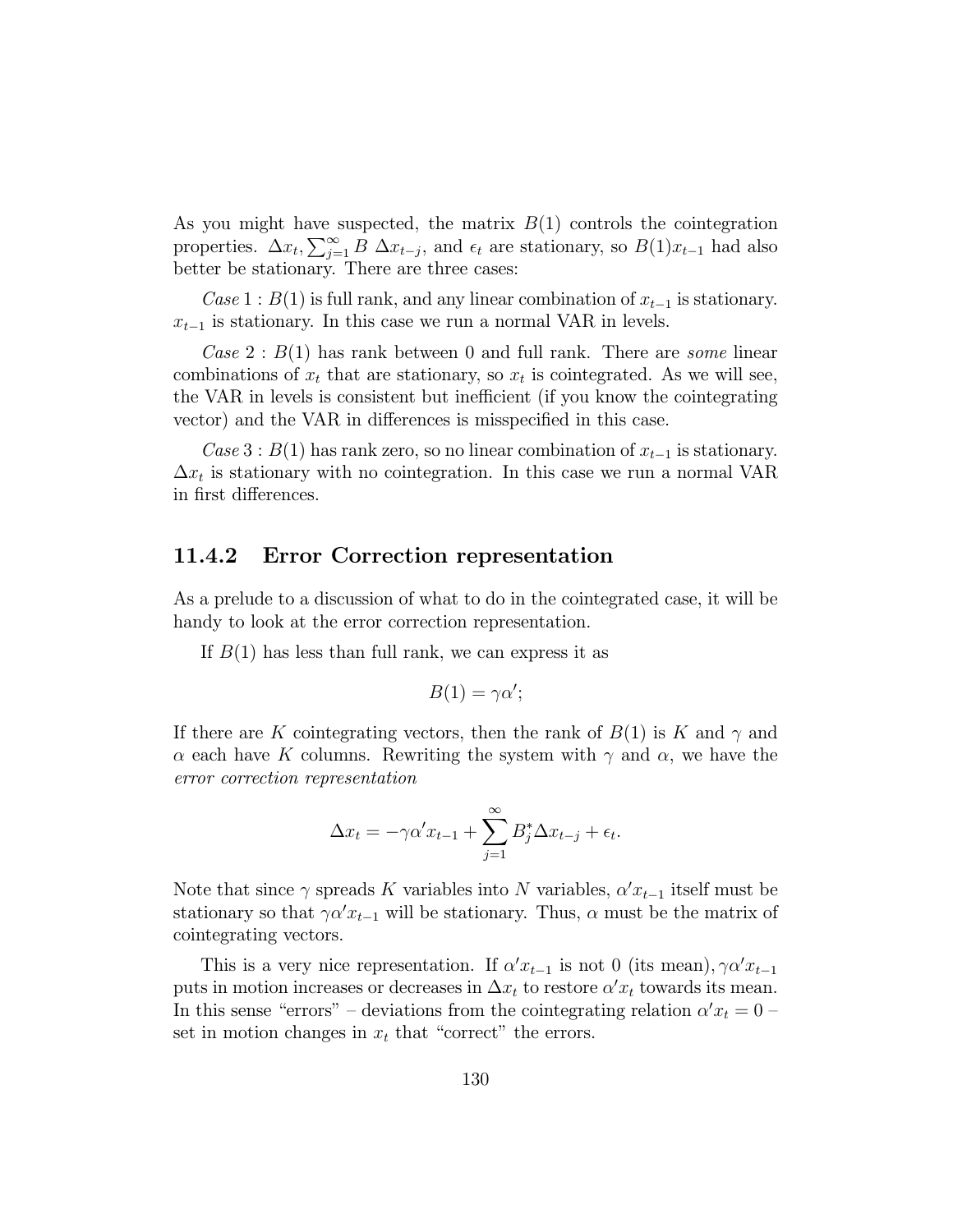### 11.4.3 Running VAR's

Cases 1 or 3 are easy: run a VAR in levels or first differences. The hard case is case 2, cointegration.

With cointegration, a pure VAR in differences,

$$
\Delta y_t = a(L)\Delta y_{t-1} + b(L)\Delta w_{t-1} + \delta_t
$$
  

$$
\Delta w_t = c(L)\Delta y_{t-1} + d(L)\Delta w_{t-1} + \nu_t
$$

is misspecified. Looking at the error-correction form, there is a missing regressor,  $\alpha'[y_{t-1}w_{t-1}]'$ . This is a real problem; often the lagged cointegrating vector is the most important variable in the regression. A pure VAR in levels,  $y_t = a(L)y_{t-1} + b(L)w_{t-1} + \delta_t w_t = c(L)y_{t-1} + d(L)w_{t-1} + \nu_t$  looks a little unconventional, since both right and left hand variables are nonstationary. Nonetheless, the VAR is not misspecified, and the estimates are consistent, though the coefficients may have non-standard distributions. (Similarly, in the regression  $x_t = \phi x_{t-1} + \epsilon_t$ ; when  $x_t$  was generated by a random walk  $\phi \rightarrow 1$ , but with a strange distribution.) However, they are not efficient: If there is cointegration, it imposes restrictions on  $B(1)$  that are not imposed in a pure VAR in levels.

One way to impose cointegration is to run an error-correction VAR,

$$
\Delta y_t = \gamma_y(\alpha_y y_{t-1} + \alpha_w w_{t-1}) + a(L)\Delta y_{t-1} + b(L)\Delta w_{t-1} + \delta_t
$$
  

$$
\Delta w_t = \gamma_w(\alpha_y y_{t-1} + \alpha_w w_{t-1}) + c(L)\Delta y_{t-1} + d(L)\Delta w_{t-1} + \nu_t
$$

This specification *imposes* that y and w are cointegrated with cointegrating vector  $\alpha$ . This form is particularly useful if you know *ex-ante* that the variables are cointegrated, and you know the cointegrating vector, as with consumption and GNP. Otherwise, you have to pre-test for cointegration and estimate the cointegrating vector in a separate step. Advocates of just running it all in levels point to the obvious dangers of such a two step procedure.

A further difficulty with the error-correction form is that it doesn't fit neatly into standard VAR packages. Those packages are designed to regress N variables on their own lags, not on their own lags and a lagged difference of the levels. A way to use standard packages is to estimate instead the companion form, one difference and the cointegrating vector.

$$
\Delta y_t = a(L)\Delta y_{t-1} + b(L)(\alpha_y y_{t-1} + \alpha_w w_{t-1}) + \delta_t
$$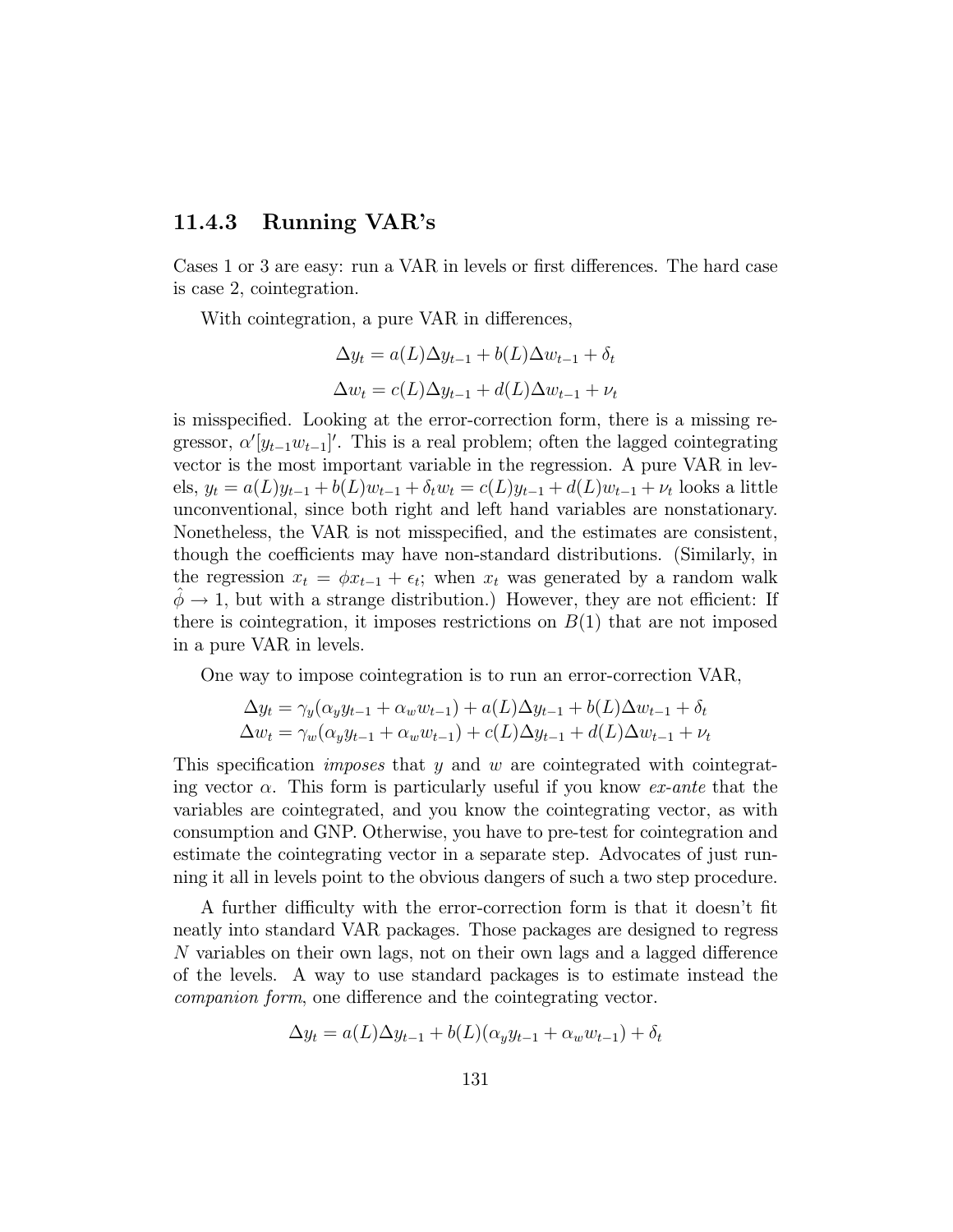$$
(\alpha_y y_t + \alpha_w w_t) = c(L)\Delta y_{t-1} + d(L)(\alpha_y y_{t-1} + \alpha_w w_{t-1}) + \nu_t
$$

This is equivalent (except for lag length) and can be estimated with regular VAR packages. Again, it requires a priori knowledge of the cointegrating vector.

There is much controversy over which approach is best. My opinion is that when you really don't know whether there is cointegration or what the vector is, the  $AR$  in levels approach is probably better than the approach of a battery of tests for cointegration plus estimates of cointegrating relations followed by a companion or error correction VAR. However, much of the time you know the variables are cointegrated, and you know the cointegrating vector. Consumption and GNP are certainly cointegrated, and the cointegrating vector is [1 -1]. In these cases, the error-correction and companion form are probably better, since they impose this prior knowledge. (If you run the AR in levels, you will get close to, but not exactly, the pattern of cointegration you know is in the data.) The slight advantage of the error-correction form is that it treats both variables symmetrically. It is also equivalent to a companion form with a longer lag structure in the cointegrating relation. This may be important, as you expect the cointegrating relation to decay very slowly. Also, the error correction form will likely have less correlated errors, since there is a  $y$  on both left hand sides of the companion form. However, the companion form is easier to program.

Given any of the above estimates of the  $AR$  representation, it's easy to find the  $MA(\infty)$  representation of first differences by simply simulating the impulse-response function.

### 11.5 An Example

Consider a first order VAR

$$
y_t = ay_{t-1} + bw_{t-1} + \delta_t
$$

$$
w_t = cy_{t-1} + dw_{t-1} + \nu_t
$$

or

$$
\left(I - \begin{bmatrix} a & b \\ c & d \end{bmatrix} L\right) x_t = \epsilon_t; \ \ B(1) = \begin{bmatrix} 1 - a & -b \\ -c & 1 - d \end{bmatrix}
$$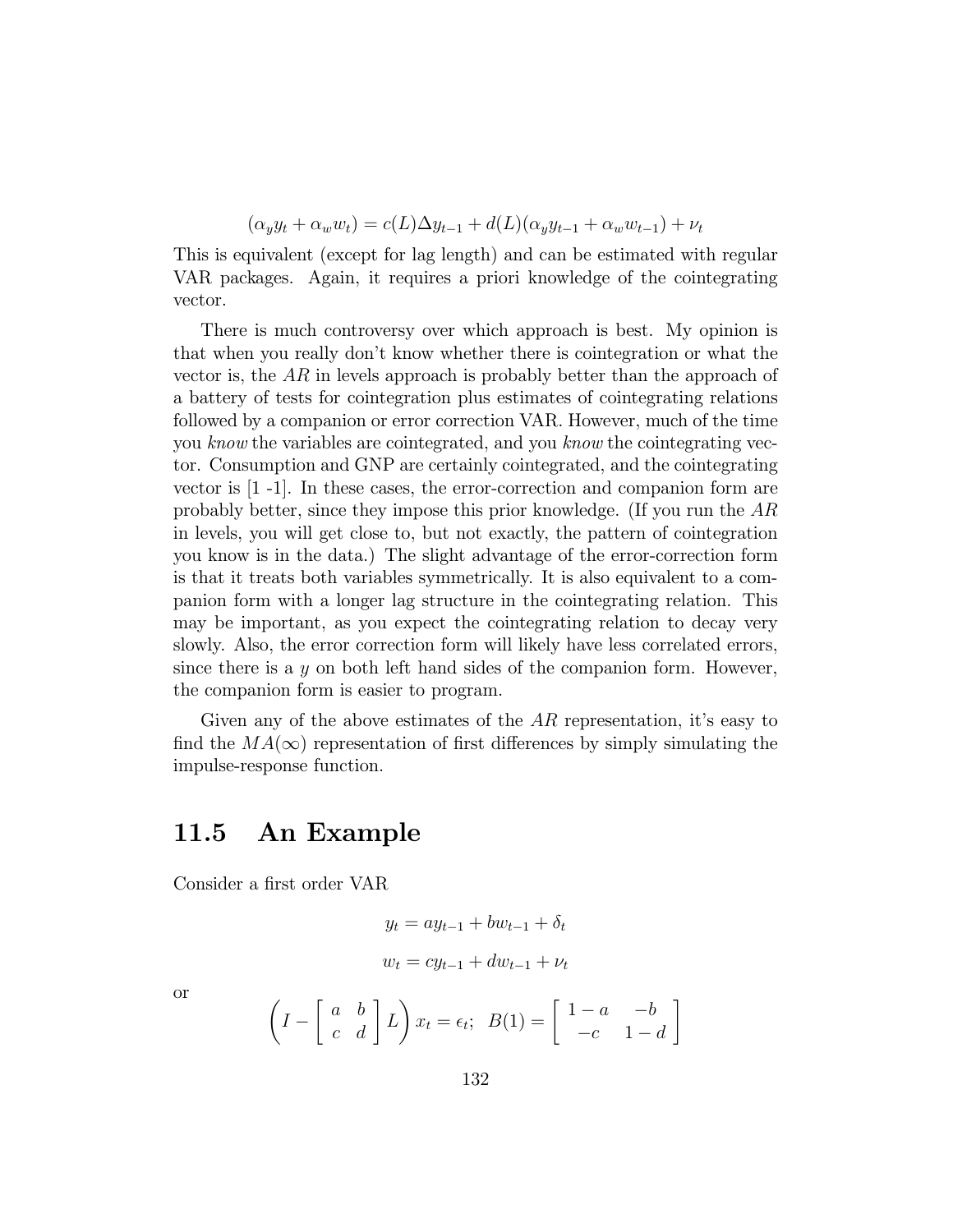An example of a singular  $B(1)$  is  $b = 1 - a, c = 1 - d$ ,

$$
B(1) = \left[ \begin{array}{cc} b & -b \\ -c & c \end{array} \right].
$$

The original VAR in levels with these restrictions is

$$
y_t = (1 - b)y_{t-1} + bw_{t-1} + \delta_t
$$
  

$$
w_t = cy_{t-1} + (1 - c)w_{t-1} + \nu_t
$$

or

$$
\left(I - \left[\begin{array}{cc} 1-b & b \\ c & 1-c \end{array}\right]L\right)x_t = \epsilon_t;
$$

The error-correction representation is

$$
\Delta x_t = -\gamma \alpha' x_{t-1} + \sum_{j=1}^{\infty} B_j^* \Delta x_{t-j} + \epsilon_t.
$$

$$
B(1) = \begin{bmatrix} b \\ -c \end{bmatrix} [1 \ -1] \Rightarrow \gamma = \begin{bmatrix} b \\ -c \end{bmatrix}, \ \alpha = \begin{bmatrix} 1 \\ -1 \end{bmatrix}.
$$

Since B is only first order,  $B_1^*$  and higher = 0, so the error-correction representation is

$$
\Delta y_t = -b(y_{t-1} - w_{t-1}) + \delta_t
$$
  

$$
\Delta w_t = c(y_{t-1} - w_{t-1}) + \nu_t
$$

As you can see, if  $y_{t-1} - w_{t-1} > 0$ , this lowers the growth rate of y and raises that of  $w$ , restoring the cointegrating relation.

We could also subtract the two equations,

$$
\Delta(y_t - w_t) = -(b + c)(y_{t-1} - w_{t-1}) + (\delta_t - \nu_t)
$$
  

$$
y_t - w_t = (1 - (b + c))(y_{t-1} - w_{t-1}) + (\delta_t - \nu_t)
$$

so  $y_t - w_t$  follows an AR(1).(You can show that  $2 > (b + c) > 0$ , so it's a stationary  $AR(1)$ .) Paired with either the  $\Delta y$  or  $\Delta w$  equation given above, this would form the companion form.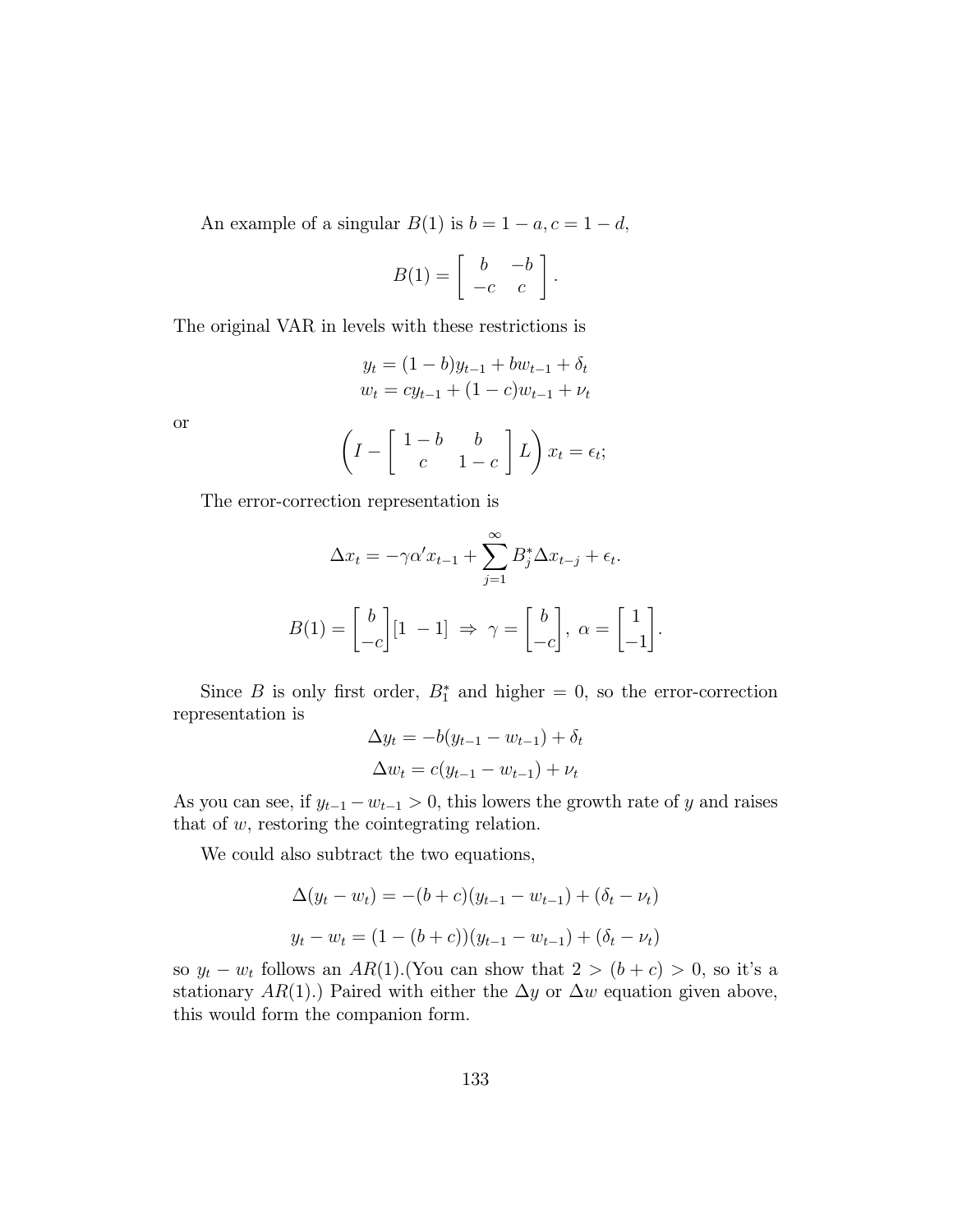In this system it's also fairly easy to get to the  $MA(\infty)$  representation for differences. From the last equation,

$$
y_t - w_t = (1 - (1 - (b + c))L)^{-1}(\delta_t - \nu_t) \equiv (1 - \theta L)^{-1}(\delta_t - \nu_t)
$$

so

$$
\Delta y_t = -b(y_{t-1} - w_{t-1}) + \delta_t \n\Delta w_t = c(y_{t-1} - w_{t-1}) + v_t
$$

becomes

$$
\Delta y_t = -b(1 - \theta L)^{-1}(\delta_t - \nu_t) + \delta_t = (1 - b(1 - \theta L)^{-1})\delta_t + b(1 - \theta L)^{-1}\nu_t
$$
  
\n
$$
\Delta w_t = c(1 - \theta L)^{-1}(\delta_t - \nu_t) + \nu_t = c(1 - \theta L)^{-1}\delta_t + (1 - c(1 - \theta L)^{-1})\nu_t
$$

$$
\begin{bmatrix}\n\Delta y_t \\
\Delta w_t\n\end{bmatrix} = (1 - \theta L)^{-1} \begin{bmatrix}\n(1 - \theta L) - b & b \\
c & (1 - \theta L) - c\n\end{bmatrix} \begin{bmatrix}\n\delta_t \\
v_t\n\end{bmatrix}
$$
\n
$$
\begin{bmatrix}\n\Delta y_t \\
\Delta w_t\n\end{bmatrix} = (1 - (1 - b - c)L)^{-1} \begin{bmatrix}\n1 - b - (1 - b - c)L & b \\
c & 1 - c - (1 - b - c)L\n\end{bmatrix} \begin{bmatrix}\n\delta_t \\
v_t\n\end{bmatrix}
$$

Evaluating the right hand matrix at  $L = 1$ ,

$$
(b+c)^{-1} \left[ \begin{array}{cc} c & b \\ c & b \end{array} \right]
$$

Denoting the last matrix  $A(L)$ , note  $\alpha' A(1) = 0$ . You can also note  $A(1)\gamma = 0$ , another property we did not discuss.

## 11.6 Cointegration with drifts and trends

So far I deliberately left out a drift term or linear trends. Suppose we put them back in, i.e. suppose

$$
(1 - L)x_t = \mu + A(L)\epsilon_t.
$$

The  $B - N$  decomposition was

$$
z_t = \mu + z_{t-1} + A(1)\epsilon_t.
$$